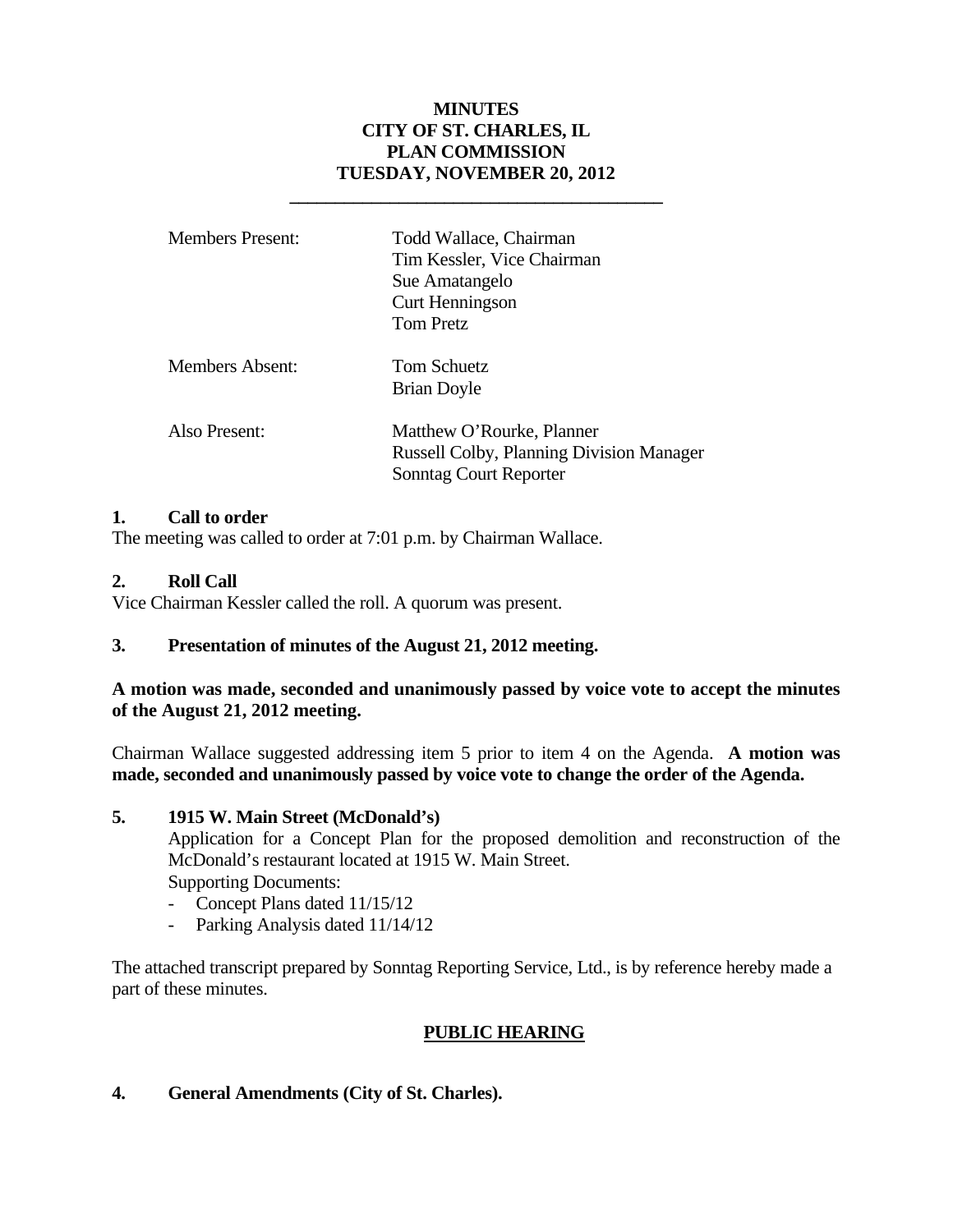#### **Minutes – St. Charles Plan Commission Tuesday, November 20, 2012 Page 2**

Chapter 17.04 "Administration", pertaining to Planned Unit Developments and deviations from Chapter 17.18 "Inclusionary Housing".

Chapter 17.18 "Inclusionary Housing" pertaining to the percentage of affordable units required to be constructed as part of residential developments and to create a process and requirements for an Alternative Affordable Housing Plan.

The attached transcript prepared by Sonntag Reporting Service, Ltd., is by reference hereby made a part of these minutes.

#### **Ms. Amatangelo made a motion to close the public hearing.** Mr. Kessler seconded the motion.

Roll Call Vote: Ayes: Amatangelo, Henningson, Kessler, Wallace, Pretz Nays: Absent: Doyle, Schuetz Motion carried.

#### **MEETING**

The attached transcript prepared by Sonntag Reporting Service, Ltd., is by reference hereby made a part of these minutes.

### **6. General Amendments (City of St. Charles).**

Chapter 17.04 "Administration", pertaining to Planned Unit Developments and deviations from Chapter 17.18 "Inclusionary Housing".

Chapter 17.18 "Inclusionary Housing" pertaining to the percentage of affordable units required to be constructed as part of residential developments and to create a process and requirements for an Alternative Affordable Housing Plan.

**Mr. Kessler made a motion to recommend approval of the application conditioned upon modification of the proposed wording in the financial hardship section from 10% to 15%.** Mr. Wallace seconded the motion.

Roll Call Vote: Ayes: Wallace, Kessler Nays: Amatangelo, Henningson Absent: Doyle, Schuetz, Pretz Motion failed.

**Mr. Henningson made a motion to recommend approval as presented.** Ms. Amatangelo seconded the motion.

Roll Call Vote: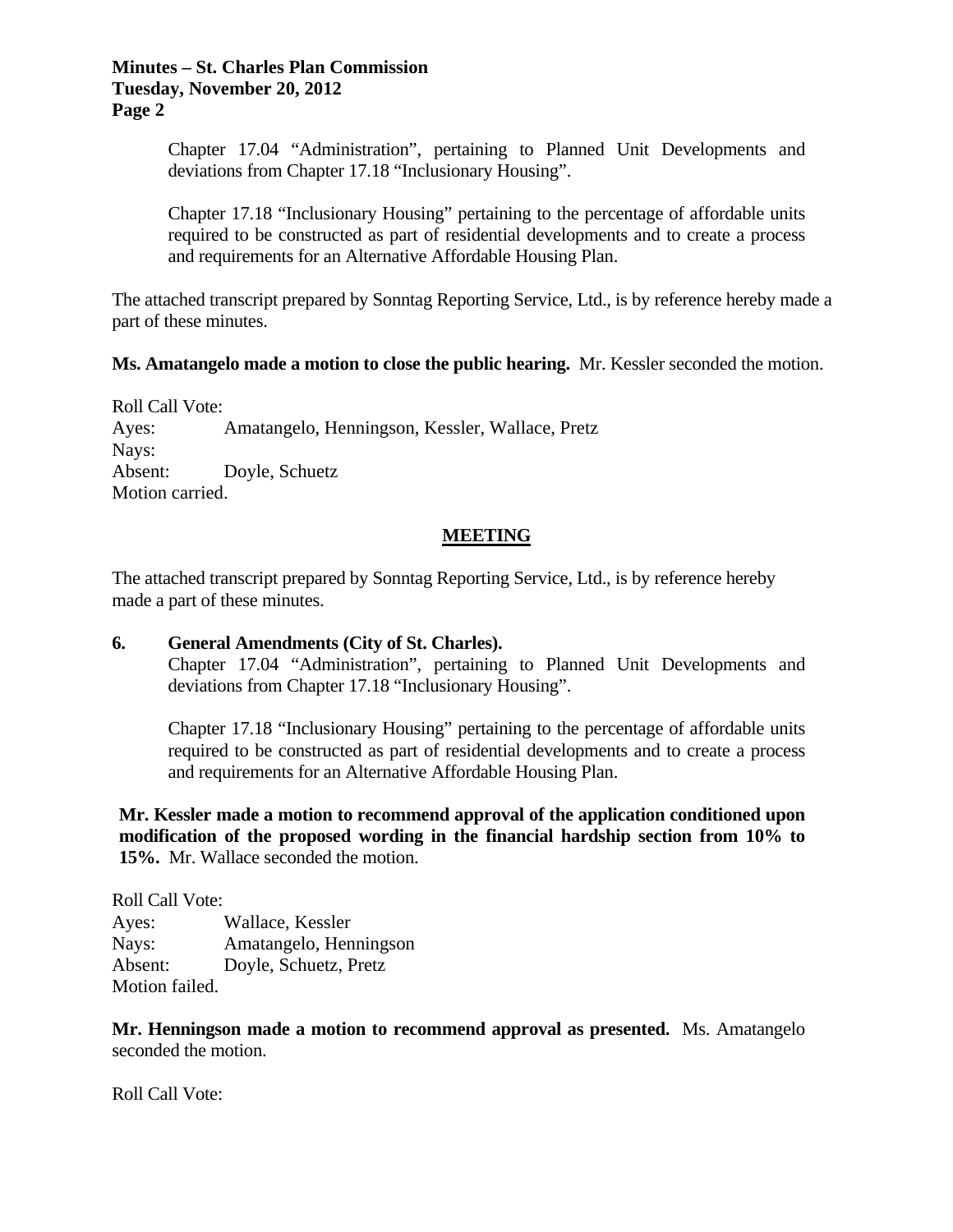### **Minutes – St. Charles Plan Commission Tuesday, November 20, 2012 Page 3**

Ayes: Wallace, Amatangelo, Henningson Nays: Kessler Absent: Doyle, Schuetz, Pretz Motion carried.

**7. Update on the Comprehensive Plan Project**  Open House for Draft Plan, Wednesday, November 28, 2012 from 6:00pm to 7:30pm

# **8. Meeting Announcements.**

 Tuesday, December 4, 2012 at 7:00pm in the Council Chambers Tuesday, January 8, 2013 at 7:00pm in Council Chambers Tuesday, January 22, 2013 at 7:00pm **Century Station Training Room**

# **9. Additional Business from Plan Commission Members, Staff, or Citizens.**

**10. Adjournment at 9:13 p.m.**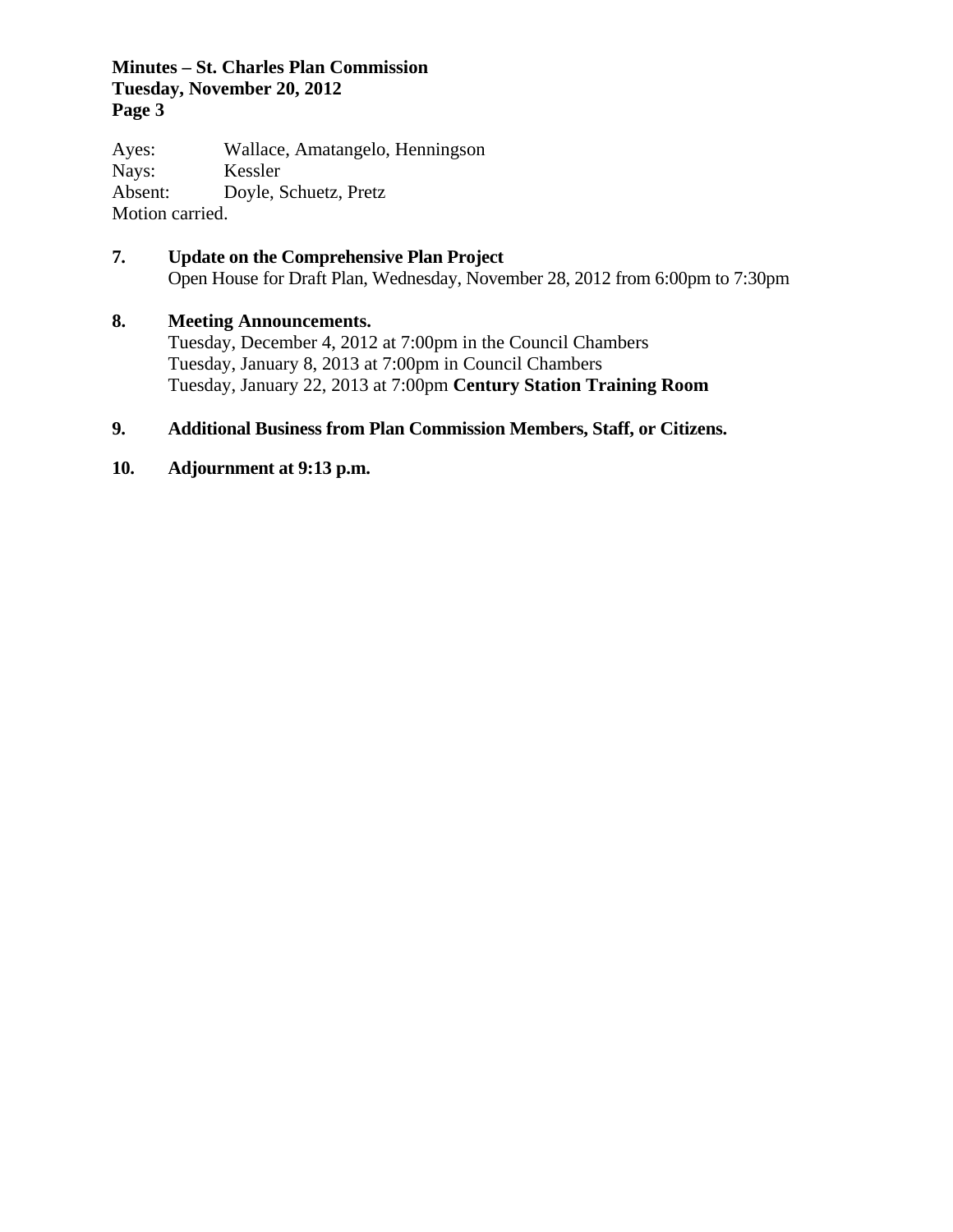1 **1 S62057 2 STATE OF ILLINOIS ) 3 ) SS. COUNTY OF K A N E ) 4 5 BEFORE THE CITY OF ST. CHARLES PLAN COMMISSION 6 In Re the Matter of: ) 7 ) Regular Meeting. ) 8 9 REPORT OF PROCEEDINGS had in the 10 above-entitled matter, before the St. Charles 11 Plan Commission, taken in the offices of City of 12 St. Charles, 2 East Main Street, St. Charles, 13 Illinois, on November 20, 2012, at the hour of 14 7:01 p.m. 15 16 17 18 19 20 21 22 23 24**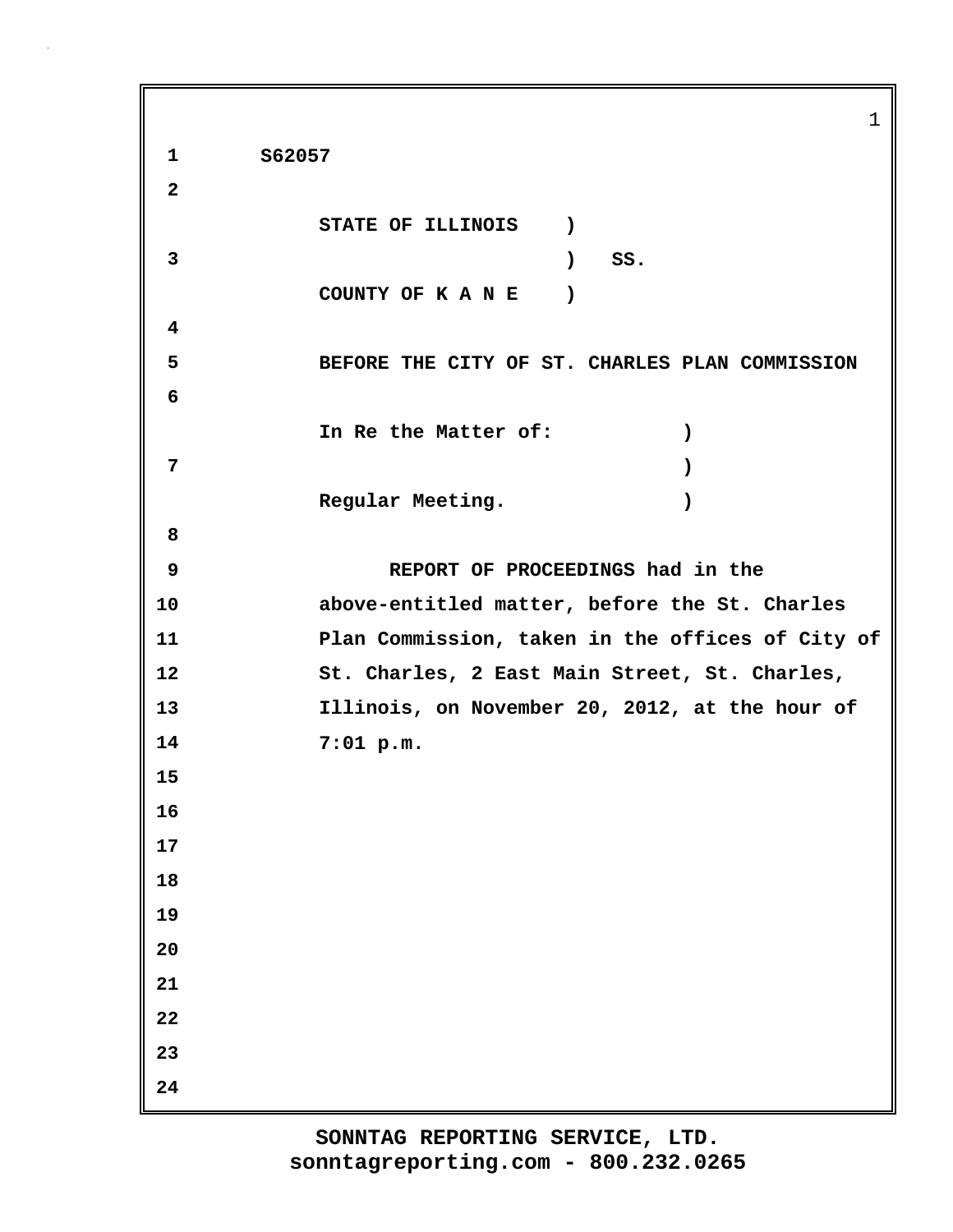**1 PRESENT:**

| $\overline{2}$          | MR. TODD WALLACE, Chairman;                       |  |
|-------------------------|---------------------------------------------------|--|
| $\mathbf{3}$            | MR. TIM KESSLER, Vice Chairman;                   |  |
| $\overline{\mathbf{4}}$ | MS. SUE AMATANGELO, Member;                       |  |
| 5                       | MR. CURT HENNINGSON, Member; and                  |  |
| 6                       | MR. TOM PRETZ, Member.                            |  |
| $7\overline{ }$         | ALSO PRESENT:                                     |  |
| 8                       | MR. RUSSELL COLBY, Planning Division Manager; and |  |
| 9                       | MR. MATTHEW O'ROURKE, Planner.                    |  |
| 10                      |                                                   |  |
| 11                      |                                                   |  |
| 12                      |                                                   |  |
| 13                      |                                                   |  |
| 14                      |                                                   |  |
| 15                      |                                                   |  |
| 16                      |                                                   |  |
| 17                      |                                                   |  |
| 18                      |                                                   |  |
| 19                      |                                                   |  |
| 20                      |                                                   |  |
| 21                      |                                                   |  |
| 22                      |                                                   |  |
| 23                      |                                                   |  |
| ${\bf 24}$              |                                                   |  |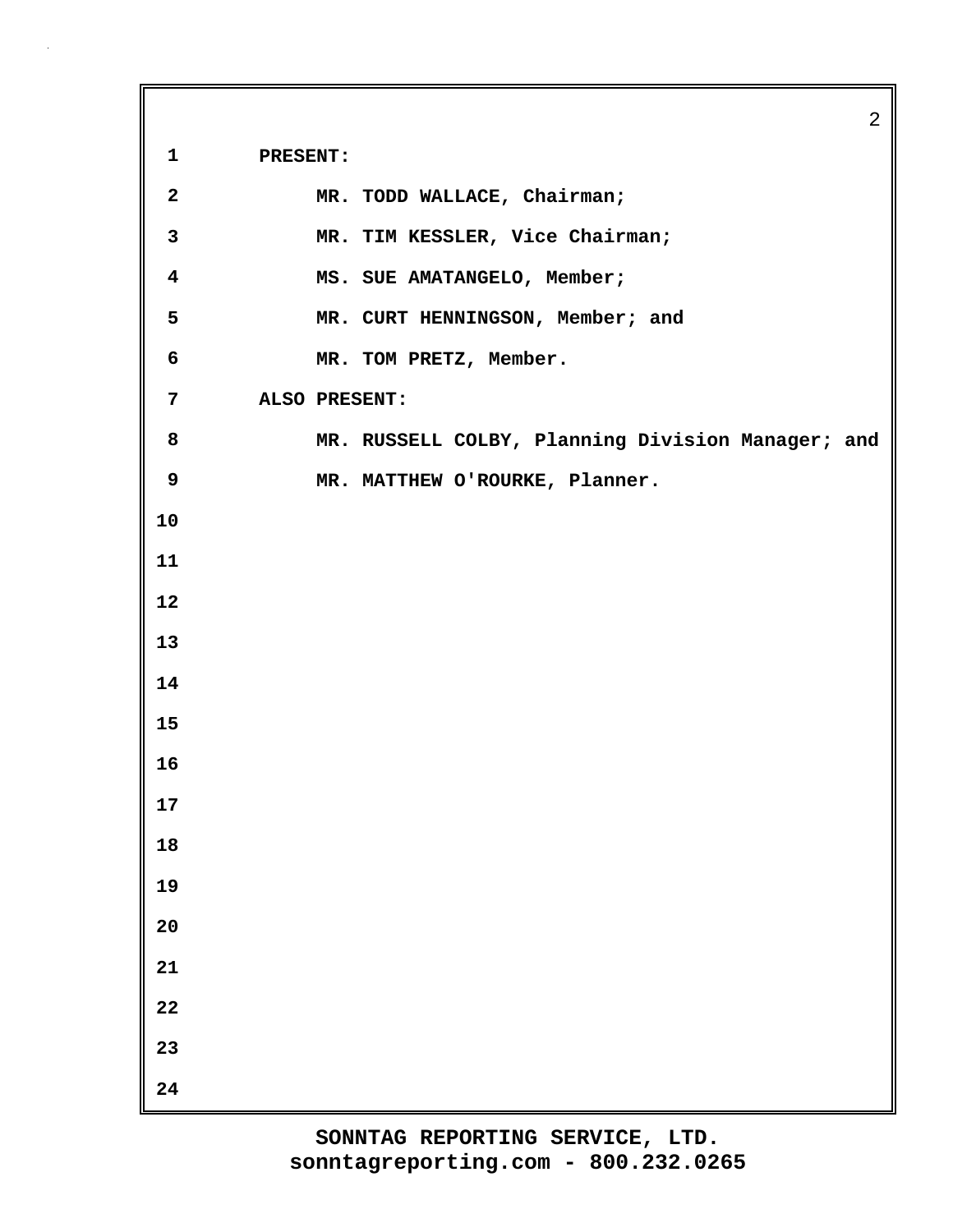**REPORT OF PROCEEDINGS -- 11/20/2012**

3 **1 CHAIRMAN WALLACE: This meeting of 2 the St. Charles Plan Commission will come to 3 order. 4 Tim, roll call. 5 VICE CHAIRMAN KESSLER: Amatangelo? 6 MEMBER AMATANGELO: Here. 7 VICE CHAIRMAN KESSLER: Pretz? 8 MEMBER PRETZ: Here. 9 VICE CHAIRMAN KESSLER: Henningson? 10 MEMBER HENNINGSON: Here. 11 VICE CHAIRMAN KESSLER: Wallace? 12 CHAIRMAN WALLACE: Here. 13 VICE CHAIRMAN KESSLER: Kessler, here. 14 CHAIRMAN WALLACE: All right. 15 Presentation of the minutes of the last meeting 16 which was August 21st, 2012. 17 Is there a motion to approve? 18 VICE CHAIRMAN KESSLER: So moved. 19 MEMBER AMATANGELO: Second. 20 CHAIRMAN WALLACE: It's been moved 21 and seconded. 22 All in favor? 23 (The ayes were thereupon heard.) 24 CHAIRMAN WALLACE: Opposed?**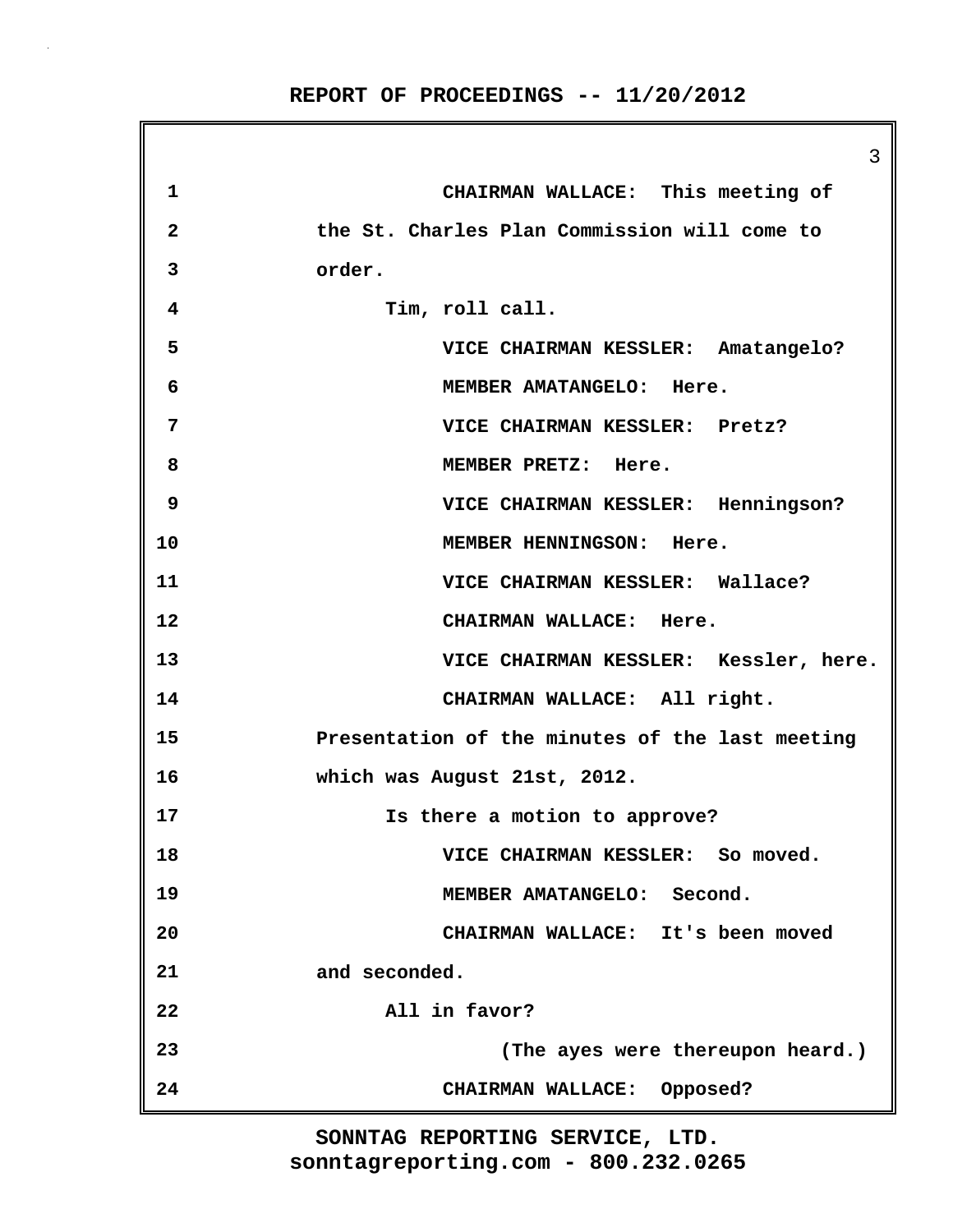|                         | 4                                                 |
|-------------------------|---------------------------------------------------|
| 1                       | (No response.)                                    |
| $\overline{\mathbf{2}}$ | CHAIRMAN WALLACE: The motion passes               |
| 3                       | unanimously.                                      |
| 4                       | Before we get to the next item on                 |
| 5                       | our agenda, I would suggest that we address       |
| 6                       | Item 5 prior to Item 4, so the 1915 West Main     |
| 7                       | Street McDonald's concept plan would occur first, |
| 8                       | and then we would conduct the public hearing and  |
| 9                       | take action on the other items.                   |
| 10                      | Is there any objection from members of the        |
| 11                      | Plan Commission?                                  |
| 12                      | (No response.)                                    |
| 13                      | CHAIRMAN WALLACE: Okay. All right.                |
| 14                      | MEMBER PRETZ: Do we need a motion                 |
| 15                      | for that?                                         |
| 16                      | MR. O'ROURKE: I think so, to                      |
| 17                      | formally amend the agenda.                        |
| 18                      | CHAIRMAN WALLACE: Okay. Is there a                |
| 19                      | motion for that?                                  |
| 20                      | VICE CHAIRMAN KESSLER: So moved.                  |
| 21                      | MEMBER PRETZ: Second.                             |
| 22                      | CHAIRMAN WALLACE: It's been moved                 |
| 23                      | and seconded.                                     |
| 24                      | Any discussion on the motion?                     |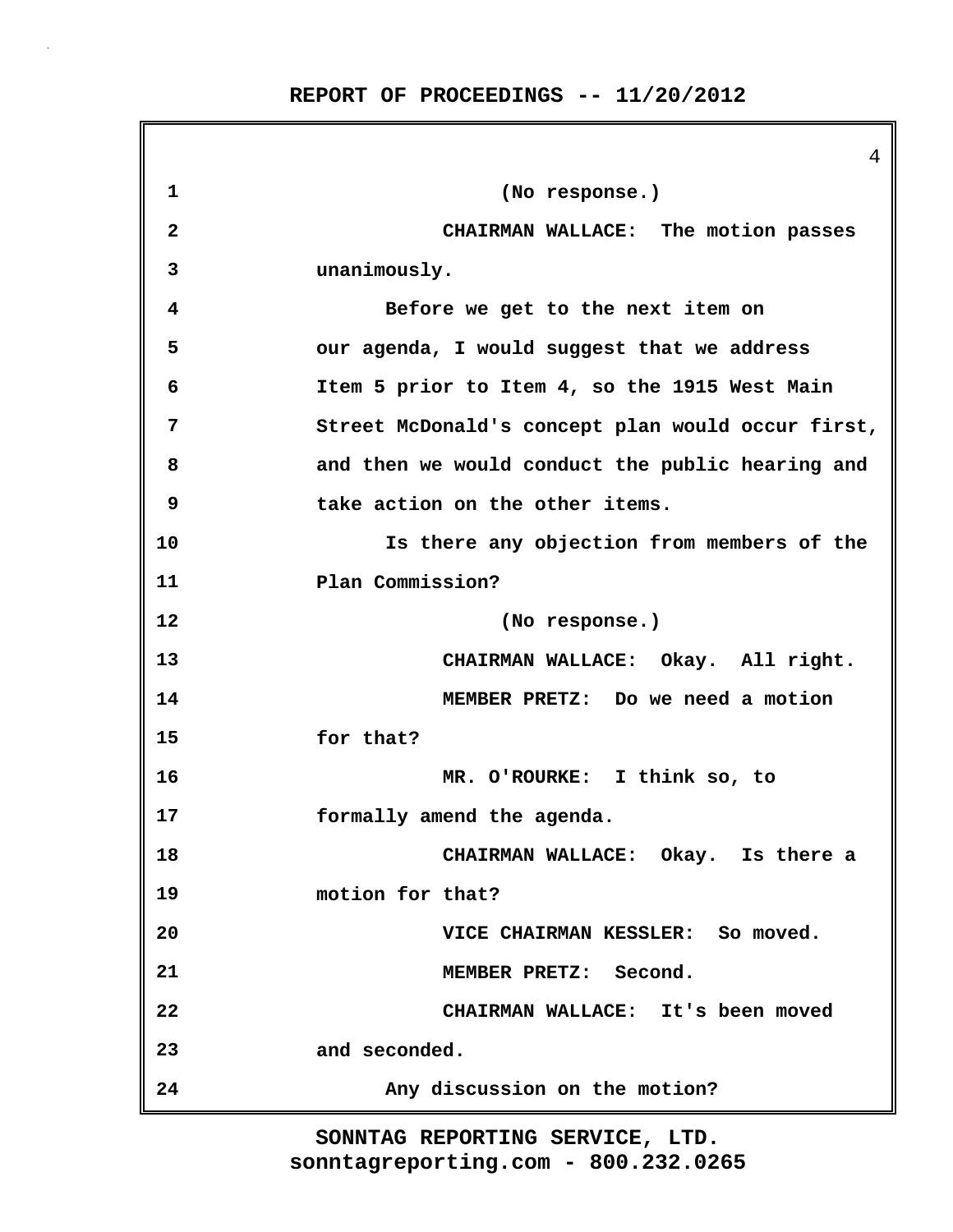$\mathbf{r}$ 

|                | C.                                                |
|----------------|---------------------------------------------------|
| $\mathbf{1}$   | (No response.)                                    |
| $\overline{2}$ | CHAIRMAN WALLACE: Roll call.                      |
| 3              | VICE CHAIRMAN KESSLER: Amatangelo?                |
| 4              | MEMBER AMATANGELO: Yes.                           |
| 5              | VICE CHAIRMAN KESSLER: Pretz?                     |
| 6              | MEMBER PRETZ: Yes.                                |
| 7              | VICE CHAIRMAN KESSLER: Henningson?                |
| 8              | MEMBER HENNINGSON: Yes.                           |
| 9              | VICE CHAIRMAN KESSLER: Wallace?                   |
| 10             | CHAIRMAN WALLACE: Yes.                            |
| 11             | VICE CHAIRMAN KESSLER: Kessler, yes.              |
| 12             | CHAIRMAN WALLACE: All right. The                  |
| 13             | next item on the agenda is Item 5, 1915 West Main |
| 14             | Street, McDonald's application for a concept plan |
| 15             | for the proposed demolition and reconstruction of |
| 16             | the McDonald's restaurant located at 1915 West    |
| 17             | Main Street, supporting documents, concept plans  |
| 18             | dated November 15, 2012, and parking analysis     |
| 19             | dated November 14, 2012.                          |
| 20             | For those of you who are not familiar with        |
| 21             | our process, the Plan Commission, at the request  |
| 22             | of the Applicant, will conduct a concept plan     |
| 23             | This is voluntary on the part of the<br>review.   |
| 24             | Applicant, but it's always encouraged before      |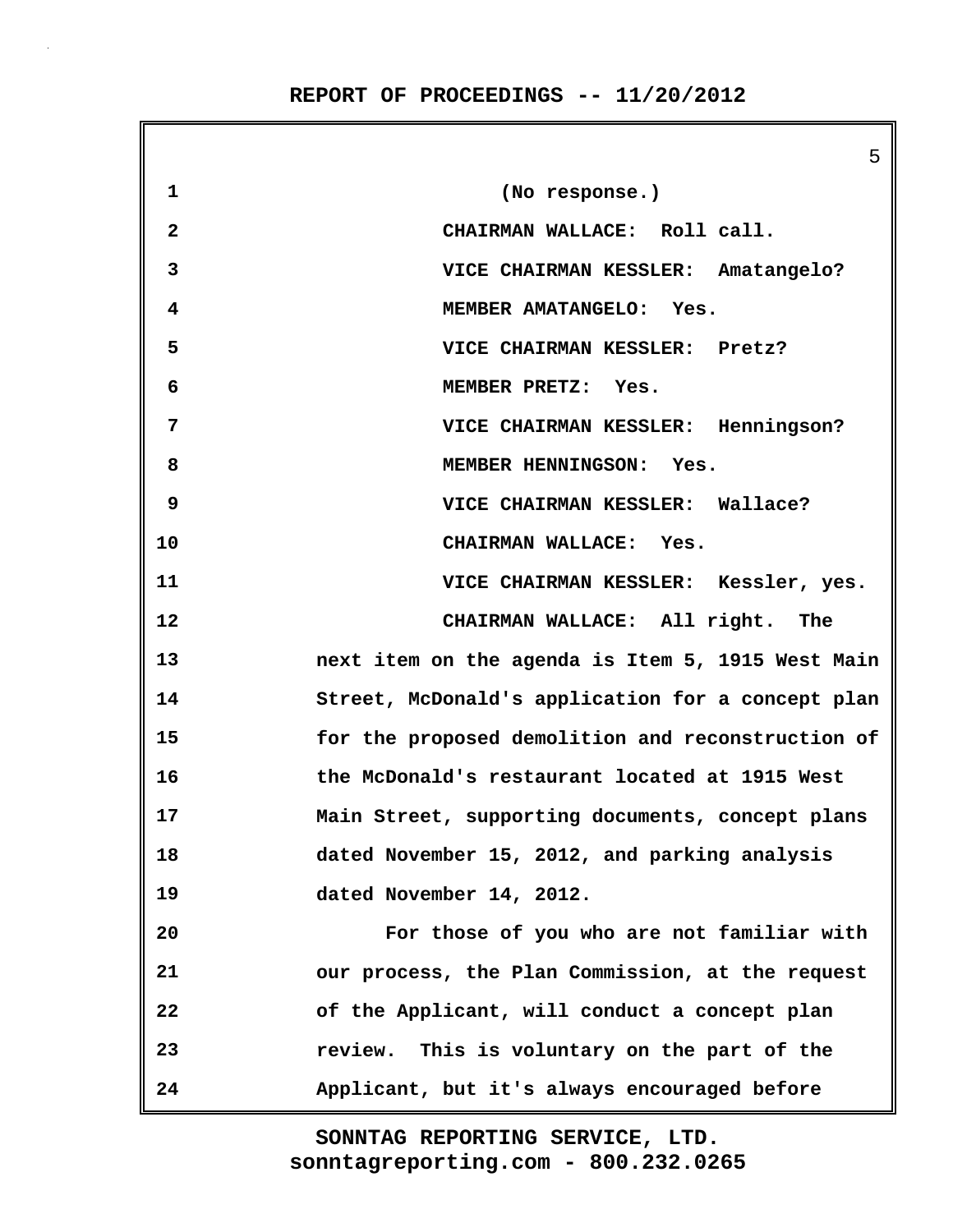|              | 6                                                |
|--------------|--------------------------------------------------|
| $\mathbf 1$  | applicants spend a great deal of money and time  |
| $\mathbf{2}$ | doing an application for whatever it is they're  |
| 3            | wanting to do. That's what we're doing tonight.  |
| 4            | At this point in time, the Plan Commission       |
| 5            | is not going to take any action because there is |
| 6            | no application that is pending before the Plan   |
| 7            | Commission. Rather, we will allow you to present |
| 8            | the plans that you have, and we're hoping that   |
| 9            | the Plan Commission will be able to give you our |
| 10           | thoughts, both favorable and not favorable, if   |
| 11           | any, regarding the plan, and then at that point  |
| 12           | you can make whatever revisions you feel         |
| 13           | necessary before coming back before us with a    |
| 14           | formal application.                              |
| 15           | As I said, there won't be any action that's      |
| 16           | taken, and unless there's action by you, nothing |
| 17           | further will happen on this matter.              |
| 18           | Are there any questions regarding procedure?     |
| 19           | (No response.)                                   |
| 20           | CHAIRMAN WALLACE: Okay.                          |
| 21           | MR. O'ROURKE: Todd, actually, if                 |
| 22           | you're requesting a PUD, if you know that that's |
| 23           | the process you're going to be pursuing, then a  |
| 24           | plan is required.                                |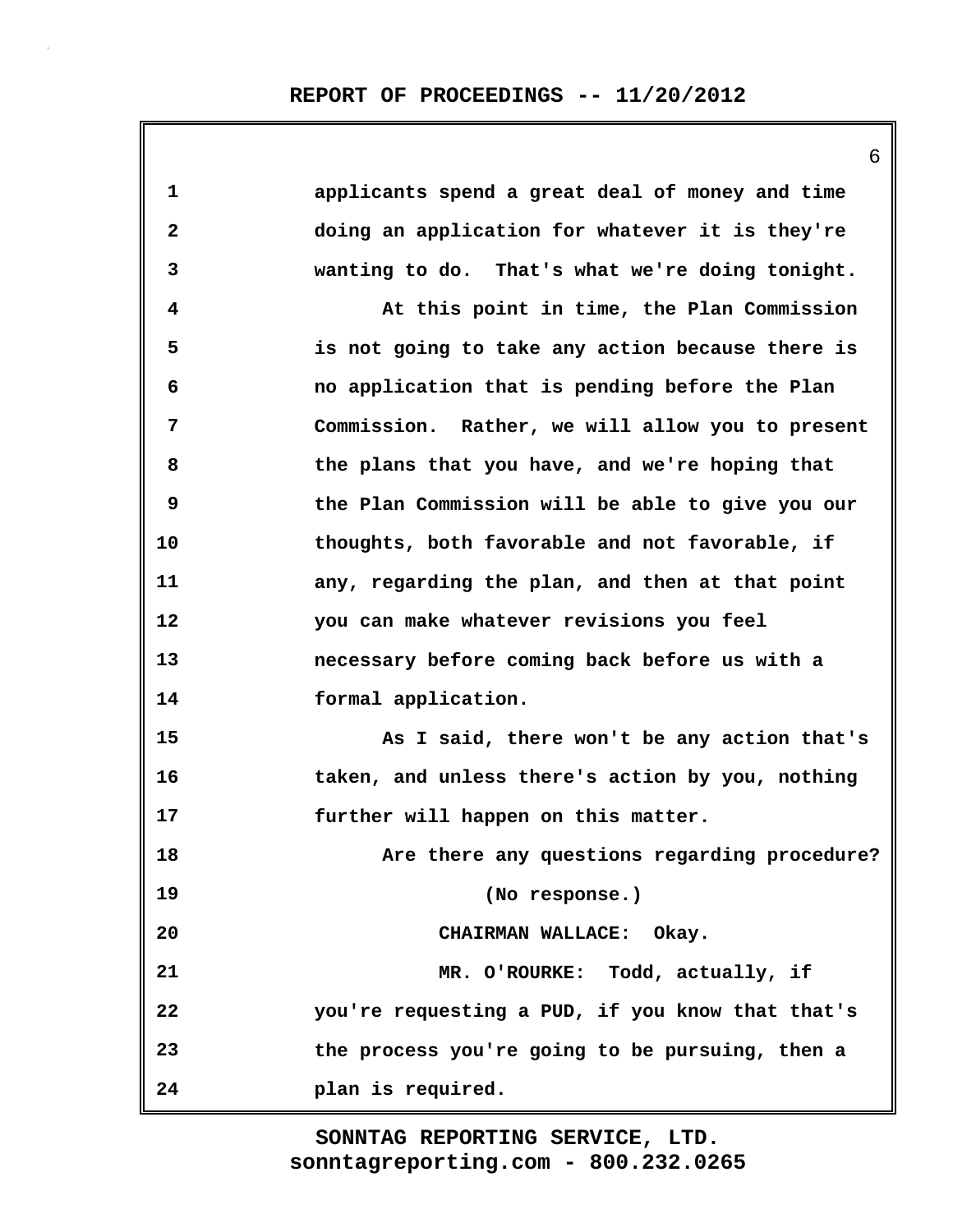**REPORT OF PROCEEDINGS -- 11/20/2012**

|                         | 7                                                 |
|-------------------------|---------------------------------------------------|
| 1                       | CHAIRMAN WALLACE: Okay.                           |
| $\overline{\mathbf{2}}$ | MR. O'ROURKE: I just wanted to                    |
| 3                       | clarify that point so everybody knows that        |
| 4                       | they're here to meet that requirement, as well.   |
| 5                       | CHAIRMAN WALLACE: Okay. Got it.                   |
| 6                       | All right. And so what we're doing tonight        |
| 7                       | is, if the Applicant would like to make a         |
| 8                       | presentation, then we will -- the Plan Commission |
| 9                       | will ask questions. We'll allow the audience to   |
| 10                      | ask any questions that they may have, and then at |
| 11                      | the end of the present -- or the end of this      |
| 12                      | item, Plan Commissioners will make comments       |
| 13                      | regarding the application.                        |
| 14                      | All right. Anything further from staff            |
| 15                      | before we go to the Applicant?                    |
| 16                      | MR. O'ROURKE: That's all.                         |
| 17                      | CHAIRMAN WALLACE: All right. Is the               |
| 18                      | Applicant ready?                                  |
| 19                      | MR. STILLWELL: Yes.                               |
| 20                      | Mr. Chairman, members of the Plan                 |
| 21                      | Commission, thank you for indulging us this       |
| 22                      | evening and amending your agenda to allow us to   |
| 23                      | proceed ahead of schedule. We appreciate that     |
| 24                      | very much.                                        |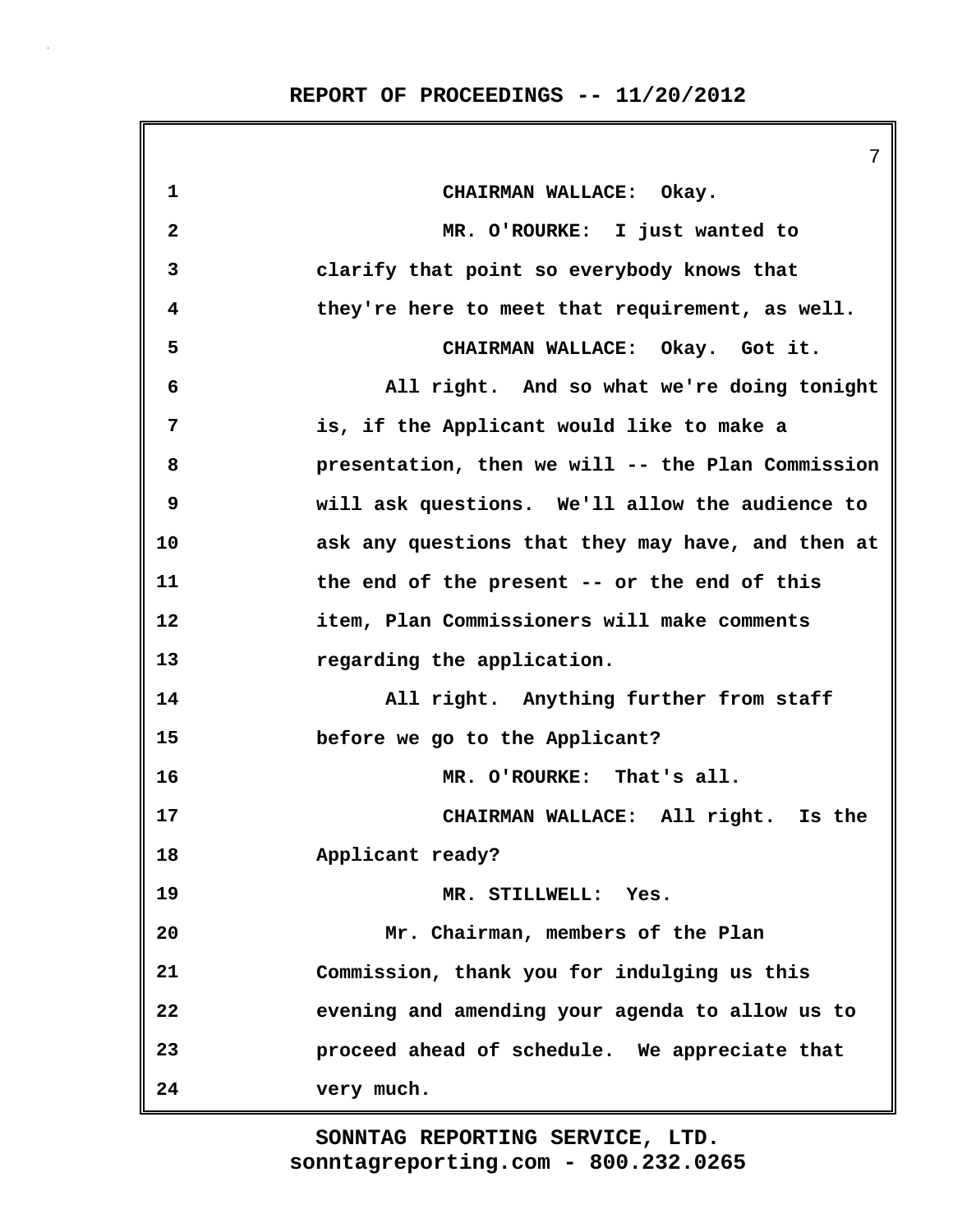| 1                       | We'll try to be thorough but brief and give      |
|-------------------------|--------------------------------------------------|
| $\overline{\mathbf{2}}$ | you the essential elements with respect to what  |
| 3                       | the Applicant is proposing.                      |
| 4                       | My name is Henry Stillwell. My address is        |
| 5                       | 300 East Roosevelt Road, Wheaton, Illinois. I am |
| 6                       | the attorney for the Applicant this evening,     |
| 7                       | McDonald's Corporation.                          |
| 8                       | McDonald's, as you know, has an existing         |
| 9                       | store on the west side of town on Main Street on |
| 10                      | the south side just west of 19th, and that would |
| 11                      | be the store that is the subject of tonight's    |
| 12                      | discussion.                                      |
| 13                      | There are other individuals present with         |
| 14                      | the Applicant this evening that I'd like to      |
| 15                      | introduce briefly.                               |
| 16                      | First of all, Mr. John Lardas, in the            |
| 17                      | second row. Mr. Lardas is the franchisee         |
| 18                      | operator of this store and other stores in the   |
| 19                      | community and the Fox Valley area.               |
| 20                      | Behind him is Mr. Ted Feenstra, who is           |
| 21                      | withV3 Engineering. He's the engineer and        |
| 22                      | designer on this site, and Keith Demchinski is   |
| 23                      | with Norris, and Norris Design is the landscape  |
| 24                      | consultant, and Keith will actually go through   |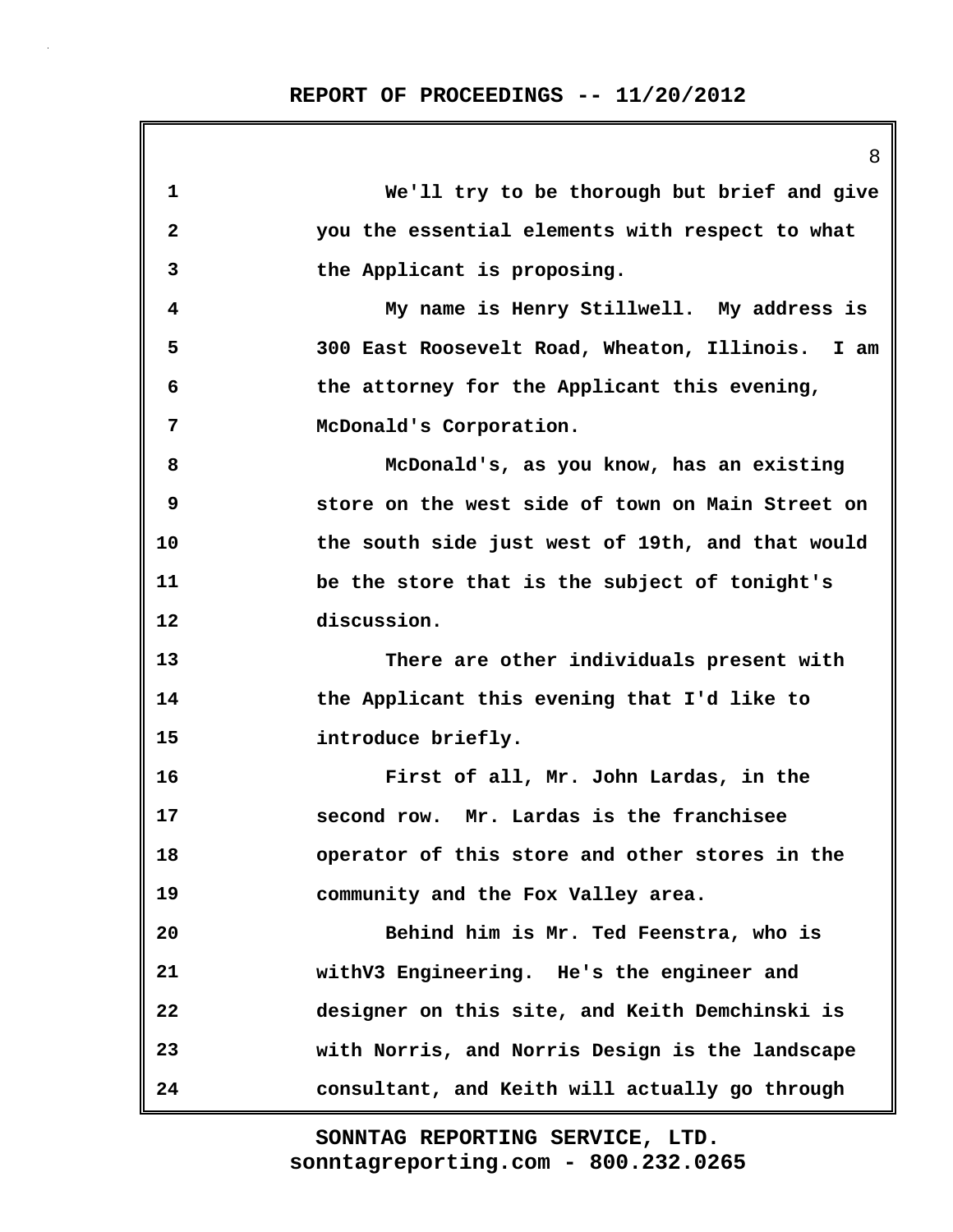| 1            | some landscape plans a little bit later, but, to |
|--------------|--------------------------------------------------|
| $\mathbf{2}$ | begin with, I'll give the initial presentation   |
| 3            | and then turn it over to Keith to finish it up.  |
| 4            | As I indicated, we're seeking to demolish        |
| 5            | the existing McDonald's located at the subject   |
| 6            | property, as identified in the staff report, and |
| 7            | to rebuild that facility with a new, up-to-date  |
| 8            | McDonald's restaurant, with a new restaurant     |
| 9            | design, as well as a new drive-through system    |
| 10           | that incorporates the most current technology    |
| 11           | being utilized by McDonald's with respect to the |
| 12           | side-by-side order system, which has proven,     |
| 13           | through a great deal of effort and               |
| 14           | experimentation and implementation, to be an     |
| 15           | extremely effective and efficient system that    |
| 16           | immensely helps the operation and efficiency of  |
| 17           | the store and the on-site circulation of the     |
| 18           | shortening of the stacking and a better overall  |
| 19           | environment for customer service and public      |
| 20           | safety. So that's our goal.                      |
| 21           | To accomplish that we're asking for the          |
| 22           | community to approve a special use for a planned |
| 23           | unit development. We do believe that we have     |
| 24           | justification for that, and I'll get into those  |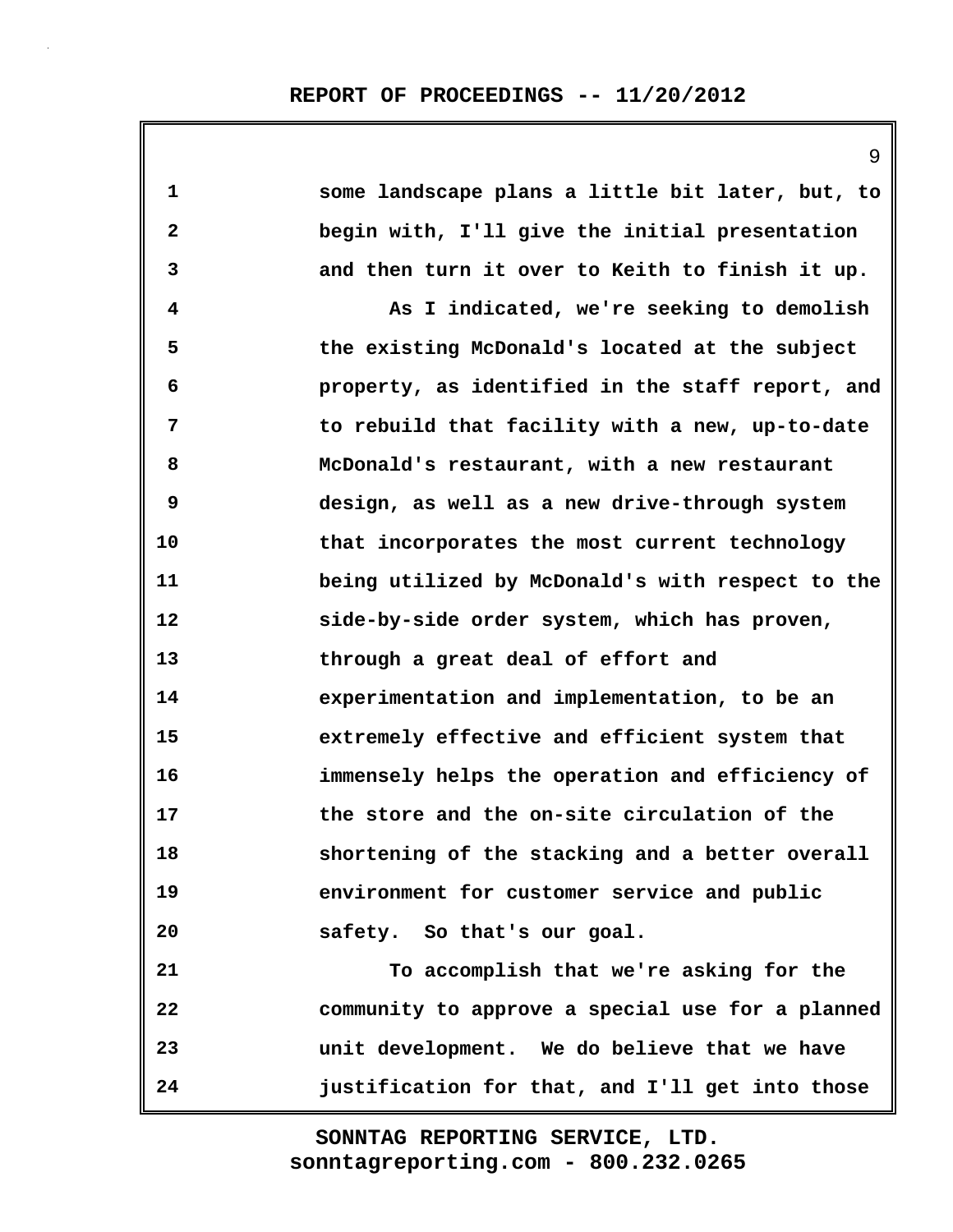| $\mathbf 1$  | discussions after we go through some of the       |
|--------------|---------------------------------------------------|
| $\mathbf{2}$ | actual aspects of those standards in what         |
| 3            | we're going to present this evening.              |
| 4            | But in accordance or in a part of that PUD        |
| 5            | application, we're also going to be requesting    |
| 6            | certain specific deviations to your ordinance,    |
| 7            | and I'll kind of briefly mention the categories   |
| 8            | now and then we'll go through them more           |
| 9            | specifically as I go through the plans.           |
| 10           | First, we are seeking to reduce the parking       |
| 11           | from a required 52 spaces to 49, and we have      |
| 12           | submitted a traffic parking occupancy study that  |
| 13           | supports that request, and I'll go through that   |
| 14           | in a little bit.                                  |
| 15           | Secondly, we are going to be requesting a         |
| 16           | deviation to the width of the green space setback |
| 17           | or setback of the pavement on the south side of   |
| 18           | the property immediately adjacent to the south    |
| 19           | property line from 10 feet down to 5 feet.        |
| 20           | We are asking for certain deviations to           |
| 21           | landscape standards relative to certain numbers   |
| 22           | of trees and plantings, and I'll let Keith go     |
| 23           | into the specifics of that when he goes through   |
| 24           | the landscape plan and the explanation as to why  |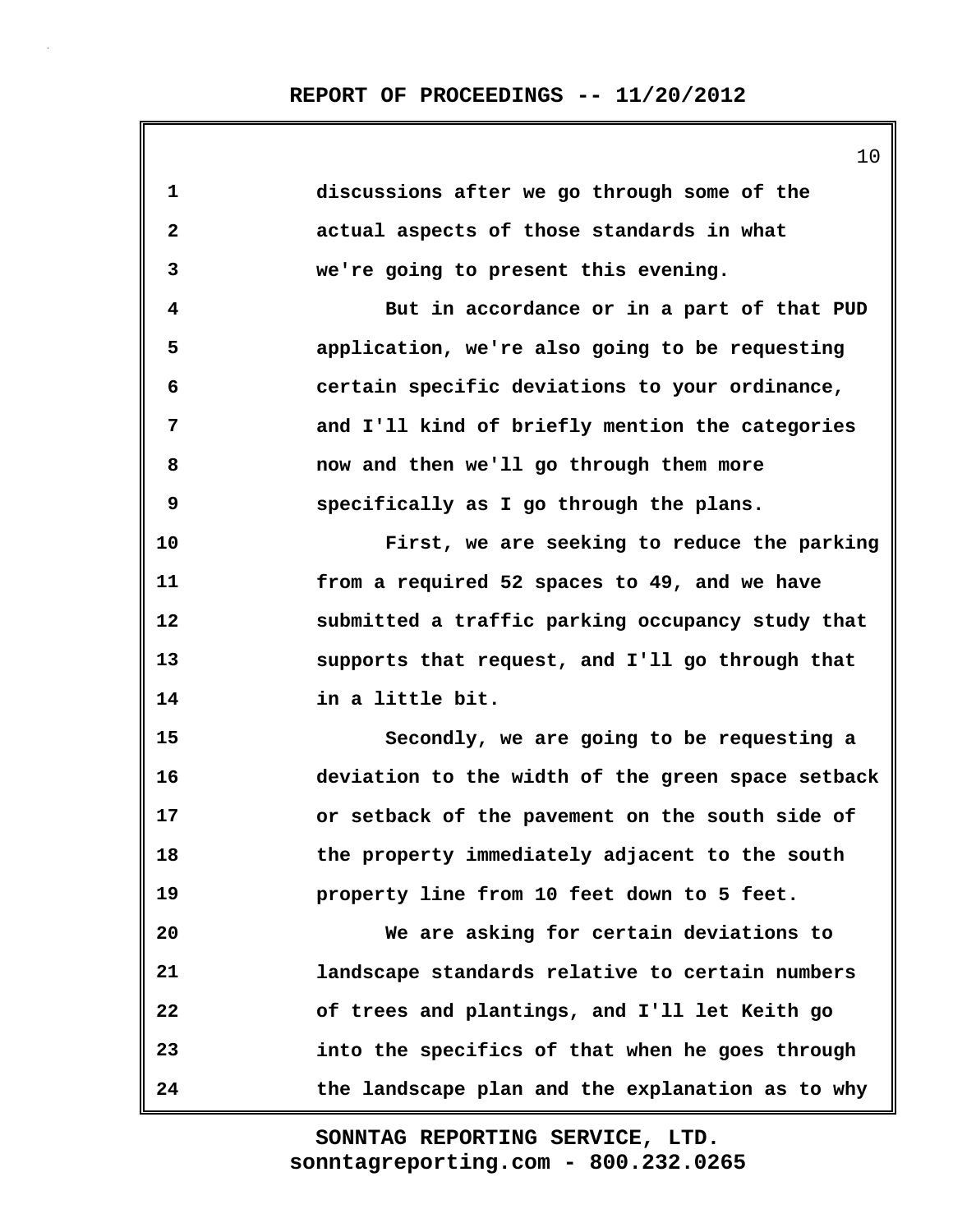**1 that's necessary and the justification for those 2 requests. 3 And, finally, we'll be asking for a 4 deviation on your signage standards focused 5 specifically on wall signage, not on the 6 freestanding monument sign, with respect to 7 allowing more than one wall sign on the building, 8 and to allow on two of the elevations -- the east 9 and west -- signage that otherwise would not be 10 permitted and a size that we are specifically 11 requesting, and we'll go through the specifics of 12 that, as well. 13 The site, as currently is configured, is 14 1.13 acres in size. As I've indicated, it 15 already is improved and has been for many years 16 operating as a McDonald's restaurant with a 17 drive-through facility. 18 It is surrounded by -- well, it is adjoined 19 by commercial, rather extensive commercial uses 20 to the west, to the north, and to the east. To 21 the south is a large parking lot facility. It's 22 a grade-level parking area for multiple-family 23 uses. 24 There are no buildings immediately adjacent**

> **sonntagreporting.com - 800.232.0265 SONNTAG REPORTING SERVICE, LTD.**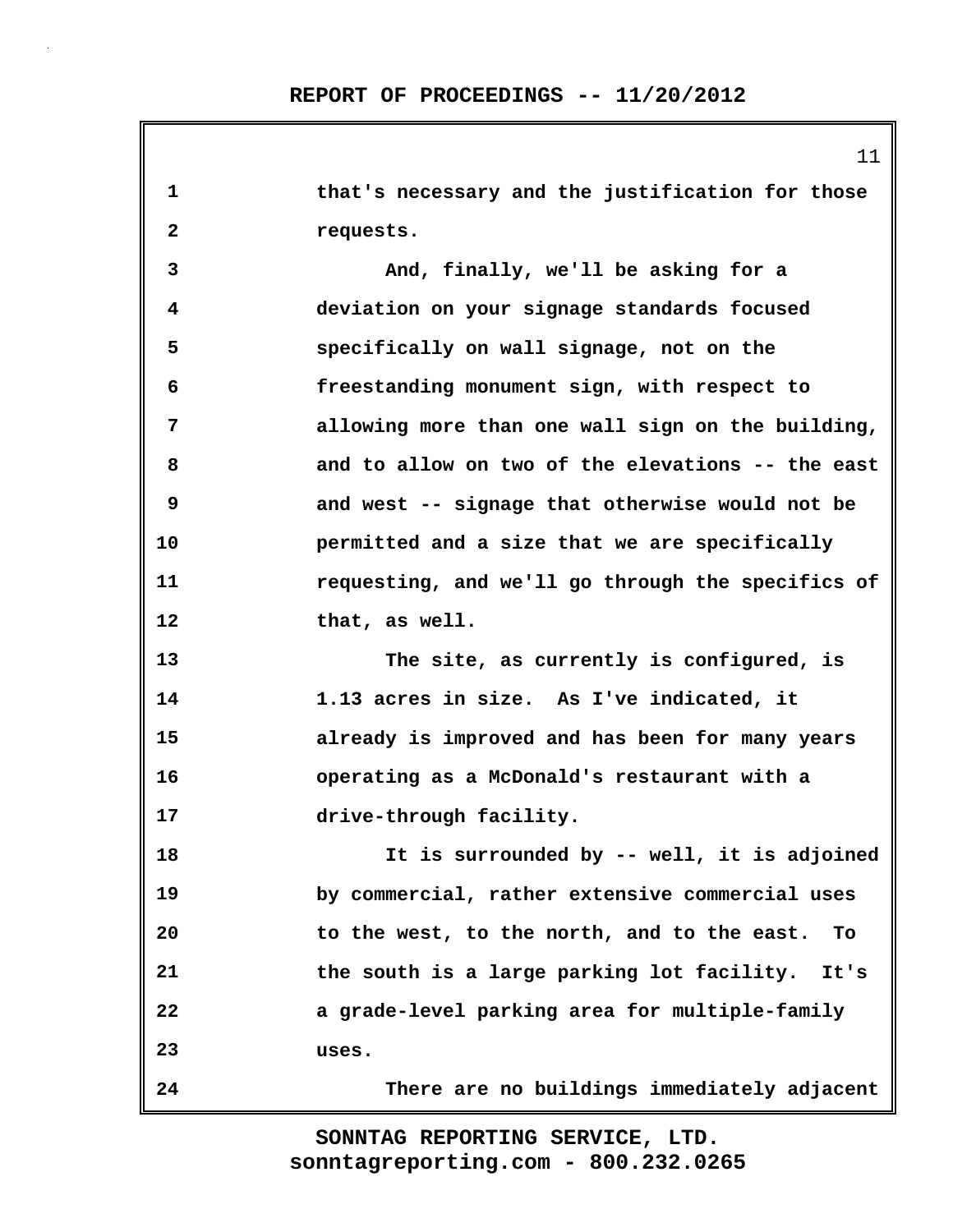|                         | 12                                                |
|-------------------------|---------------------------------------------------|
| $\mathbf 1$             | to the rear property line. It's all basically     |
| $\overline{\mathbf{2}}$ | one large parking lot as I've observed. That is   |
| 3                       | screened by a fence with slatting that currently  |
| 4                       | exists along the entire south property line of    |
| 5                       | the subject property which would remain in place. |
| 6                       | We have a site plan on the --                     |
| 7                       | MR. O'ROURKE: Yes. Just scroll down               |
| 8                       | with the mouse. It's all in the PDF packet        |
| 9                       | there, I think.                                   |
| 10                      | MR. STILLWELL: Oh, great. Thank you.              |
| 11                      | The way that the site is currently                |
| 12                      | configured, the building is located on the        |
| 13                      | easterly portion of the site and is oriented in a |
| 14                      | north-south fashion so that the narrow portion of |
| 15                      | the building faces towards Main Street and then   |
| 16                      | the depth of the building runs north and south.   |
| 17                      | Then there's a large area of parking field, and   |
| 18                      | the drive-through system currently exists.        |
| 19                      | There is also a total of four access              |
| 20                      | locations on and off of Main Street serving the   |
| 21                      | existing facility.                                |
| 22                      | The proposal is to incorporate the type of        |
| 23                      | site layout that you've seen previously with more |
| 24                      | up-to-date McDonald's facilities, so I want to    |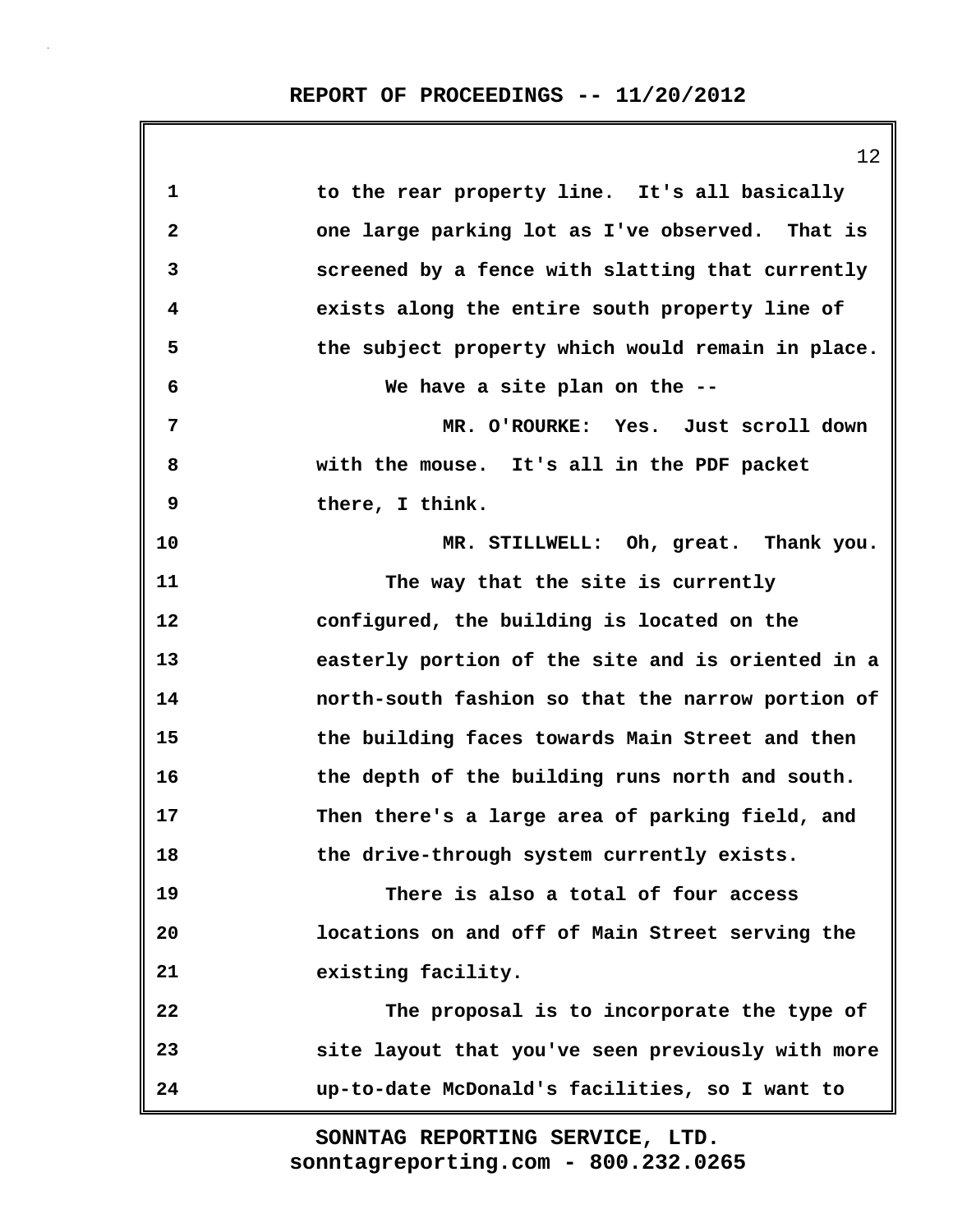**1 walk through briefly with you this proposed site 2 plan. 3 First, the access location will be altered. 4 Two current access locations will be eliminated, 5 so that there will just be two full-access curb 6 cuts servicing the building following 7 redevelopment. Those are identified on the site 8 plan on the east side and on the west side. 9 Just for purposes of orientation, north is 10 to the top, Main Street is right along this north 11 side or this upper side of the property, and then 12 east, west, north. 13 The site will be laid out with the 14 traditional counterclockwise one-way rotation 15 circulation path for McDonald's, moving around 16 counterclockwise with a full through-clearance 17 circulation lane that is 20 feet wide on the 18 east, north, and west, and 18 feet wide on the 19 south. 20 The drive-through facility will be entered 21 in the northwest portion or area of the site, as 22 shown on the plan, and will divide and separate 23 into two order lanes. This is what we call the 24 side-by-side order system, which has two separate**

> **sonntagreporting.com - 800.232.0265 SONNTAG REPORTING SERVICE, LTD.**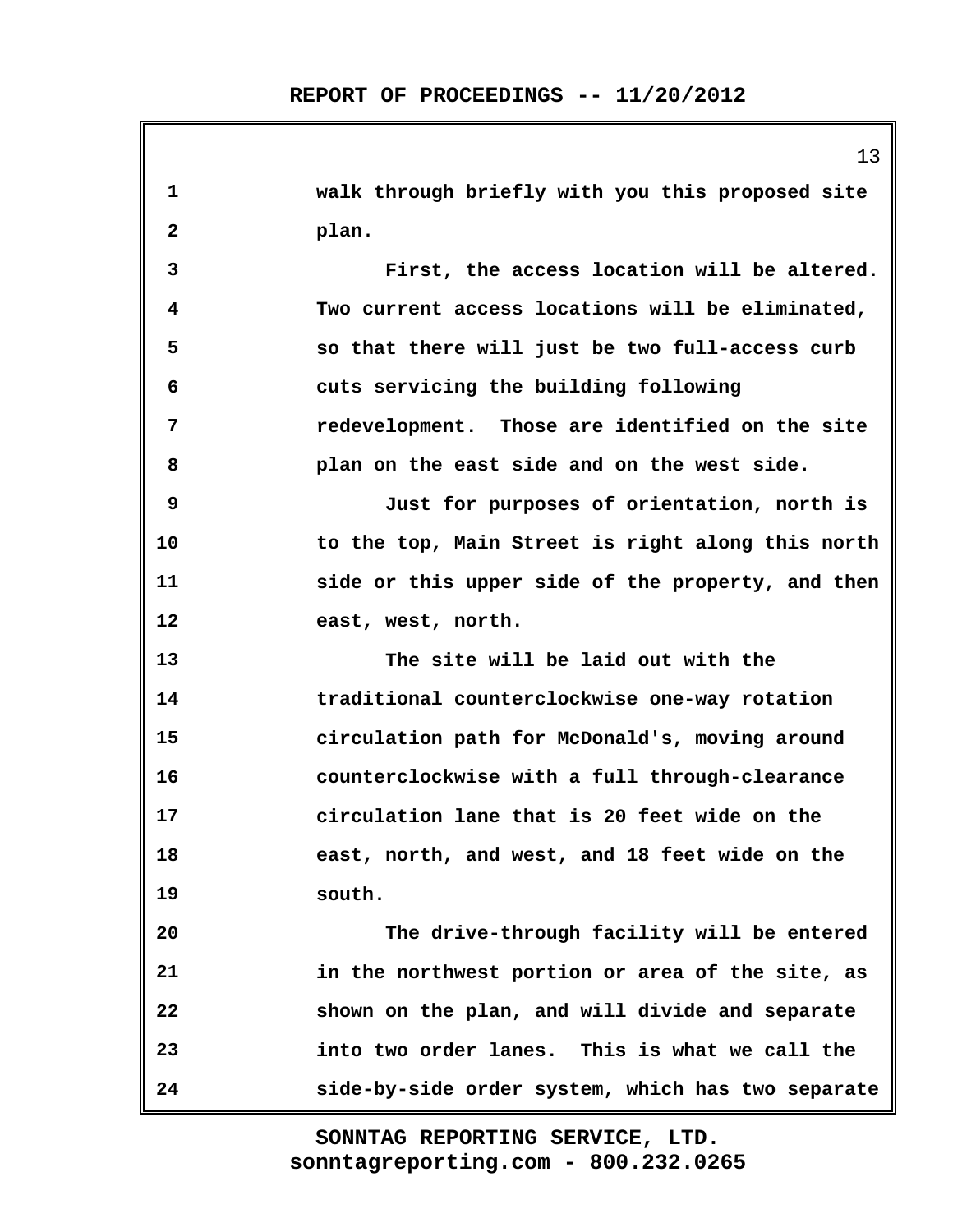**1 menu boards, customer order display facilities 2 that allow two cars at one time to present their 3 order. 4 That's where the real efficiency of the 5 system is found. It avoids, for the most part, a 6 circumstance when a car with a large order or a 7 little bit of uncertainty as to what they want to 8 order takes more time than usually expected and a 9 line starts backing up and it gets really 10 congested and inefficient. 11 When we first introduced to system -- and I 12 probably have said this to you in the past, so 13 I'm hoping you will indulge me -- we actually ran 14 a study, because I was doing a project in 15 Bensenville at the time, when the City fathers 16 had questions, "Does this really work?" And 17 my -- my client, who was a franchisee of that 18 particular area, had already done this in the 19 store on River Road in Rosemont that was having a 20 lot of problems with backup on River Road, and so 21 he implemented the side-by-side system. 22 We had a letter from the police department 23 and chief of police that said, "This is great." 24 We ran a test on the Thursday and the**

> **sonntagreporting.com - 800.232.0265 SONNTAG REPORTING SERVICE, LTD.**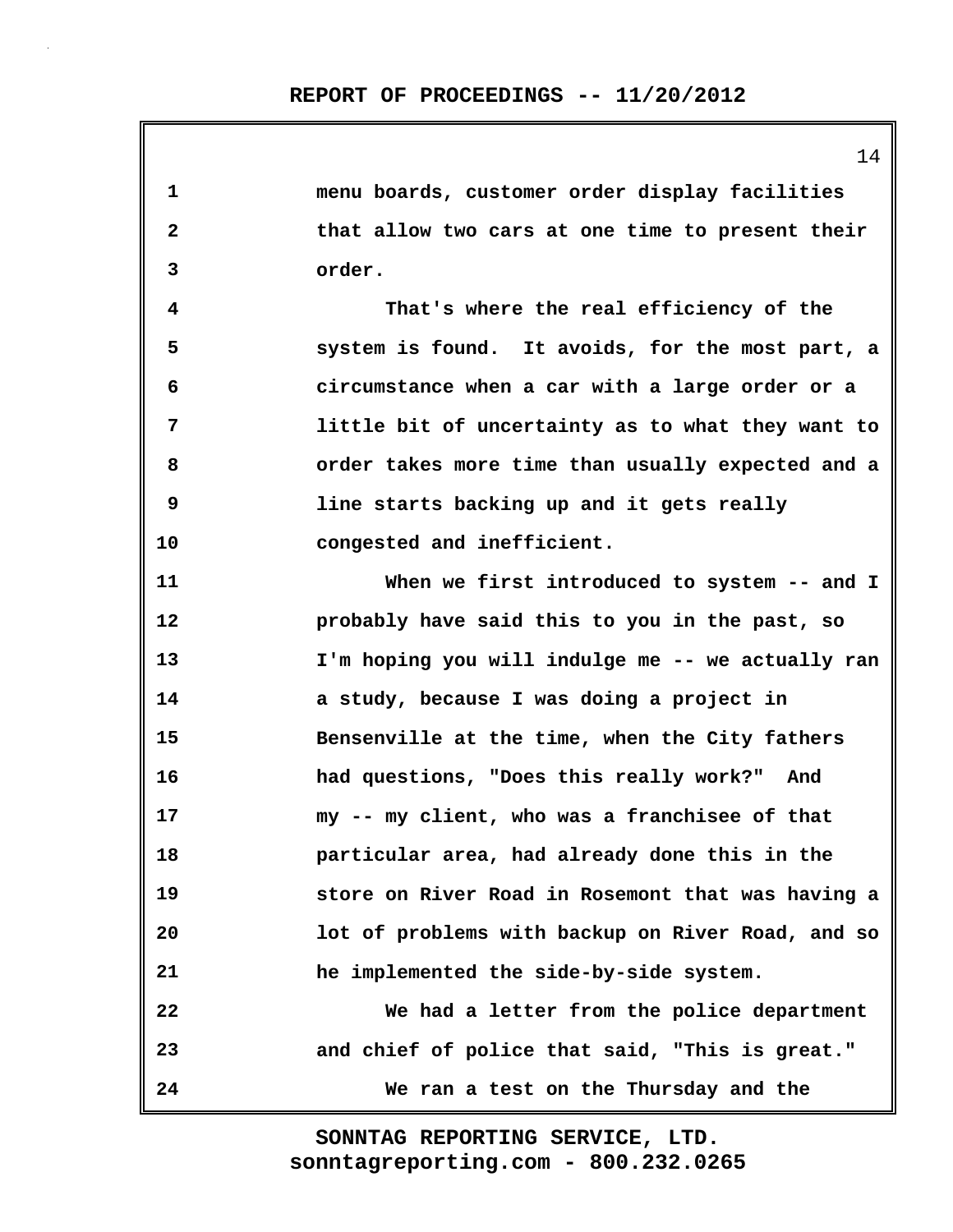|                   | 15                                                  |
|-------------------|-----------------------------------------------------|
| $\mathbf{1}$      | Friday, closed it. Went through one facility or     |
| $\mathbf{2}$      | one of the order systems on one day and then        |
| 3                 | double on the other day, and the day that we had    |
| 4                 | both lanes open, there was 25 percent greater       |
| 5                 | volume of activity and, yet, the stacking was       |
| 6                 | reduced 60 percent, so it is a very effective       |
| 7                 | system.                                             |
| 8                 | And it's really important for the                   |
| 9                 | organization because what has happened with our     |
| 10                | more convenience-oriented society is that the       |
| 11                | amount of drive-through volume has grown            |
| $12 \overline{ }$ | considerably over the last three decades; whereas   |
| 13                | when McDonald's first introduced the drive-through, |
| 14                | they were doing, say, 20 to 30 percent. Then        |
| 15                | they were going to 50 percent.                      |
| 16                | It is routine now to have 70 percent of             |
| 17                | total sales volume at certain locations, 80 to      |
| 18                | 82 percent of total sales volume generated by the   |
| 19                | drive-through facility.                             |
| 20                | That adds interesting impacts as far as             |
| 21                | making sure you have an efficient system, and       |
| 22                | that's why they poured so much money researching,   |
| 23                | implementing this system.                           |
| 24                | But it also has an impact relative to some          |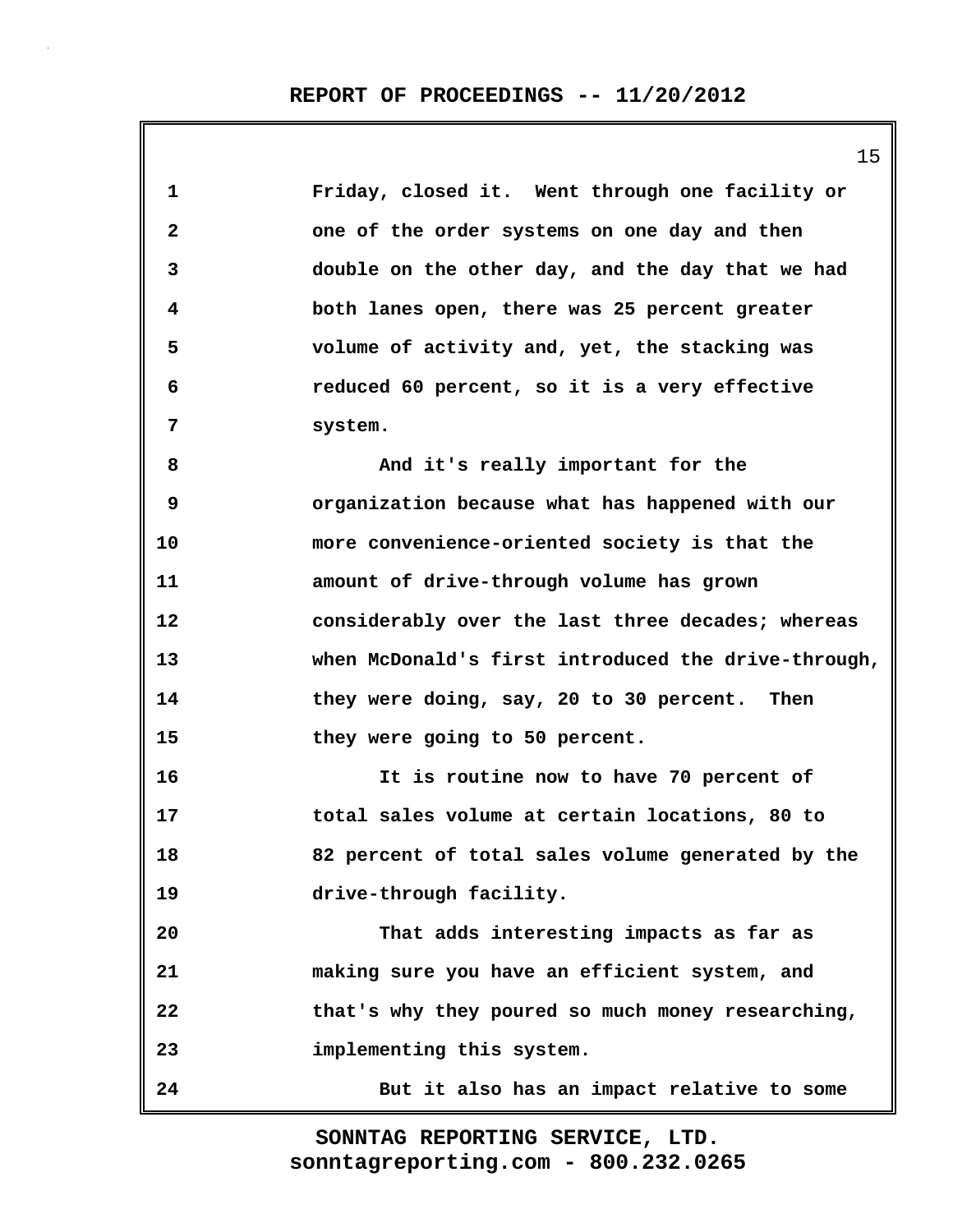**1 of the observations pointed out in the parking 2 study that you received relative to the ability 3 of people to make a choice that does not require 4 them to park if they don't want to, and in the 5 past oftentimes during peak hours, if it got too 6 busy and the line was too long, people would opt 7 to park, if there was a space available, putting 8 greater demand to onsite parking, so that ties 9 together with some of the requests that we have 10 in this application. 11 Going back into the site plan, after the 12 two order points, there is a merge of the 13 different cars and a then circle around behind 14 the building on the south side and proceed first 15 to the pay window and then move forward secondly 16 to the pickup window. 17 And in this particular building they have 18 now incorporated -- and I'll go through this in 19 the elevations -- what's called a pull-forward 20 window, so there will actually be three windows 21 for the drive-through on this store, and the 22 pull-forward window is utilized when an order is 23 not quite ready, but rather than hold up the 24 line, the car is asked to pull forward and then**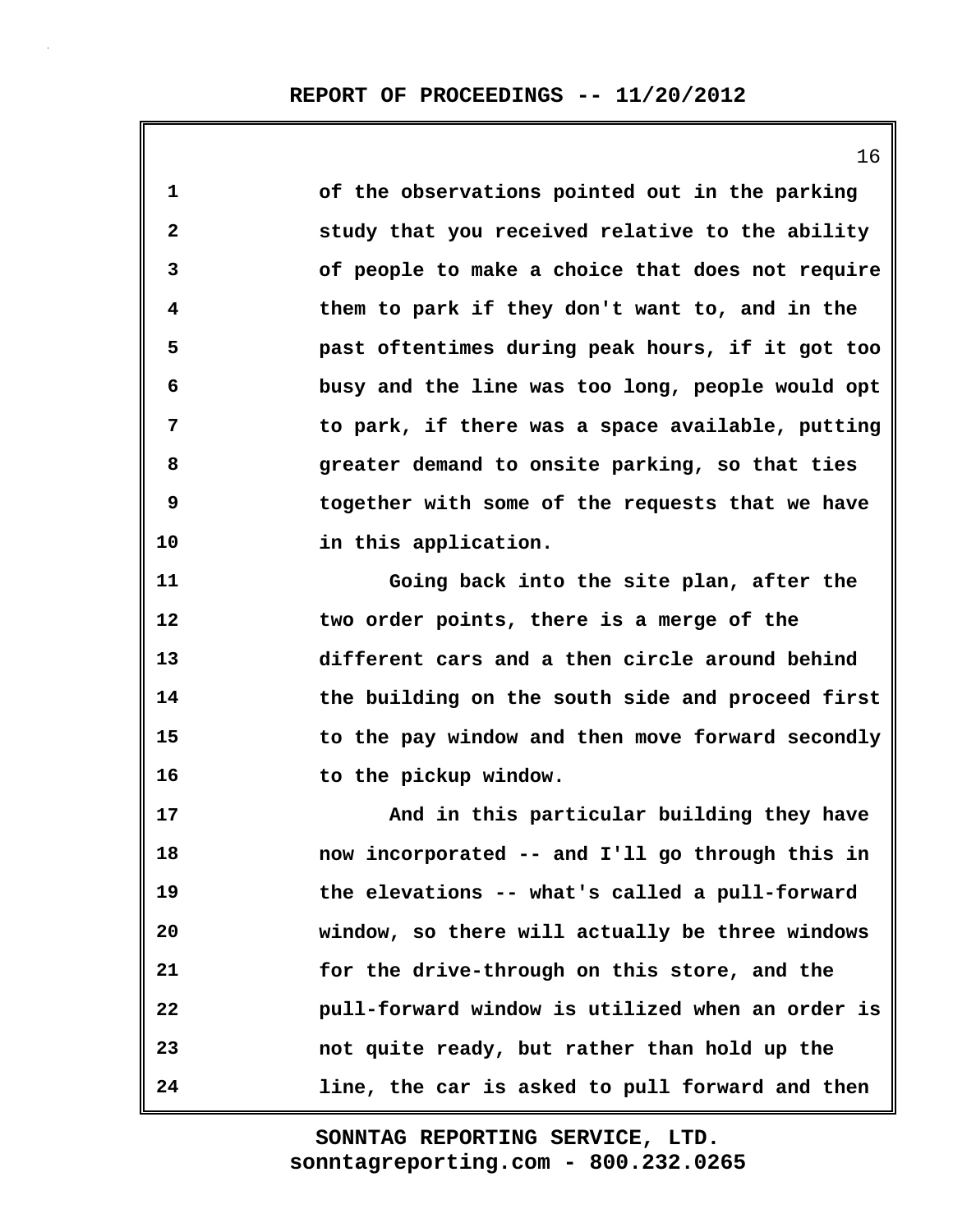|              | 17                                                  |
|--------------|-----------------------------------------------------|
| 1            | the order is brought out and will service that car. |
| $\mathbf{2}$ | And as a result of adding that, we now have         |
| 3            | 15 total stack spaces within the drive-through      |
| 4            | facility. The staff report indicated that, as       |
| 5            | originally submitted, there was only 14, so we      |
| 6            | have cured that and we're only seeking a            |
| 7            | deviation as to cars being capable of being         |
| 8            | stacked in the drive-through system.                |
| 9            | The trash corral is located in the                  |
| 10           | southwest corner of the site. We'll be in           |
| 11           | compliance with your standards relative to the      |
| 12           | appropriate enclosure, matching materials, gates    |
| 13           | with materials that will be low maintenance, so     |
| 14           | that should be an accommodation that would not be   |
| 15           | inconsistent with your ordinance.                   |
| 16           | Parking, as I have alluded to, is provided          |
| 17           | primarily along the perimeter of the site with,     |
| 18           | also, some parking adjacent to the building on      |
| 19           | both the north and south side.                      |
| 20           | We're showing a total of 49 spaces, which           |
| 21           | do include 5 parallel spaces adjacent to the        |
| 22           | north property line, and those are referred to in   |
| 23           | the staff report.                                   |
| 24           | With respect to these spaces, there are             |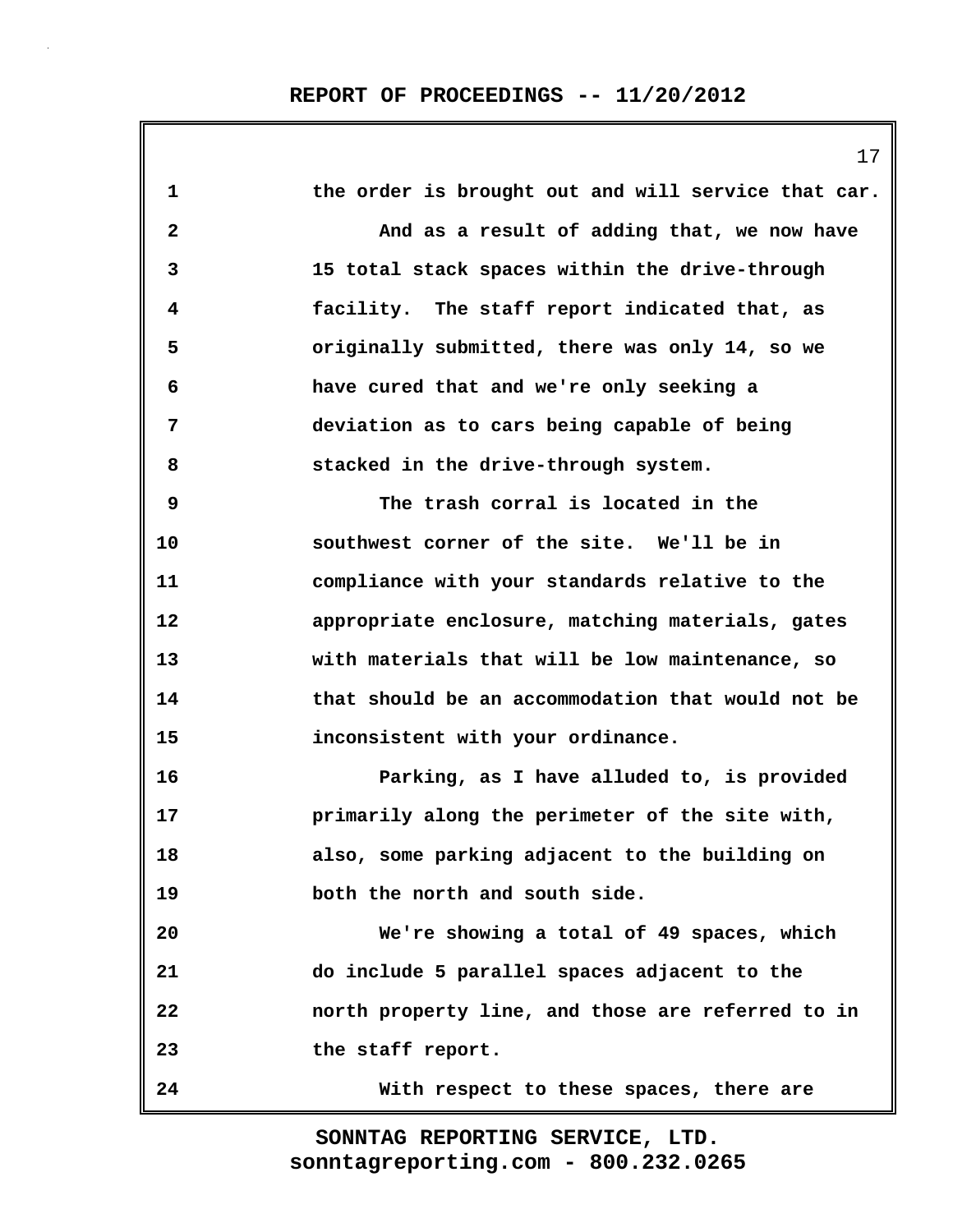| 1                       | certain spaces that will be identified for        |
|-------------------------|---------------------------------------------------|
| $\overline{\mathbf{2}}$ | employee parking, such as locations that affect   |
| 3                       | the trash enclosure pads, a conflict relative to  |
| 4                       | a garbage truck when it comes periodically,       |
| 5                       | which, I believe, is probably twice a week.       |
| 6                       | Is that right?                                    |
| 7                       | MR. LARDAS: Twice.                                |
| 8                       | MR. STILLWELL: The -- the store is                |
| 9                       | serviced by on-site sidewalks that people access  |
| 10                      | out of the parking fields.                        |
| 11                      | As you can see, they run -- there's a             |
| 12                      | customer entrance in the southeast corner of the  |
| 13                      | site that faces east and there's a sidewalk       |
| 14                      | looping around the entire east extension of the   |
| 15                      | outdoor space and running along the north side of |
| 16                      | the building.                                     |
| 17                      | There is a customer access in the center of       |
| 18                      | the north side of the building shown on the site  |
| 19                      | plan. The sidewalk continues onto the back, to    |
| 20                      | the westerly portion of the building, the north   |
| 21                      | side, closer to the service doors which           |
| 22                      | accommodate off-loading for various types of      |
| 23                      | supplies for the restaurant.                      |
| 24                      | And there's one third access that's a             |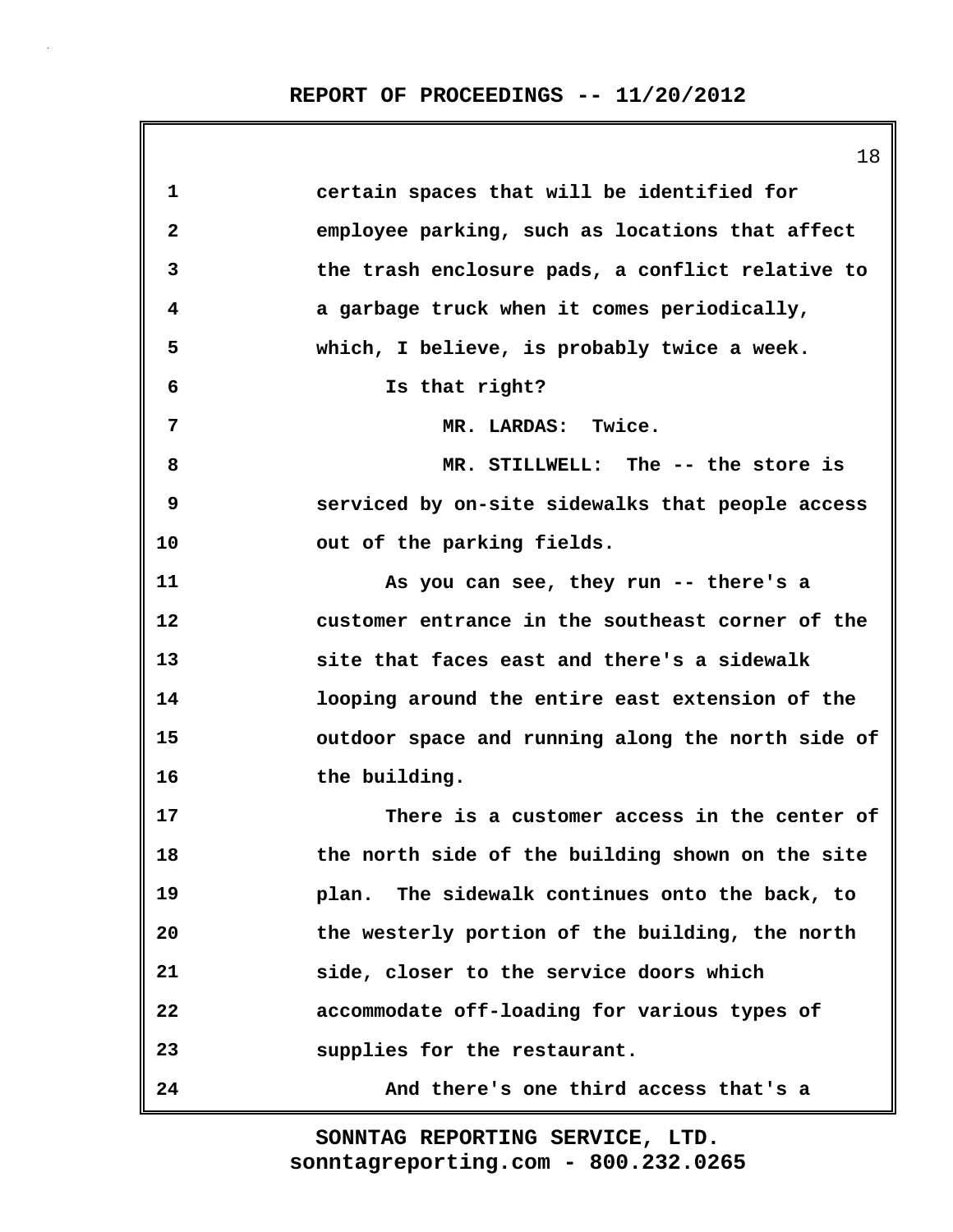# **REPORT OF PROCEEDINGS -- 11/20/2012**

|              | エフ                                                |
|--------------|---------------------------------------------------|
| $\mathbf{1}$ | service access also located in the southwest      |
| $\mathbf{2}$ | corner of the building facing west. That's        |
| 3            | utilized for access to -- from the trash corral.  |
| 4            | The site plan does provide for the                |
| 5            | opportunity for outdoor patio seating in that     |
| 6            | large area to the east of the building, and Keith |
| 7            | will get into that in his plan presentation,      |
| 8            | along with the landscape elements that would be   |
| 9            | associated with that area and other planting      |
| 10           | areas located throughout the site.                |
| 11           | The lighting will be in compliance with           |
| 12           | your ordinances. All of the photometric           |
| 13           | requirements will be fully complied with.         |
| 14           | Let me shift, if I could. I'll skip over          |
| 15           | the landscape plan and leave that to Keith and go |
| 16           | to the exterior elevation.                        |
| 17           | This is what's called the Signature Series        |
| 18           | prototype. This was first introduced in the       |
| 19           | Chicago market with the Spring Road building in   |
| 20           | Oak Brook near the corporate campuses of          |
| 21           | McDonald's by Cermak Road, I believe, or          |
| 22           | 22nd Street and Spring Road.                      |
| 23           | This is literally the new brand image of          |
| 24           | McDonald's. There is an enormous campaign that    |

**sonntagreporting.com - 800.232.0265 SONNTAG REPORTING SERVICE, LTD.**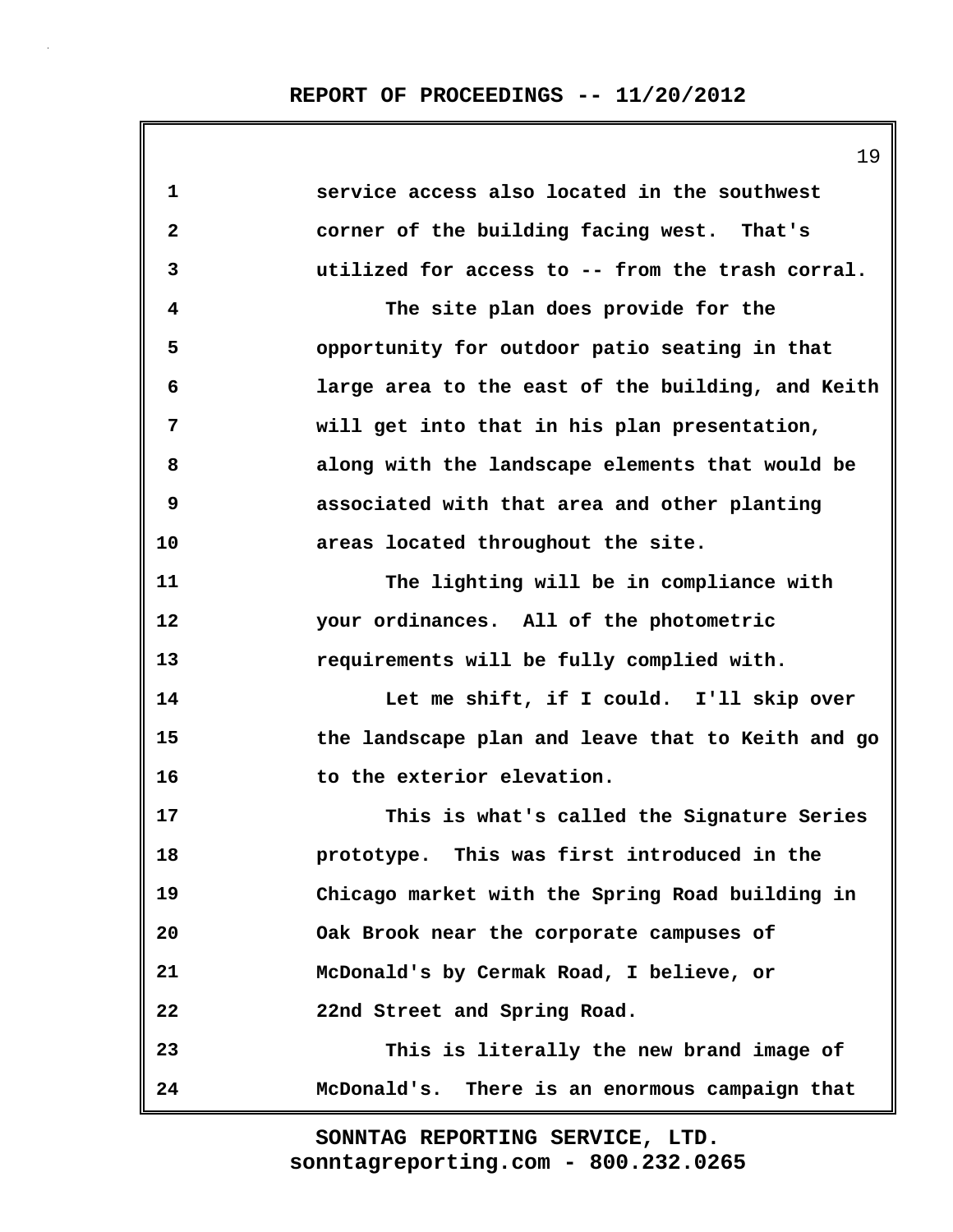| 1            | has been rolled out now over the last few years     |
|--------------|-----------------------------------------------------|
| $\mathbf{2}$ | throughout the nation to rebrand the company with   |
| 3            | a more up-to-date image that has more               |
| 4            | architectural appeal.                               |
| 5            | As you know, for a long time McDonald's             |
| 6            | buildings were primarily what we called the         |
| 7            | double mansard design, and those clearly became     |
| 8            | obsolete, out of date, and needed to be replaced.   |
| 9            | This is the new look for McDonald's, and as         |
| 10           | you travel throughout the country, you'll see       |
| 11           | this routinely throughout a variety of communities. |
| 12           | I've just completed four buildings --               |
| 13           | four McDonald's facilities in Naperville.           |
| 14           | One was brand-new in the Design Pointe shopping     |
| 15           | center on Route 59. Three of them were remodels,    |
| 16           | where they take an existing store and they          |
| 17           | totally remodel the building into this design so    |
| 18           | it basically has a Signature Series appearance.     |
| 19           | It has been warmly received in the                  |
| 20           | communities that we've dealt with. It is a brick    |
| 21           | veneer facade on all four exterior elevations,      |
| 22           | with accents on these cultured stone arcades        |
| 23           | located -- as you look at the center drawing,       |
| 24           | that's the north elevation facing Main Street.      |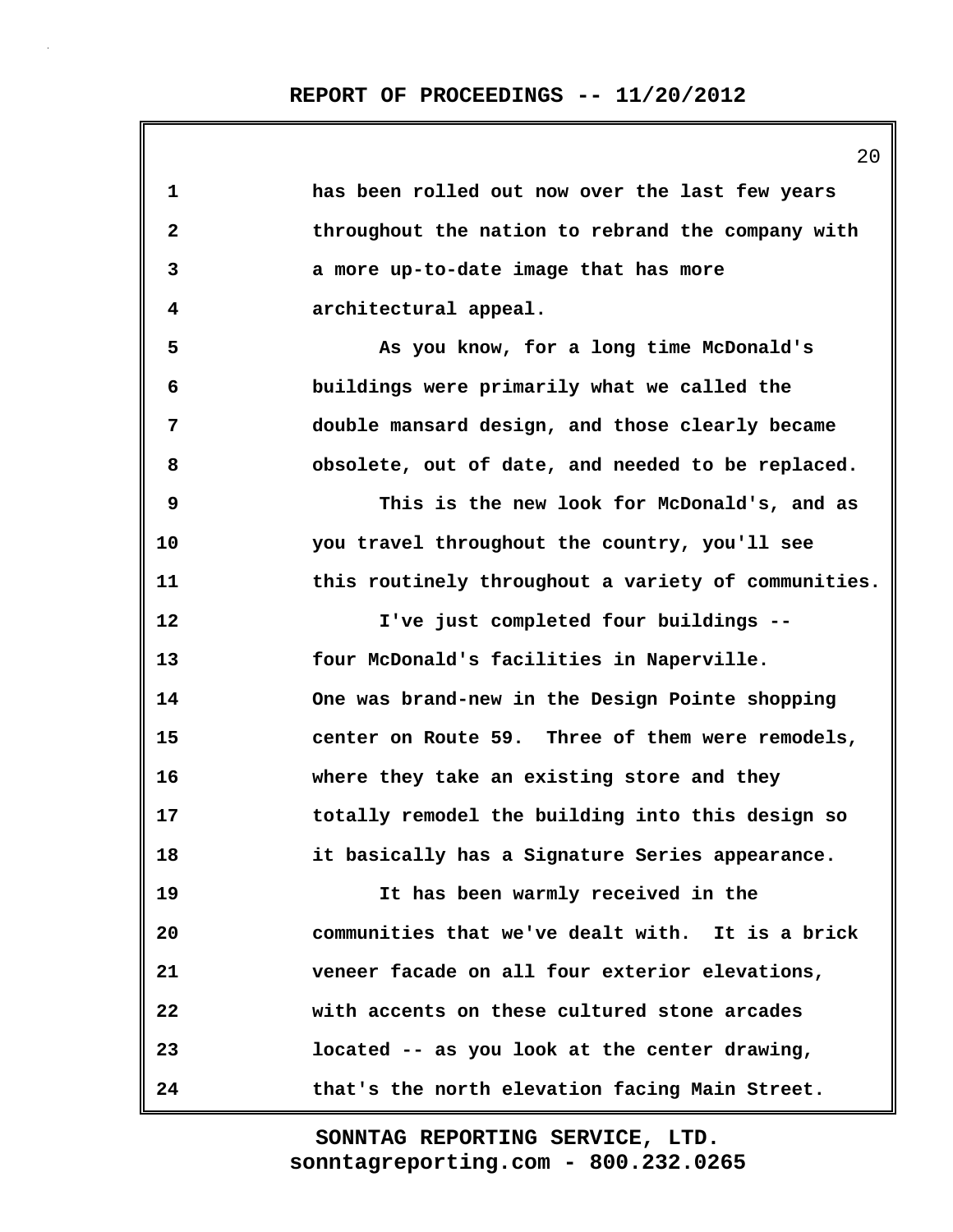**1 It's labeled "Nondrive-through side" elevation, 2 and you can see that we have a cultured stone 3 arcade around the customer access, and then, at 4 the corner, the south -- I'm sorry -- the 5 northeast corner of the building, the wraparound 6 cultured stone arcade, as well. 7 That is also shown expansively on the front 8 elevation on the top line which faces to the 9 east, and then with the -- the arcade on the rear 10 elevation facing west, and then on the drive-11 through side they're facing south in this 12 particular instance. 13 There is what we call the tower element, 14 which, again, is better seen -- excuse me -- from 15 the front elevation looking from the east to the 16 west. 17 Again, this is a cultured stone element 18 that provides some architectural relief. The 19 purpose of the design is to introduce shadow 20 lines with some indentation in the brick lines, 21 as well as some dual tones in the brick as 22 demonstrated on the drive-through side elevation 23 at the bottom of this exhibit. 24 This drawing also addresses or identifies**

> **sonntagreporting.com - 800.232.0265 SONNTAG REPORTING SERVICE, LTD.**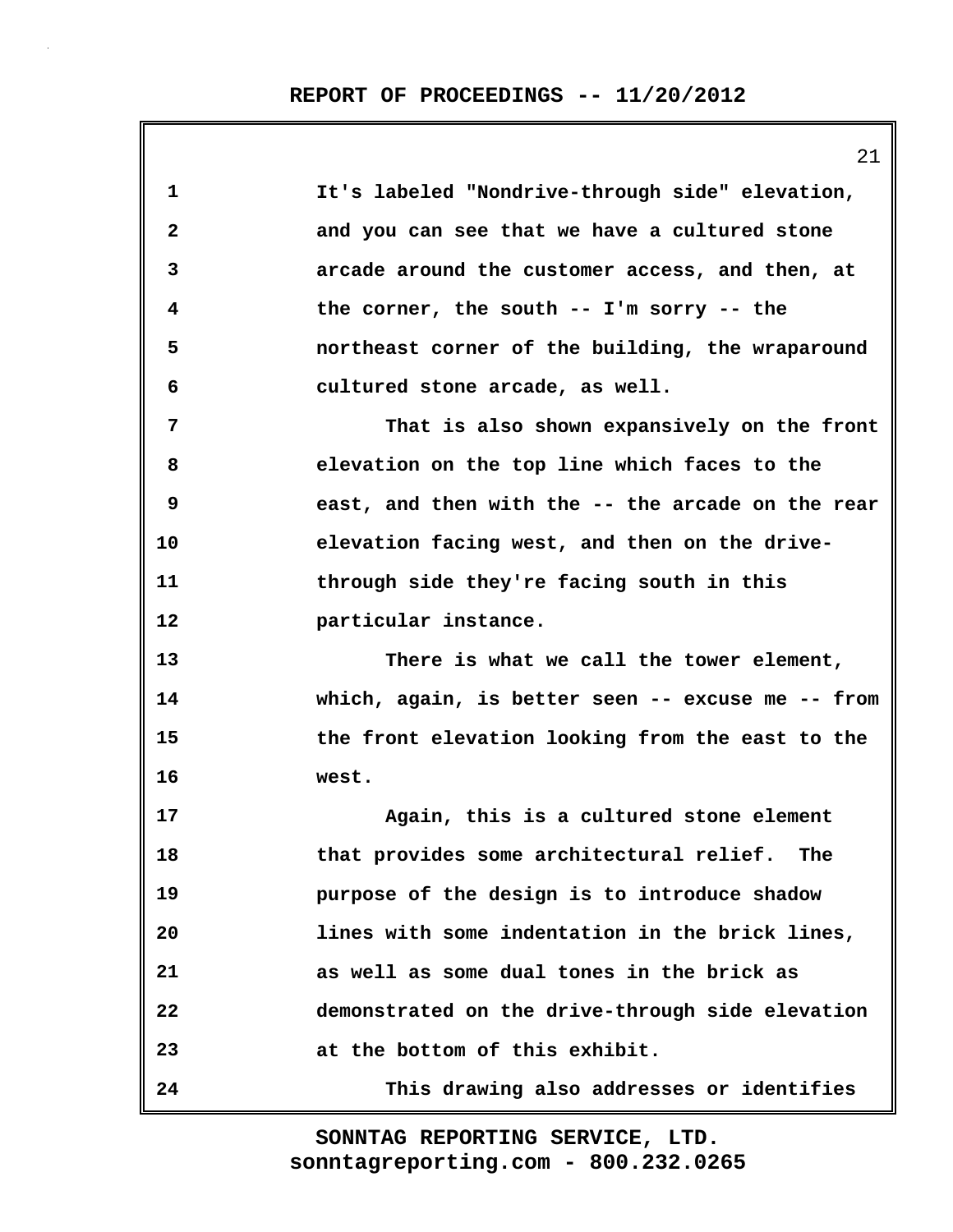| 1            | elements with respect to signage, and let me hand  |
|--------------|----------------------------------------------------|
| $\mathbf{2}$ | out a more up-to-date drawing of this because,     |
| 3            | actually, we did make a couple of changes to this. |
| 4            | Let me first just identify the changes that        |
| 5            | we made since you had the other one you've         |
| 6            | probably looked at, and this is where we get into  |
| 7            | the wall signage issue I discussed earlier         |
| 8            | where -- this is where there's some deviations     |
| 9            | involved.                                          |
| 10           | The difference between what you see on this        |
| 11           | plan that's on the computer and what I just        |
| 12           | handed out, if you go to the bottom elevation,     |
| 13           | which was the drive-through side elevation facing  |
| 14           | south, the arch sign which is located on that      |
| 15           | drawing has been removed as required by the        |
| 16           | ordinance. There's not allowed to be a sign on     |
| 17           | that -- that facade.                               |
| 18           | Looking to the center drawing, which is the        |
| 19           | nondrive-through side elevation facing north       |
| 20           | toward Main Street, that has stayed the same,      |
| 21           | with the arch sign by the main entry and the       |
| 22           | McDonald's script sign located on the parapet      |
| 23           | that screens the mechanical drawings.              |
| 24           | The areas of deviation are located on the          |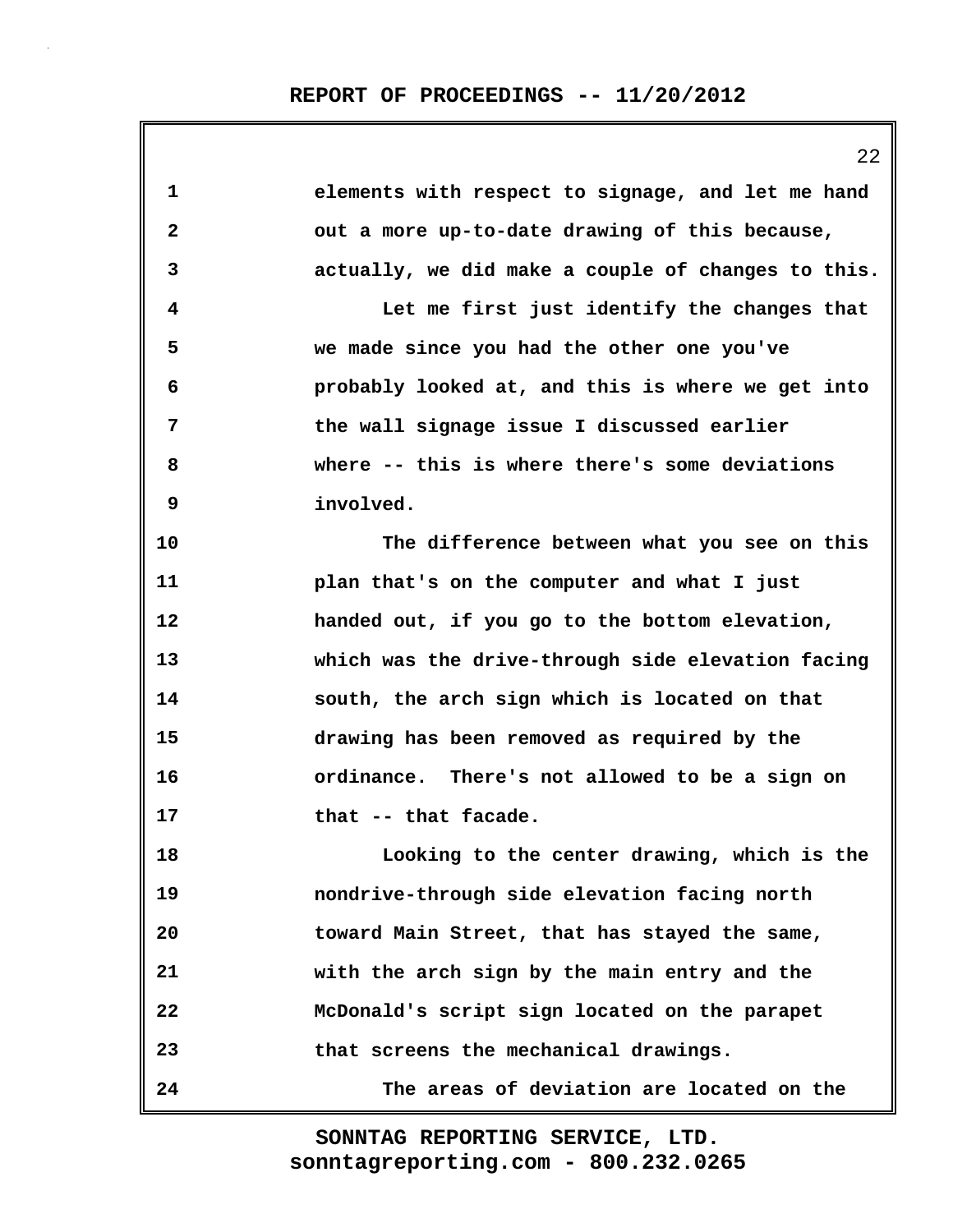|    | 23                                                |
|----|---------------------------------------------------|
| 1  | top line of drawings, one front elevation facing  |
| 2  | the east, the second rear elevation facing west.  |
| 3  | The elevation facing to the east has              |
| 4  | remained unchanged relative to the signage that   |
| 5  | we're requesting.                                 |
| 6  | We're requesting the arch sign on the             |
| 7  | cultured stone arcade, as well as the script sign |
| 8  | reading "McDonald's" on the parapet.              |
| 9  | On the rear elevation we have a new drawing       |
| 10 | you'll see where we're still requesting the arch  |
| 11 | on the stone arcade, but we're also -- we're also |
| 12 | requesting, again, the McDonald's script sign     |
| 13 | facing to the west.                               |
| 14 | All of that that I just identified are            |
| 15 | deviations to the ordinance.                      |
| 16 | As identified in the staff report, under          |
| 17 | the existing ordinance, no wall signs are         |
| 18 | permitted on the east or west elevations and only |
| 19 | one wall sign is permitted for the whole side     |
| 20 | elevations.                                       |
| 21 | We are requesting that you allow us to            |
| 22 | increase the number of wall signs from one to a   |
| 23 | total of six. That would be two on each of these  |
| 24 | three facades: East, north, and west.             |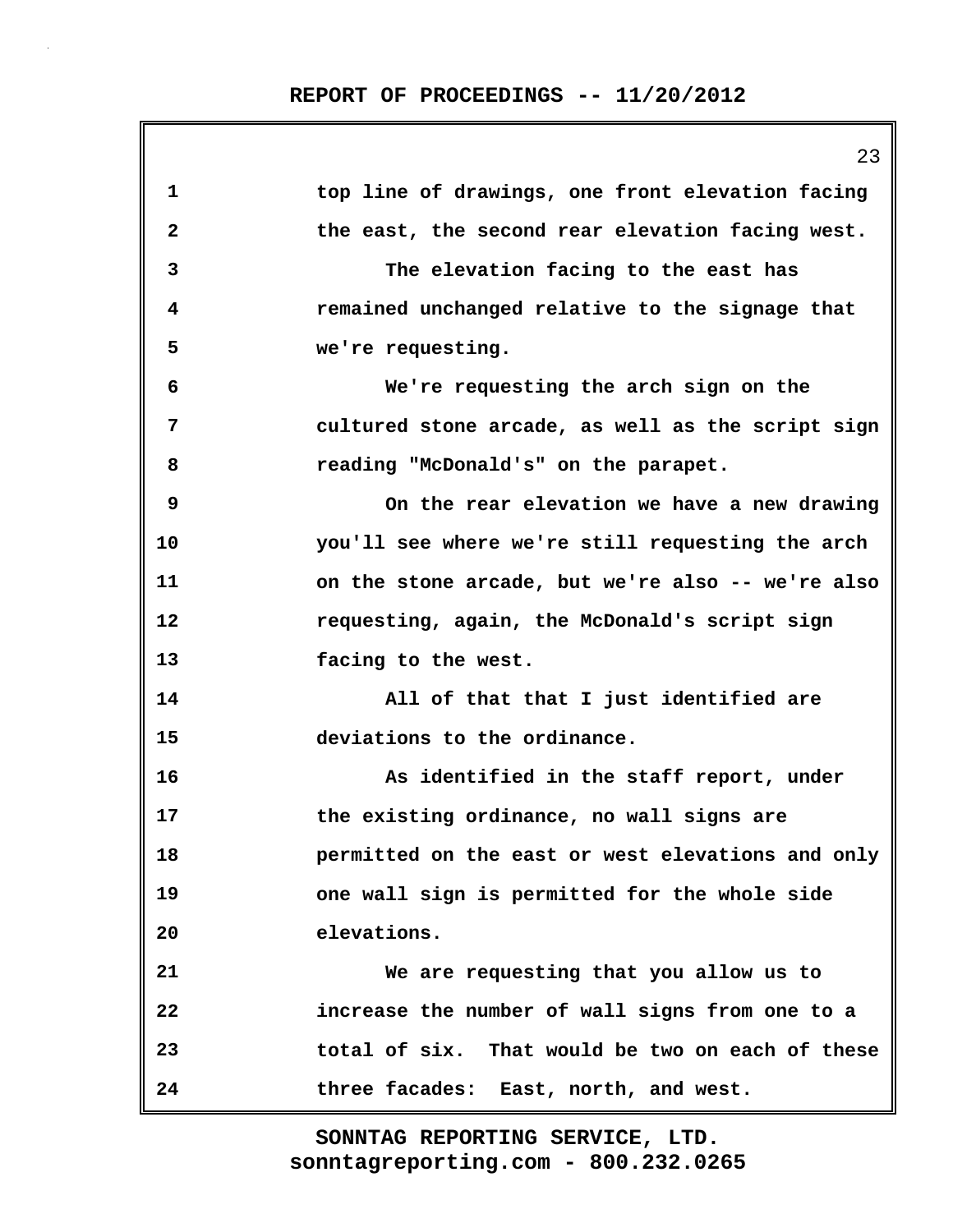**1 Again, north is in full compliance and, in 2 fact, it's well under what's allowed. If you 3 look at the staff report, the mass identified on 4 that facade, we would have a mass, I believe, of 5 177 square feet versus only the 45 that we've 6 provided. 7 We're asking for the indulgence and 8 consideration of the community to allow us to 9 also have a traditional-type signage on the east 10 and west. 11 Because of the nature of the environment 12 that we're in, it's really a fairly intensive 13 commercial area, and identification of the 14 facility is extremely important to McDonald's to 15 provide for identification and site recognition 16 as early as possible so that it's easy for people 17 to prepare to make the turn and to access the 18 facility before they get by it. 19 We believe that this is a -- a consistent 20 design that's been utilized by McDonald's 21 throughout most communities. 22 We recognize that the St. Charles community 23 has its own standards, and we are respectful of 24 your standards, but we believe at this particular**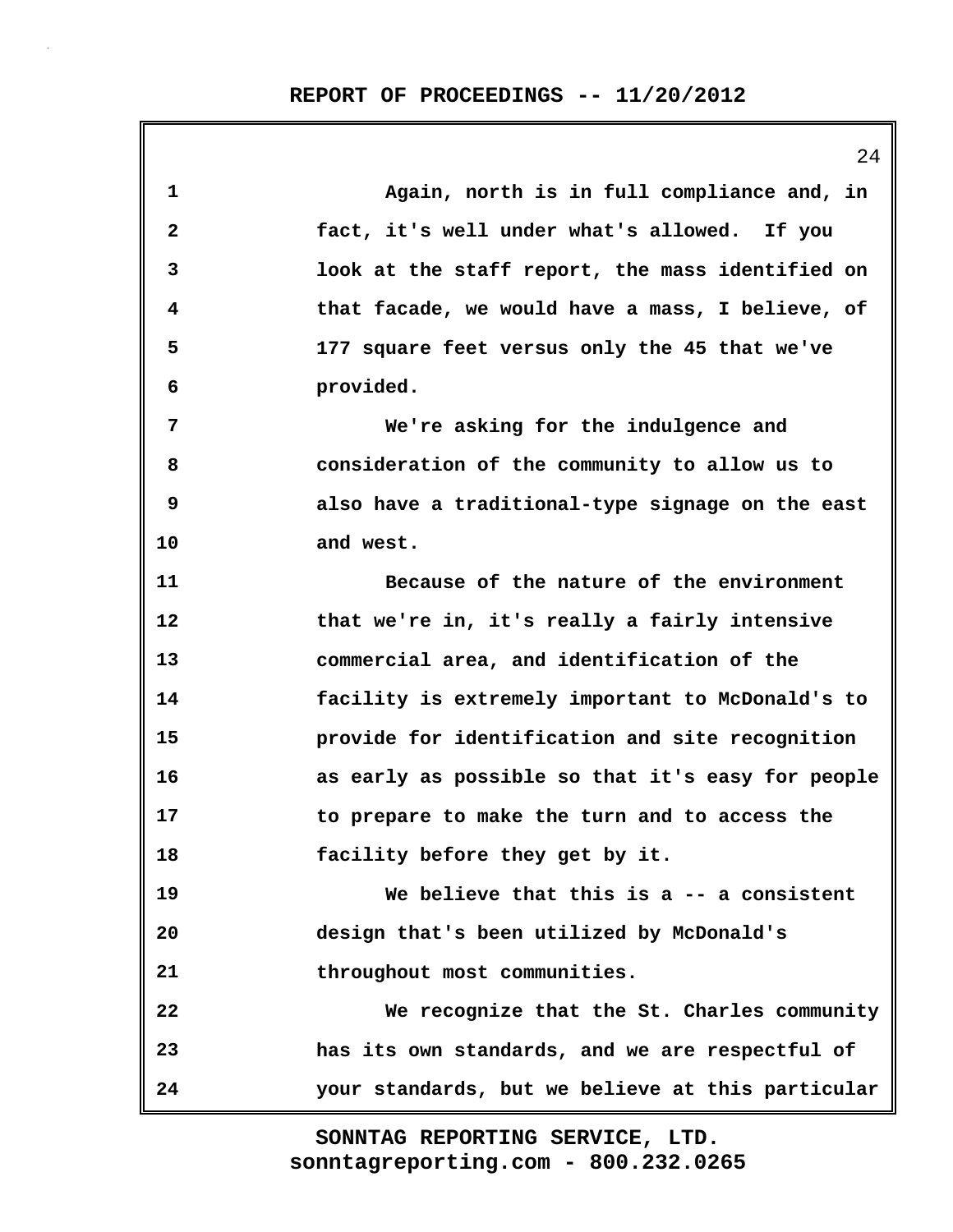| 1            | location that the economic commitment being made  |
|--------------|---------------------------------------------------|
| $\mathbf{2}$ | by this owner/operator and McDonald's Corporation |
| 3            | with this reinvestment and the importance in this |
| 4            | economy and throughout the competitive            |
| 5            | environment we deal with justifies the need to    |
| 6            | provide for effective recognition of this store   |
| 7            | by the passing public.                            |
| 8            | This is -- what people don't realize, this        |
| 9            | is not a destination location. McDonald's         |
| 10           | business is driven by impulse traffic, and it     |
| 11           | varies with -- with location. But it is not       |
| 12           | uncommon for impulse traffic to represent 60 to   |
| 13           | 70 percent of total sales volume, a very          |
| 14           | important component of the business model for     |
| 15           | this organization.                                |
| 16           | And that's why you always see the effort          |
| 17           | made to make sure that there's good opportunity,  |
| 18           | visibility, and customer recognition of the store |
| 19           | before it's too late because impulse traffic is   |
| 20           | driven by convenience, convenience, first and     |
| 21           | foremost, recognizing and easily accessing the    |
| 22           | site, and, secondly, once upon the site, being    |
| 23           | able to easily navigate the site and get in and   |
| 24           | get out very quickly.                             |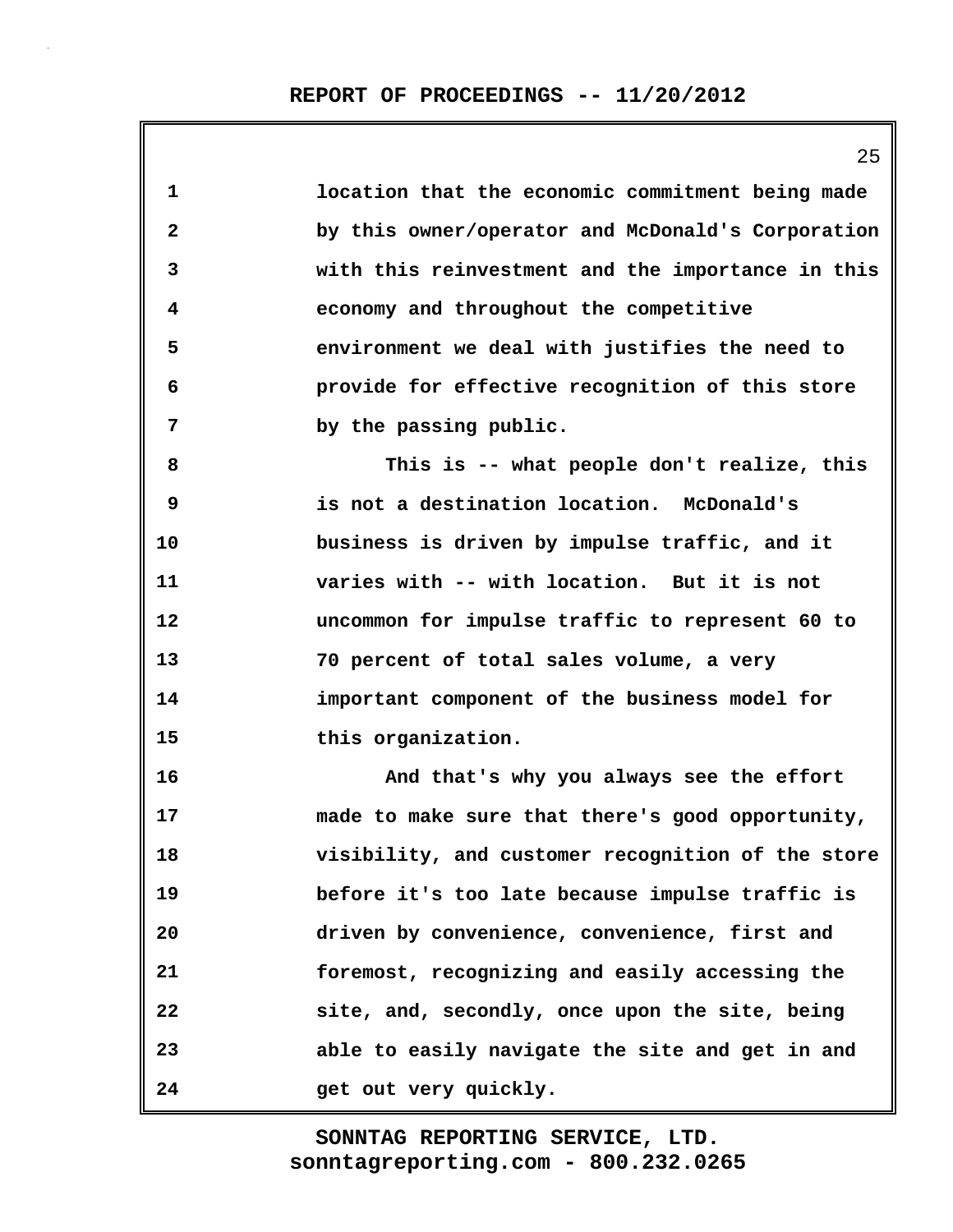|              | ZO                                                 |
|--------------|----------------------------------------------------|
| 1            | So that being said, we don't believe that          |
| $\mathbf{2}$ | it creates any undue burden upon the public        |
| 3            | interest, but serves a great benefit to the        |
| 4            | property and the substantial investment that will  |
| 5            | be made in this location by the organization and   |
| 6            | the operator.                                      |
| 7            | There is a proposed free-standing sign that        |
| 8            | is in full compliance with your sign ordinance.    |
| 9            | There will be a single sign that will be located,  |
| 10           | naturally, towards Main Street, and it will comply |
| 11           | with the minimum setbacks and it's located, I      |
| 12           | believe --                                         |
| 13           | MR. LARDAS: It's in the middle.                    |
| 14           | MR. STILLWELL: It's in the middle.                 |
| 15           | MR. LARDAS: Right.                                 |
| 16           | MR. STILLWELL: I can't see the                     |
| 17           | labeling. The print is so small.                   |
| 18           | I think it's right here. That's where we           |
| 19           | would get the setback, so that's what I assume,    |
| 20           | that's the sign, freestanding sign right there.    |
| 21           | So when it comes to signage, the deviations        |
| 22           | that we're seeking deal with the wall signage on   |
| 23           | the east and west elevation.                       |
| 24           | What I'd like to do at this time is turn           |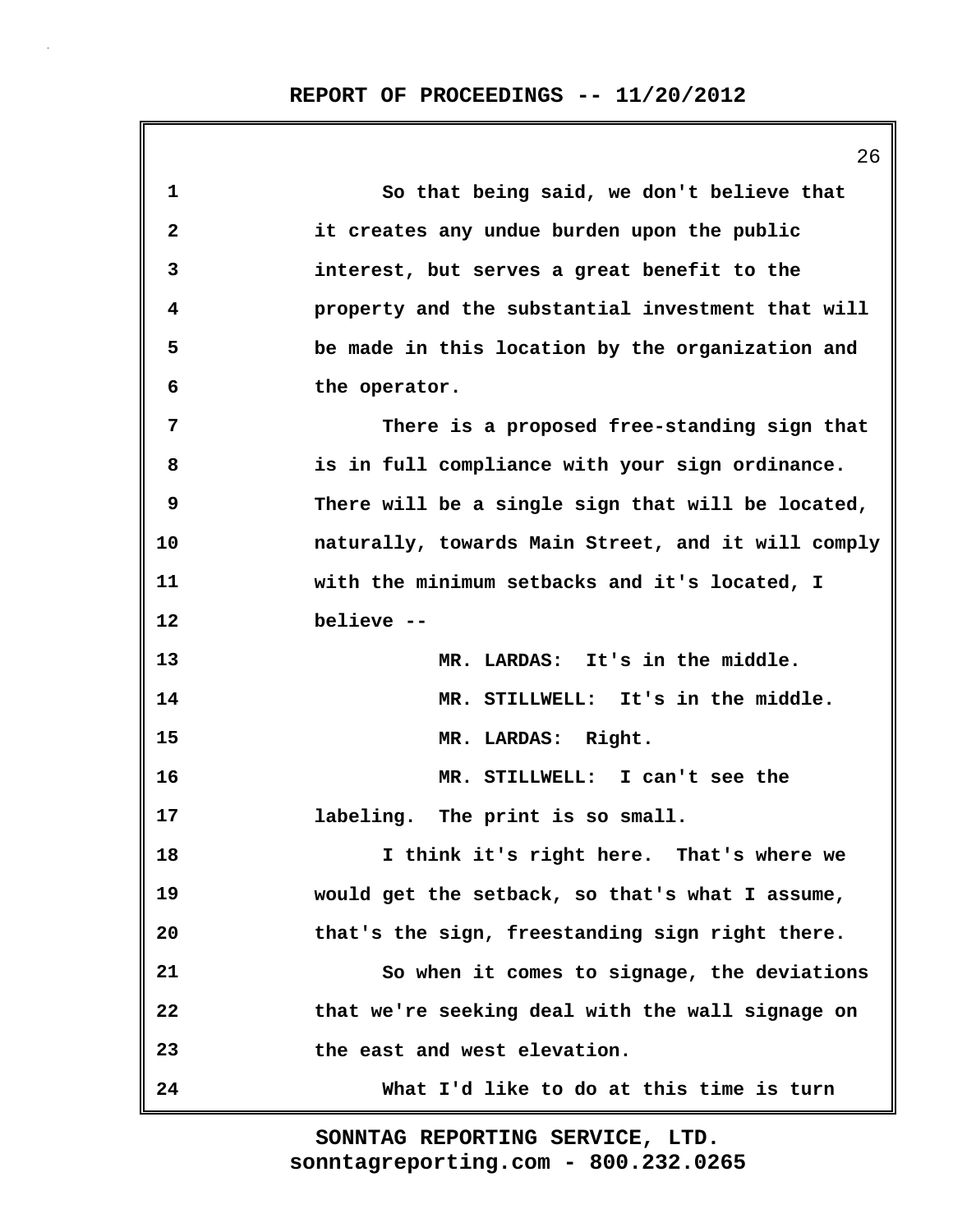**1 the podium over to Keith and let him run through 2 the landscape drawing, and after he's done that, 3 then I will do a little summation relative to 4 your community standards and why we believe that 5 this is an appropriate request for PUD 6 consideration. 7 MR. DEMCHINSKI: Good evening. Keith 8 Demchinski with Norris Design, 540 Duane Street, 9 Glen Ellyn, Illinois. 10 We're a landscape architecture and 11 planning firm working with -- we've been working 12 with V3 Company and McDonald's for the last 13 approximately four years on roughly 50 McDonald's 14 renovations, and with each and every project, 15 we -- our goal is always to comply with or exceed 16 the local jurisdiction's landscape codes, and in 17 this case, I'll run through our concept and a few 18 of the design elements, and then go through the 19 few deficiencies in the landscape tree counts 20 that Hank spoke of earlier. 21 As you can see, this is a color rendering 22 here. In front of you is just the black-and-23 white plan, but up along Main Street we're 24 currently showing adequate landscape shrubs and**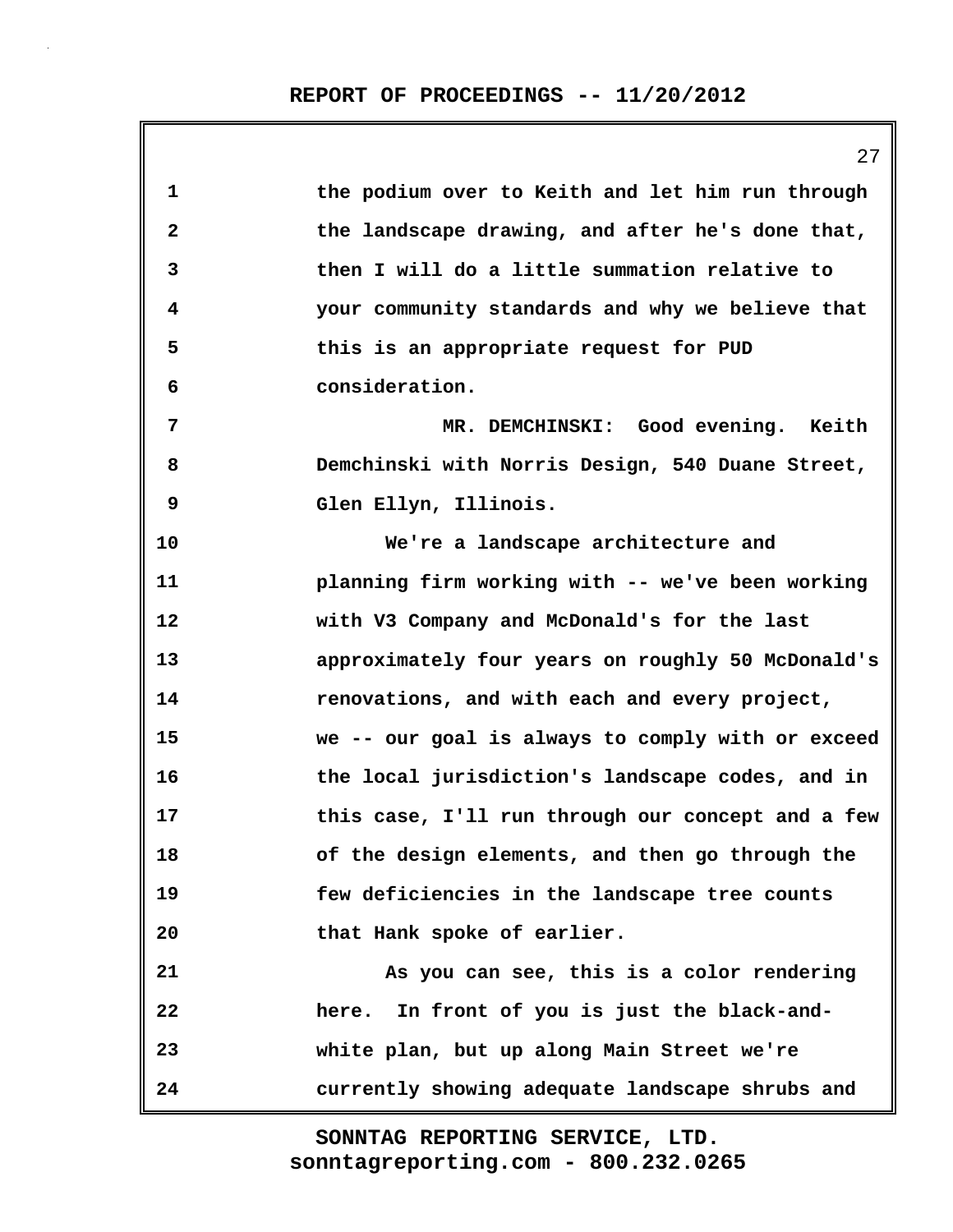| 1            | perennials along the street frontage there and    |
|--------------|---------------------------------------------------|
| $\mathbf{2}$ | also street trees, canopy trees. Those are        |
| 3            | proposed to be maple, maple trees, and then along |
| 4            | the west side of the building we're also showing  |
| 5            | a significant amount of landscape material, a mix |
| 6            | of evergreen trees, canopy, and also some other   |
| 7            | ornamental trees.                                 |
| 8            | You can see the landscape island. We're           |
| 9            | currently proposing a mix of perennials,          |
| 10           | ornamental grasses, drought-tolerant landscaping, |
| 11           | and some native landscaping, as well, and in the  |
| 12           | elevations that you saw earlier, you noticed the  |
| 13           | cultured stone, some of the natural elements that |
| 14           | McDonald's incorporates into their building       |
| 15           | materials, and our goal, as landscape architect,  |
| 16           | is always to complement the architecture, and so  |
| 17           | that's our goal, is always to introduce as much   |
| 18           | native and drought-tolerant landscape materials   |
| 19           | as possible to complement the architecture.       |
| 20           | On the east side of the building, we're           |
| 21           | also providing a significant amount of            |
| 22           | landscaping.                                      |
| 23           | Up around the outdoor dining area we're           |
| 24           | proposing some screening along the south edge     |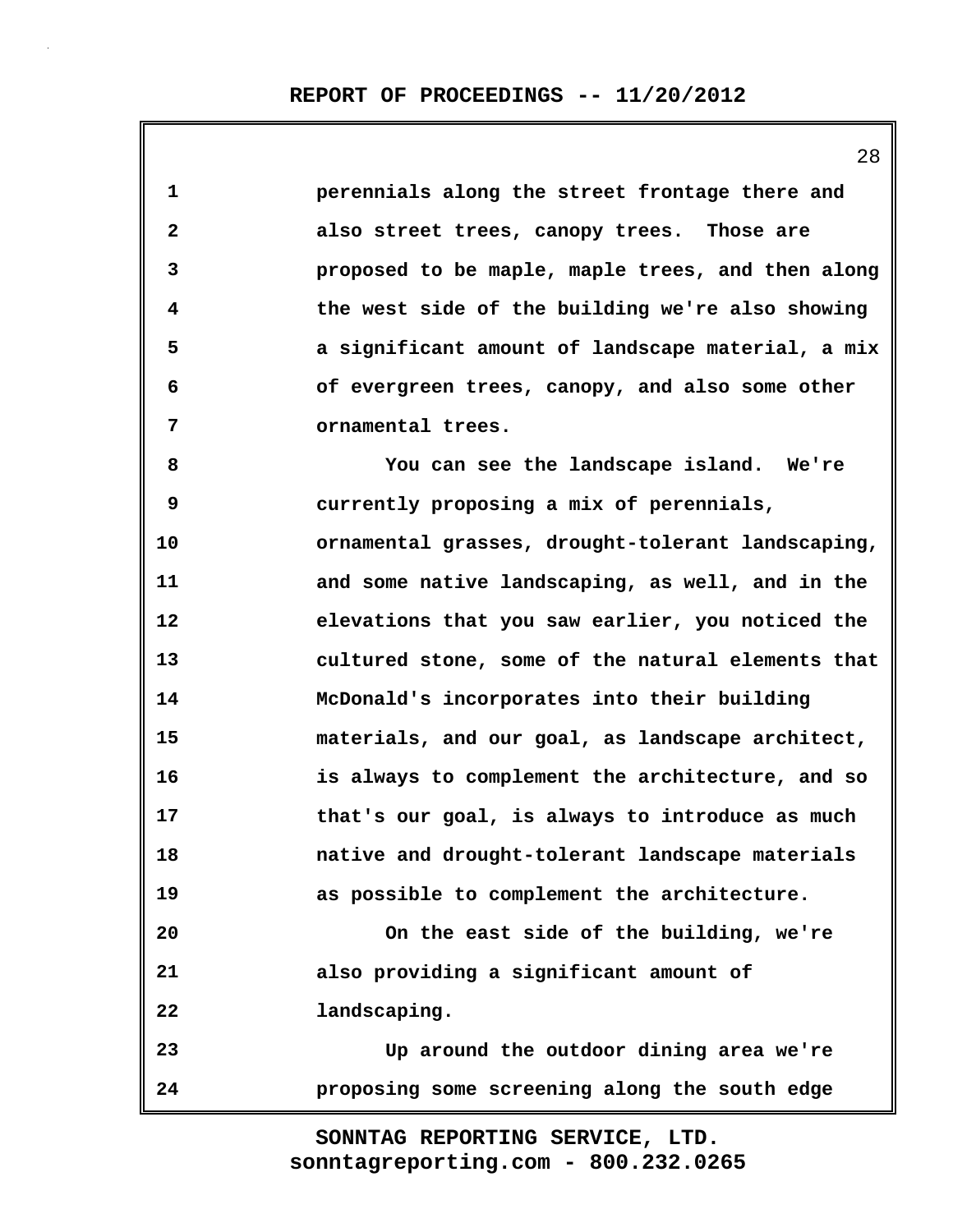**1 there and also along the west side. 2 We're proposing a water feature, which you 3 can see in the photo below. It's just a 4 character photo. We will be incorporating some 5 additional natural stone that complements and 6 matches the stone in the architecture of the 7 building, and that -- that water feature will 8 actually be visible from Main Street, but it will 9 also serve as an amenity for guests who decide to 10 dine outside. 11 And then along the south edge we're also 12 proposing some additional trees, columnar trees 13 and additional shrubs and landscape material. 14 So the few deviations that -- that we're 15 requesting at this point in time, there's 16 currently 12 trees that are required along -- 17 within the foundation landscape, so on the west 18 side of the building, also the east side of 19 the -- of the building, currently we're 1 tree 20 short of that 12 -- of the 12 that are required. 21 And then along the public street frontage, 22 there are 6 shade trees that are required. We 23 are -- we're in compliance with the shade trees. 24 However, there are 12 ornamental and evergreen**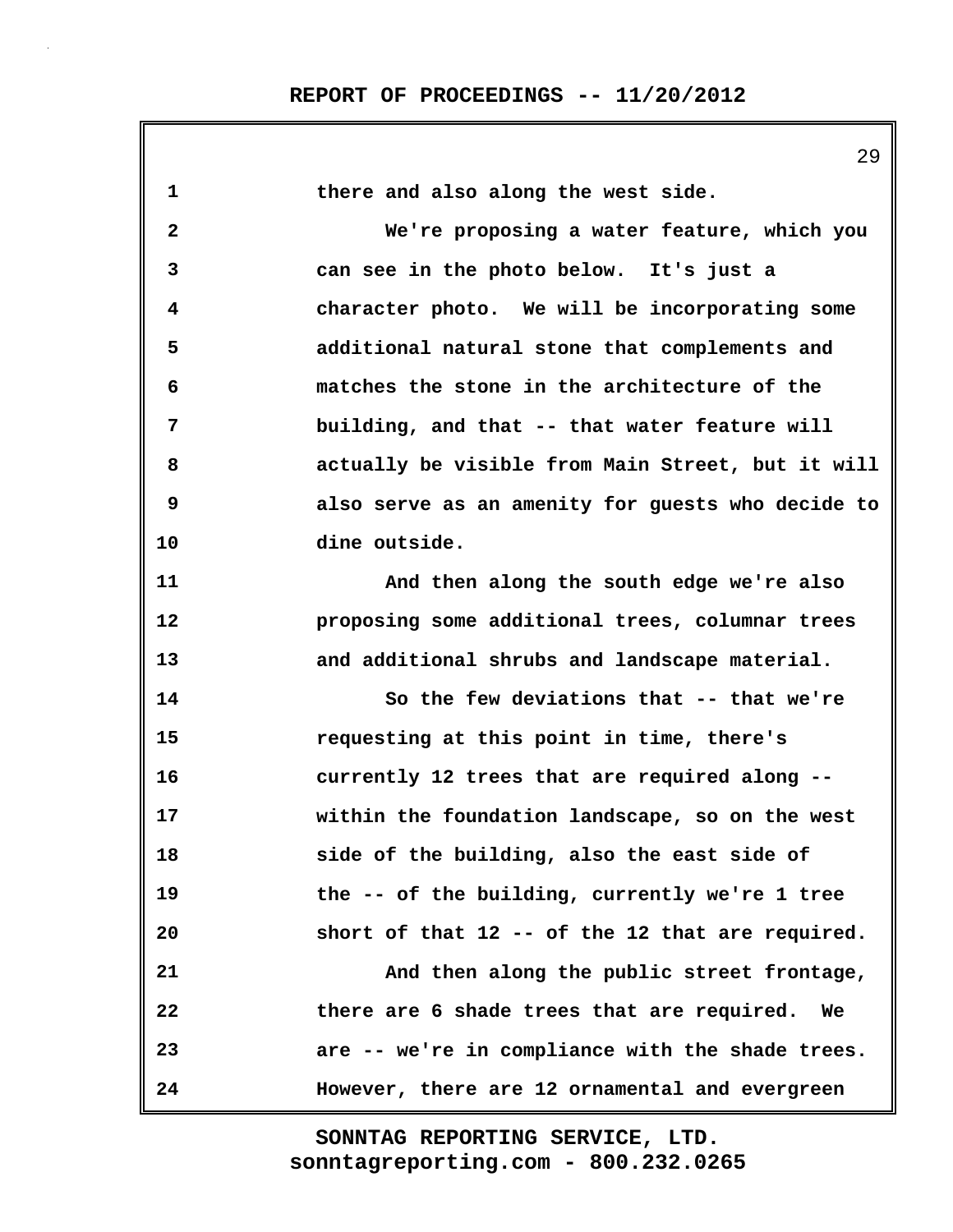|    | 30                                                |
|----|---------------------------------------------------|
| 1  | trees that are required, and in order to meet     |
| 2  | that requirement, we need to shift the landscape  |
| 3  | buffer along Main Street approximately 20 to      |
| 4  | 30 feet to allow for 12 ornamental and evergreen  |
| 5  | trees, so, unfortunately, that's just -- it's not |
| 6  | feasible to propose that amount of trees along    |
| 7  | Main Street at this time.                         |
| 8  | So with that, if there are any questions --       |
| 9  | or we'll take questions after Hank closes, but if |
| 10 | there are any questions regarding landscaping,    |
| 11 | I'd be happy to answer them.                      |
| 12 | VICE CHAIRMAN KESSLER: I have                     |
| 13 | one question.                                     |
| 14 | What is the landscaping along -- on the           |
| 15 | southern boundary there? I mean, I see the        |
| 16 | trees, but what is -- what's there?               |
| 17 | MR. DEMCHINSKI: There is --                       |
| 18 | apparently, there is a -- there is a retaining    |
| 19 | wall along the south side.                        |
| 20 | VICE CHAIRMAN KESSLER: But, I mean,               |
| 21 | are you proposing any landscaping where that      |
| 22 | retaining wall is right now?                      |
| 23 | MR. DEMCHINSKI: Currently, no.                    |
| 24 | There is an adequate space right now between the  |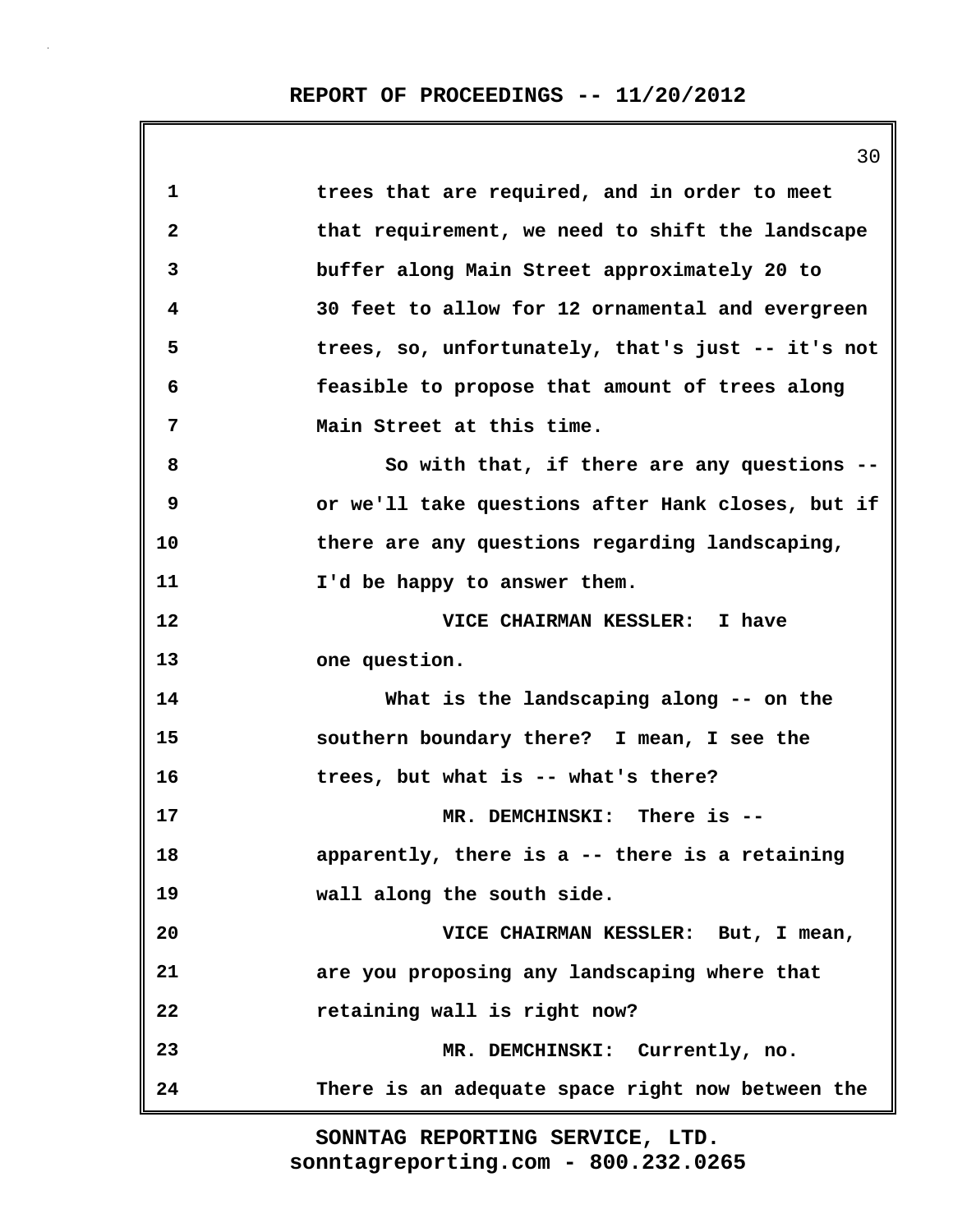|                         | 31                                               |
|-------------------------|--------------------------------------------------|
| 1                       | sidewalk and the retaining wall for that.        |
| $\overline{\mathbf{2}}$ | VICE CHAIRMAN KESSLER: What is going             |
| 3                       | to be the demarcation between the parking lot to |
| 4                       | the south on this property?                      |
| 5                       | MR. DEMCHINSKI: There's a curb but               |
| 6                       | then there will be either turf or mulching       |
| 7                       | between the curb and the wall.                   |
| 8                       | VICE CHAIRMAN KESSLER: Will this be              |
| 9                       | at the same grade?                               |
| 10                      | MR. DEMCHINSKI: It will be the same              |
| 11                      | grade.                                           |
| 12                      | VICE CHAIRMAN KESSLER: Will you be               |
| 13                      | able to go from one to the other; not legally,   |
| 14                      | but you can?                                     |
| 15                      | MR. DEMCHINSKI: There is a fence at              |
| 16                      | the top of the retaining wall.                   |
| 17                      | VICE CHAIRMAN KESSLER: And is                    |
| 18                      | there -- whose fence is that?                    |
| 19                      | MR. DEMCHINSKI: That would be                    |
| 20                      | McDonald's.                                      |
| 21                      | VICE CHAIRMAN KESSLER: Oh, okay.                 |
| 22                      | Okay. Thank you.                                 |
| 23                      | CHAIRMAN WALLACE: I have a question              |
| 24                      | on landscaping, as well.                         |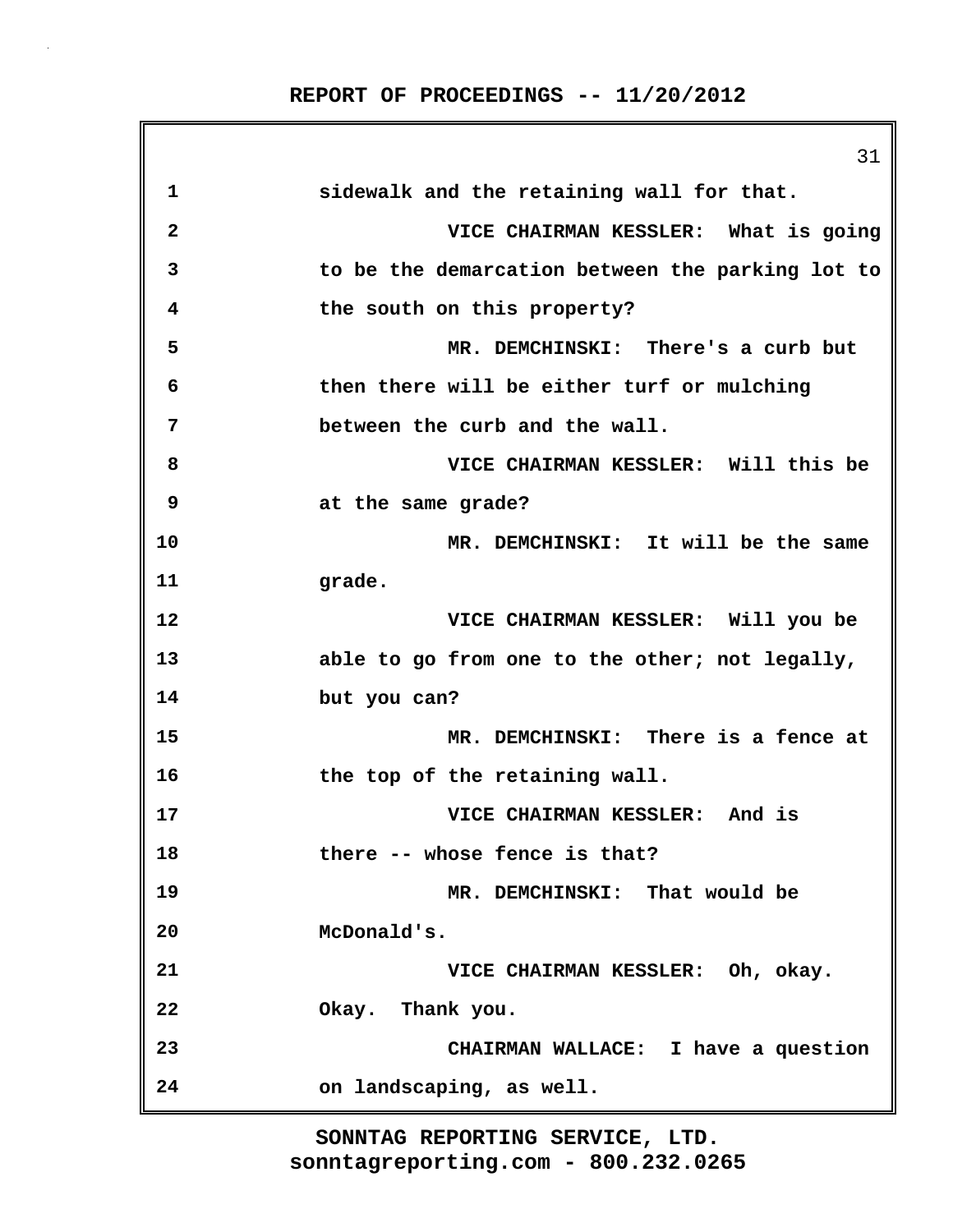**1 One of the things that was mentioned that I 2 think might be a general concern is the parking 3 space reduction, and comment was made of sharing 4 the parking lot, or at peak hours there are a 5 number of cars that are parking in the McDonald's 6 lot and walking across to the Beef Shack, and 7 one of my questions would be, was there any 8 thought into putting some type of a landscape or, 9 you know, even just minimal landscaping on the 10 west side of the property to try to prevent that 11 cross-over? 12 MR. DEMCHINSKI: I believe there's 13 been discussion as to proposing something along 14 that edge to deter people from walking over to 15 the adjacent property. However, we haven't -- we 16 haven't looked at any alternatives at this point 17 in time. 18 CHAIRMAN WALLACE: Is there any 19 proposal to change the elevation from that lot -- 20 I mean, I've seen numerous people drive literally 21 from McDonald's lot into -- 22 VICE CHAIRMAN KESSLER: That's the**

**23 thing.**

**24 CHAIRMAN WALLACE: -- the Beef Shack**

**sonntagreporting.com - 800.232.0265 SONNTAG REPORTING SERVICE, LTD.**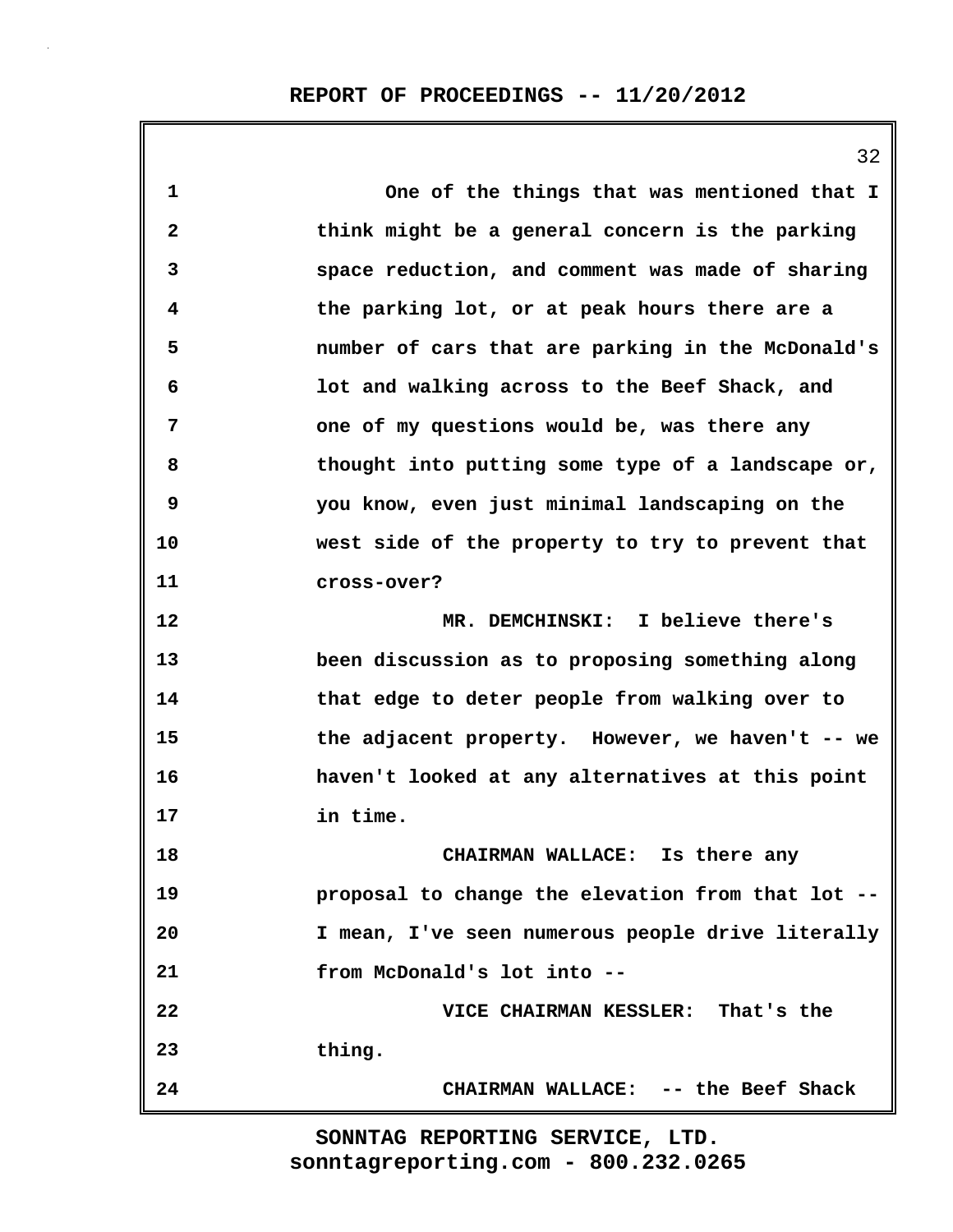33 **1 lot over the curb. 2 So, I mean, that will be one of my comments 3 at the end regarding the landscaping, some type 4 of an -- even if it's a minimal landscape buffer 5 there, I think it would be advantageous. 6 All right? That's all I have for 7 landscaping. 8 MR. DEMCHINSKI: Okay. Thank you. 9 MR. STILLWELL: Well, let me just 10 take a few minutes, if I could, and address the 11 community standards that were identified or 12 referenced by the staff report relative to 13 Section 17.04.400 of the zoning ordinance. 14 And I think the important aspects of what's 15 being sought through that section of the 16 ordinance is to look at a variety of different 17 things that can provide benefit and 18 justification. It's not a list of mandates but, 19 rather, are there elements that are consistent 20 with what's sought or looked at and located in 21 the certain circumstances, and I believe that we 22 do that in more than one instance. 23 First of all, and most importantly, I 24 believe that one of your objectives with the PUD**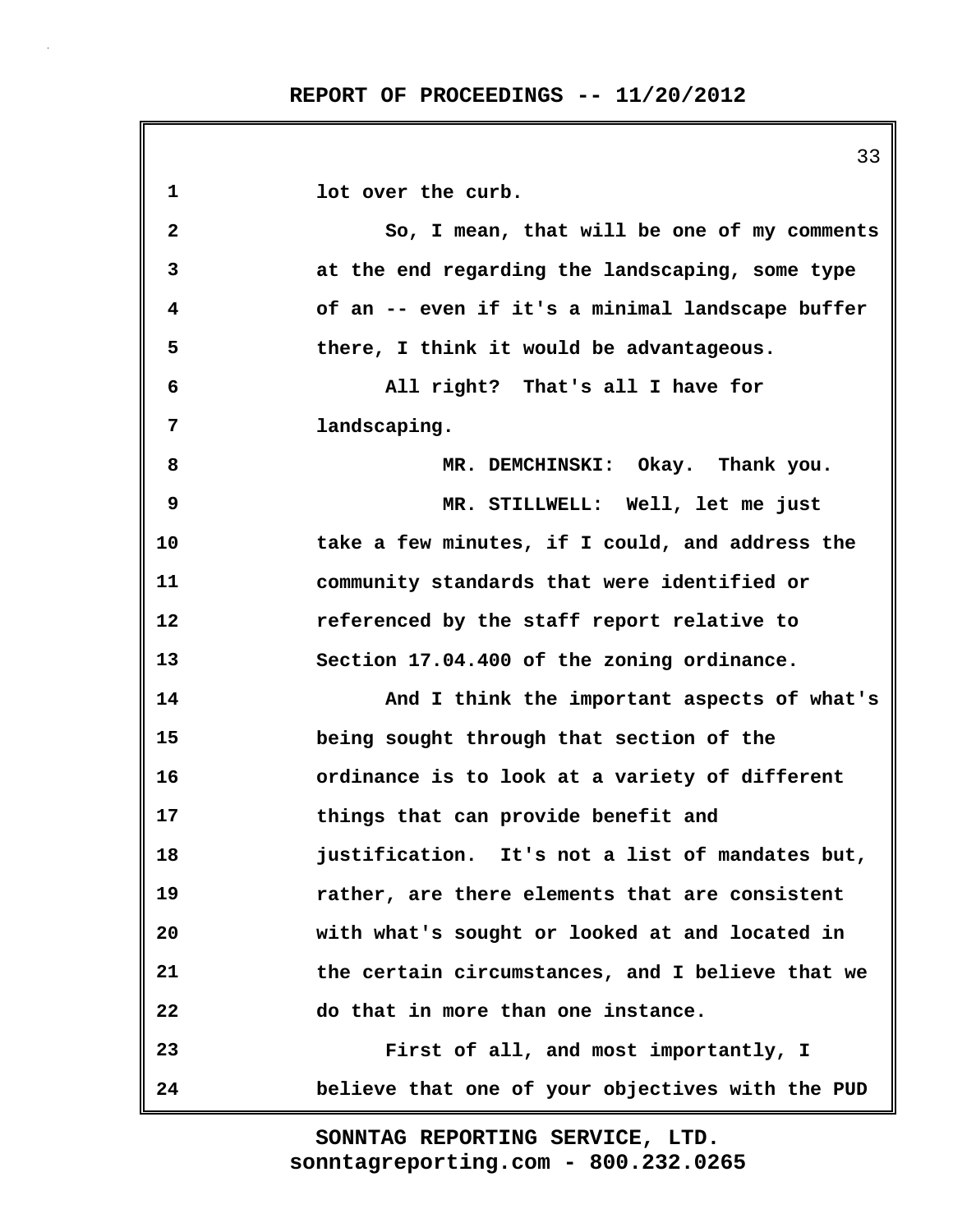| $\mathbf 1$  | is to help promote economic development,          |
|--------------|---------------------------------------------------|
| $\mathbf{2}$ | redevelopment, and to help to eliminate or remove |
| 3            | obsolete buildings, and that's really what we     |
| 4            | have here.                                        |
| 5            | This building is -- and the purpose of            |
| 6            | today's activities -- it is obsolete. It is out   |
| 7            | of date. Technologically it's a dinosaur.         |
| 8            | Architecturally it's not up to speed with what    |
| 9            | the expectations of the company or of the public  |
| 10           | or the community are, so we believe that, from a  |
| 11           | standpoint that this will facilitate the ability  |
| 12           | to redevelop this site and to make a major        |
| 13           | economic commitment to the site with millions and |
| 14           | millions of dollars, that it is appropriate for   |
| 15           | the PUD.                                          |
| 16           | In addition to that we have tried to              |
| 17           | incorporate into the site some amenities which we |
| 18           | believe will provide a benefit to our customers,  |
| 19           | but, also, the public because the public are our  |
| 20           | customers, and that is being addressed through    |
| 21           | the outside patio dining areas identified in the  |
| 22           | plan.                                             |
| 23           | We have also looked at incorporating a            |
| 24           | water feature, as identified on the landscape     |

34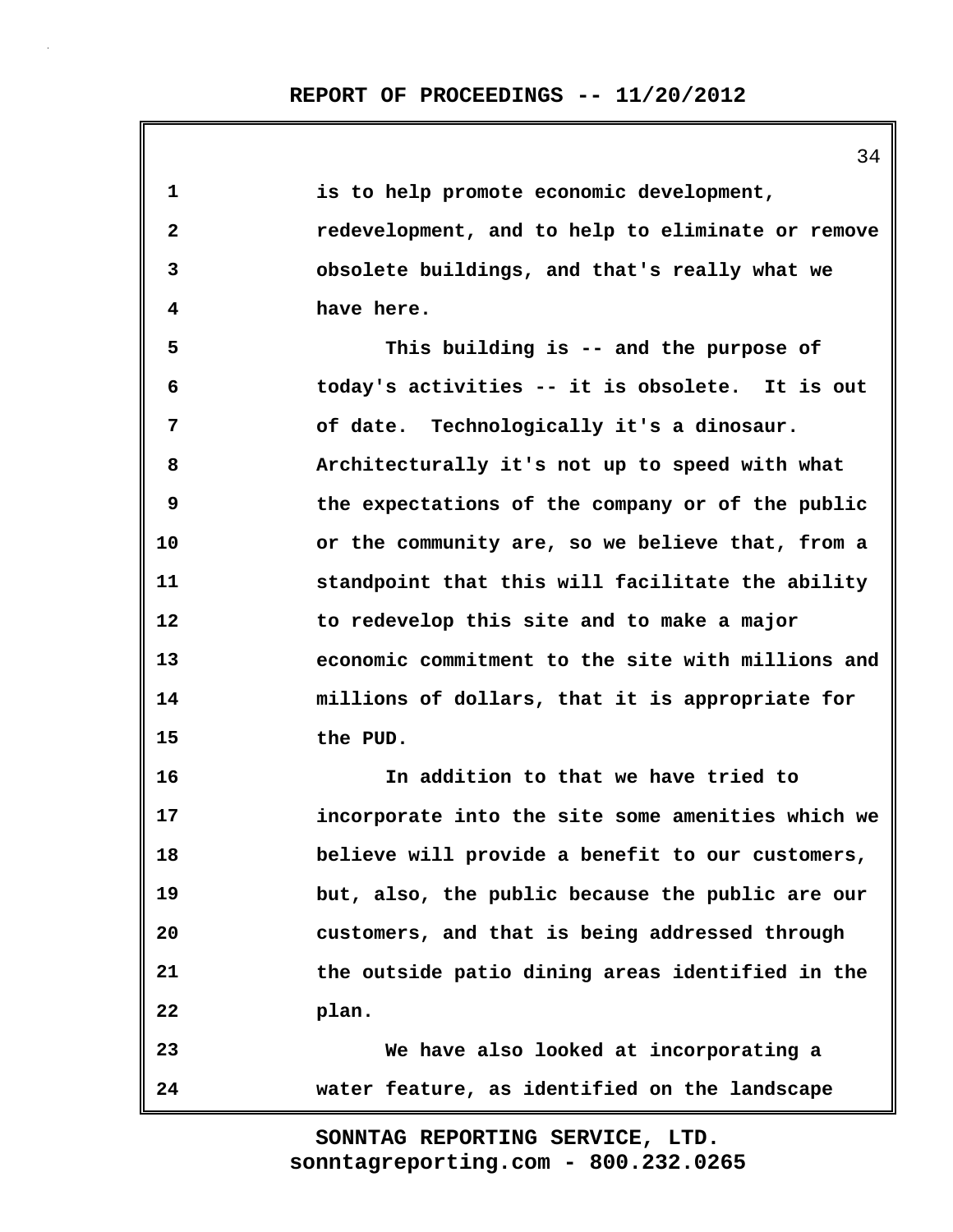| 1            | plan by Keith, trying to find ways to actually     |
|--------------|----------------------------------------------------|
| $\mathbf{2}$ | make this an integrated component of the area and  |
| 3            | to be attractive and harmonious with the           |
| 4            | objectives of the City as its community continues  |
| 5            | to redevelop.                                      |
| 6            | This is a pretty intense area. It's, I             |
| 7            | guess, best described as that portion of the       |
| 8            | commercial component of the city that's really     |
| 9            | strip shopping, so it's pretty intense. It         |
| 10           | doesn't have as much character, as much            |
| 11           | architectural and landscape beauty as you find in  |
| 12           | your downtown area, and we believe that, with      |
| 13           | this redevelopment, we are inserting elements      |
| 14           | that are more consistent with the type of look     |
| 15           | and quality that the community has grown to        |
| 16           | respect of its citizens, its corporate citizens.   |
| 17           | Again, the PUD helps to promote and enable that    |
| 18           | to be accomplished.                                |
| 19           | Your standards actually provide specifically       |
| 20           | for this encouragement of redevelopment. So        |
| 21           | given that, being a specifically stated objective, |
| 22           | we think it's appropriate to rely upon.            |
| 23           | I also believe that the landscaping that           |
| 24           | will be provided -- McDonald's, I think, has       |

35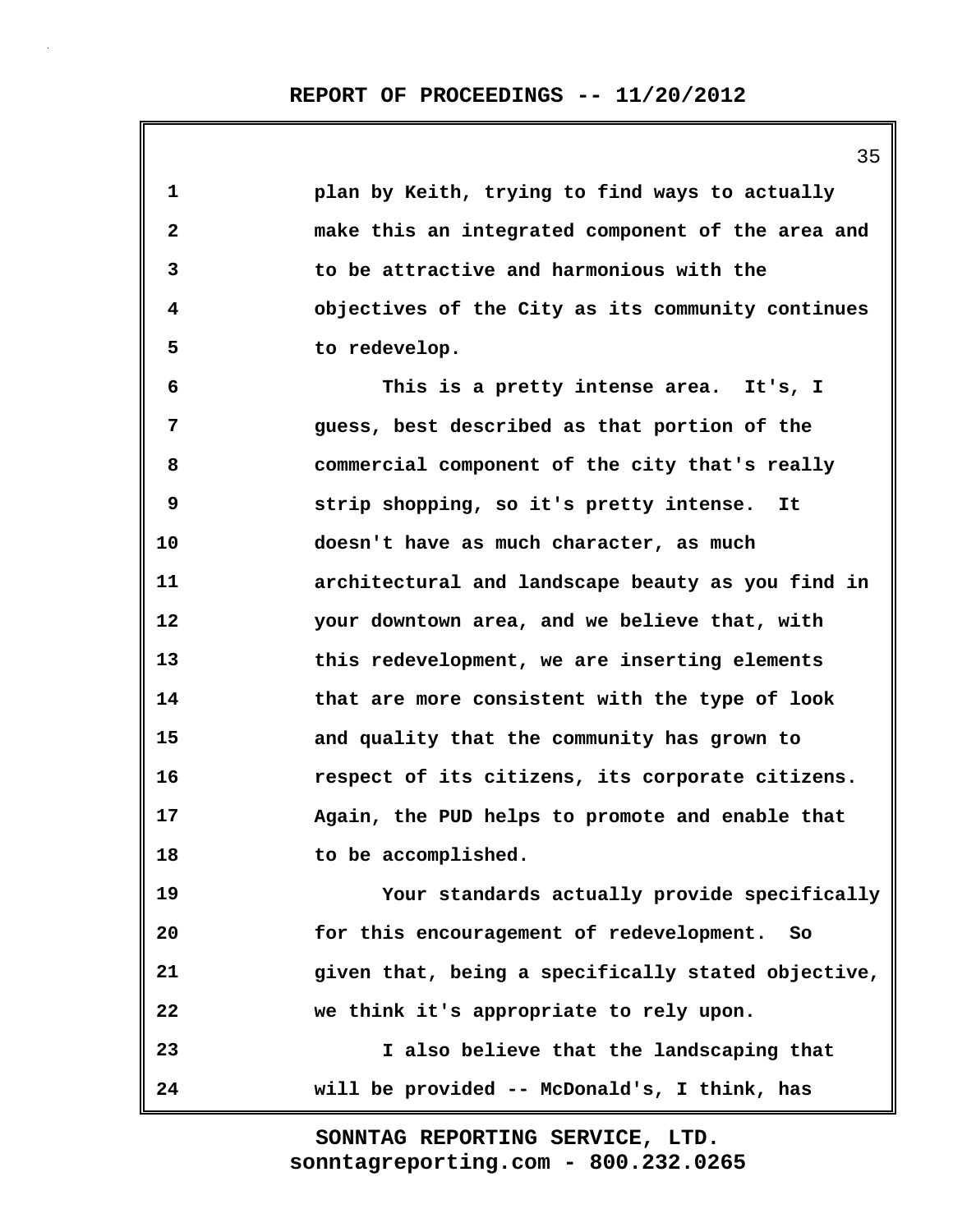**1 earned a reputation justifiably of providing 2 enhanced landscaping. We normally provide 3 overdensity of landscaping. We have some issues 4 relative to deviations under your ordinance with 5 respect to certain components which Keith has 6 addressed, but, for the most part, as you look at 7 the way the island around the drive-through, the 8 back of the building, the front of the building, 9 and those perimeter areas are landscaped, they 10 are intense and they are very attractive with a 11 lot of color and foliage that provides nice site 12 appeal.**

**13 Also, the PUD standards make reference to 14 buildings which offer high-quality architectural 15 design. And I realize architecture is in the 16 eyes of the beholder, and anyone could take issue 17 with it, a given design. I will say that we have 18 found the reception warm with this architectural 19 design in most communities, and we do believe 20 that it's a culmination of a number of efforts to 21 test what would be the most attractive and 22 effective image for the corporation. That's why 23 it's being rolled out in such a broad fashion 24 throughout the nation.**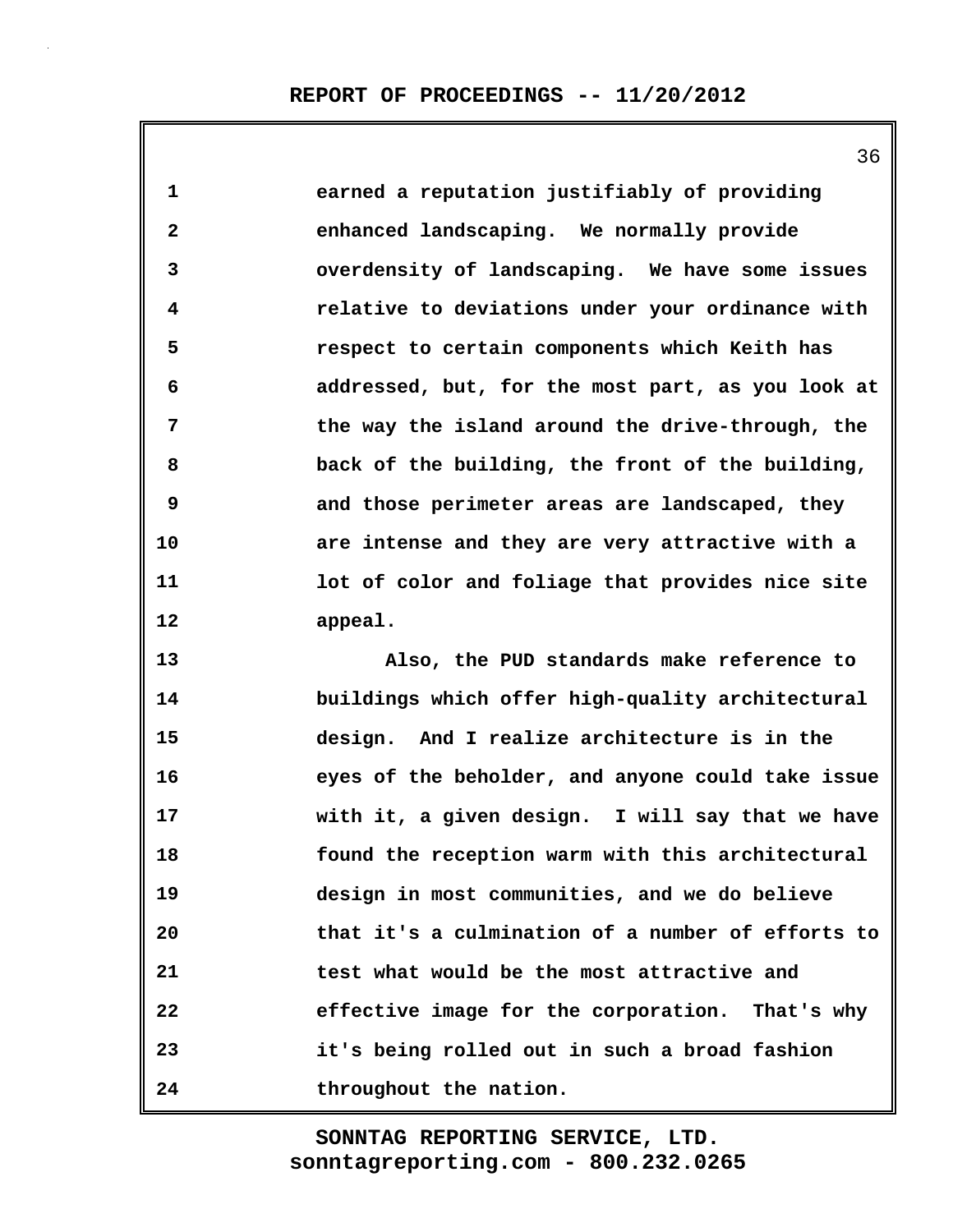|              | 37                                                 |
|--------------|----------------------------------------------------|
| $\mathbf 1$  | So, again, the PUD, I think, will help to          |
| $\mathbf{2}$ | implement the utilization of our superior or       |
| 3            | high-quality architectural design on the site.     |
| 4            | The site will also incorporate appropriate         |
| 5            | stormwater management requirements, bring us up    |
| 6            | to compliance under your ordinance, so, again,     |
| 7            | meeting one of the objectives of your PUD          |
| 8            | standards.                                         |
| 9            | So given those positive elements and what I        |
| 10           | believe to be a dearth of negative impacts to the  |
| 11           | public, I believe that the PUD does serve a        |
| 12           | purpose and that it is appropriate, and the        |
| 13           | deviations, I believe, are, in fact, consistent    |
| 14           | with those objectives.                             |
| 15           | The traffic study or the parking study that        |
| 16           | has been done by V3 and submitted as a part of     |
| 17           | the application goes through an analysis basically |
| 18           | of three components.                               |
| 19           | One, what does the City's Code require?            |
| 20           | Which is 52 spaces for this 5,200-square-foot      |
| 21           | building.                                          |
| 22           | What is the current building demand as             |
| 23           | currently exists, with the less efficient -- far   |
| 24           | less efficient drive-through system as in place    |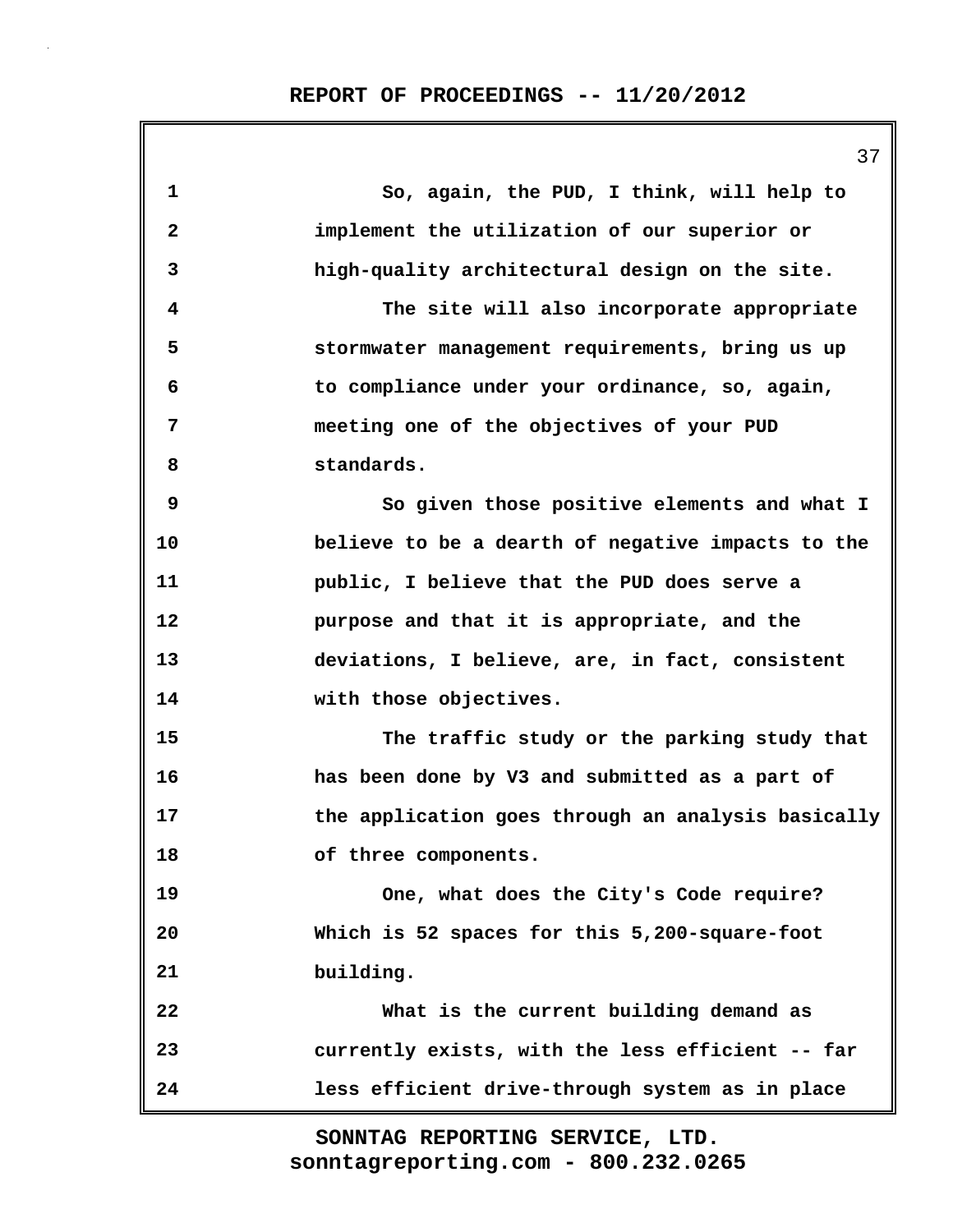| 1            | at this time, which is 48 spaces, based upon        |
|--------------|-----------------------------------------------------|
| $\mathbf{2}$ | peak-hour operation, which includes some of that    |
| 3            | borrowed parking from adjacent users, and what's    |
| 4            | happening, what's been the experience with other    |
| 5            | facilities that have incorporated this far more     |
| 6            | efficient system and similar types of store with    |
| 7            | similar capacity, what have they needed to          |
| 8            | effectively operate in the marketplace, and what    |
| 9            | have studies demonstrated during peak hours that    |
| 10           | the parking occupancy consists of?                  |
| 11           | When we did those four stores in Naperville         |
| 12           | over the last 12 months, we did a number of studies |
| 13           | associated with each of those applications to       |
| 14           | address all of those same questions, and            |
| 15           | consistently, based upon extensive examination on   |
| 16           | a large number of existing stores where there's     |
| 17           | been redevelopment -- new development or            |
| 18           | redevelopment with the side-by-side drive-through   |
| 19           | system, consistently the required number of         |
| 20           | spaces, depending on the size of the buildings,     |
| 21           | ranged anywhere from 32 up to 42 spaces. 32 to 42.  |
| 22           | The only time -- the only time that we have         |
| 23           | experienced the need to get a 50-space count is     |
| 24           | if there's a Play Place associated with that        |

38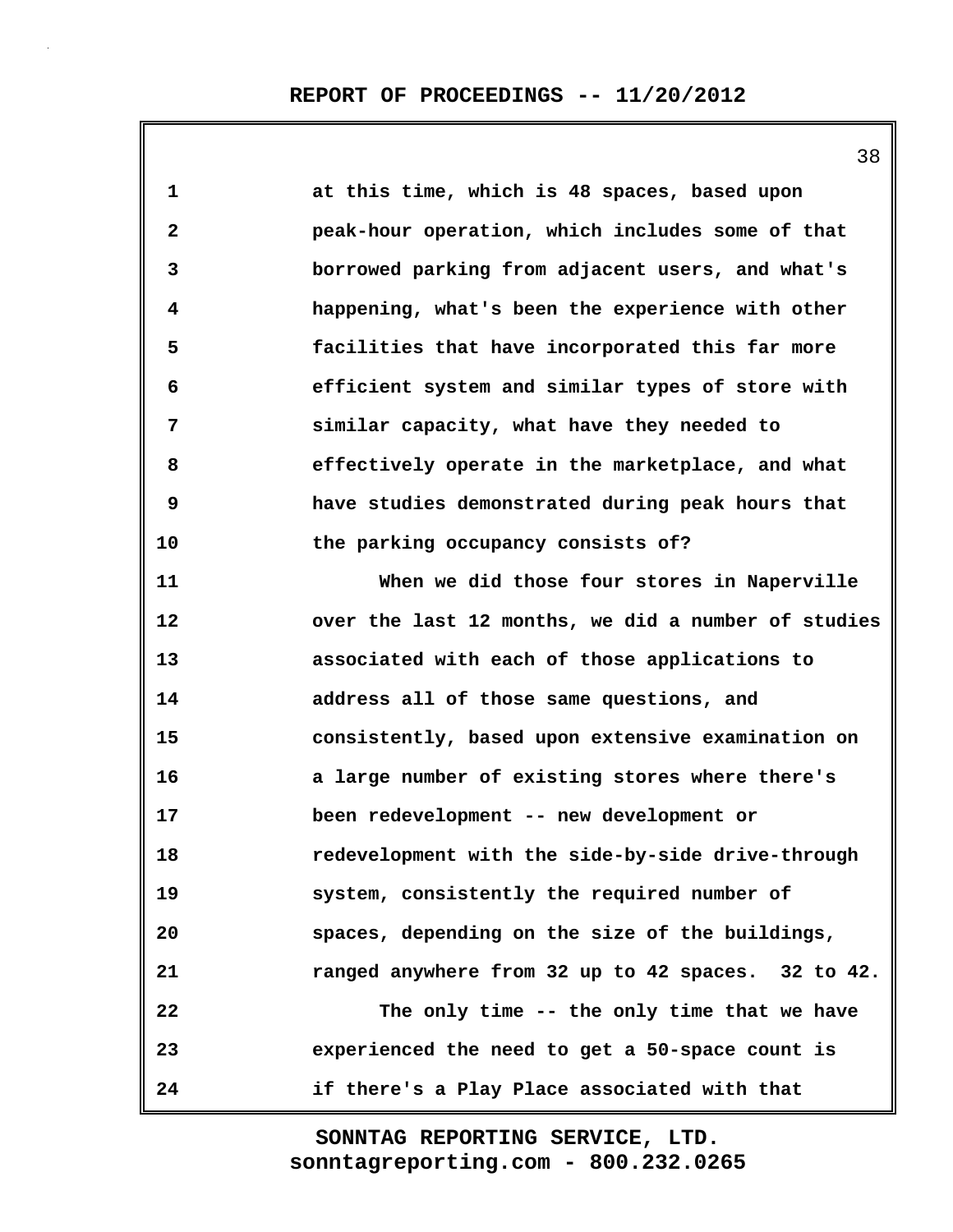| $\mathbf{1}$   | store, and the reason for that is that the Play     |
|----------------|-----------------------------------------------------|
| $\mathbf{2}$   | Place changes the demographic and the customer      |
| 3              | preference and orientation. There's a larger        |
| 4              | component that comes at lunch that has an intent    |
| 5              | with children to stay longer.                       |
| 6              | The average turnaround per customer at a            |
| $\overline{7}$ | McDonald's restaurant ranges from 15 to 20 minutes. |
| 8              | That changes with the Play Place, and that means    |
| 9              | that cars stay in the parking lot longer            |
| 10             | associated with that component of the customer      |
| 11             | base that utilize the Play Place with their         |
| 12             | children, and as a result of that, we found         |
| 13             | through studies that is when we start pushing       |
| 14             | into the 50-car count range and only then.          |
| 15             | But there's not a single store, whether it          |
| 16             | be stores we have studied in West Chicago, at       |
| 17             | Washington and 59, or the Wheaton stores on         |
| 18             | County Farm and Danada and Naperville Road, the     |
| 19             | Glen Ellyn store, we've studied no less than        |
| 20             | 12 different stores to make sure that our data is   |
| 21             | reliable and consistent, because as much as you     |
| 22             | might not want to accept this, it's very            |
| 23             | important for McDonald's that they be accurate,     |
| 24             | in tune with their customers.                       |

39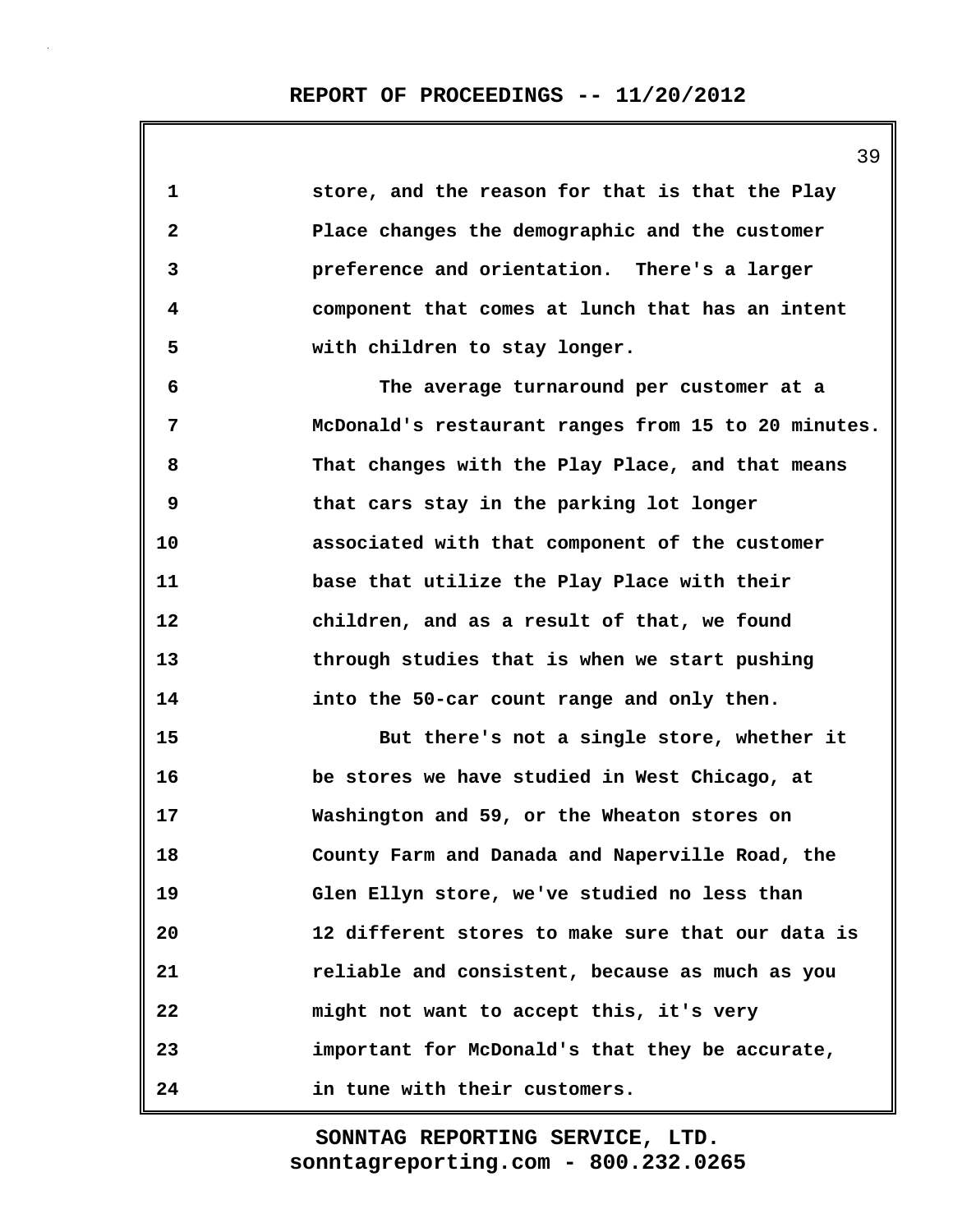|    | 40                                                 |
|----|----------------------------------------------------|
| 1  | We do want these stores to operate                 |
| 2  | effectively. We want to make sure that we hit      |
| 3  | the amount of parking that's reasonably needed to  |
| 4  | address the normal peak hour.                      |
| 5  | There is no question that occasionally you         |
| 6  | can get an unexpected surge, whether it be a       |
| 7  | special event, a holiday, kids are out for         |
| 8  | teacher conferences and all of a sudden a lot of   |
| 9  | people come. Those kinds of surges can sometimes   |
| 10 | create an overcapacity or undercapacity situation. |
| 11 | That's the rare exception. Our studies             |
| 12 | have clearly demonstrated, consistent with what    |
| 13 | V3 has identified in their report, the             |
| 14 | appropriate demand for this type of store, this    |
| 15 | size of store, is around 41 spaces.                |
| 16 | So the 49 spaces we propose will, in fact,         |
| 17 | accommodate and will also provide for a bit of a   |
| 18 | buffer for surge times or in the event that we     |
| 19 | are not able to effectively control some of that   |
| 20 | off-site utilization as identified in the report.  |
| 21 | With respect to the signage deviation, it's        |
| 22 | not the deviations -- clearly they're not the      |
| 23 | variations solely. Technically it's not really     |
| 24 | the variation standards that are applicable, but   |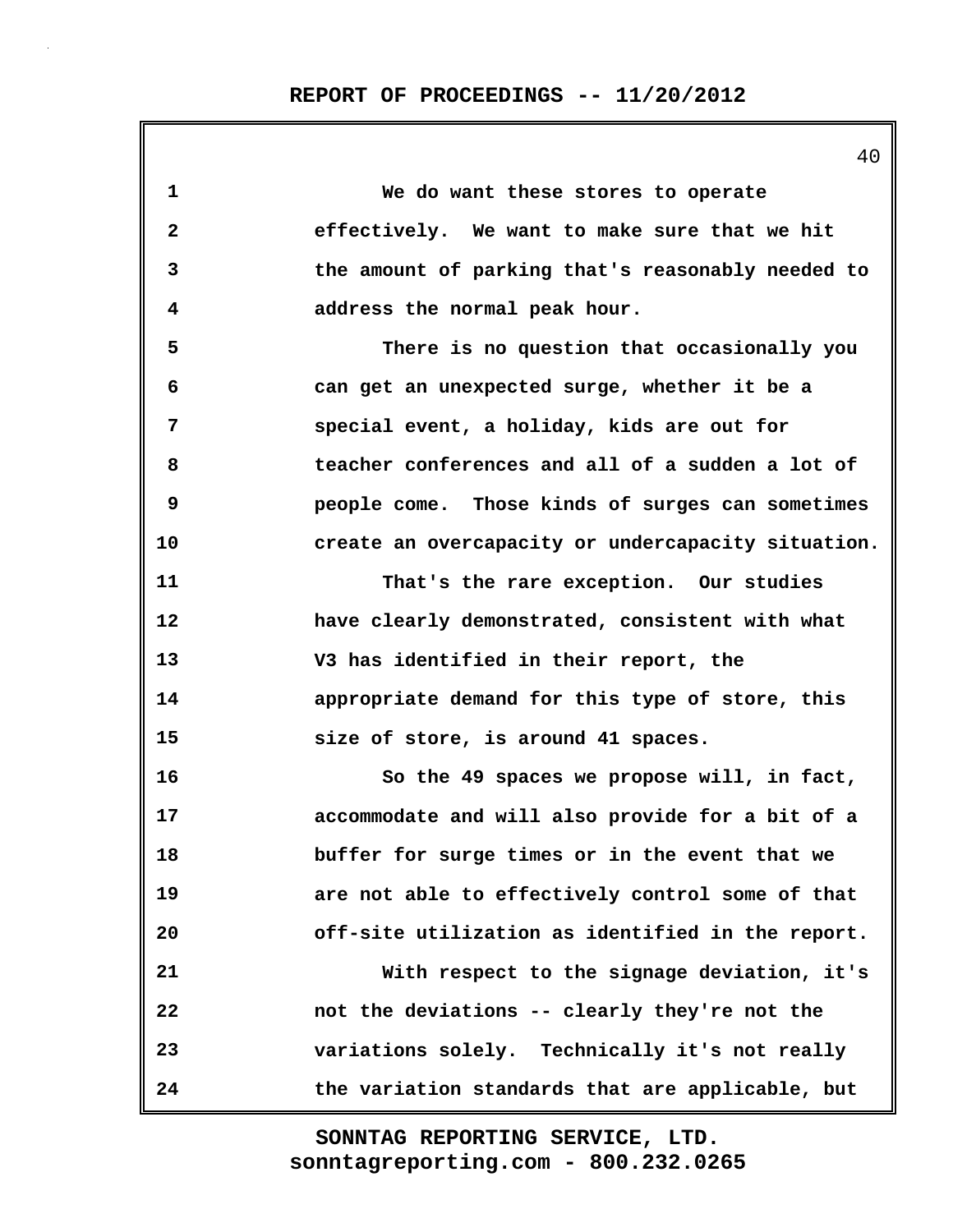**1 I do think that there's a component of -- of how 2 you analyze variation standards as appropriate 3 for consideration with deviations, and one of the 4 key things, when you talk hardship associated 5 with variations, that certainly is not a 6 deviation standard, but one of the elements of 7 how you determine hardship is, there is a -- it's 8 a weighting, it's a weighting effect. You weight 9 and consider the public benefit to be served by 10 enforcing the ordinance versus the private 11 detriment to be experienced if it's not varied or 12 deviated from. 13 And what we're seeing here, in our opinion,**

**14 is that, given the nature of this environment, 15 the type of traffic volumes that exist in this 16 location and the intensity of the commercial 17 development that's around this site, that the 18 proposed signage is -- is attractive; it's 19 consistent; it's justified; it's serving an 20 important purpose for the Applicant, and there's 21 not an offsetting public interest to be 22 accomplished or achieved by strictly enforcing 23 the letter of the ordinance with respect to the 24 east and west elevations in this instance, so we**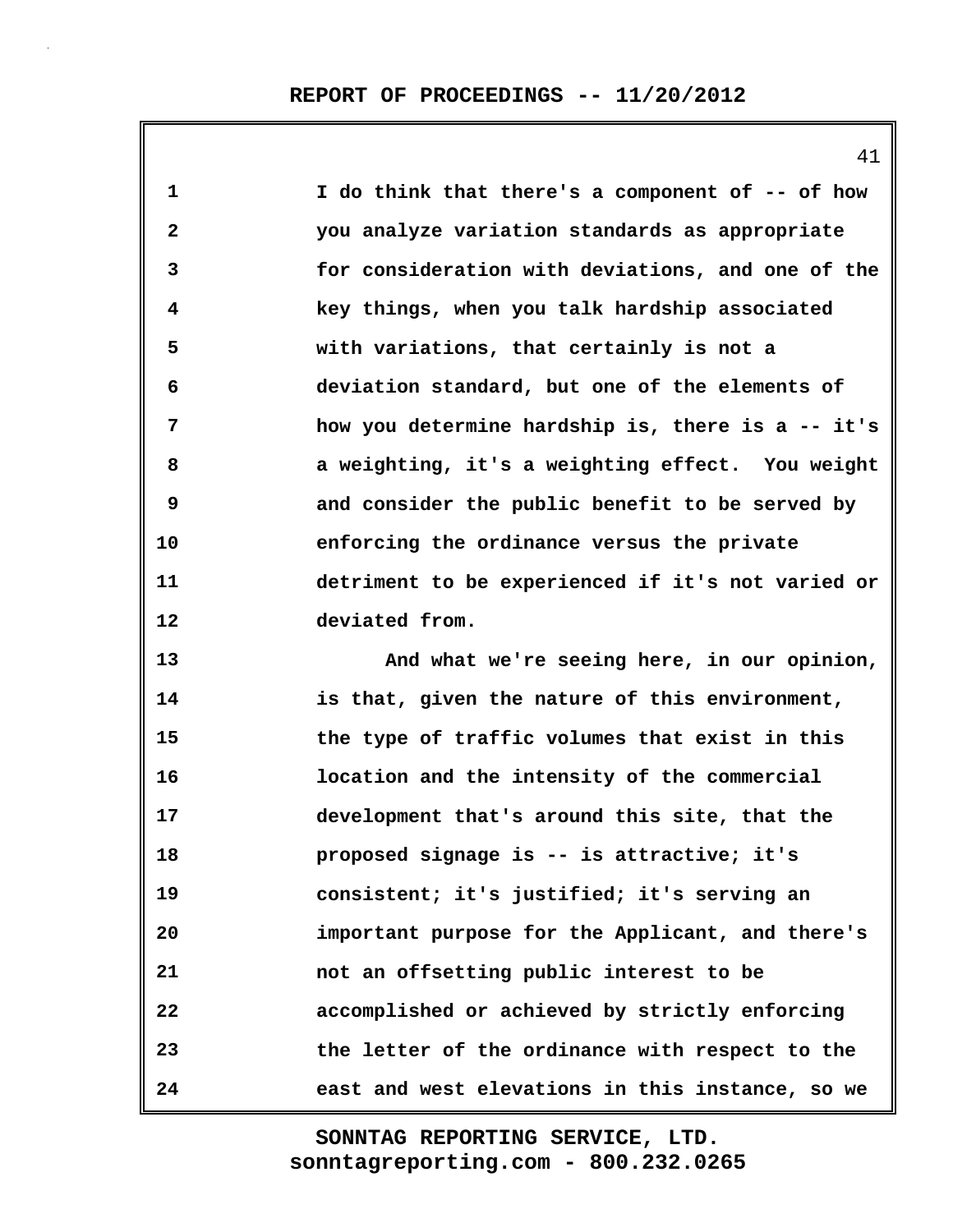|              | 42                                                |
|--------------|---------------------------------------------------|
| 1            | believe it's appropriate to allow this signage    |
| $\mathbf{2}$ | for this particular fact and circumstance.        |
| 3            | That concludes our presentation this              |
| 4            | evening. We'll all be very happy to answer any    |
| 5            | questions that you might have relative to the     |
| 6            | plans or the other elements that we've addressed  |
| 7            | this evening.                                     |
| 8            | CHAIRMAN WALLACE: All right.                      |
| 9            | Thank you.                                        |
| 10           | Questions from Plan Commissioners?                |
| 11           | VICE CHAIRMAN KESSLER: I have a few.              |
| 12           | CHAIRMAN WALLACE: Go ahead.                       |
| 13           | VICE CHAIRMAN KESSLER: Hank, I                    |
| 14           | probably mentioned this at the beginning, but I   |
| 15           | know we talked about eliminating curb cuts, but I |
| 16           | don't think I saw where they were going to occur. |
| 17           | MR. STILLWELL: Let me show you those.             |
| 18           | Currently what you'll see is, I believe --        |
| 19           | VICE CHAIRMAN KESSLER: There's                    |
| 20           | four now.                                         |
| 21           | MR. STILLWELL: Yes. There's four cuts.            |
| 22           | I'm not sure -- Ted, are these actually --        |
| 23           | VICE CHAIRMAN KESSLER: Where are                  |
| 24           | they?                                             |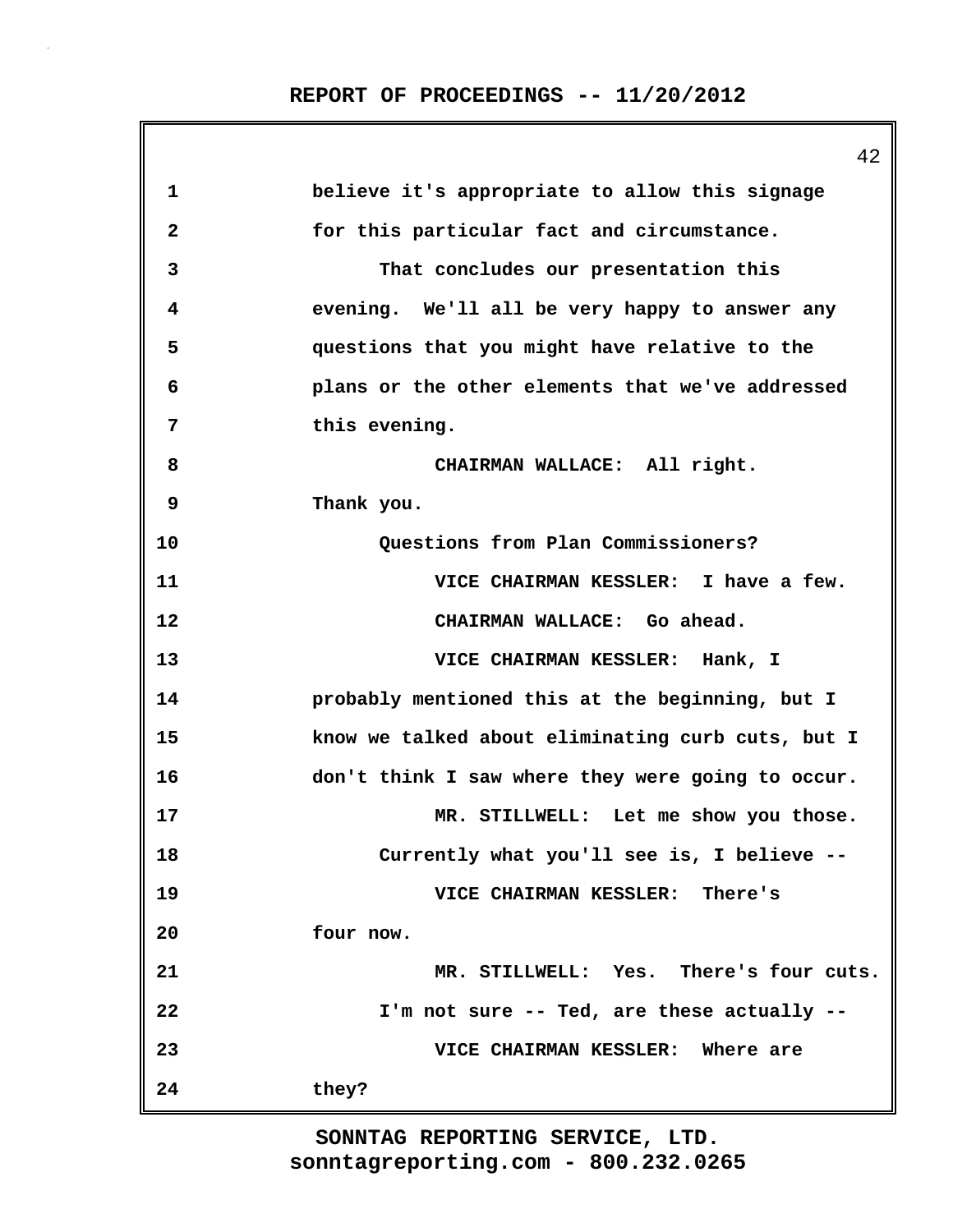43 **1 MR. STILLWELL: Are they currently 2 located -- so you've got one, two, three, four, 3 or something like that currently. 4 These are being closed in in the middle, so 5 those two are lost, and then you just have the 6 remaining two on each extreme on the east and the 7 west. 8 VICE CHAIRMAN KESSLER: Okay. 9 Each end? 10 MR. STILLWELL: Right. 11 VICE CHAIRMAN KESSLER: Okay. I'm 12 curious -- and I may be jumping around a little 13 bit but allow me. 14 What is the -- do you have a percentage of 15 the business that's drive-through at this location? 16 MR. LARDAS: 72 percent. 17 VICE CHAIRMAN KESSLER: 72 percent. 18 And you're anticipating that may increase 19 as a result of this? 20 MR. LARDAS: Yes. 21 VICE CHAIRMAN KESSLER: Okay. All 22 right. And I thought you mentioned -- did you 23 mention a third pull-up window, a pull-ahead 24 window? But I only see two.**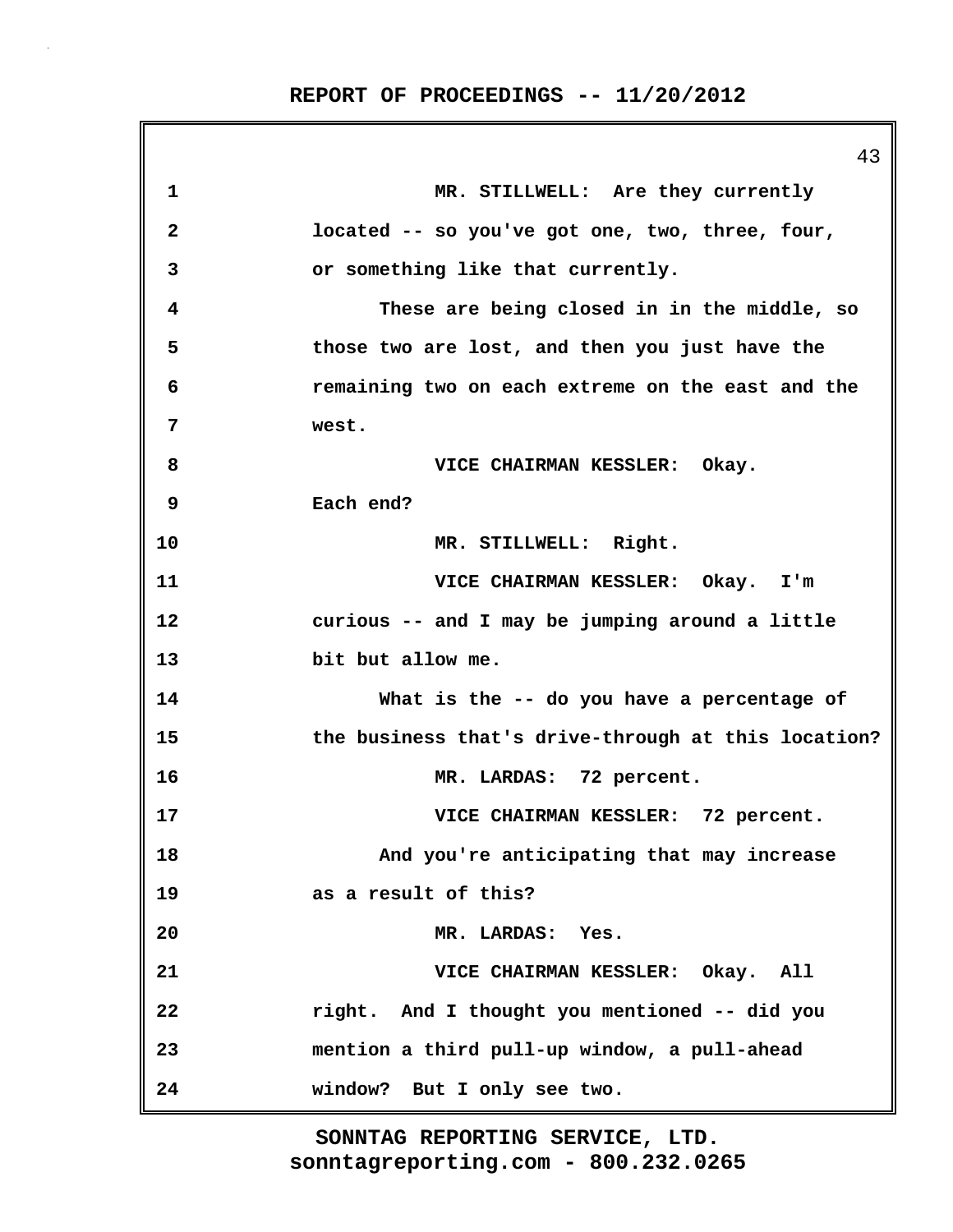44 **1 MR. STILLWELL: Let me show you on -- 2 well, you know what? Look at the new elevation. 3 VICE CHAIRMAN KESSLER: Oh, it's on 4 the new? 5 MR. STILLWELL: I'm sorry. I failed 6 to mention that. I didn't point that out when I 7 handed that out. 8 VICE CHAIRMAN KESSLER: Okay. 9 MR. STILLWELL: When you look at the 10 bottom drawing, you'll see it's added on the east 11 side of that elevation. 12 VICE CHAIRMAN KESSLER: Oh. 13 MR. STILLWELL: The east of that 14 elevation. 15 VICE CHAIRMAN KESSLER: And 49 is the 16 reduction that you're looking for. I notice it's 17 also in here -- it says "50." 18 MR. STILLWELL: We -- we had to 19 eliminate a space because we were in violation of 20 our stacking requirement. We couldn't have the 21 stacking behind it so we took a space out. 22 VICE CHAIRMAN KESSLER: Okay. Okay. 23 And then -- oh, this was curious. 24 I noticed somewhere it said that there was**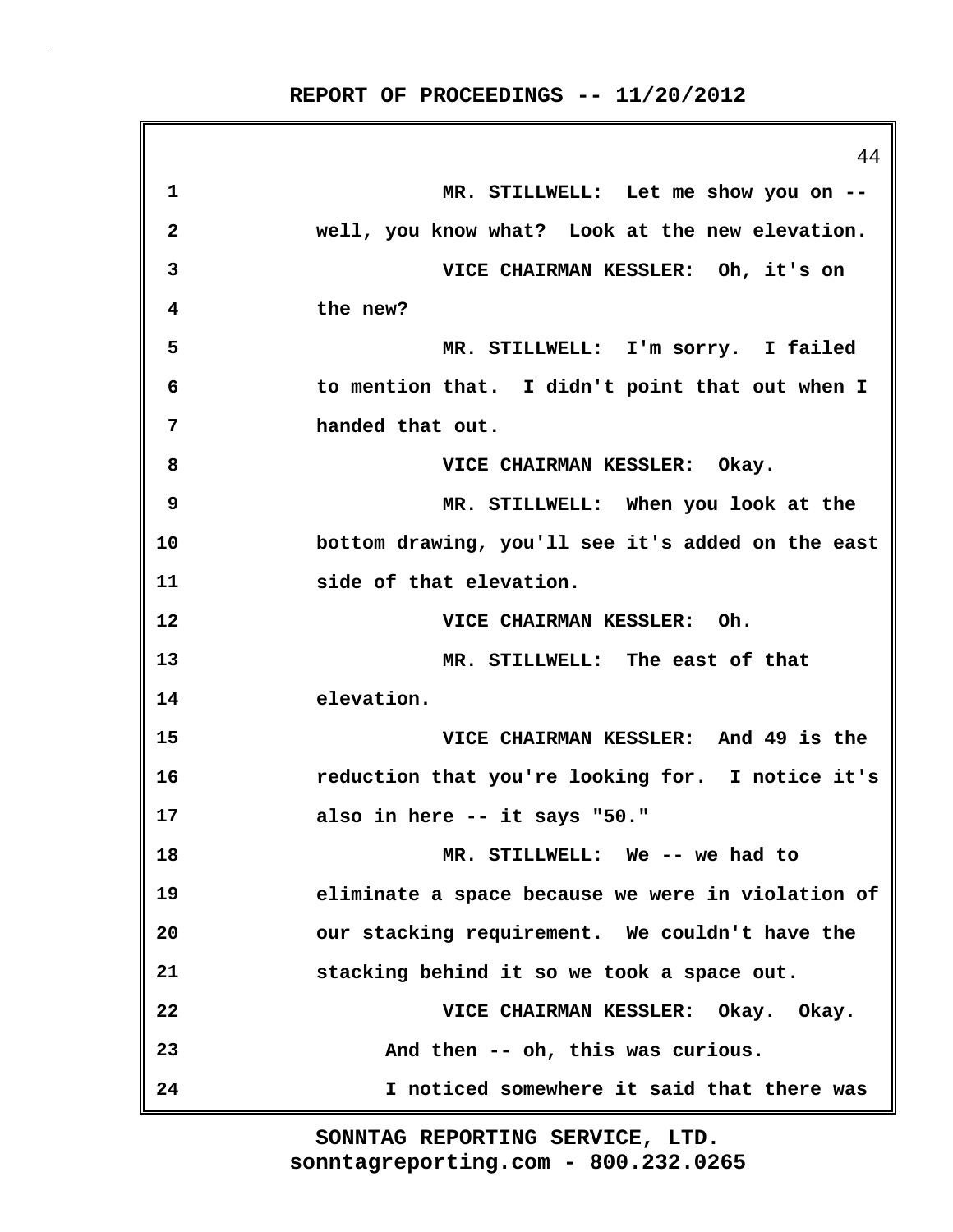**1 reduction in the impervious surface because of 2 the size of the building on the property. 3 What -- why is there a reduction in 4 impervious surface? 5 MR. STILLWELL: Well, if you go to 6 the site right now, it's a huge parking lot. 7 VICE CHAIRMAN KESSLER: Right. 8 MR. STILLWELL: So it's a sea of 9 asphalt currently. 10 So with the redevelopment of this site and 11 redesign relative to -- the building is bigger, 12 going from 4,500 to 5,200 square feet, but 13 there's a more efficient design relative to the 14 layout of the circulation, parking, and exterior 15 drive-up facilities which then results in 16 actually more open space than currently exists 17 today. 18 VICE CHAIRMAN KESSLER: So -- so 19 there's -- I mean, there's still parking. 20 There's still asphalt so because of the size of 21 the building, you're reducing impervious space? 22 MR. STILLWELL: Well, it's not 23 because of the size of the building, but the 24 building is larger.**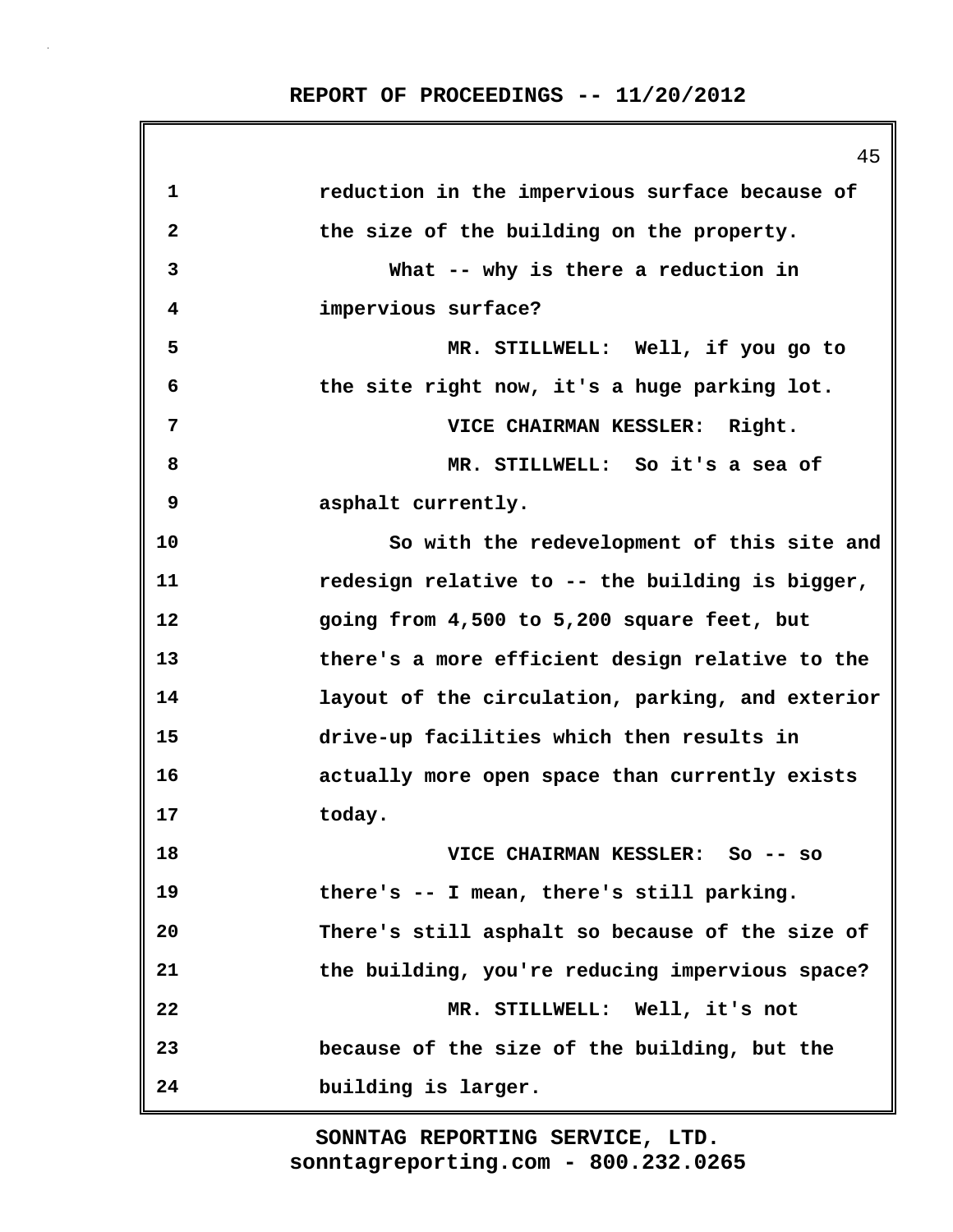|              | 46                                                |
|--------------|---------------------------------------------------|
| 1            | The reason that there's more --                   |
| $\mathbf{2}$ | VICE CHAIRMAN KESSLER: Less                       |
| 3            | impervious.                                       |
| 4            | MR. STILLWELL: -- there's less                    |
| 5            | impervious space, and that really relates into    |
| 6            | more of the up-to-date standards that you're      |
| 7            | seeing implemented here than you see routinely,   |
| 8            | which is, there's lot more emphasis on green      |
| 9            | space and landscaping today than there ever was.  |
| 10           | We all embrace it. We all like to go a            |
| 11           | place that feels comfortable because it's         |
| 12           | attractive and that's -- I mean, that's a very    |
| 13           | important component for the Applicant, as well,   |
| 14           | believe me. Those are dollars well spent, and     |
| 15           | the Applicant wants to enhance the aesthetics of  |
| 16           | the site with landscaping, so that's why you're   |
| 17           | seeing, as much as possible, greater emphasis on  |
| 18           | that in this redevelopment.                       |
| 19           | VICE CHAIRMAN KESSLER: And I think I              |
| 20           | have a couple of questions for staff.             |
| 21           | I understand the discussion about why you         |
| 22           | might make this a PUD, but -- or why it might fit |
| 23           | into the PUD ordinance, but I want to know why    |
| 24           | would you do that? I mean, I understand that you  |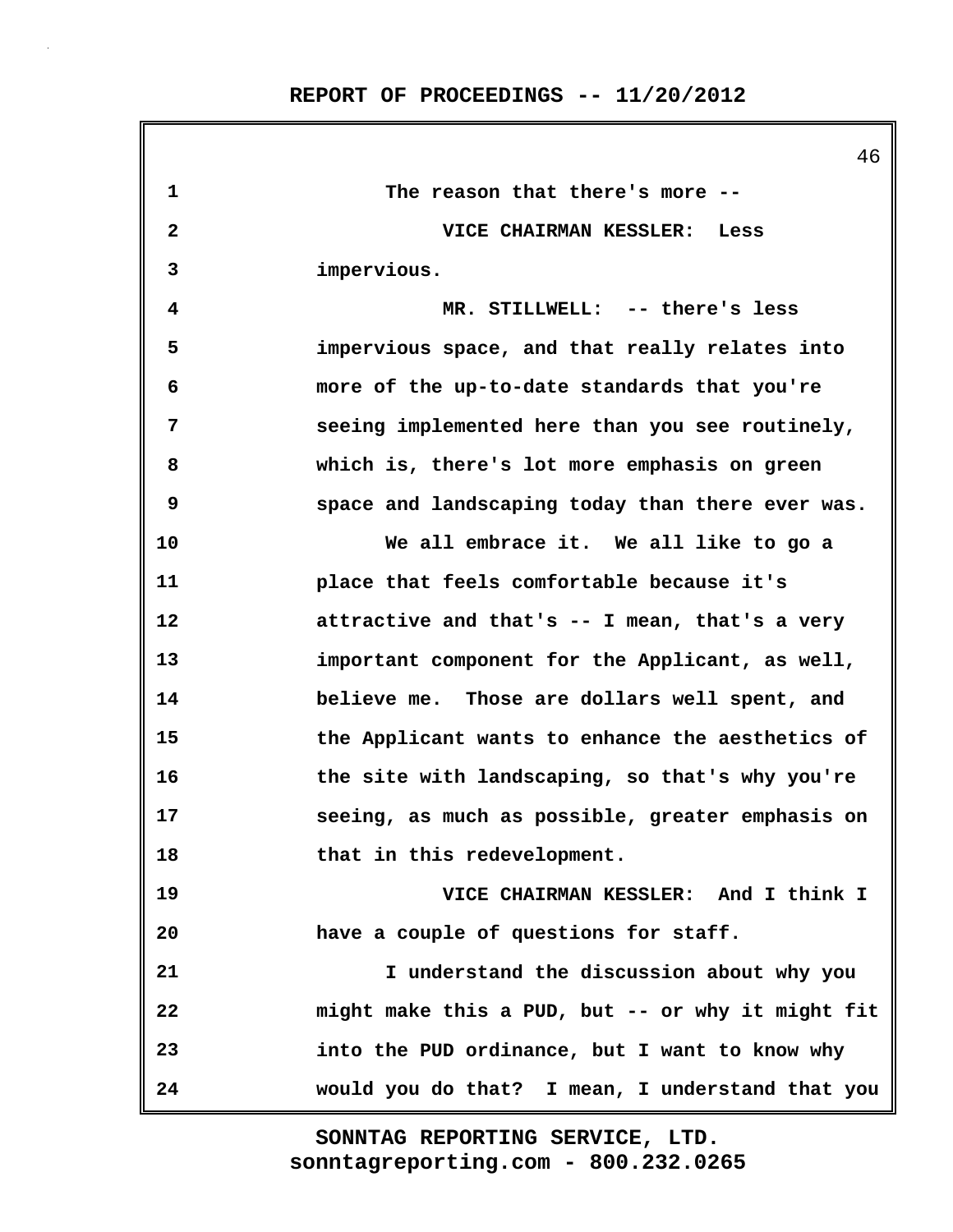47 **1 could say -- 2 MR. STILLWELL: Why are we asking? 3 VICE CHAIRMAN KESSLER: Why are we 4 asking for it? 5 MR. STILLWELL: I'll tell you why 6 we're asking for it, and I -- I have to tread 7 lightly on this because I think that there's more 8 to why we're asking than just that we're trying 9 to circumvent a provision of the ordinance. 10 There's more to it. I want to preface those 11 comments with that statement. 12 But there is a dilemma under your existing 13 zoning ordinance, and I will say this is fairly 14 unique. I haven't run across this in other 15 communities, and I have been in an awful lot of 16 communities, but under your zoning ordinance, you 17 cannot vary the parking count requirement. 18 VICE CHAIRMAN KESSLER: Unless it's 19 in a PUD. 20 MR. STILLWELL: Unless it's in a PUD. 21 It's a deviation; it's not a variation. So 22 you structured your Zoning Ordinance and you all 23 made the decision as to what was appropriate, but 24 you very narrowly defined what can be varied, and**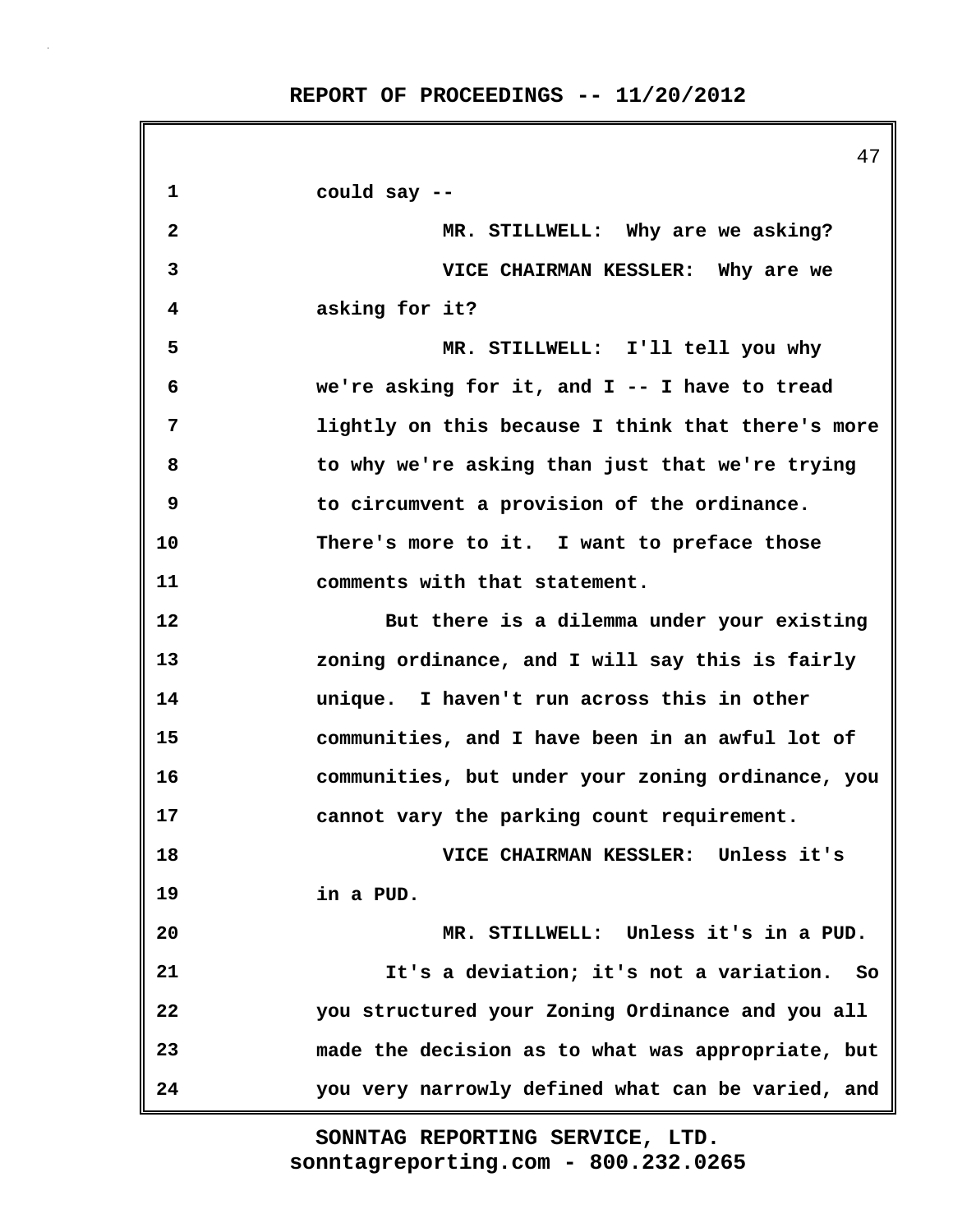| $\mathbf{1}$            | parking is not part of it, and I'll tell you the    |
|-------------------------|-----------------------------------------------------|
| $\mathbf{2}$            | problem with that.                                  |
| 3                       | That's probably one of the examples of              |
| $\overline{\mathbf{4}}$ | something on the standard that should be far more   |
| 5                       | dynamic than static because of the changes that     |
| 6                       | are occurring routinely in various types of uses.   |
| 7                       | It's awfully hard to put these activities           |
| 8                       | in a box and say they apply evenly to all comers    |
| 9                       | no matter what the circumstances, and it probably   |
| 10                      | should have more flexibility relative to whatever   |
| 11                      | the established experience and norms based upon     |
| 12                      | the methodologies used and implemented by that      |
| 13                      | particular user.                                    |
| 14                      | McDonald's has spent a lot of money to              |
| 15                      | design a system that is so much more efficient      |
| 16                      | than used to be. And just so you understand --      |
| 17                      | and I hope I'm not repeating things I've said       |
| 18                      | before -- but this side-by-side drive-through       |
| 19                      | system goes far beyond what you see outside with    |
| 20                      | two order locations. It's a total revamp of all     |
| 21                      | of the technology associated with it:<br><b>New</b> |
| 22                      | computer systems, new hardware and software that    |
| 23                      | helps them make sure that all of the cars get the   |
| 24                      | correct order relative to the picture-taking        |

48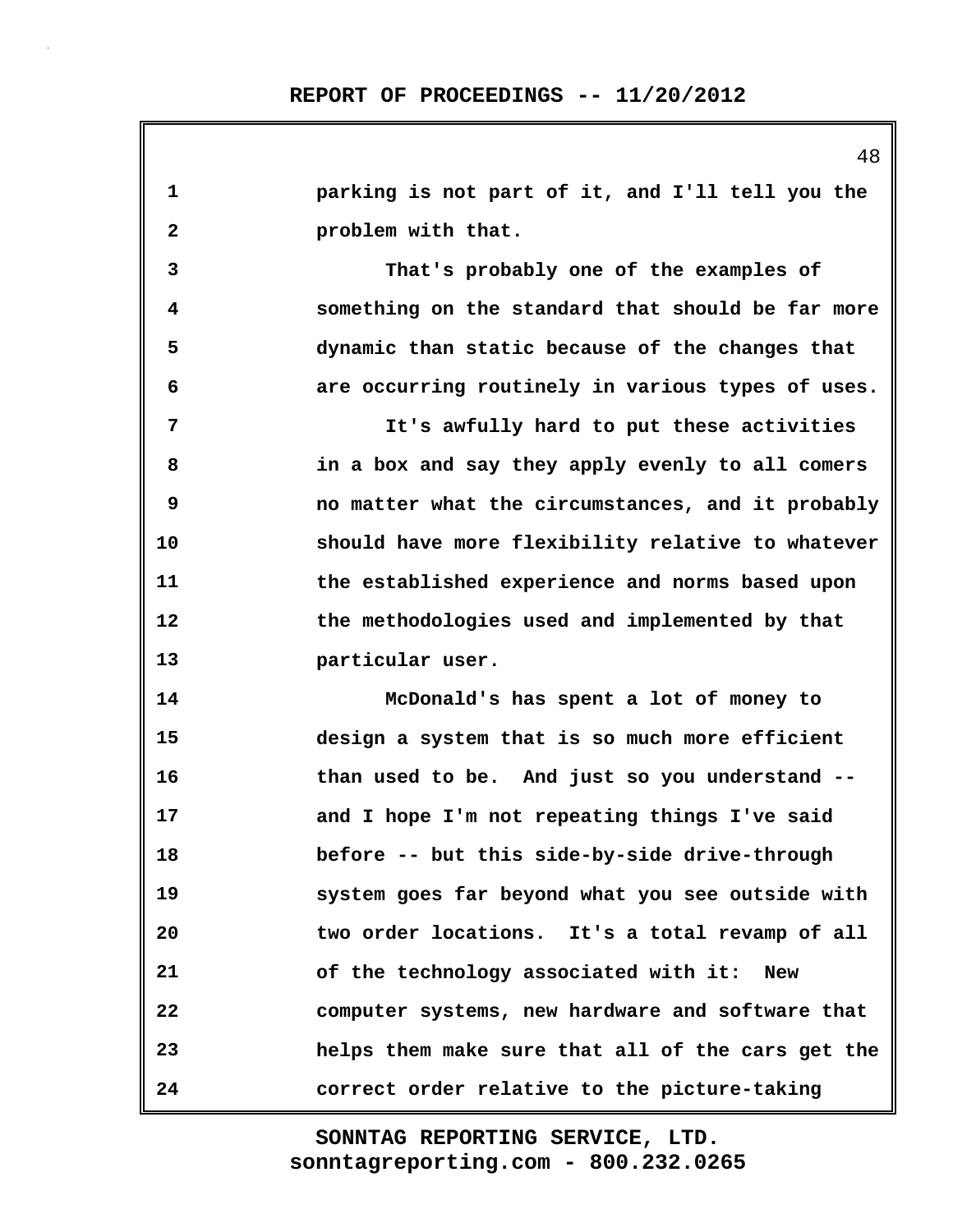**1 of -- of the car when it takes the order, and, 2 also, redesigning the whole kitchen so that, 3 based upon the geometric analysis and distance 4 between the pickup window and the order point, 5 they will have, on balance, a great majority of 6 the time the food will be ready because the food 7 is made to order. It's not made -- prepared in 8 advance. 9 So there was a tremendous amount of 10 technological evolution that went into that whole 11 redevelopment of their image and how their system 12 works, and that's why there's so much more and so 13 much more efficiency in this than you would 14 expect just by adding that second order location. 15 MR. O'ROURKE: Hank, if I can just 16 ask this, too. I think this serves Mr. Kessler's 17 questions very well. 18 Could you explain to me the conversation 19 you had with staff regarding the size of the 20 building and how you're not -- there's really no 21 flexibility as to how big it can be, because I 22 think that's very important to what can fit on 23 this site and what can't, in terms of there's the 24 prototypes and there's really no variation in**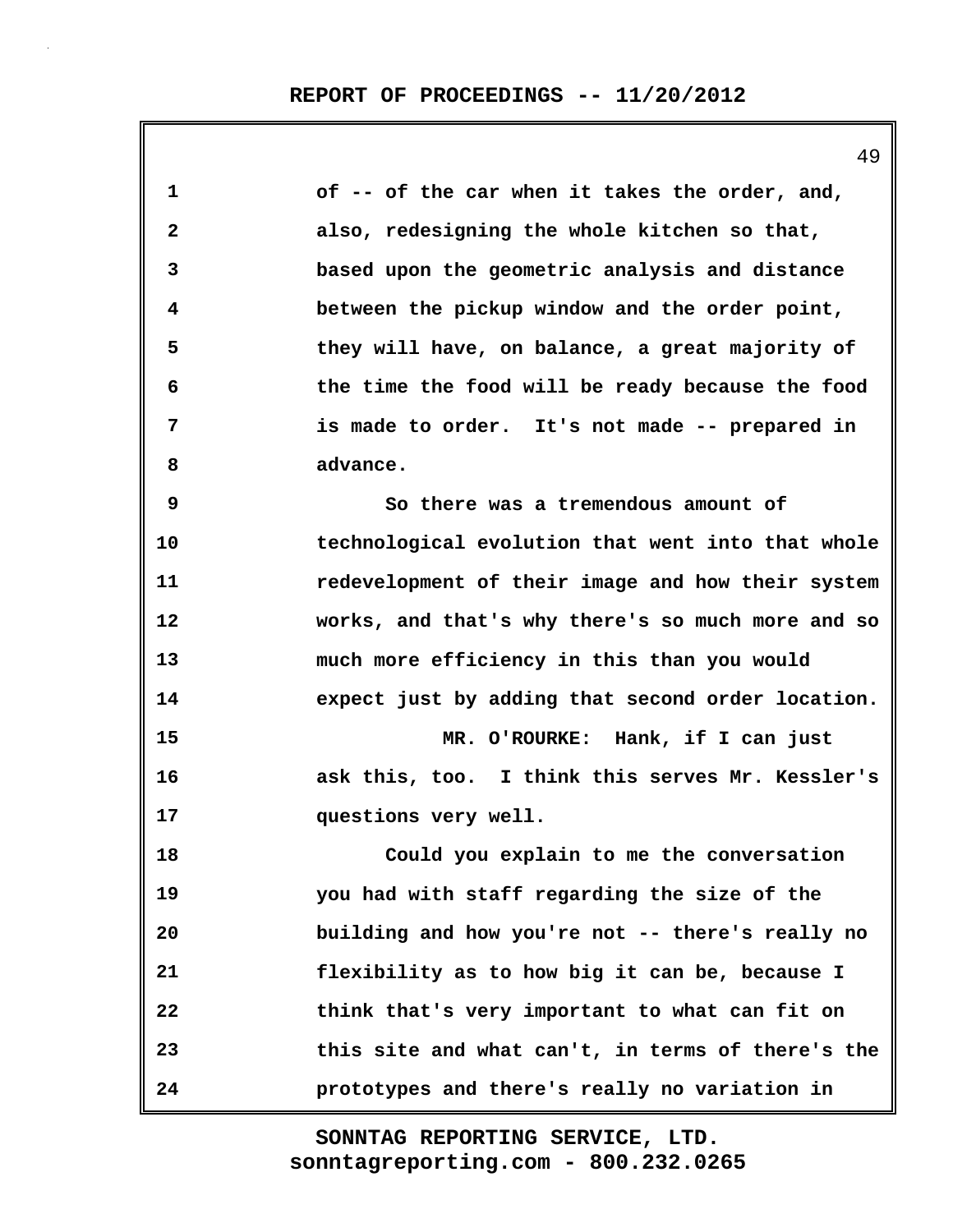| 1  | between. I think that might help explain a        |
|----|---------------------------------------------------|
| 2  | little bit of --                                  |
| 3  | MR. STILLWELL: As I mentioned earlier,            |
| 4  | the -- the company is involved in extremely,      |
| 5  | extremely extensive and expensive rebranding      |
| 6  | throughout the nation.                            |
| 7  | As a result of that, they took extreme            |
| 8  | steps to protect what they were doing, including  |
| 9  | trademarking all of these designs.                |
| 10 | That's good in some ways; it's bad in some        |
| 11 | ways because it creates much less flexibility in  |
| 12 | what the organization can do without violating    |
| 13 | its trademark protections, and so we have         |
| 14 | specific standard prototypes, architectural       |
| 15 | designs, elements within those architectural      |
| 16 | designs that through trademarking have to be      |
| 17 | protected.                                        |
| 18 | And what happens whenever there's an              |
| 19 | attempt or request for a change, I literally have |
| 20 | to submit that request back through the corporate |
| 21 | legal team because they have to determine whether |
| 22 | or not it can even be done without violating      |
| 23 | trademark protection which would then erode the   |
| 24 | statutory protection.                             |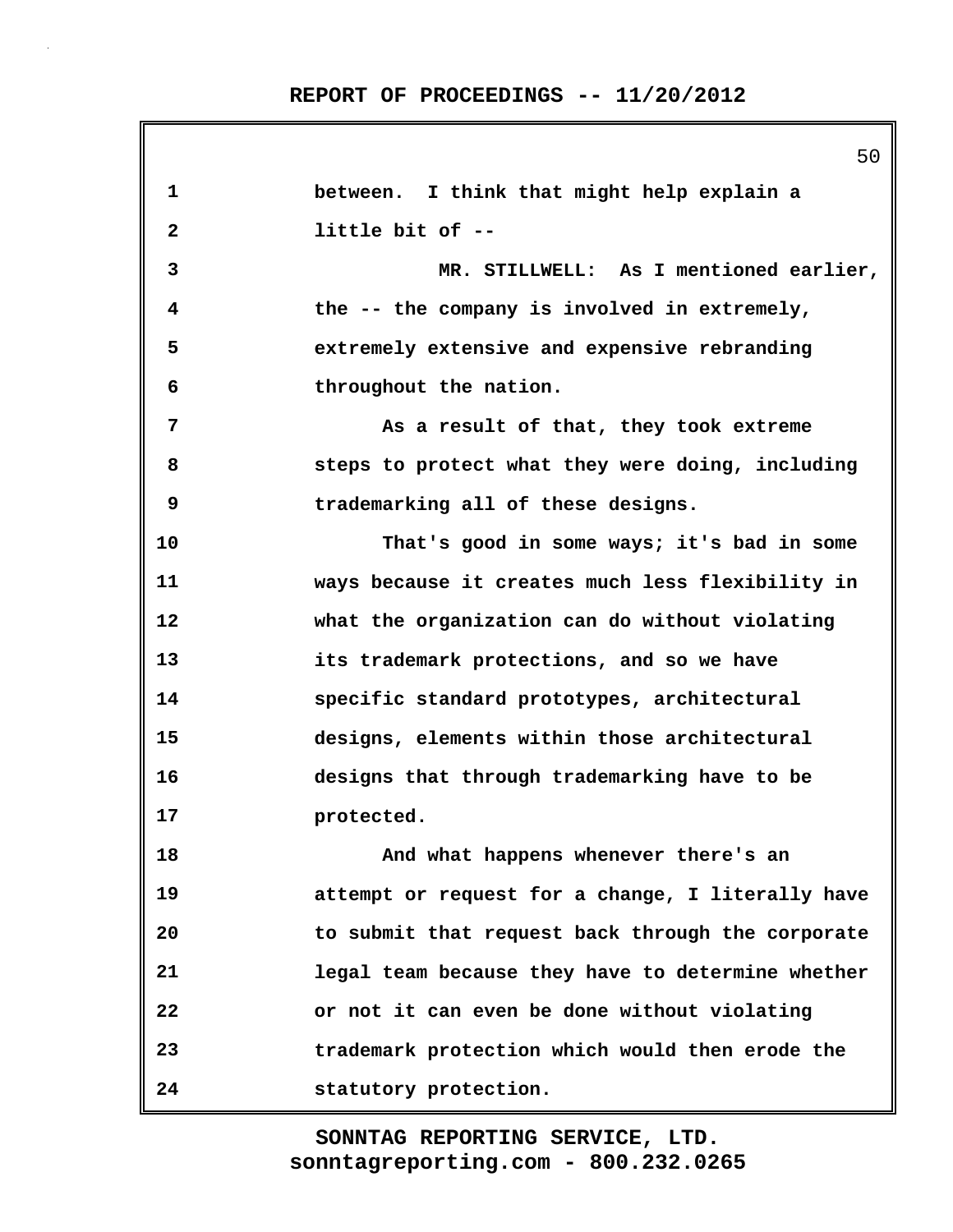| $\mathbf 1$  | And I'm not using that as an excuse. It's         |
|--------------|---------------------------------------------------|
| $\mathbf{2}$ | just a fact. There is such a major economic       |
| 3            | investment that the company found it necessary to |
| 4            | protect what it was doing, and it did create a    |
| 5            | little bit less flexibility than we used to have  |
| 6            | relative to changing certain things, so we're     |
| 7            | pretty well committed relative to what this       |
| 8            | building consists of at this location.            |
| 9            | VICE CHAIRMAN KESSLER: That still                 |
| 10           | doesn't answer my question about parking, the     |
| 11           | overflow lane, because they didn't actually meet  |
| 12           | the on-site parking standard at that other        |
| 13           | location.                                         |
| 14           | MR. O'ROURKE: They -- they did not                |
| 15           | meet the stacking space requirements. They --     |
| 16           | they were not in the PUD, so they had to meet the |
| 17           | on-site parking.                                  |
| 18           | VICE CHAIRMAN KESSLER:<br>I thought               |
| 19           | they reduced the adjoining properties. They used  |
| 20           | shared parking.                                   |
| 21           | MR. O'ROURKE: They may have done                  |
| 22           | that. I'd have to -- I don't recall but that's    |
| 23           | something that is allowed through the Code.       |
| 24           | VICE CHAIRMAN KESSLER: And how would              |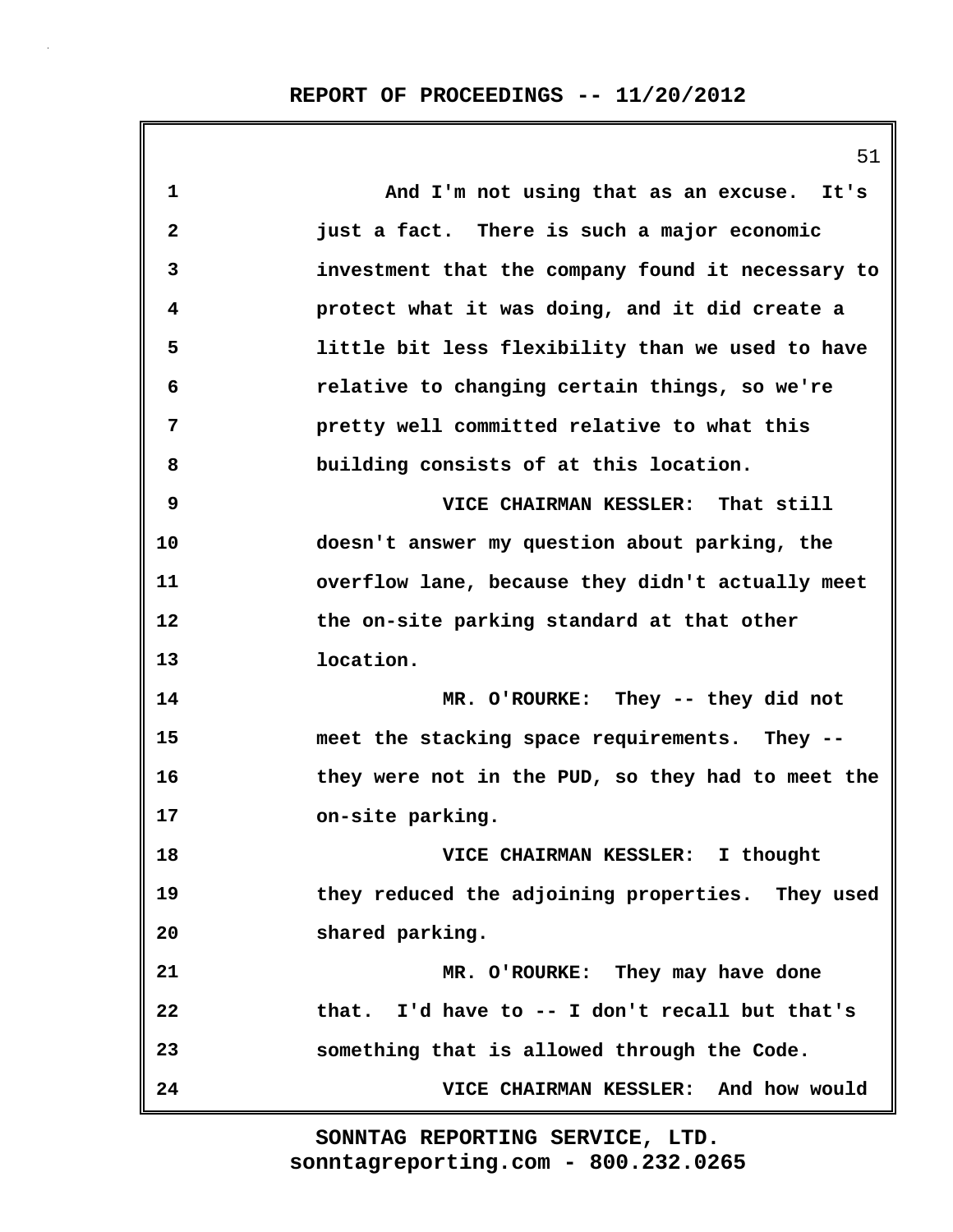|              | 52                                                  |
|--------------|-----------------------------------------------------|
| $\mathbf 1$  | we treat these other deviations if it wasn't        |
| $\mathbf{2}$ | a PUD?                                              |
| 3            | MR. O'ROURKE: Certain ones that are                 |
| 4            | being proposed -- the landscape buffer yard         |
| 5            | requirement on the south property line, for         |
| 6            | instance -- can be varied by the Zoning Board of    |
| 7            | Appeals. There are very limited items that are      |
| 8            | allowed to be.                                      |
| 9            | VICE CHAIRMAN KESSLER: Signage.                     |
| 10           | MR. O'ROURKE: Signage is one of the                 |
| 11           | things that is allowed to be varied through these   |
| 12           | four things, limited to setbacks, lot area, lot     |
| 13           | width --                                            |
| 14           | VICE CHAIRMAN KESSLER: And a PUD is                 |
| 15           | not just for parking, but for the signage, as well? |
| 16           | MR. O'ROURKE: Pretty much every                     |
| 17           | deviation that's been requested, except for that    |
| 18           | setback deviation request, that could be handled    |
| 19           | as a variance; but the other ones, it could not be. |
| 20           | VICE CHAIRMAN KESSLER: All right.                   |
| 21           | Thank you.                                          |
| 22           | MEMBER HENNINGSON: Earlier you were                 |
| 23           | asked a question about the three windows.           |
| 24           | That's a similar system that is shown at            |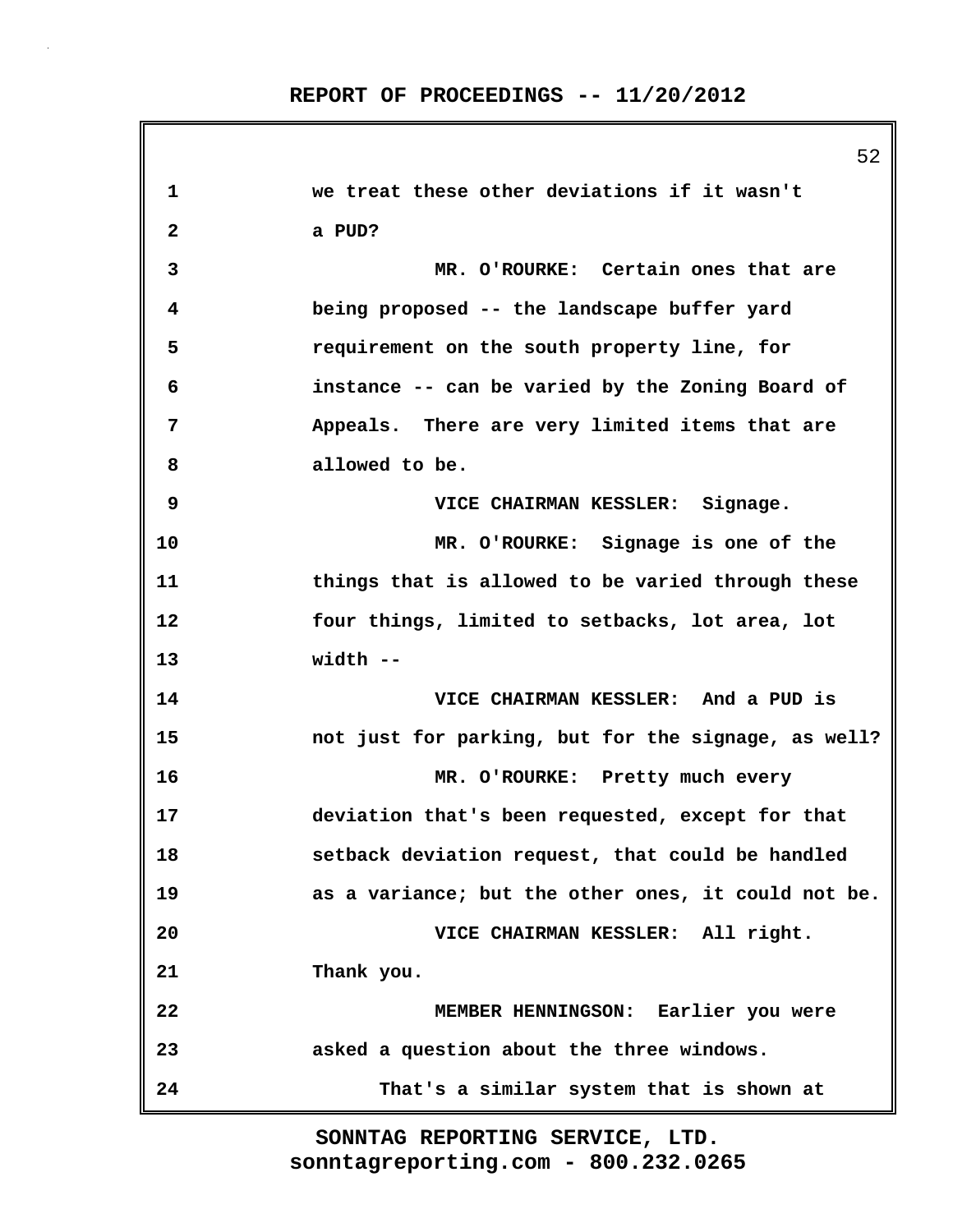|                         | 53                                                |
|-------------------------|---------------------------------------------------|
| $\mathbf 1$             | Burger King, as well.                             |
| $\overline{\mathbf{2}}$ | CHAIRMAN WALLACE: All right. Any                  |
| 3                       | other questions?                                  |
| 4                       | Sorry. Sue.                                       |
| 5                       | MEMBER AMATANGELO: Mr. Stillwell,                 |
| 6                       | the space -- spaces that we're counting for,      |
| 7                       | there are supposed to be 49 of them.              |
| 8                       | Does that include spaces across the front         |
| 9                       | along the North Avenue street?                    |
| 10                      | MR. STILLWELL: It does.                           |
| 11                      | MEMBER AMATANGELO: The parallel                   |
| 12                      | parking?                                          |
| 13                      | MR. STILLWELL: Five spaces are                    |
| 14                      | included in that.                                 |
| 15                      | MEMBER AMATANGELO: Okay. Very good.               |
| 16                      | Then, also, where exactly are the -- the --       |
| 17                      | is the lighting going, the posts for the lighting |
| 18                      | and so forth?                                     |
| 19                      | MR. STILLWELL: Well, this is really               |
| 20                      | a concept plan, so we haven't really done         |
| 21                      | preliminary engineering.                          |
| 22                      | Have we located the light standard or is          |
| 23                      | that coming at the preliminary level?             |
| 24                      | MR. FEENSTRA: It would be located at              |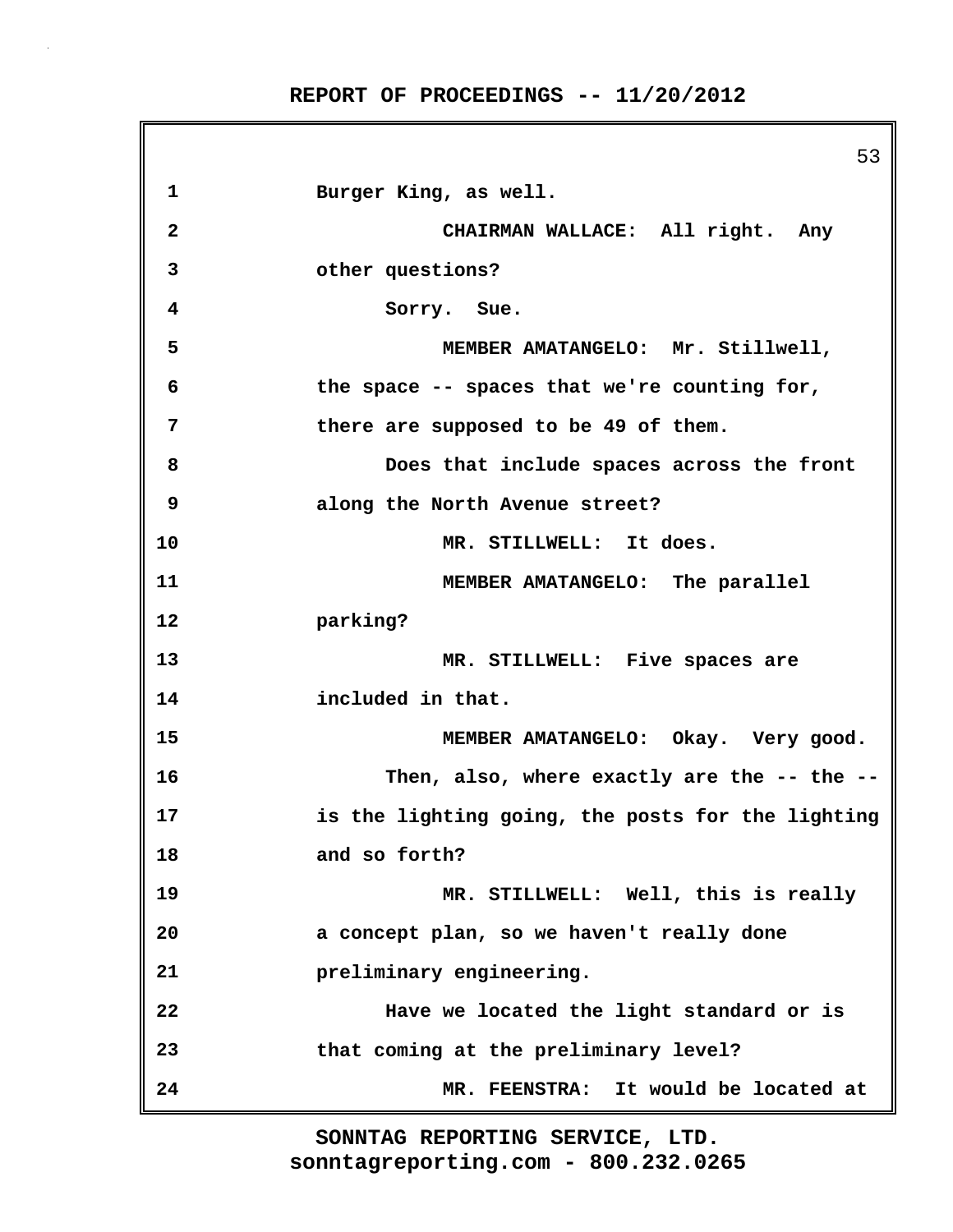|              | 54                                                |
|--------------|---------------------------------------------------|
| 1            | the preliminary level. We do have a board with    |
| $\mathbf{2}$ | that.                                             |
| 3            | MR. STILLWELL: There's a preliminary              |
| 4            | photometric plan.                                 |
| 5            | MEMBER AMATANGELO: Well, actually,                |
| 6            | it's part photometric and part landscaping that   |
| 7            | I'm after here.                                   |
| 8            | MR. STILLWELL: Okay. Well,                        |
| 9            | understand -- I'll pull this down so you can see  |
| 10           | it a little bit and I'll get by the microphone.   |
| 11           | It looks like we do have some photometric         |
| 12           | analysis based upon some projected locations for  |
| 13           | the free-standing monument within the parking     |
| 14           | area, but you can see the standards that are      |
| 15           | called out.                                       |
| 16           | Their height will be consistent with the          |
| 17           | Code. Their -- their wattage, illumination, and   |
| 18           | the whatever intensity is allowed at the property |
| 19           | line will be complied with.                       |
| 20           | MEMBER AMATANGELO: Is this going to               |
| 21           | be a $24$ -hour --                                |
| 22           | MR. STILLWELL:<br>Yes.                            |
| 23           | MEMBER AMATANGELO: -- location?                   |
| 24           | Okay.                                             |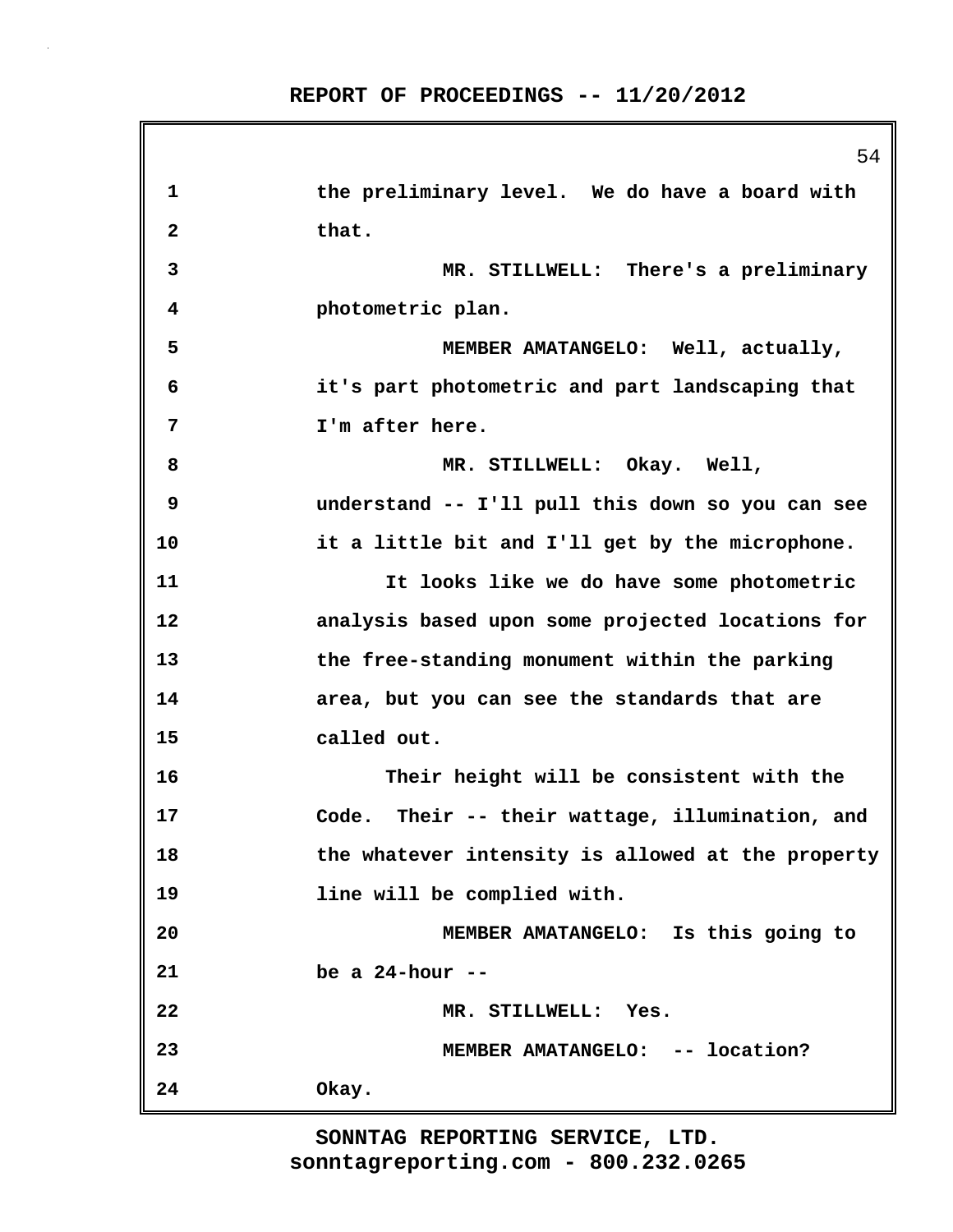55 **1 MR. STILLWELL: Now, one of the 2 things that McDonald's is doing and what we would 3 like to have for this location -- I believe, 4 John, the drive-through and -- 5 MR. LARDAS: -- and dining room 6 weren't all open right now. 7 MR. STILLWELL: McDonald's is now 8 moving to a 24-hour, not just drive-through, but, 9 also, inside seating operation. 10 MEMBER AMATANGELO: Okay. And then, 11 that way, the lighting will have to be on all 12 night long, I take it. 13 MR. STILLWELL: Correct. 14 MEMBER AMATANGELO: Okay. All right. 15 If you had only three places that you could 16 put signage on the building, where would they be? 17 MR. STILLWELL: Three places. 18 MEMBER AMATANGELO: You're asking for 19 six; right? 20 MR. STILLWELL: Right. 21 Well, we -- we would -- I'd have to turn 22 that over to John and corporate because that's 23 not my call. I mean, I can speculate on where I 24 think it would be appropriately located.**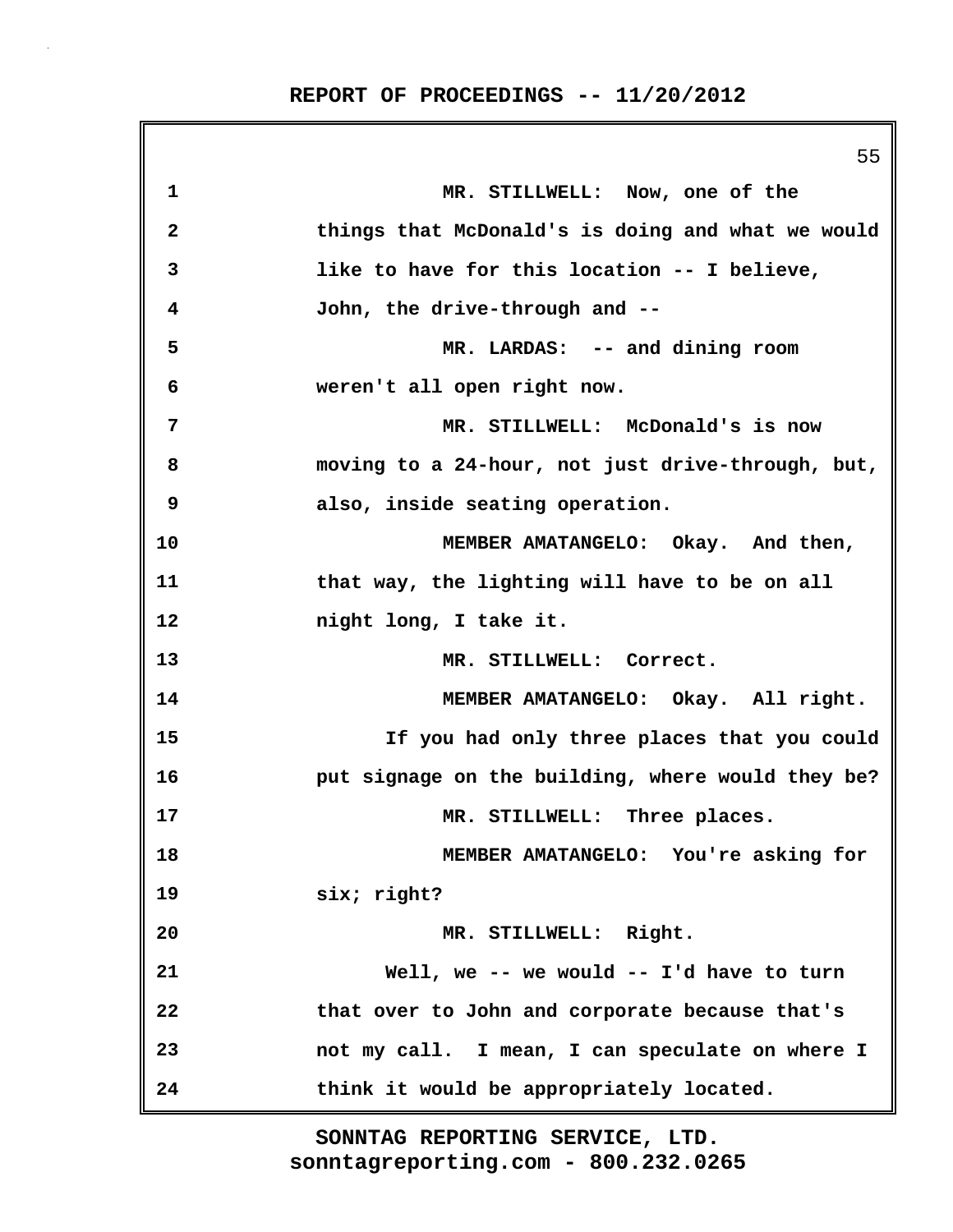|                         | 56                                                 |
|-------------------------|----------------------------------------------------|
| 1                       | MEMBER AMATANGELO: Certainly.                      |
| $\overline{\mathbf{2}}$ | MR. STILLWELL: You have to remember                |
| 3                       | that, of those six, three of them are just the     |
| 4                       | arch logos, so they are -- it's not like they are  |
| 5                       | imposing signage because there's more elements,    |
| 6                       | but I can't honestly find out -- where is John --  |
| 7                       | whether you have a smile right now.                |
| 8                       | MR. FEENSTRA: It's very hard.                      |
| 9                       | MEMBER AMATANGELO: Sure.                           |
| 10                      | MR. STILLWELL: I think we would have               |
| 11                      | to sit down internally and analyze that and        |
| 12                      | determine where would those signs most effectively |
| 13                      | be utilized and what signs would be appropriate.   |
| 14                      | MEMBER AMATANGELO: And how many signs              |
| 15                      | are on the building today?                         |
| 16                      | MR. STILLWELL: John?                               |
| 17                      | MR. LARDAS: Pardon me?                             |
| 18                      | MR. STILLWELL: How many signs are on               |
| 19                      | the current building?                              |
| 20                      | MR. LARDAS: Four or five. I'm not                  |
| 21                      | sure.                                              |
| 22                      | MEMBER AMATANGELO: Okay.                           |
| 23                      | MR. STILLWELL: Four or five.                       |
| 24                      | MR. LARDAS: But the building is set,               |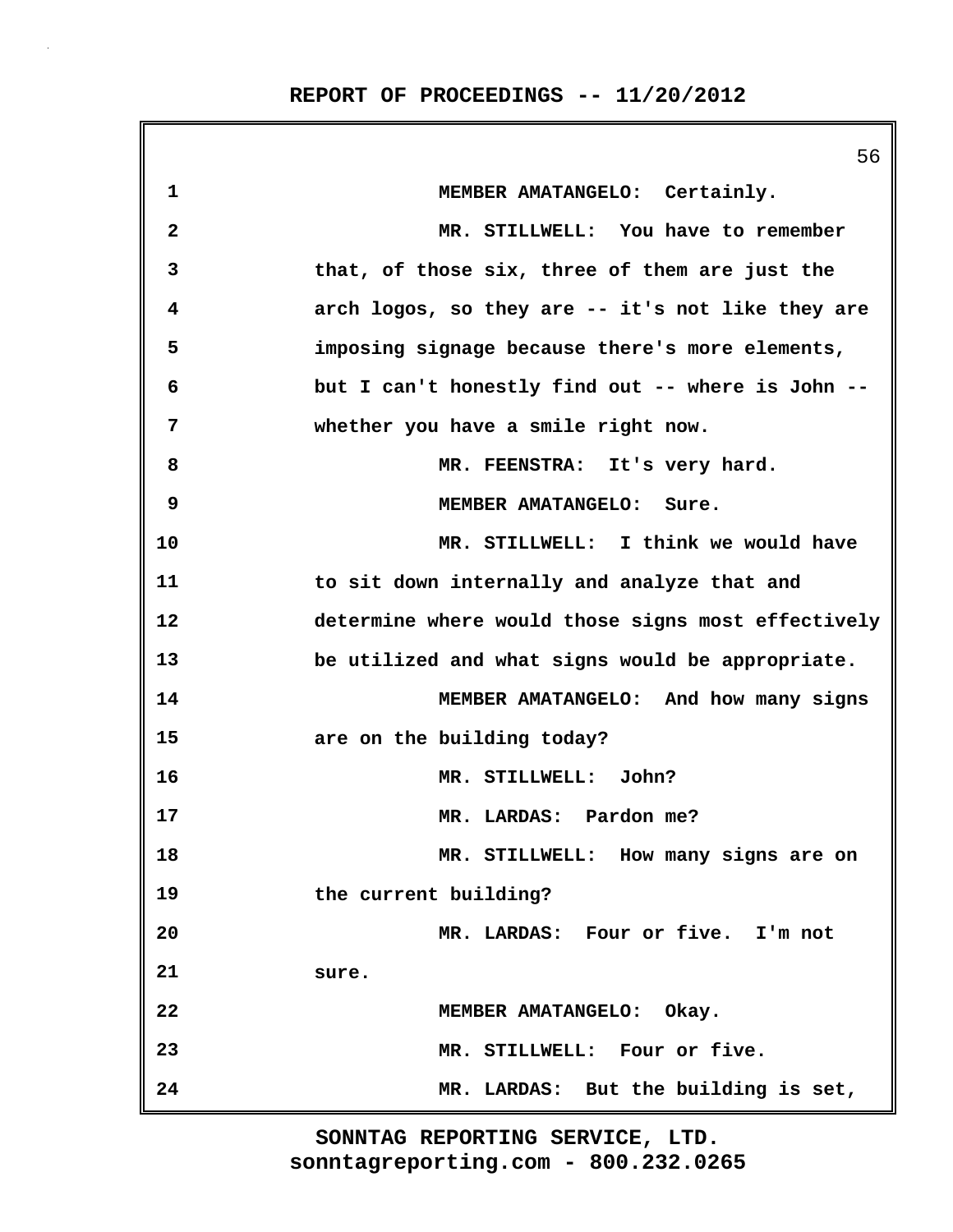57 **1 the new building, this is going sideways. 2 MEMBER AMATANGELO: Right. 3 MR. STILLWELL: Yes. It is an 4 east-west. 5 MR. LARDAS: It's an east-west. 6 MEMBER AMATANGELO: But the position 7 of the signage on the building today, is it 8 somewhat like what you're proposing here, where 9 there's one on each elevation? Is that -- is 10 that the way it's set up today? 11 MR. STILLWELL: Why don't you come up. 12 MEMBER AMATANGELO: Come on up. 13 MR. LARDAS: John Lardas. 14 MEMBER AMATANGELO: The signage on 15 the building today, is this set up the same way 16 as you're proposing, to have it on the new 17 building where there's one on each -- each 18 elevation? 19 MR. LARDAS: There's a large -- we've 20 got the sign "McDonald's" in the front, and I 21 think there's arches on both sides of the building, 22 but now, by turning it around, we are trying to 23 get the arches -- I mean, the "McDonald's" to 24 face 64, but, also, the front of the building**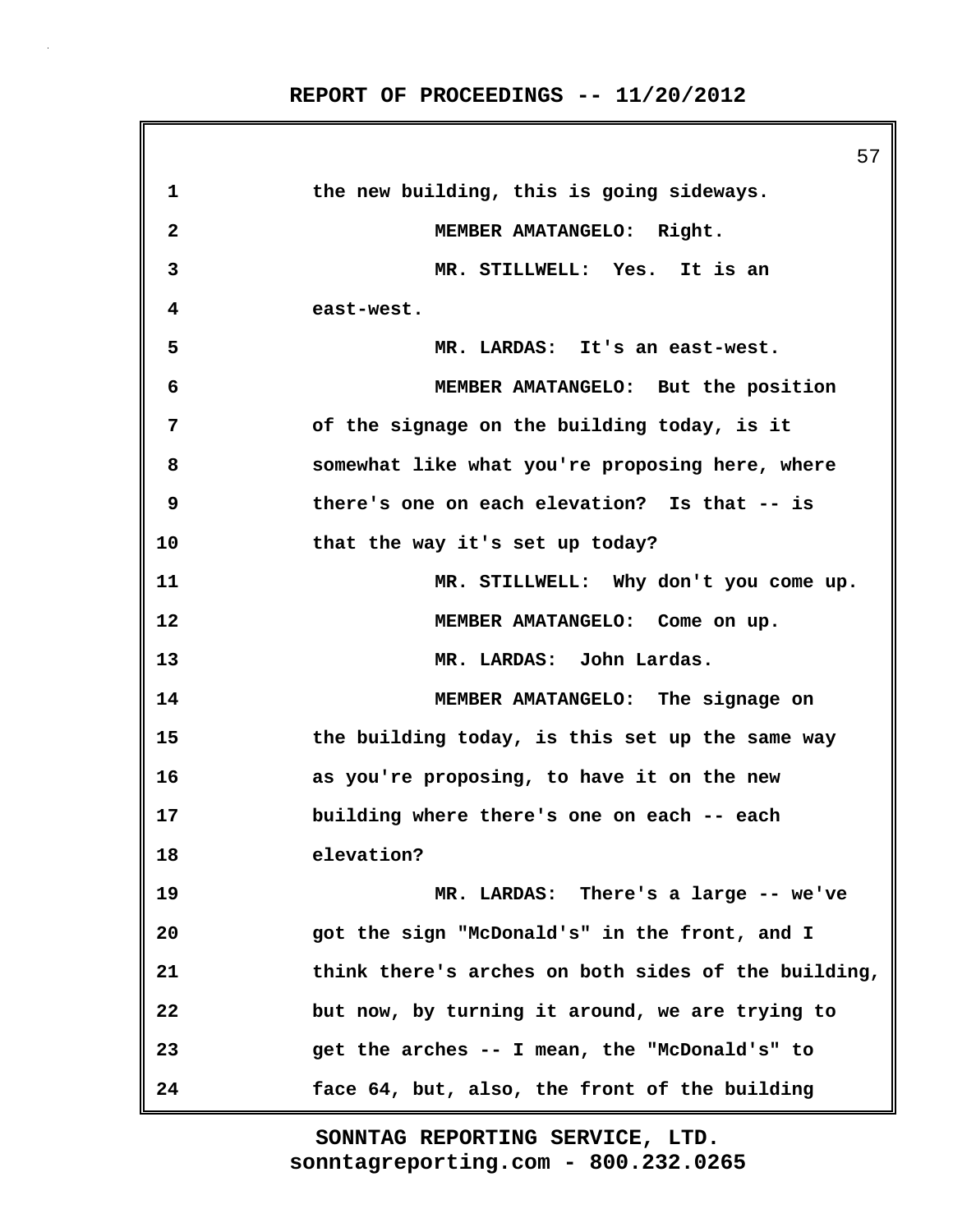58 **1 sort of faces east, so I think that's where the 2 dilemma is that we're in, but we're trying to put 3 the building sideways. It will be facing 64. We 4 need signage over there on 64. 5 MEMBER AMATANGELO: So -- so you 6 don't think that the -- the sign right up on the 7 street sign itself will be enough, sufficient 8 enough? 9 MR. LARDAS: No. We're going to 10 monument signs for the big sign, and those 11 monument signs, you probably see them when you're 12 on -- basically, on the sign, and that's one of 13 the problems that we run into with the monument 14 signs. 15 MEMBER AMATANGELO: All right. 16 Thank you. 17 Also, I was curious as to if there was a 18 reason why you chose not to go with the 19 two-colored bricking on the other side of the 20 building, as well. 21 MR. STILLWELL: The reason that it 22 has normally been done that way is that, on the 23 drive-through side, there's no opportunity for a 24 foundation landscaping at all, and so to break up**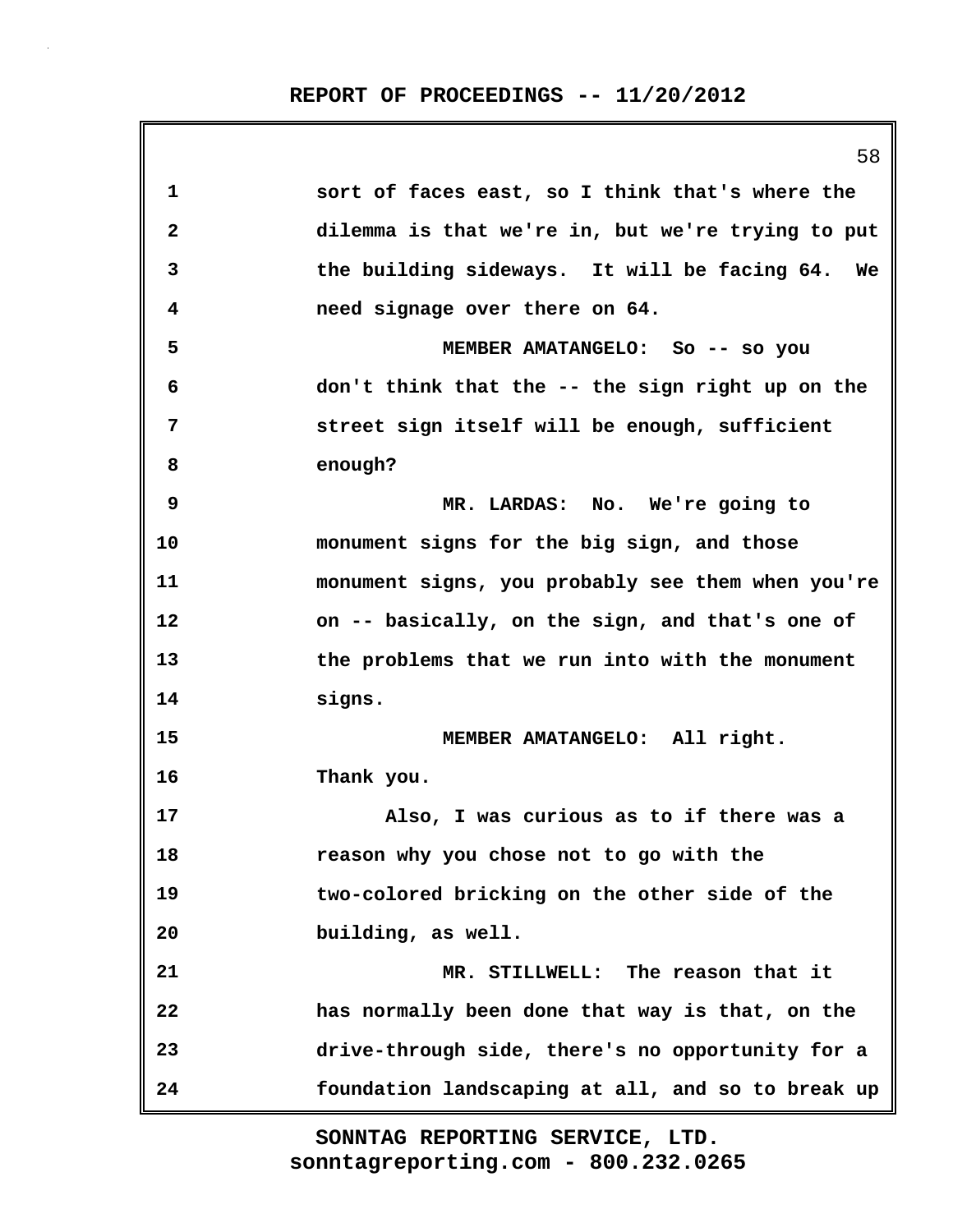|    | 59                                                |
|----|---------------------------------------------------|
| 1  | the horizontal nature of it and create some       |
| 2  | verticality, they used a different shading of     |
| 3  | brick, whereas on the nondrive-through elevation, |
| 4  | there's more opportunities for landscaping and    |
| 5  | vertical relief through landscaping components.   |
| 6  | MEMBER AMATANGELO: Okay. All right.               |
| 7  | And one more.                                     |
| 8  | I don't know if you actually pointed out          |
| 9  | where the fountain will go.                       |
| 10 | MR. STILLWELL: I was hoping that                  |
| 11 | Keith would identify that. I think that that's    |
| 12 | really something that's still in process that     |
| 13 | will have to be designed into the preliminary     |
| 14 | plans which will be the next step --              |
| 15 | MEMBER AMATANGELO: Okay.                          |
| 16 | MR. STILLWELL: -- if the concept                  |
| 17 | makes sense.                                      |
| 18 | MEMBER AMATANGELO: All right. Very                |
| 19 | good.                                             |
| 20 | MR. O'ROURKE: Right now, it's just                |
| 21 | to the west of the outdoor seating area, so to    |
| 22 | clarify that, but the property will move a        |
| 23 | little bit.                                       |
| 24 | MEMBER AMATANGELO: Okay. Thanks.                  |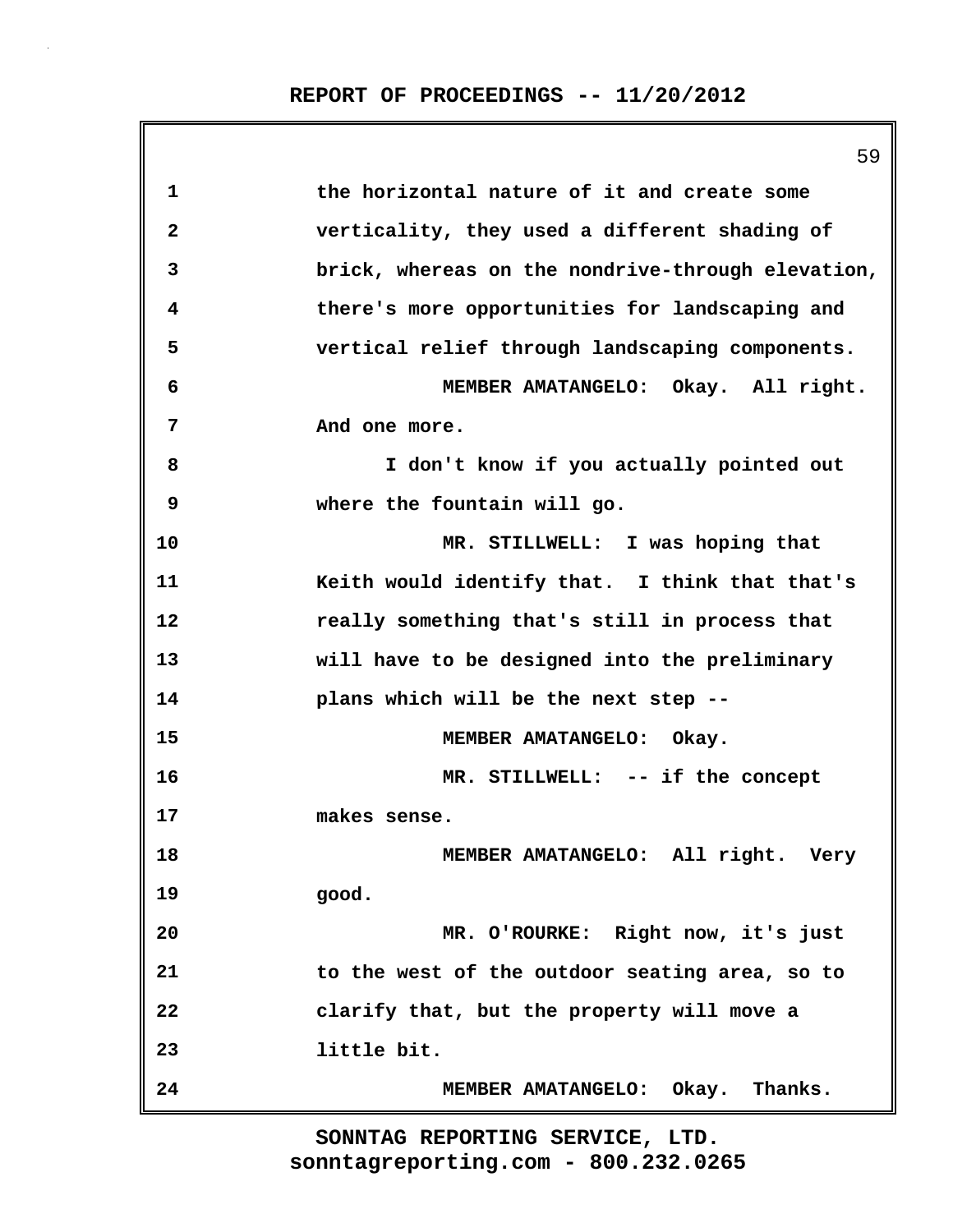|                   | 60                                                |
|-------------------|---------------------------------------------------|
| 1                 | CHAIRMAN WALLACE: Tom.                            |
| $\mathbf{2}$      | MEMBER PRETZ: Well, my question                   |
| 3                 | pertains to the signage.                          |
| 4                 | You had in your presentation spoken about         |
| 5                 | the prototype and then the protection that the    |
| 6                 | AT&T corporation has to protect their image, and  |
| 7                 | I am -- I understand concerning the McDonald's    |
| 8                 | and the arch because those are very -- you know,  |
| 9                 | from -- that design and protection of that, but   |
| 10                | getting away from the prototype of the building   |
| 11                | and the Signature Series here, do you have        |
| $12 \overline{ }$ | flexibility as it relates to the amount of signs  |
| 13                | that are placed on the building or is there a     |
| 14                | directive in the -- in -- in the prototype itself |
| 15                | which says signs should be on the various         |
| 16                | elevations? Or do you have freedom to be able     |
| 17                | to --                                             |
| 18                | MR. STILLWELL: There is. That is                  |
| 19                | not mandated by the trademark protection, this    |
| 20                | specific -- particularly the signs in those       |
| 21                | locations. There's some tie-in relative to the    |
| 22                | arch sign element with the arcades and the roof   |
| 23                | cap element, but -- but with respect to --        |
| 24                | directly to your question, we are not             |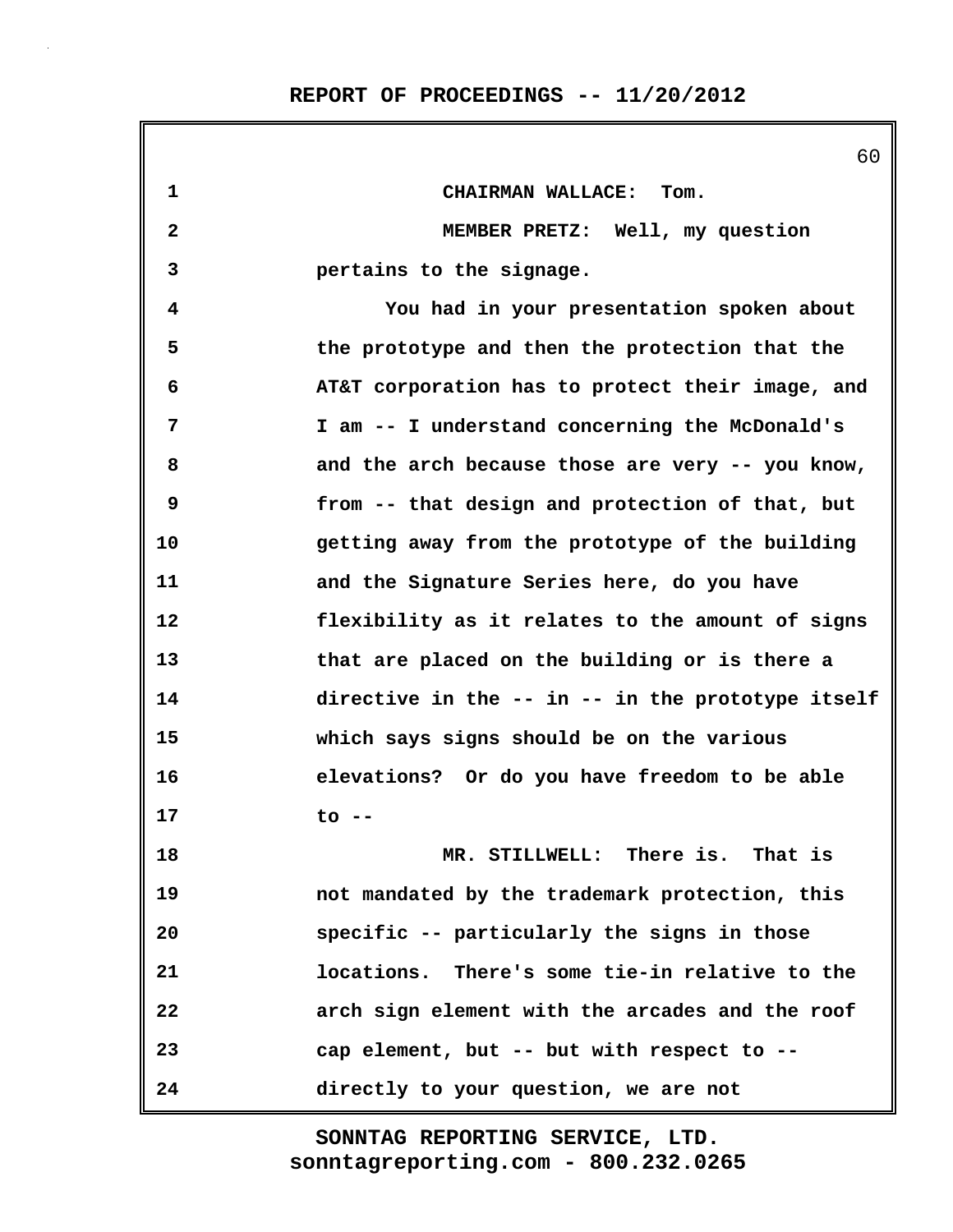61 **1 specifically locked into the exact sign plan that 2 we have shown you. 3 MEMBER PRETZ: Okay. Thank you. 4 CHAIRMAN WALLACE: Anything else? 5 MEMBER AMATANGELO: I do have one more 6 question. 7 CHAIRMAN WALLACE: Yeah. 8 MEMBER AMATANGELO: On the outdoor 9 seating area, it looks like there's parking. 10 There is some landscaping but there's also 11 parking around that. 12 MR. STILLWELL: Yes. 13 MEMBER AMATANGELO: Are there going 14 to be planned provisions to have some sort of a 15 fencing or something to protect the diners there? 16 MR. STILLWELL: Well, you do have the 17 curb element. 18 Whether or not -- I mean, they do -- 19 actually, quite frankly, I wouldn't be surprised. 20 They intend to use that with that outdoor patio. 21 John, what do you have with that guard 22 type -- 23 MR. LARDAS: If we put an outdoor 24 patio, there will be a fence around it.**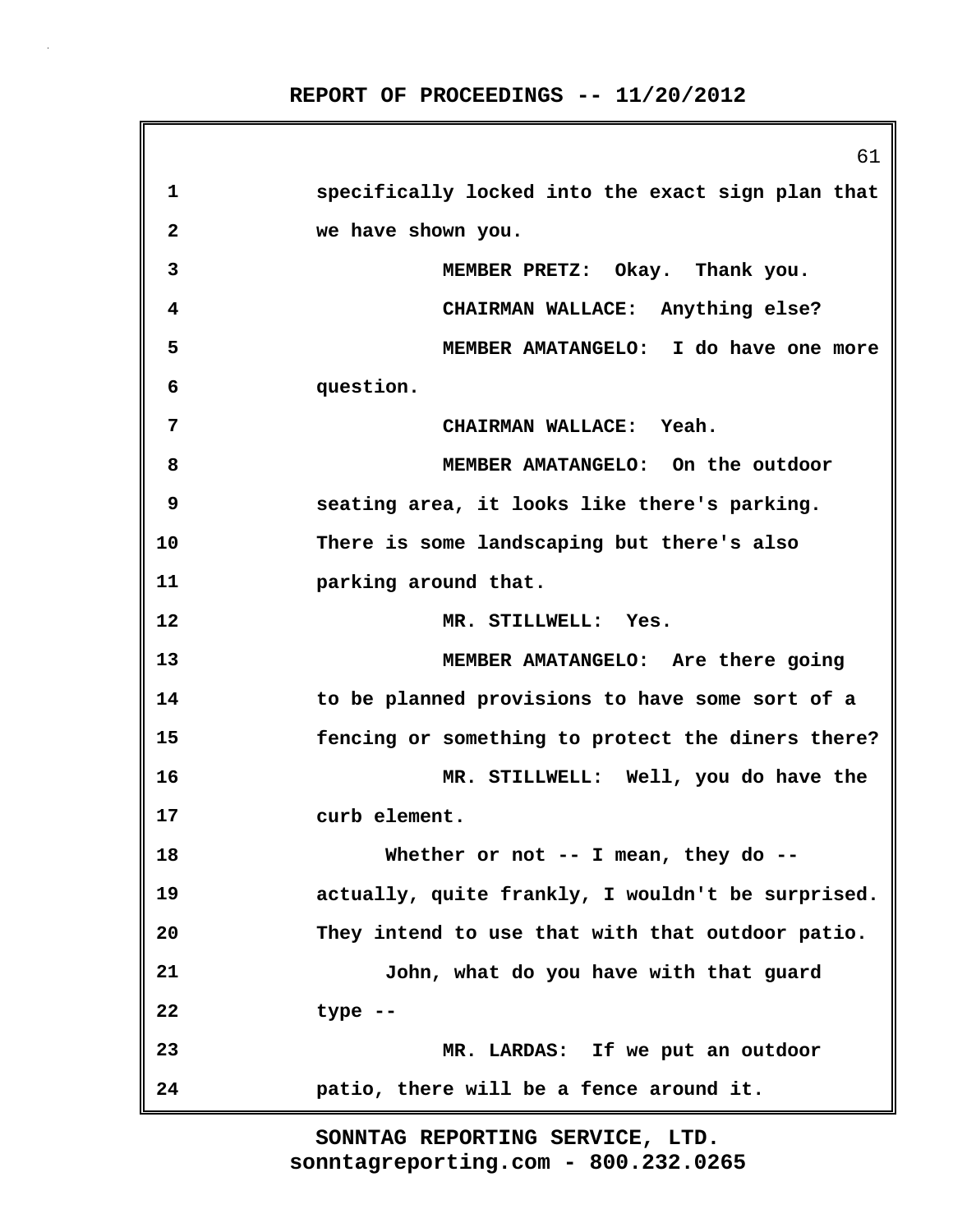|                         | 62                                                        |
|-------------------------|-----------------------------------------------------------|
| 1                       | MEMBER AMATANGELO: Okay. Good                             |
| $\overline{\mathbf{2}}$ | enough. Thank you.                                        |
| 3                       | MEMBER HENNINGSON: I did have another                     |
| 4                       | question on the signage.                                  |
| 5                       | On your location in Naperville, do you have               |
| 6                       | any locations where the building is parallel to           |
| 7                       | the street like this one is --                            |
| 8                       | MR. STILLWELL: Yes.                                       |
| 9                       | MEMBER HENNINGSON: -- and you've                          |
| 10                      | done signage on all three sides on those?                 |
| 11                      | MR. STILLWELL: I'm thinking of --                         |
| 12                      | MR. LARDAS: Randall Road is facing                        |
| 13                      | the one side street, where we sort of -- it's             |
| 14                      | facing Randall Road, but the sign has the                 |
| 15                      | McDonald's sign plus the sign in the front plus           |
| 16                      | the Play Place in the back.                               |
| 17                      | MR. STILLWELL: I would have to look                       |
| 18                      | at that Naperville store. It's on Route 59 in a           |
| 19                      | shopping center called Design Pointe. It's a              |
| 20                      | little bit south of I-88 past Diehl Road.<br>$\mathbf{I}$ |
| 21                      | would have to check.                                      |
| 22                      | Their sign ordinance on wall signage -- our               |
| 23                      | normal sign package, which this is pretty much            |
| 24                      | it, was in full compliance with their Code.<br>We         |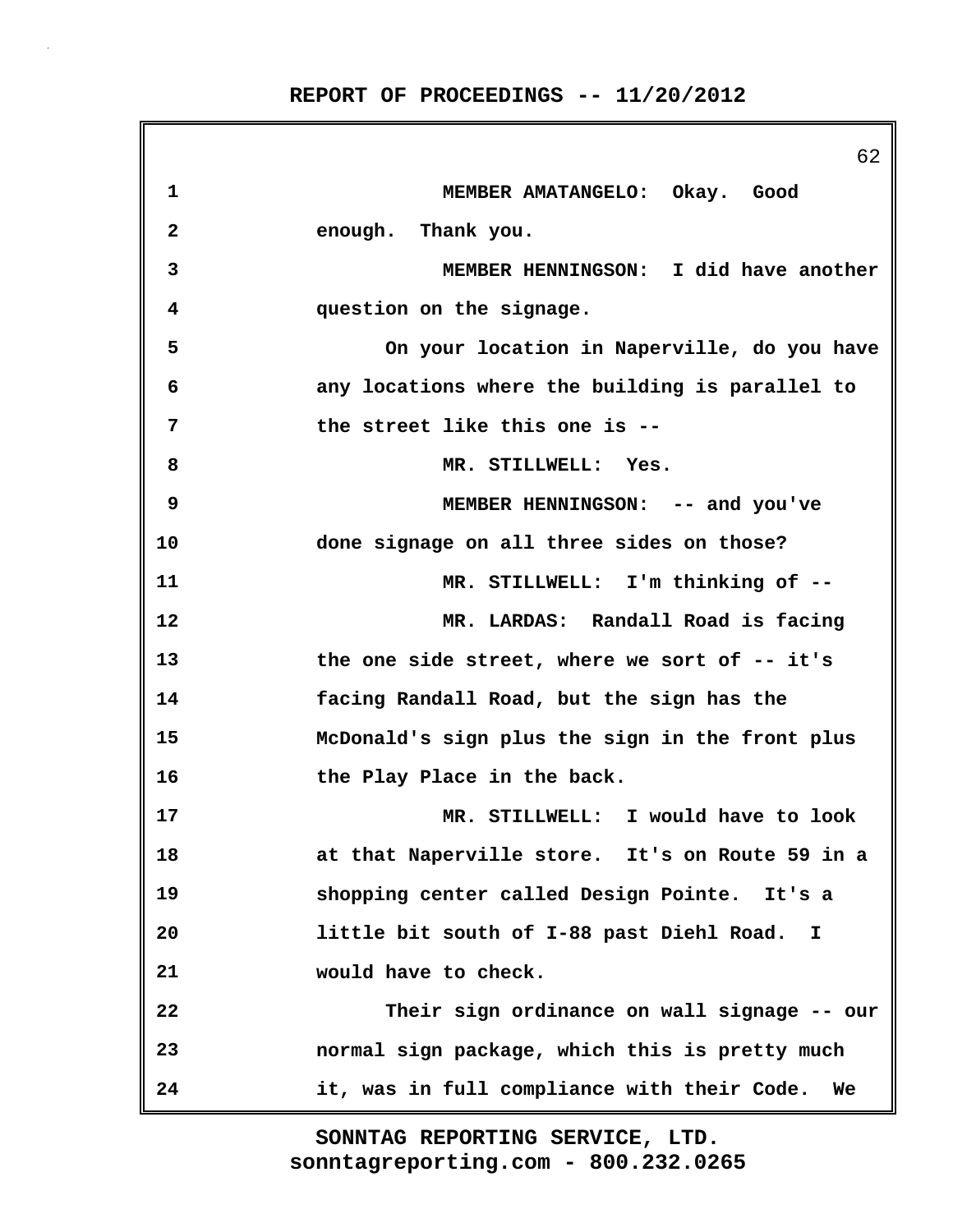**1 didn't have to have any deviations. You're far 2 more restrictive. 3 Wall sign -- I'll tell you where you're 4 really restrictive is really shocking to me -- 5 that's probably an overstatement. It's 6 surprising to me -- sorry about that. 7 I was very surprised to see one wall sign. 8 That's really surprising in today's climate, 9 especially with a business like this. We're not 10 the only one where you have logo elements which 11 are considered signs. They are not imposing like 12 these arches, and suddenly you've got three right 13 off the bat just using the logos, so that's 14 pretty surprising. 15 But we have, I would guess, on that 16 building -- I would say we have five or six wall 17 signs easily, but I'd have to go back and look at 18 the plan to give you an honest answer. I just 19 know we had no problems with our standard package 20 at that location. 21 CHAIRMAN WALLACE: All right. Anyone 22 else? 23 (No response.) 24 CHAIRMAN WALLACE: All right. Any**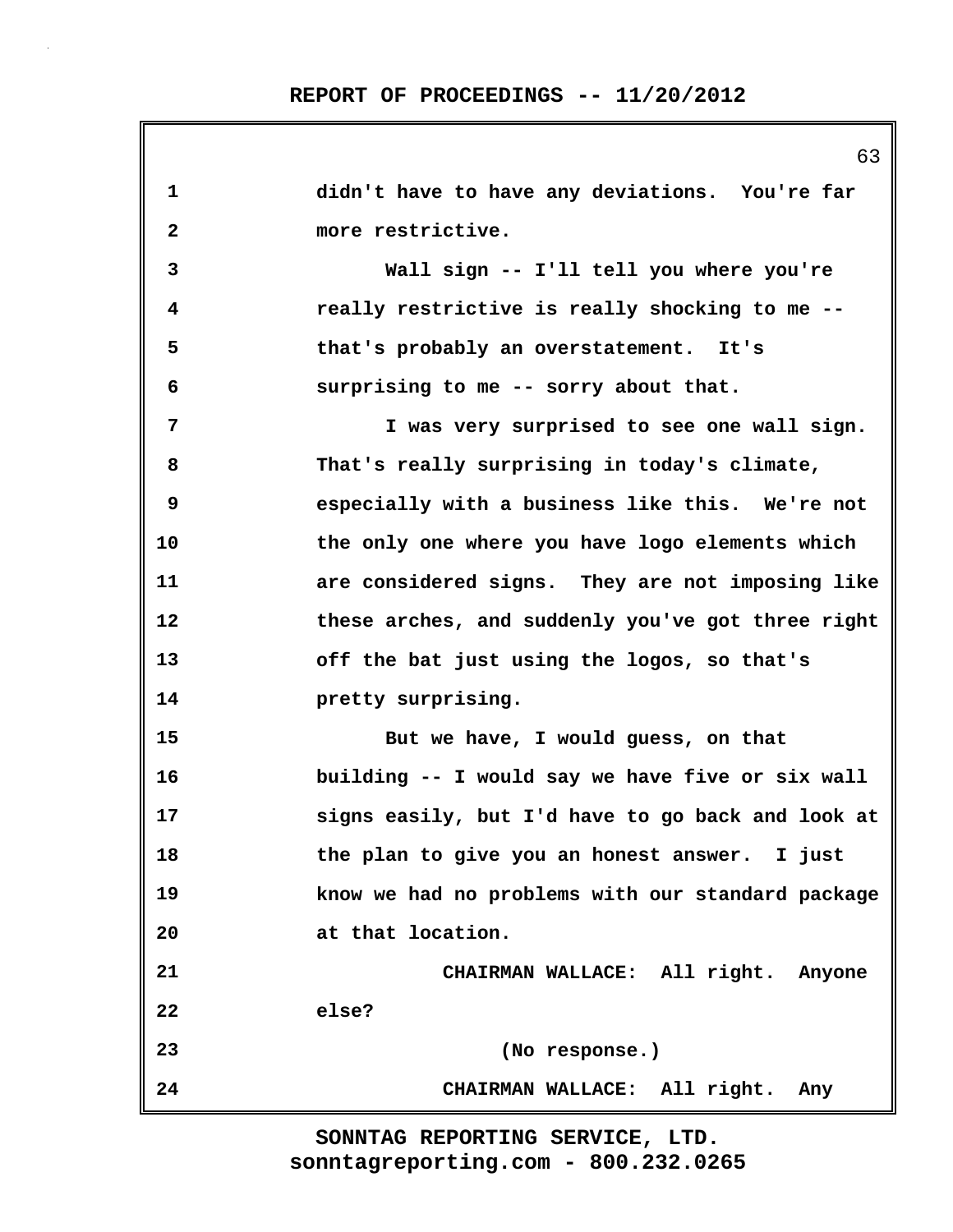|             | 64                                                |
|-------------|---------------------------------------------------|
| $\mathbf 1$ | members of the audience wish to ask any questions |
| 2           | of the Applicant or offer any comments?           |
| 3           | (No response.)                                    |
| 4           | CHAIRMAN WALLACE: I have just a --                |
| 5           | you know, one of the things that I've noticed --  |
| 6           | and this wasn't in the report but I just want     |
| 7           | to -- maybe the owner would know about this.      |
| 8           | I've noticed quite often in the current           |
| 9           | parking lot, the way it's configured, we have a   |
| 10          | lot of commercial trucks and buses.               |
| 11          | MR. LARDAS: Right.                                |
| 12          | CHAIRMAN WALLACE: Buses parking.                  |
| 13          | Has that become an issue as of late? And          |
| 14          | I'm assuming that, hopefully, setting the parking |
| 15          | up this way will serve to eliminate this issue.   |
| 16          | MR. LARDAS: Right now, it's no                    |
| 17          | issue. It's no issue.                             |
| 18          | But a lot of times, like I say, we get            |
| 19          | commercial trucks or landscapers pulling the      |
| 20          | trailer, they'll take three or four parking       |
| 21          | spaces, and lot of times, when you go down to     |
| 22          | 41 spaces, that starts really hurting you at that |
| 23          | point.                                            |
| 24          | CHAIRMAN WALLACE: Yeah.                           |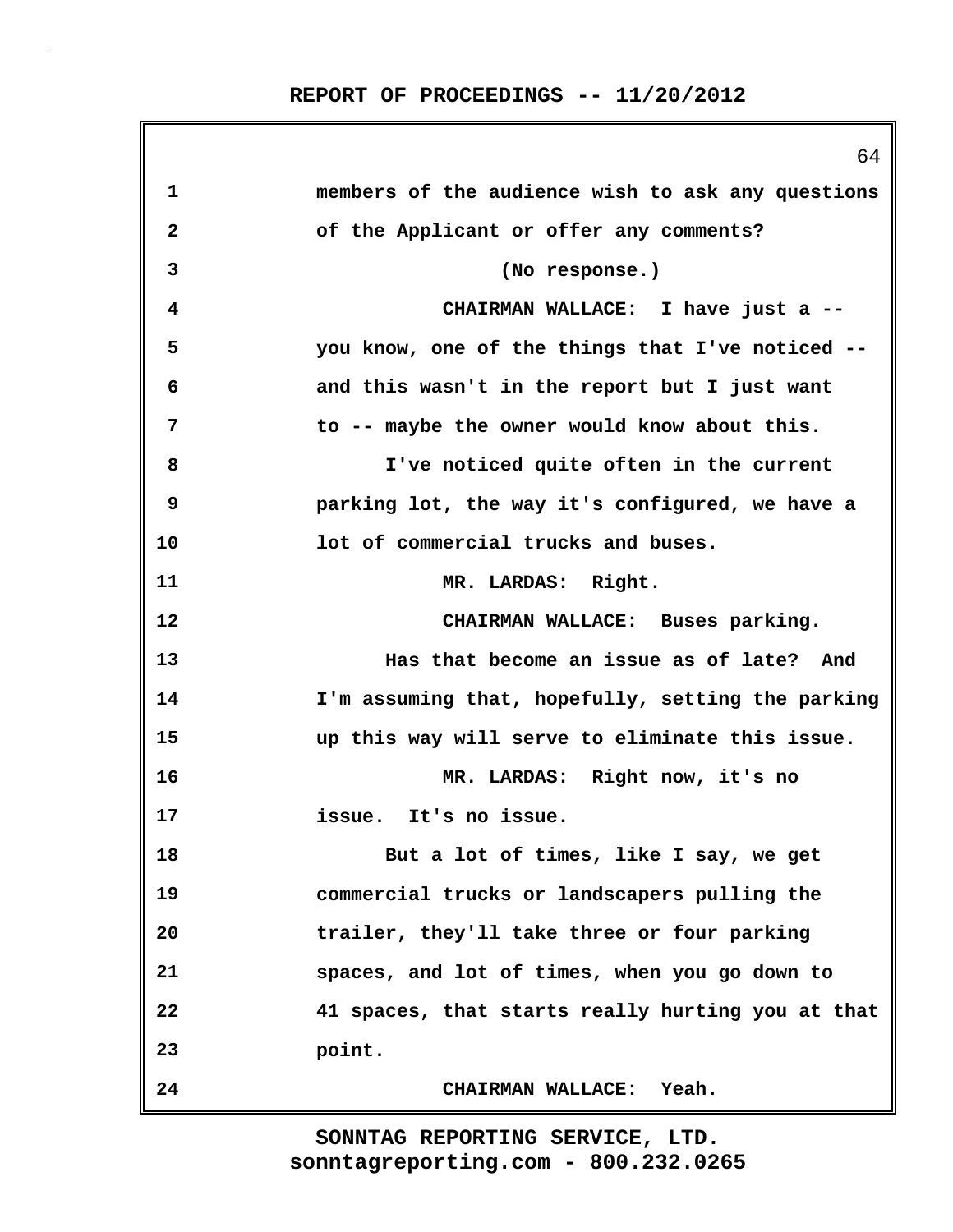65 **1 MR. LARDAS: I know, with that 2 parallel parking, I think will help with those, 3 with the trucks or trailers. They will use those 4 right away if they're open. 5 CHAIRMAN WALLACE: Yes. 6 By the way, who -- who will use them? 7 MR. LARDAS: The trucks, stuff like 8 that, because they're -- they're longer spaces at 9 that point. 10 CHAIRMAN WALLACE: Okay. Well, I 11 guess what my concern is, I mean, I've noticed 12 buses -- you know, school buses coming in and 13 taking up eight spaces. 14 When we drop down to 48 spaces, does that 15 mean that we're going to have 40 spaces because 16 we have a -- 17 MR. LARDAS: If there's a school bus 18 that's parking along there -- 19 MR. STILLWELL: That's the kind of 20 dynamic that we obviously can only so much -- if 21 we -- if we actually came in with 75 spaces, 22 people we say, "Wait a minute. We're paving the 23 landscape unnecessarily." 24 But I understand what you're saying, and**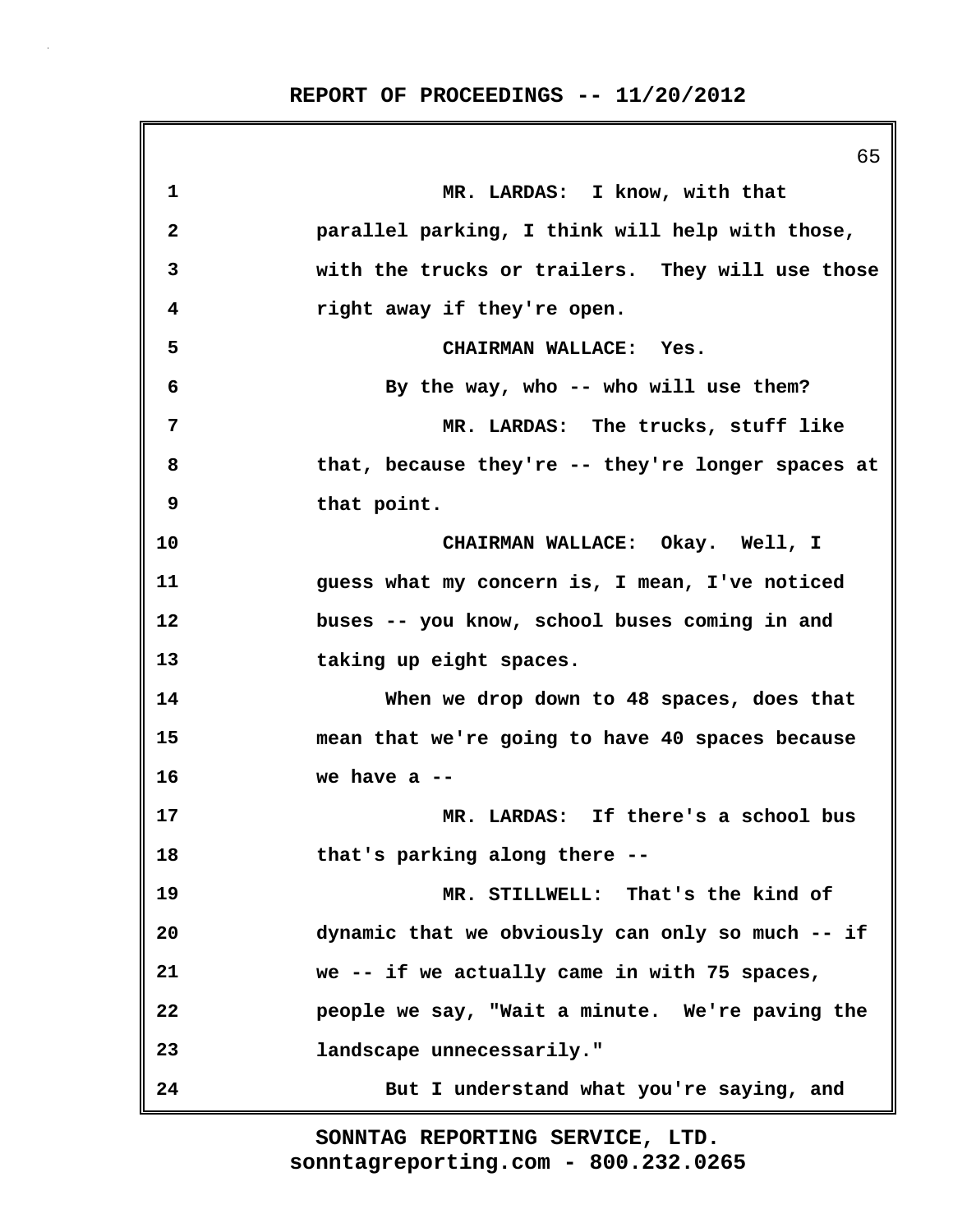**1 just -- this is not particularly relevant here, 2 but that does happen. 3 For example, at the Danada store in Wheaton, 4 on Naperville Road, there's an Aldi's just to the 5 west of that store. There's a private access 6 road and an Aldi's, and all the school bus 7 drivers go over to Aldi's and they park over 8 there and they walk over. 9 Normally these sites -- and this one will 10 be the same as we develop it -- do not 11 accommodate school bus parking on them, and you 12 will not see school buses being bold enough to 13 come onto this site. I've never seen a school 14 bus on a redeveloped site. 15 It doesn't mean it doesn't happen because 16 I'm not there all the time, but when the site has 17 the one integrated circulation system like this 18 does, with the perimeter parking as opposed to 19 the multiple parking aisle configuration that 20 exists today which invites -- especially with the 21 number of curb cuts there -- it invites a large 22 vehicle to pull in off that curb cut without 23 having to negotiate anything, that you just park 24 right there because it's an oversized parking**

> **sonntagreporting.com - 800.232.0265 SONNTAG REPORTING SERVICE, LTD.**

66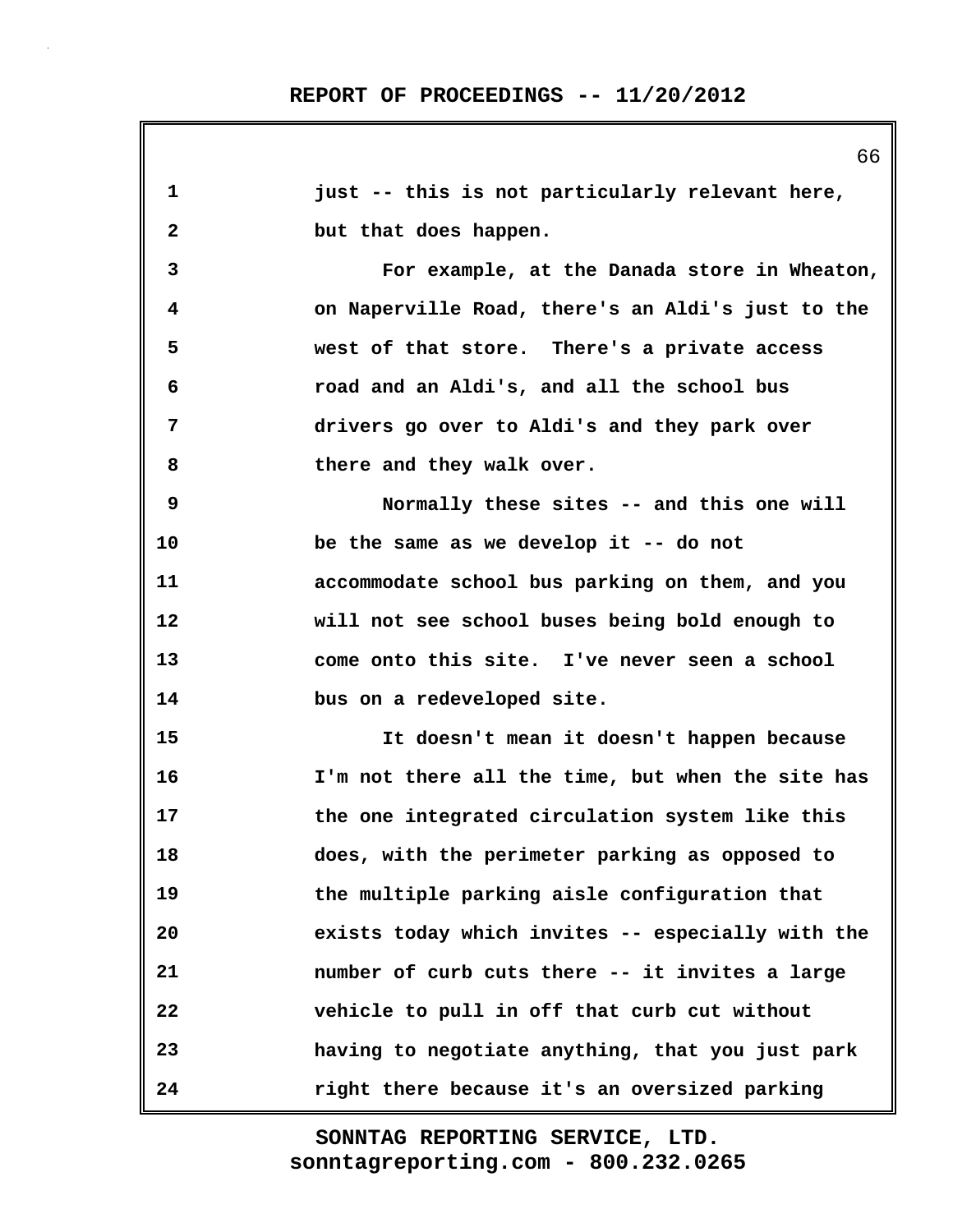67 **1 field. 2 That's going to go away with this new design. 3 CHAIRMAN WALLACE: Okay. That's 4 exactly what I wanted to know. 5 Everything else was answered. Okay. 6 Oh. There isn't any type of a shared 7 parking agreement in effect now with Beef Shack 8 or -- 9 MR. LARDAS: No. 10 MR. STILLWELL: No. There is no 11 joint parking. 12 CHAIRMAN WALLACE: All right. All 13 right. If there aren't any other questions, then 14 what I'll do is poll the Plan Commission -- 15 anything from staff? 16 MR. O'ROURKE: Just -- just a 17 highlight that there were some things in the 18 staff memo, the end of the memo, some particular 19 questions that I think the Applicant would like 20 to answer; for staff, as well, so just to 21 highlight those, in your summation, if you can 22 comment on those, that would be a big help for 23 us. In particular, they are on page 8 of the 24 staff memo.**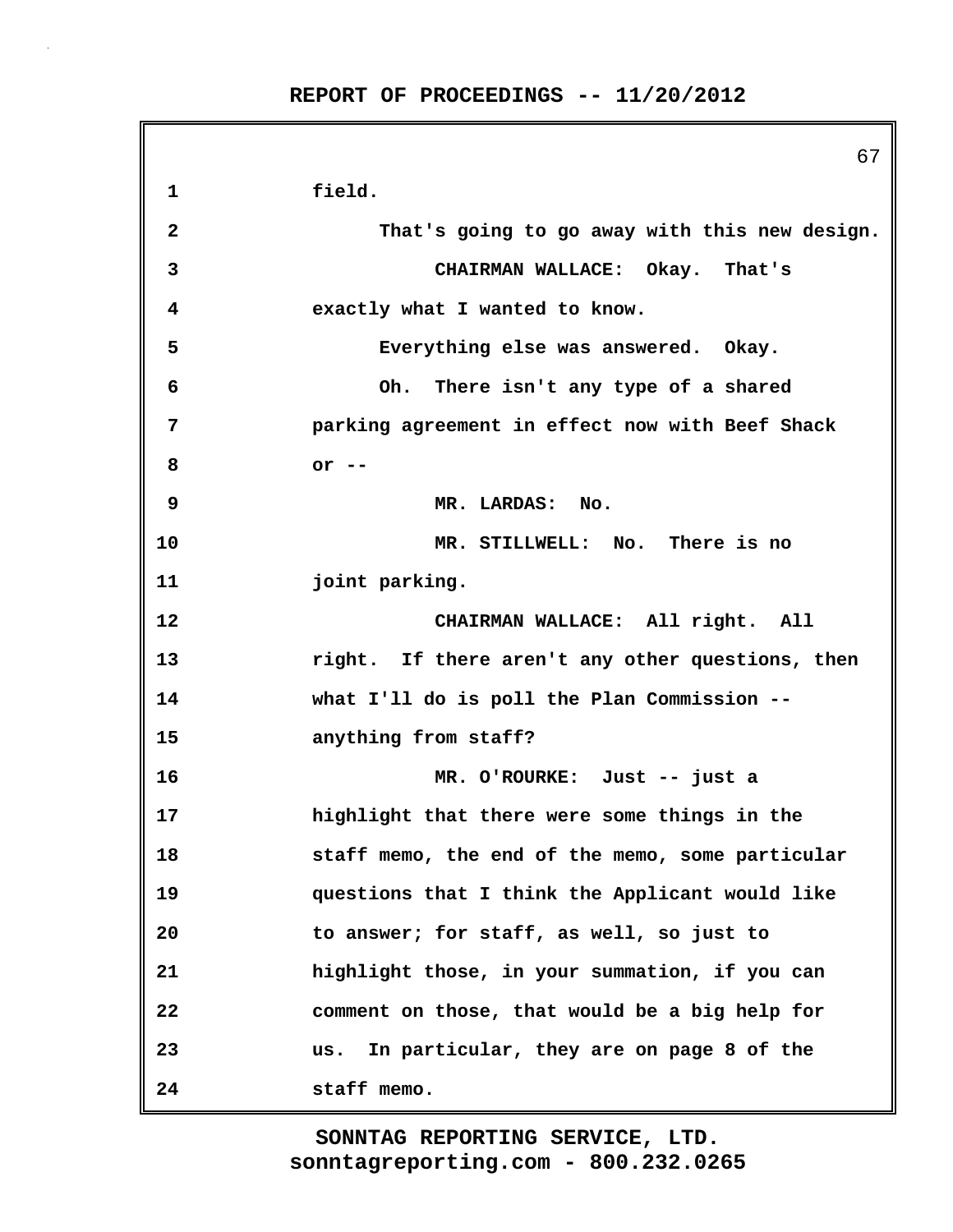|              | 68                                                 |
|--------------|----------------------------------------------------|
| $\mathbf 1$  | VICE CHAIRMAN KESSLER: I'll answer                 |
| $\mathbf{2}$ | those questions. I'll run through them and tell    |
| 3            | you what I think.                                  |
| 4            | I think it does advance one or more of             |
| 5            | the -- where is that? Page 1 of this?              |
| 6            | CHAIRMAN WALLACE: Yes.                             |
| 7            | The questions are, "Does the proposal              |
| 8            | advance one or more of the purposes established    |
| 9            | in Section 17.04.400.A," as in, "Is this an        |
| 10           | appropriate project for the use of a PUD."         |
| 11           | VICE CHAIRMAN KESSLER: And I think                 |
| 12           | that -- I think that it advances a few of them.    |
| 13           | Without going through them all, it's a             |
| 14           | creative approach to site improvements, preserving |
| 15           | some native vegetation, promote economic           |
| 16           | development, encourage redevelopment of the site,  |
| 17           | and it encourages a collaborative process.         |
| 18           | I, frankly, you know, don't have a problem         |
| 19           | with the deviation from 52 to 50 parking spaces.   |
| 20           | I can't see that that's going to change the        |
| 21           | course of events, but, you know --                 |
| 22           | CHAIRMAN WALLACE: What is this,                    |
| 23           | "Should the Applicant remove the proposed          |
| 24           | parallel off-street parking spaces?"               |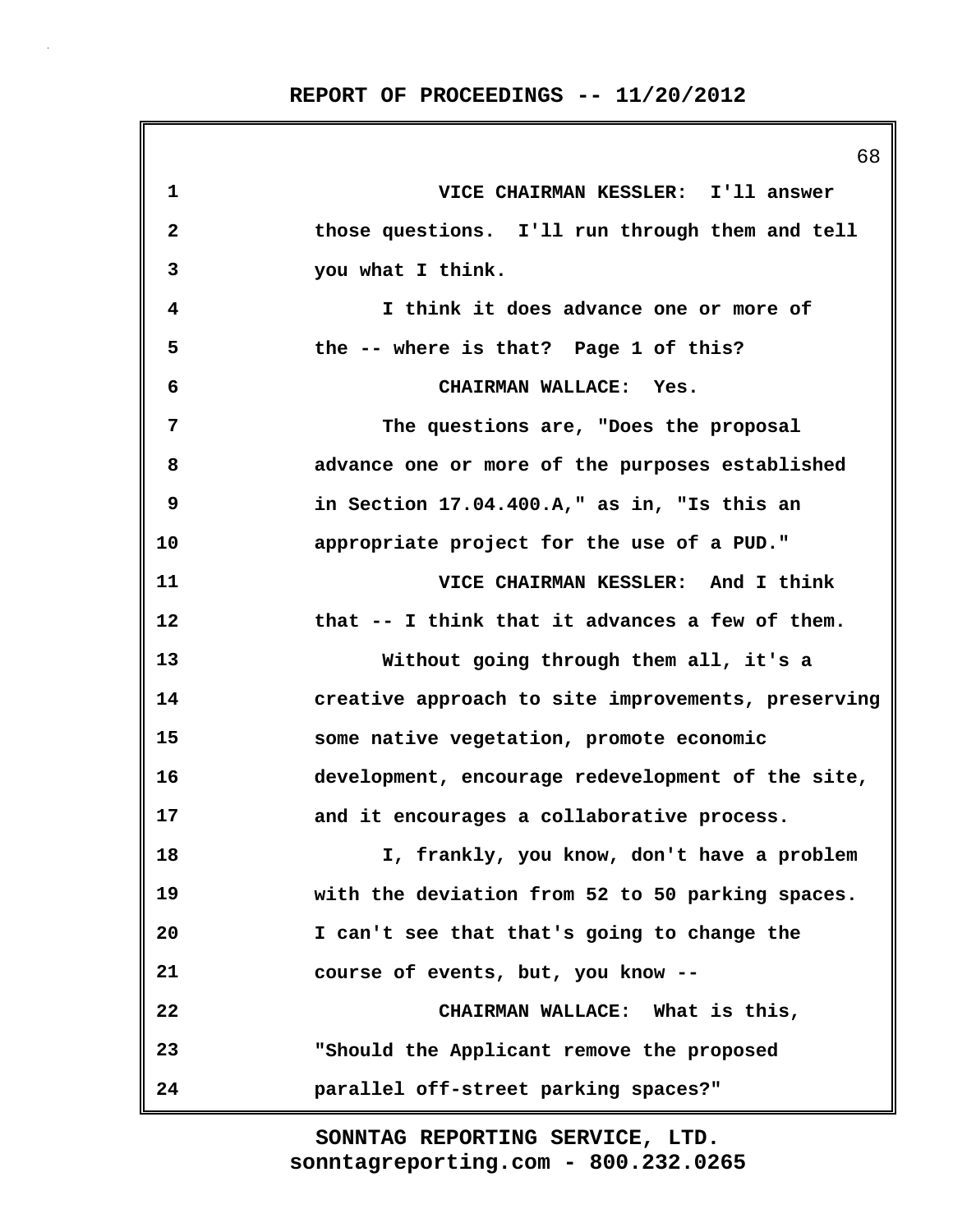|              | 69                                               |
|--------------|--------------------------------------------------|
| 1            | MR. O'ROURKE: That was an idea                   |
| $\mathbf{2}$ | promoted by staff in the staff memo.             |
| 3            | Basically, when we looked at that, we            |
| 4            | thought there could be some problems with folks  |
| 5            | entering the site from that easternmost curb cut |
| 6            | off Route 64 and some conflicts of interest of   |
| 7            | people backing out of those spaces, maybe taking |
| 8            | some time.                                       |
| 9            | What we were suggesting is, if the parking       |
| 10           | study shows that those are not needed, do you    |
| 11           | have any comments on whether you feel they're    |
| 12           | needed? Would you rather see them or not? We're  |
| 13           | just looking for some --                         |
| 14           | CHAIRMAN WALLACE: How many are there?            |
| 15           | MR. O'ROURKE: I believe five total.              |
| 16           | So instead of reducing it to 49 spaces, there    |
| 17           | will be a reduction to 44 total or some          |
| 18           | combination thereof, and maybe a couple of them  |
| 19           | go away.                                         |
| 20           | VICE CHAIRMAN KESSLER: We don't have             |
| 21           | a potential reduction in the drive-through       |
| 22           | facility because you addressed that with your    |
| 23           | window.                                          |
| 24           | I do -- I don't have an issue, but the           |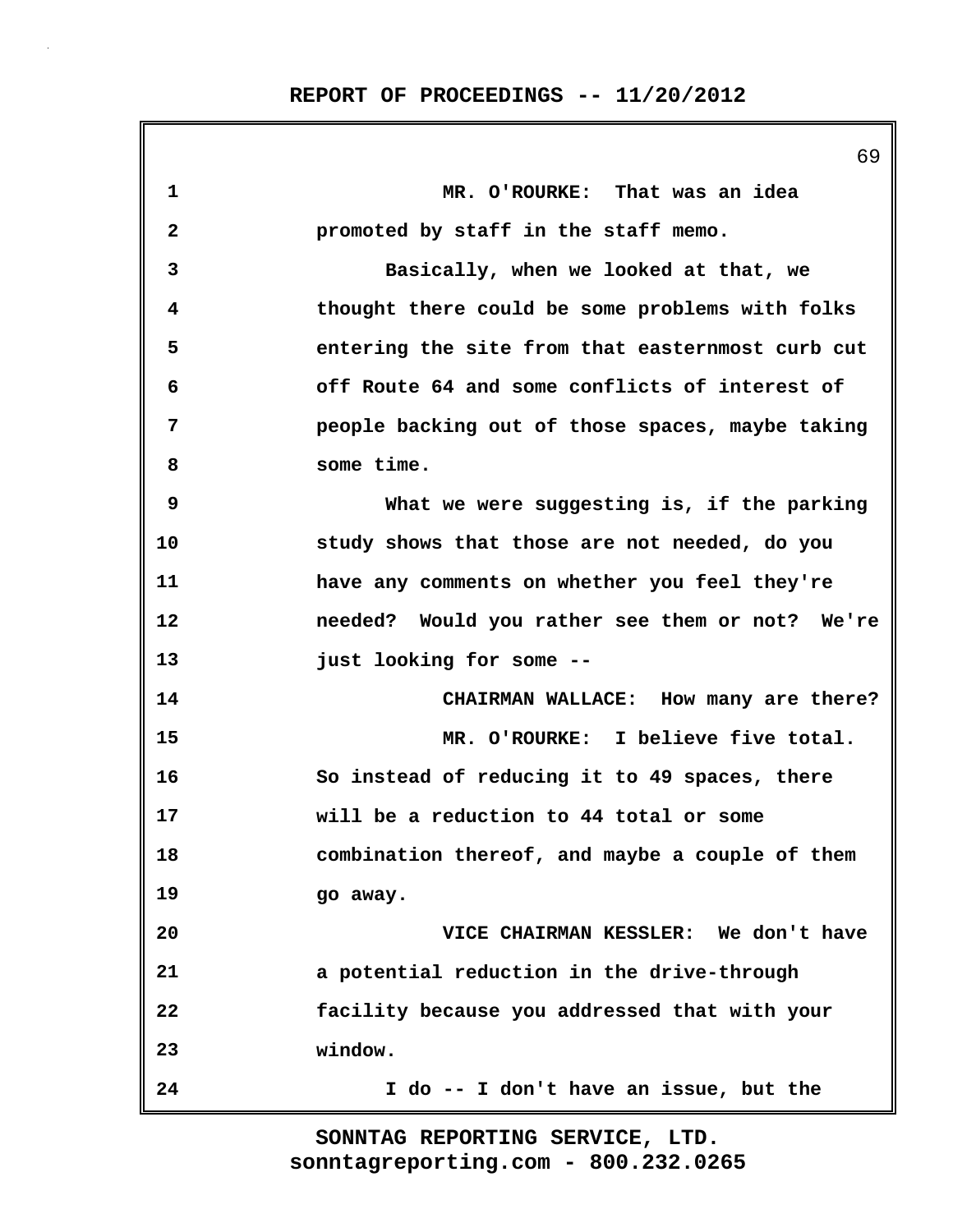|    | 70                                                |
|----|---------------------------------------------------|
| 1  | proposed deviation of the landscape buffer yard,  |
| 2  | I'm not -- Todd brought up one, and that's to the |
| 3  | west, and that's between the Beef Shack, and I    |
| 4  | think there needs to be some sort of --           |
| 5  | CHAIRMAN WALLACE: I think there is a              |
| 6  | demonstrated need.                                |
| 7  | VICE CHAIRMAN KESSLER: There's a                  |
| 8  | demonstrated need.                                |
| 9  | And in addition to that, I'm not really           |
| 10 | thrilled with the south having a concrete wall    |
| 11 | with a fence on top of it. I'm not sure what you  |
| 12 | can do there, but I think we need to have some    |
| 13 | sort of -- it doesn't look great. I mean, it's    |
| 14 | got a beat-up fence, so somehow we could          |
| 15 | incorporate, perhaps, a, you know, planting,      |
| 16 | planter-type demarcation between that and the     |
| 17 | south lot.                                        |
| 18 | CHAIRMAN WALLACE: Let me ask you                  |
| 19 | this, Tim.                                        |
| 20 | VICE CHAIRMAN KESSLER: Sure.                      |
| 21 | CHAIRMAN WALLACE: If there was a                  |
| 22 | determination that those parallel parking spaces  |
| 23 | are not necessary --                              |
| 24 | VICE CHAIRMAN KESSLER: Well, you                  |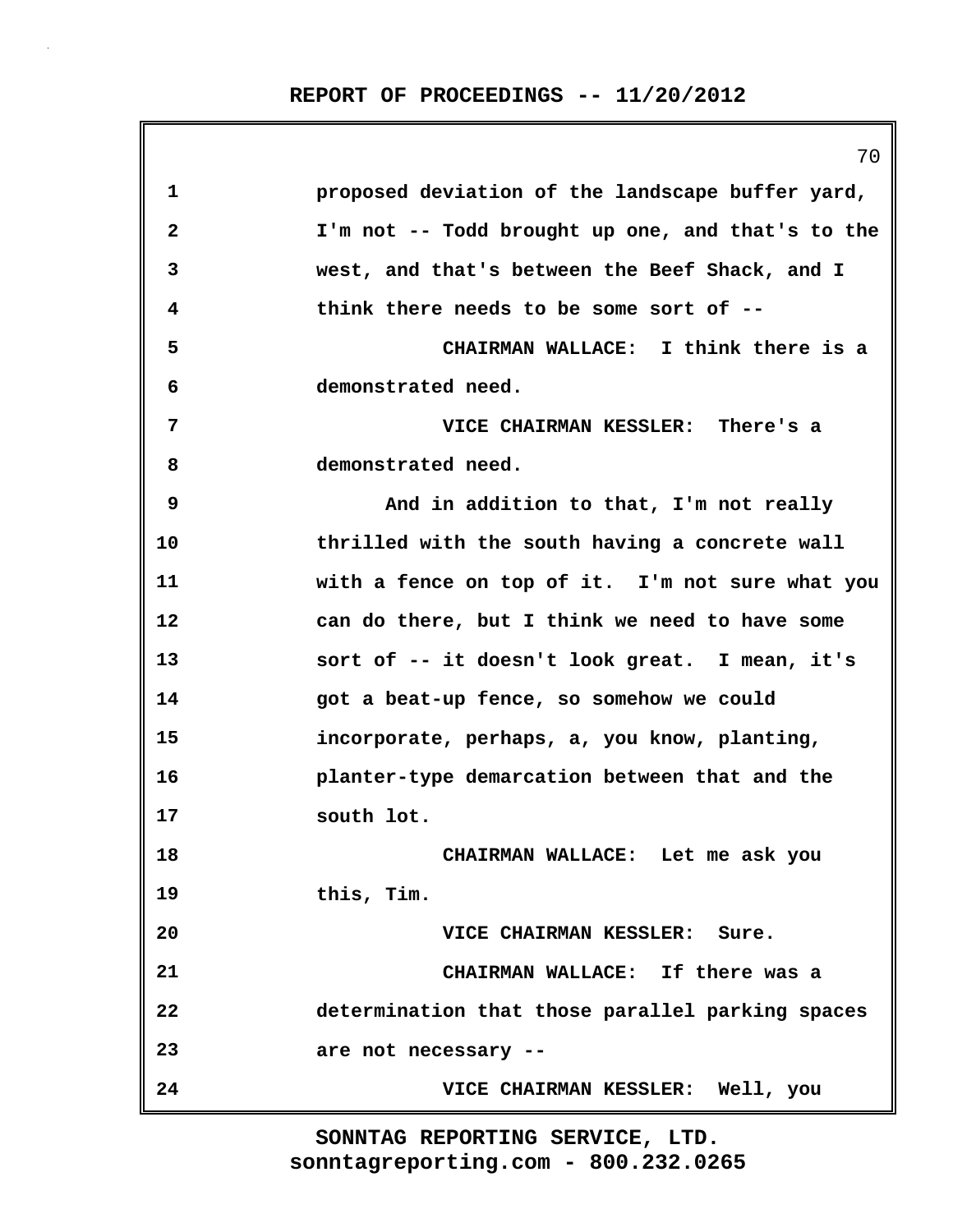**REPORT OF PROCEEDINGS -- 11/20/2012**

|              | 71                                                |
|--------------|---------------------------------------------------|
| 1            | know --                                           |
| $\mathbf{2}$ | CHAIRMAN WALLACE: -- and the building             |
| 3            | would be moved --                                 |
| 4            | VICE CHAIRMAN KESSLER: I thought of               |
| 5            | that, again.                                      |
| 6            | CHAIRMAN WALLACE: -- and a landscape              |
| 7            | buffer on the south side --                       |
| 8            | VICE CHAIRMAN KESSLER: Well, I also               |
| 9            | said at the beginning a reduction of two spaces,  |
| 10           | to me, doesn't -- isn't going to change things    |
| 11           | much, but now you're talking about seven spaces,  |
| 12           | and now you're starting to get a little bit --    |
| 13           | CHAIRMAN WALLACE: Yes.                            |
| 14           | VICE CHAIRMAN KESSLER: That's                     |
| 15           | starting to take --                               |
| 16           | MR. STILLWELL: Eight spaces.                      |
| 17           | CHAIRMAN WALLACE: Pardon me?                      |
| 18           | MR. STILLWELL: Actually, eight spaces.            |
| 19           | We're out at 49 right now, not 50, because we had |
| 20           | to remove one more space so there was no conflict |
| 21           | with the drive-through.                           |
| 22           | VICE CHAIRMAN KESSLER: Right.                     |
| 23           | Even 49.                                          |
| 24           | CHAIRMAN WALLACE: Removing the                    |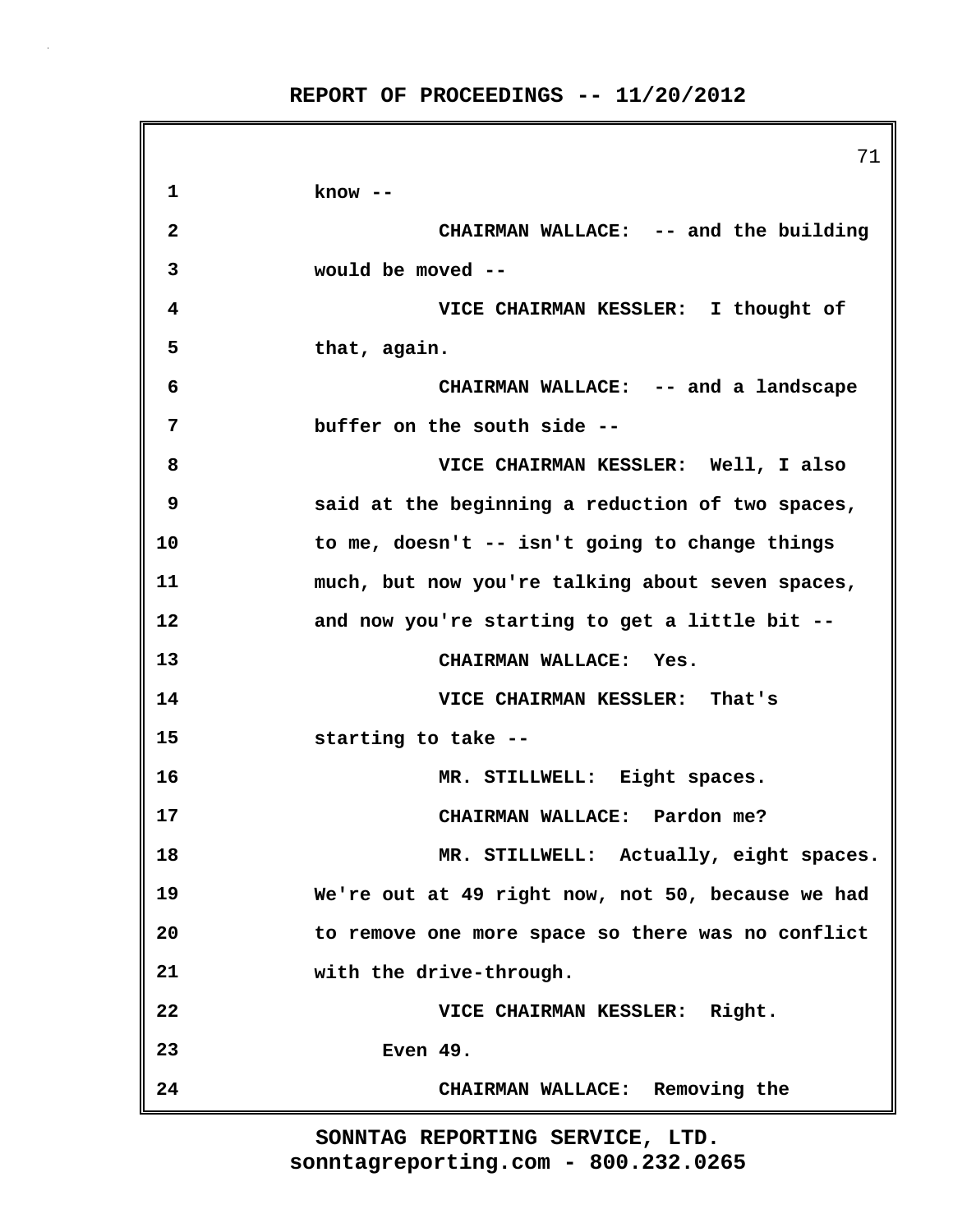**REPORT OF PROCEEDINGS -- 11/20/2012**

|                | 72                                                  |
|----------------|-----------------------------------------------------|
| 1              | parallels bring us to what?                         |
| $\mathbf{2}$   | MR. O'ROURKE: 44.                                   |
| 3              | CHAIRMAN WALLACE: 44.                               |
| 4              | VICE CHAIRMAN KESSLER: Yes.                         |
| 5              | And now you think we're starting to run             |
| 6              | into some problems.                                 |
| $\overline{7}$ | MEMBER PRETZ: And I think you had                   |
| 8              | mentioned that there -- in your studies, 41 is      |
| 9              | what this store probably would -- definitely needs? |
| 10             | MR. STILLWELL: Right.                               |
| 11             | We would not even consider going below              |
| 12             | 41 spaces. We feel that that's really our peak      |
| 13             | demand need based upon the projections and the      |
| 14             | analysis done by the traffic consultant.            |
| 15             | But we also feel that 49 is a much more             |
| 16             | comfortable number simply because there are those   |
| 17             | special occasions when we get spikes in activity    |
| 18             | beyond the normal peak, or if we have some          |
| 19             | problems, we'll look at that west side.             |
| 20             | Clearly we prefer not to have people                |
| 21             | utilize our site for off-site facilities. That's    |
| 22             | going to be challenging almost to the point of      |
| 23             | looking at maybe a fence or something. I don't      |
| 24             | know how that plays out, whether you get rid of     |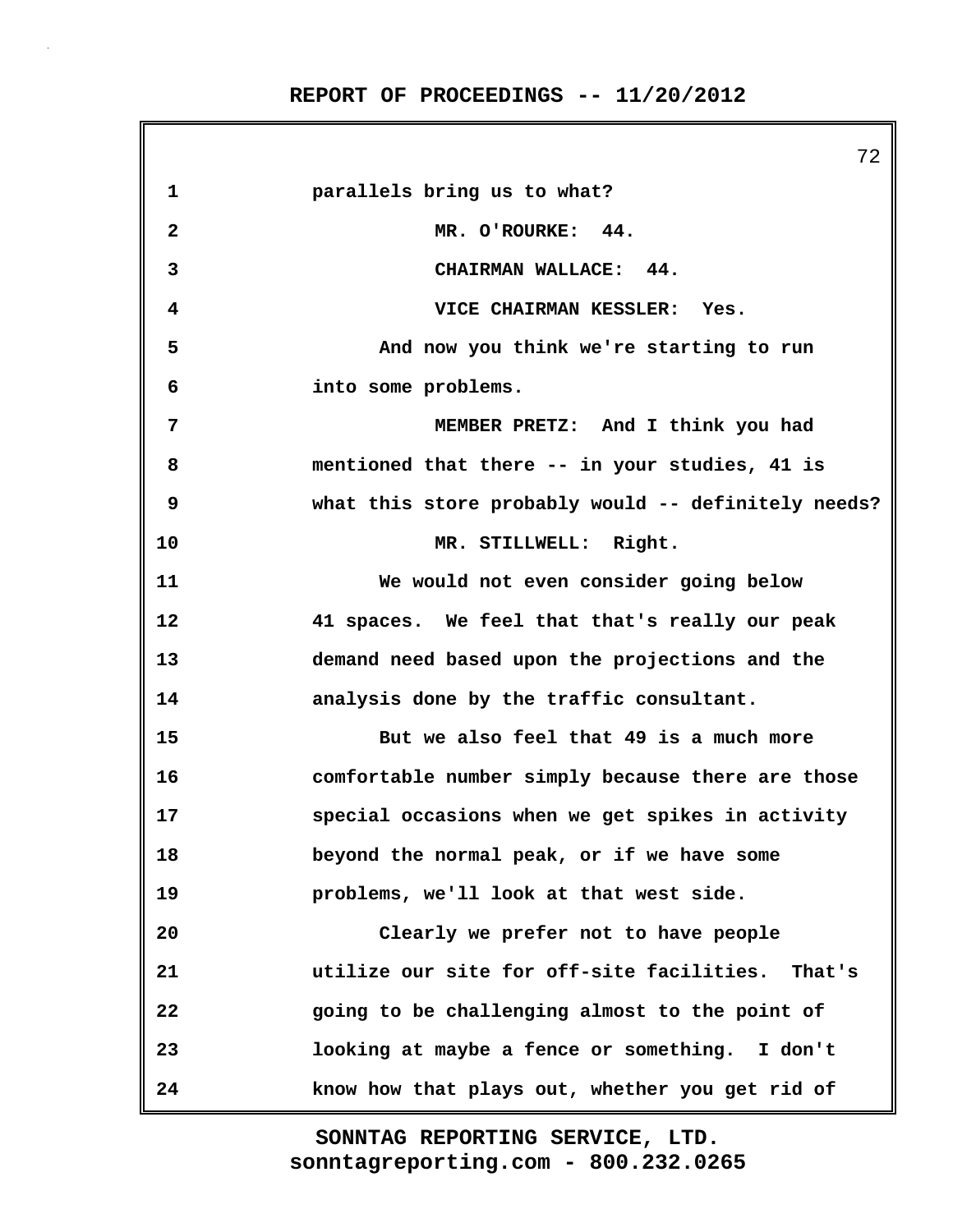|              | 73                                               |
|--------------|--------------------------------------------------|
| $\mathbf 1$  | maybe some type of adaptive-type fence, but      |
| $\mathbf{2}$ | there's definitely room for something there.     |
| 3            | CHAIRMAN WALLACE: One of the                     |
| 4            | McDonald's that I'm thinking of -- and I don't   |
| 5            | know if -- I mean, I'm sure that you're familiar |
| 6            | with it. Maybe I'm thinking of it wrong -- but I |
| 7            | believe it's in Glen Ellyn on Route 38, and they |
| 8            | have a black wrought-iron fencing which actually |
| 9            | is attractive, and it has plantings along it.    |
| 10           | The reason I thought of it is, the buffer        |
| 11           | is probably -- it's probably wider than that. It |
| 12           | seems like it's only that wide, but it's -- you  |
| 13           | know, they have just tall plantings along the -- |
| 14           | the fence and I don't think --                   |
| 15           | MR. STILLWELL: That's the one.                   |
| 16           | CHAIRMAN WALLACE: -- it's a stockade             |
| 17           | fence or something like that.                    |
| 18           | MR. STILLWELL: Right.                            |
| 19           | I think the challenge here is that to have       |
| 20           | any kind of viability in the back would probably |
| 21           | need at least 3 feet.                            |
| 22           | Is that about right, Keith?                      |
| 23           | MR. DEMCHINSKI:<br>Yes.                          |
| 24           | MR. STILLWELL: We just don't have                |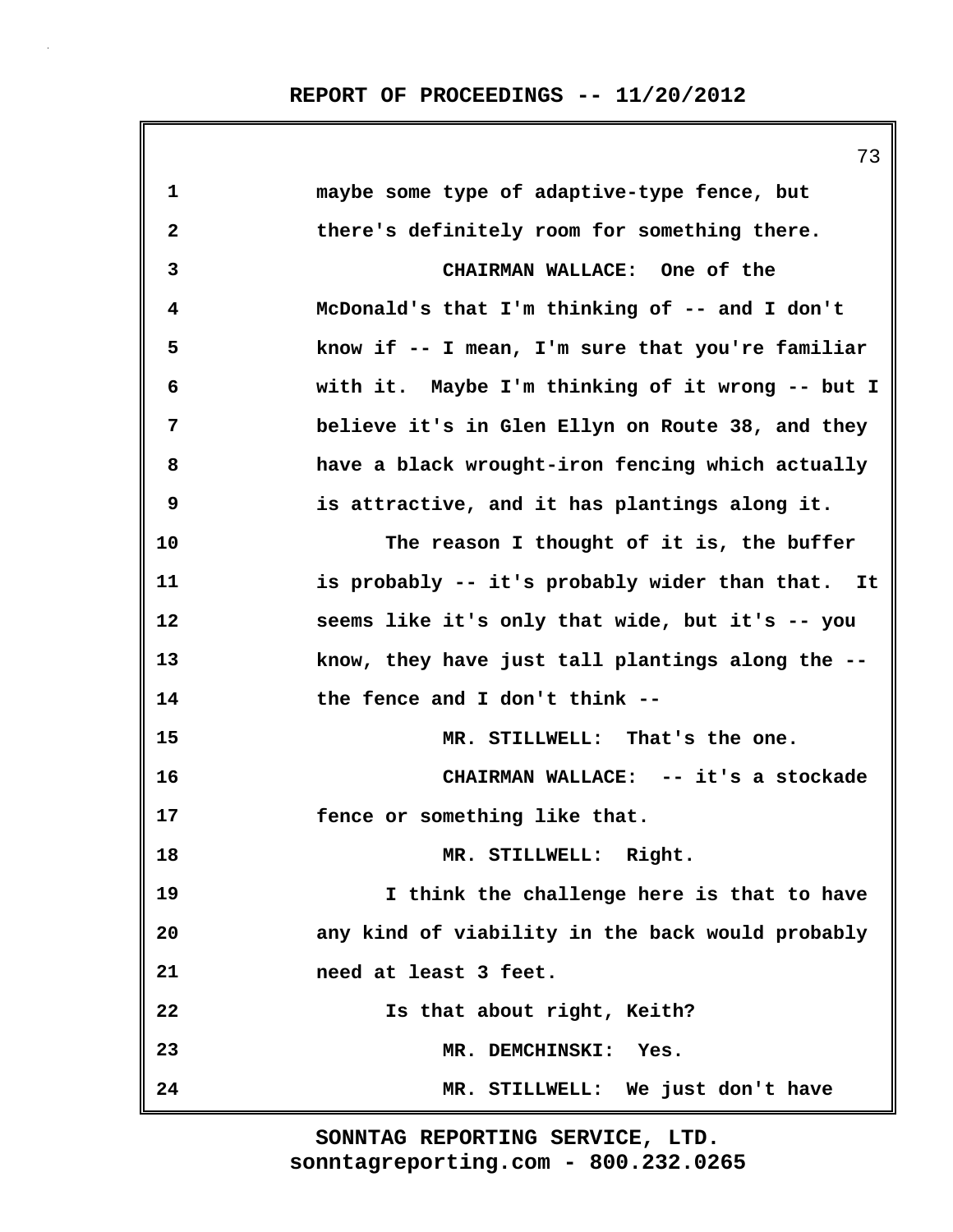| 1            | 3 feet of plantable area in that portion of the   |
|--------------|---------------------------------------------------|
| $\mathbf{2}$ | site plan.                                        |
| 3            | We're looking -- we'll definitely look to         |
| 4            | what possibly could be done that would be         |
| 5            | attractive that helps create what -- the effect   |
| 6            | you're trying to achieve, but landscaping is      |
| 7            | going to be really challenging for that.          |
| 8            | MEMBER AMATANGELO: You know, you                  |
| 9            | could even try a mural of some sort. Of course,   |
| 10           | that would have to be kept up every so many years |
| 11           | and, you know, it's not a blank, ugly wall. You   |
| 12           | can paint a mural on there.                       |
| 13           | You could even do -- and this is getting a        |
| 14           | little fancy -- but I think it's called an        |
| 15           | espalier, where it's a type of planting that is   |
| 16           | almost like a tree, that is specifically grown to |
| 17           | go that way, you know, just flat.                 |
| 18           | VICE CHAIRMAN KESSLER: Vertical                   |
| 19           | garden.                                           |
| 20           | MEMBER AMATANGELO: Like vertical                  |
| 21           | gardens, right.                                   |
| 22           | VICE CHAIRMAN KESSLER: Right up the               |
| 23           | wall.                                             |
| 24           | CHAIRMAN WALLACE: Or spike strips.                |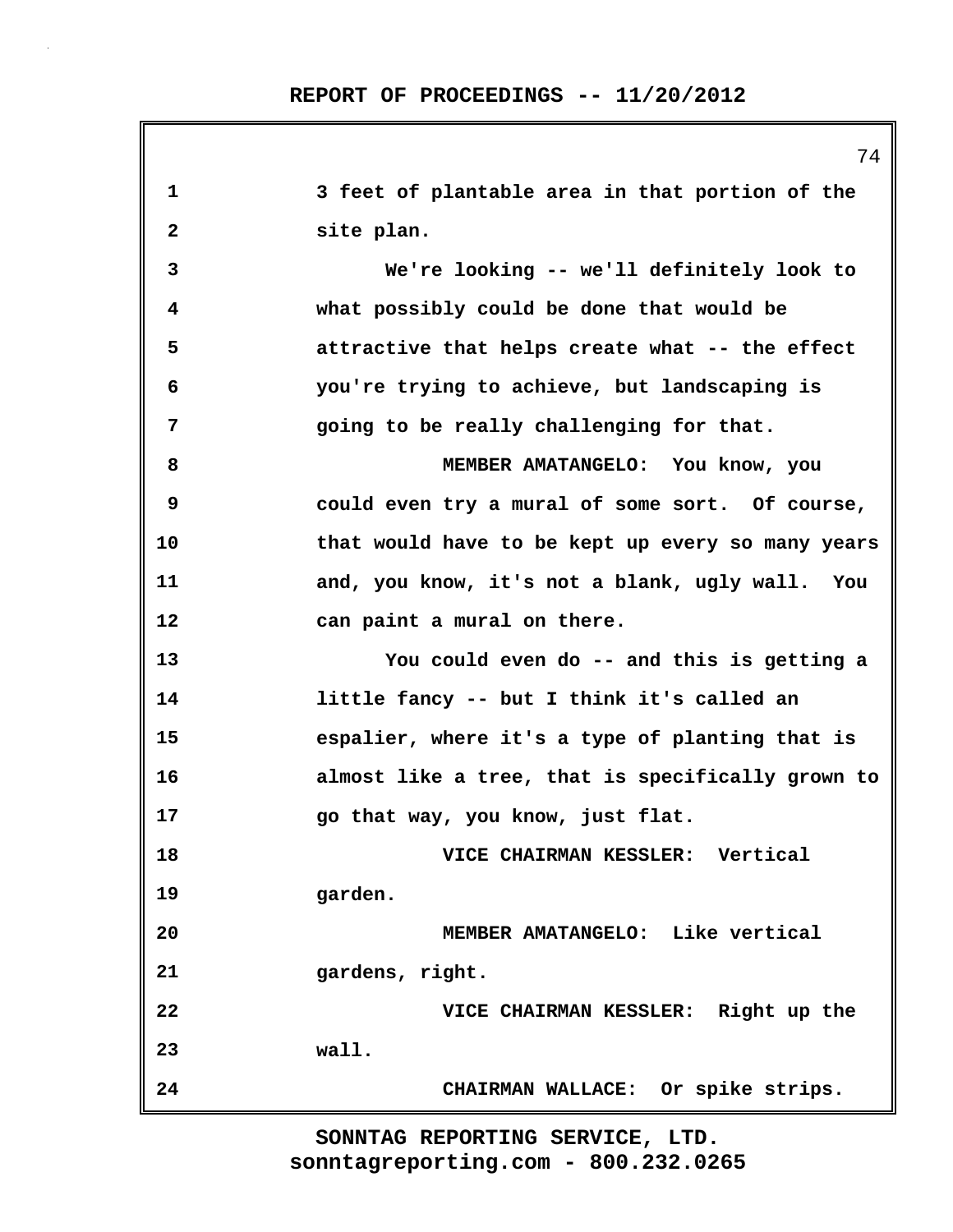**REPORT OF PROCEEDINGS -- 11/20/2012**

|                | 75                                              |
|----------------|-------------------------------------------------|
| 1              | VICE CHAIRMAN KESSLER: Or promote --            |
| $\mathbf{2}$   | MR. STILLWELL: Remember, they won't             |
| 3              | see the store from the street. You have to --   |
| 4              | VICE CHAIRMAN KESSLER: And I want --            |
| 5              | and just I asked that because I know we're      |
| 6              | talking about that western boundary. I think we |
| $\overline{7}$ | should -- you should consider something similar |
| 8              | along this southern boundary, something to      |
| 9              | beautify the southern boundary somehow. Perhaps |
| 10             | it isn't --                                     |
| 11             | MR. STILLWELL: We'll look at that.              |
| 12             | Right now it's a chain link with slats.         |
| 13             | VICE CHAIRMAN KESSLER: Right.                   |
| 14             | MR. STILLWELL: We'll take a look                |
| 15             | at it.                                          |
| 16             | CHAIRMAN WALLACE: The slats                     |
| 17             | regularly come out and dangle and --            |
| 18             | VICE CHAIRMAN KESSLER: They're bent.            |
| 19             | CHAIRMAN WALLACE: They don't look               |
| 20             | great.                                          |
| 21             | MR. LARDAS: We'll have to change it             |
| 22             | because it's falling down anyway.               |
| 23             | MR. STILLWELL: That's really not up             |
| 24             | to current standards, and so I think that's --  |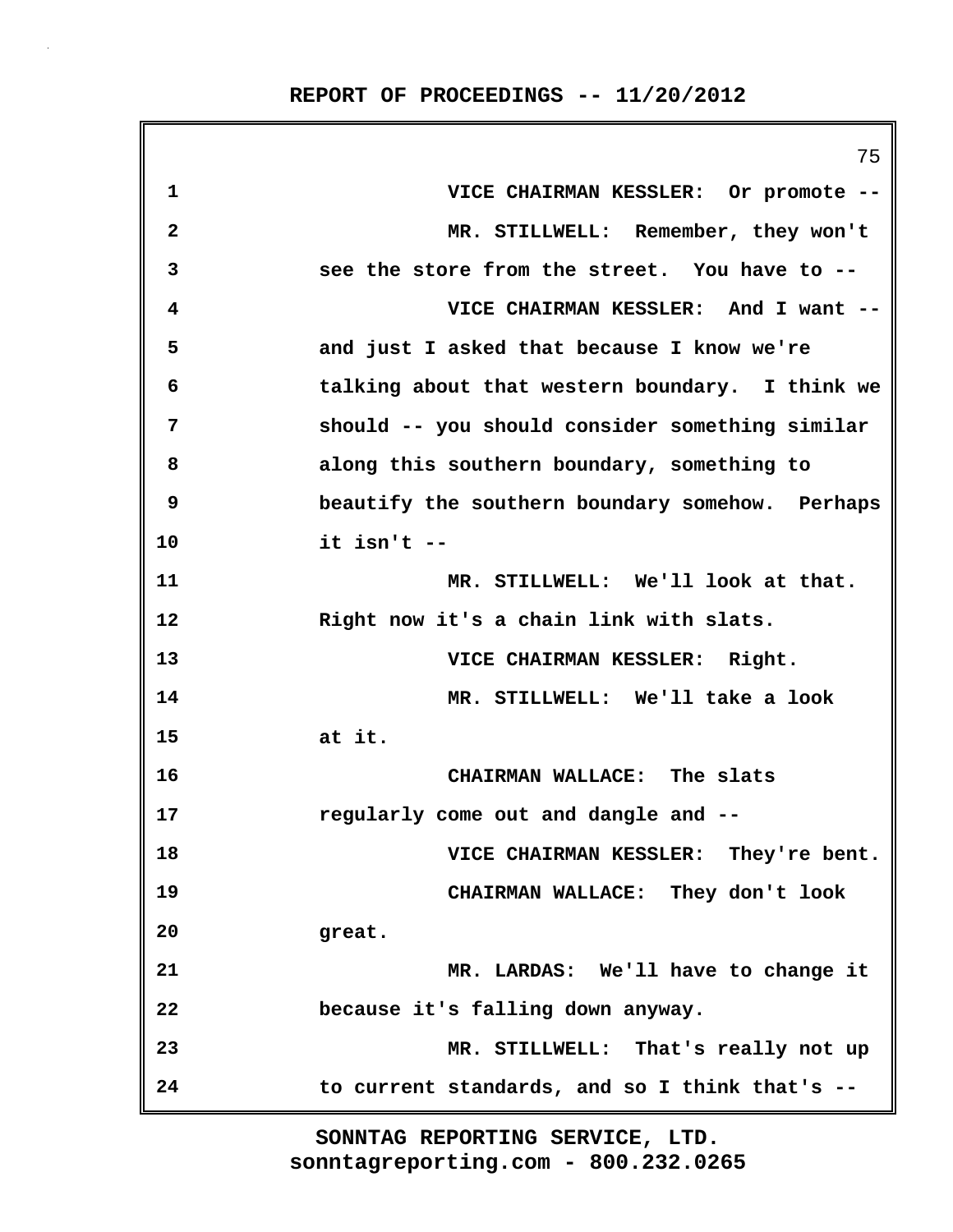|              | 76                                                |
|--------------|---------------------------------------------------|
| 1            | that fence is going to go and we'll look at what  |
| $\mathbf{2}$ | are good options relative to that, but the thing  |
| 3            | is there it's not just a decorative fence. You    |
| 4            | want some real screening benefits there. Even     |
| 5            | though it's just a parking lot, I think you want  |
| 6            | to screen it.                                     |
| 7            | VICE CHAIRMAN KESSLER: So instead                 |
| 8            | of, you know, perhaps in those locations          |
| 9            | landscape buffers, come up with some sort of      |
| 10           | attractive buffer between them.                   |
| 11           | I think the architecture of the building is       |
| 12           | appropriate. I think it's nice looking.           |
| 13           | My only concern with the proposed signage         |
| 14           | is, what happens when the next guy comes along    |
| 15           | and wants to do the same thing? I mean --         |
| 16           | MR. O'ROURKE: They'd have to -- from              |
| 17           | a staff perspective, they would have to also make |
| 18           | the case that their site and their particular     |
| 19           | redevelopment project is worthy of a PUD. You     |
| 20           | know, it's a case by case kind of consideration,  |
| 21           | so it depends on what they're doing and how it    |
| 22           | goes at that time.                                |
| 23           | I don't -- you know --                            |
| 24           | VICE CHAIRMAN KESSLER: I think one of             |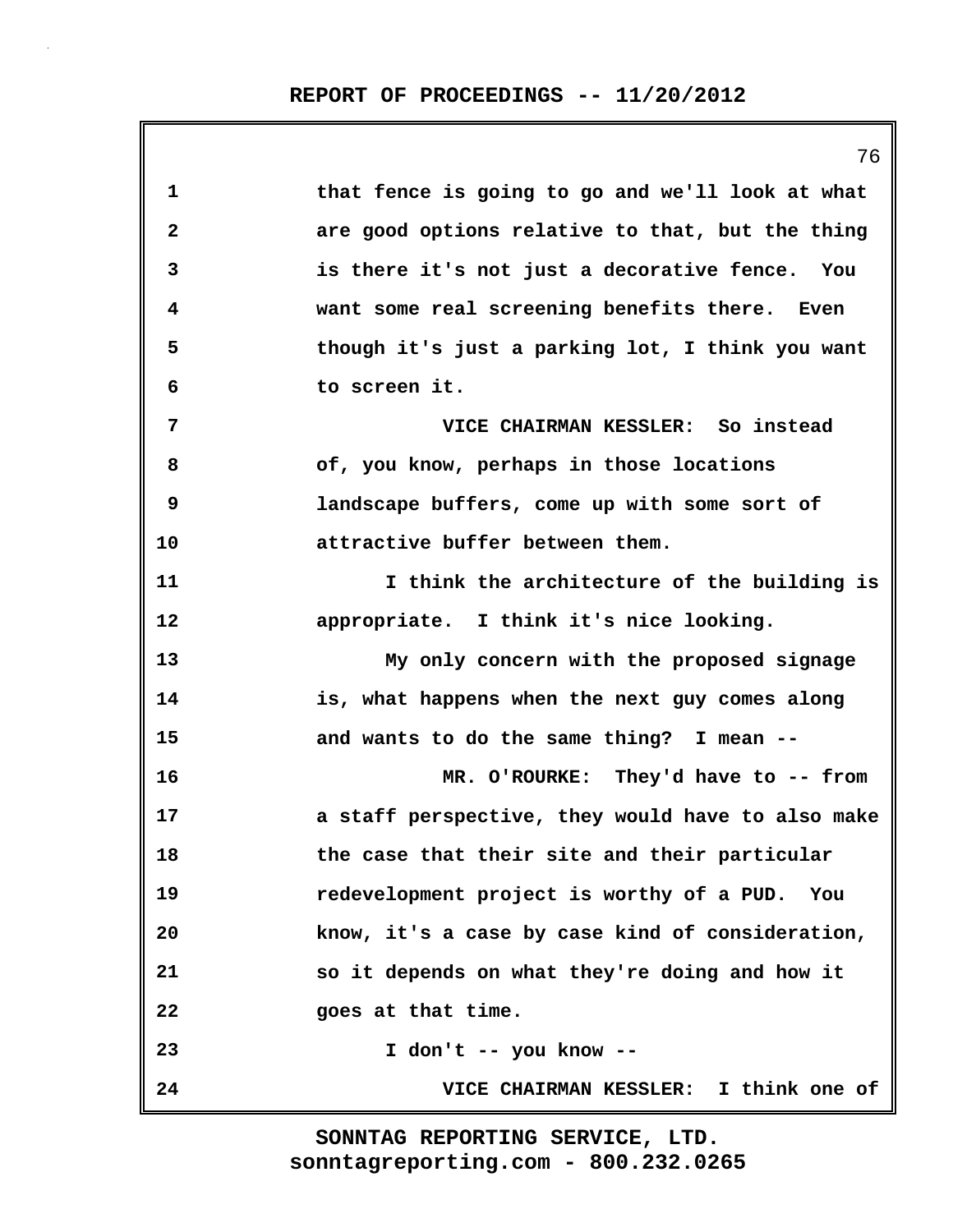|              | 77                                               |
|--------------|--------------------------------------------------|
| $\mathbf 1$  | the issues that you have to deal with is, this   |
| $\mathbf{2}$ | sign is looking so nice; it's going to stick out |
| 3            | like a sore thumb.                               |
| 4            | MR. STILLWELL: Actually, our signage             |
| 5            | is so attractive that actually it becomes an     |
| 6            | architectural element.                           |
| 7            | MEMBER HENNINGSON: You know, in                  |
| 8            | mind, as to the signage, of course, it's to the  |
| 9            | benefit of McDonald's to have signage, but it's  |
| 10           | also a benefit to the community because people   |
| 11           | can see signs prior to pulling in at the last    |
| 12           | minute.                                          |
| 13           | You know, if you have just one on the north      |
| 14           | side, you know, all of sudden you don't realize  |
| 15           | it's a McDonald's and then you try and get in.   |
| 16           | VICE CHAIRMAN KESSLER: Who of us                 |
| 17           | here doesn't drive down the road looking so far  |
| 18           | ahead so they can find a McDonald's? Everybody   |
| 19           | here does it.                                    |
| 20           | No, we don't.                                    |
| 21           | CHAIRMAN WALLACE: All right. Any                 |
| 22           | other comments?                                  |
| 23           | <b>VICE CHAIRMAN KESSLER:</b><br>No.             |
| 24           | CHAIRMAN WALLACE: Okay. Did you                  |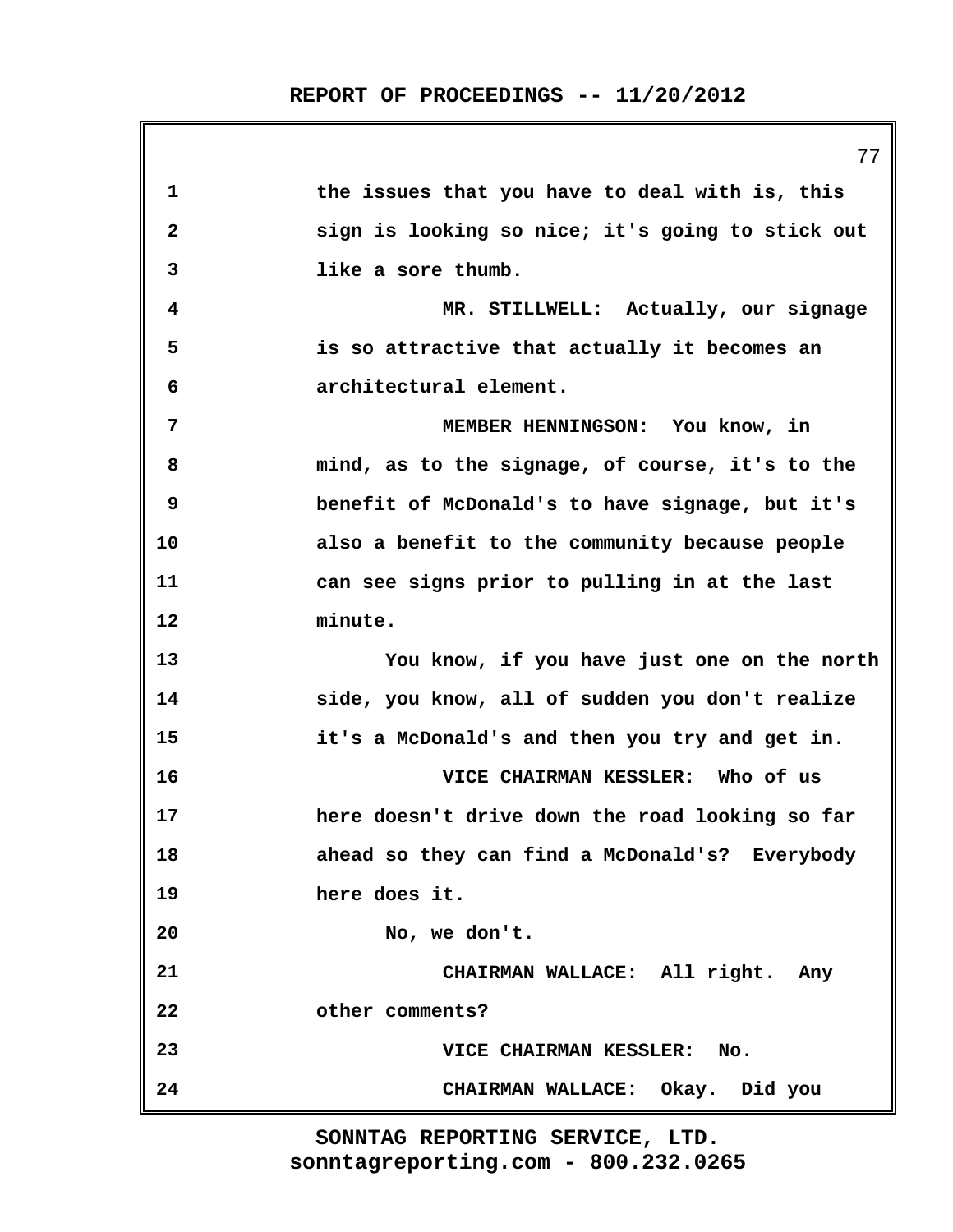**1 want to make a comment or -- 2 MEMBER HENNINGSON: I like the 3 proposal. I like the concept as proposed by the 4 owner. I think it's a very attractive building. 5 I think it's going to be an addition to the west 6 side of St. Charles. 7 CHAIRMAN WALLACE: All right. Sue. 8 MEMBER AMATANGELO: I just wanted to 9 comment that I like the new design. I like the 10 way that you've utilized the property itself. I 11 think the way it was set up before was a big tar 12 and cement area, it felt like, more than anything 13 else. 14 Now it's -- it looks like it's going to be 15 a destination, a place where you want to go and 16 just kind of hurry up and get through the 17 drive-through and get out. 18 It's an attractive design. I think it will 19 complement the west side beautifully, and I do 20 agree with the landscaping along the side by the 21 Beef Shack. I think that that would really be 22 very, very beneficial if we could. You know, it 23 doesn't have to be a lot, just something, and I 24 think that that would be a nice addition.**

> **sonntagreporting.com - 800.232.0265 SONNTAG REPORTING SERVICE, LTD.**

78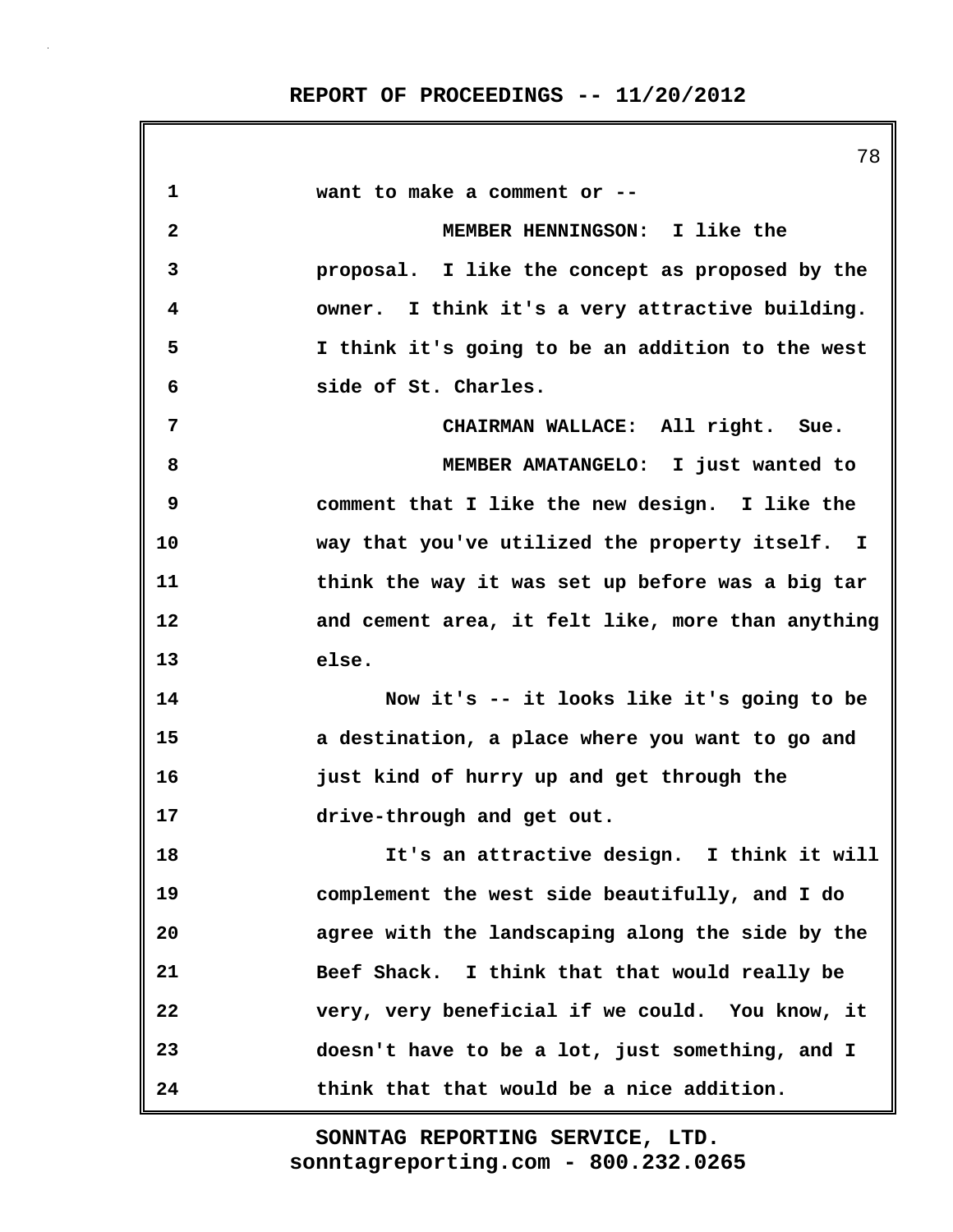|                         | 79                                                 |
|-------------------------|----------------------------------------------------|
| 1                       | I have no issues with the 49 versus                |
| $\overline{\mathbf{2}}$ | 52 spaces. It looks like you've done a great job   |
| 3                       | of fitting them in and, you know, there is a       |
| 4                       | little caution with those that would be parallel   |
| 5                       | parking, parking in the front and the potential    |
| 6                       | for those backing out to have -- you know, to run  |
| 7                       | into someone that's trying to parallel park.<br>It |
| 8                       | could be a little bit of confusion there, but --   |
| 9                       | but, all in all, I think I'm okay with that.       |
| 10                      | MR. STILLWELL: Could I just                        |
| 11                      | interject one thing? Because I've heard it         |
| 12                      | mentioned twice, people backing out.               |
| 13                      | With the parallel, there actually is a             |
| 14                      | protected barrier. If you look at the plan at      |
| 15                      | the end of the space, you have landscaping here.   |
| 16                      | So with respect to that east entry, there will be  |
| 17                      | no backing. The area is protected.                 |
| 18                      | MEMBER AMATANGELO: No. But I was                   |
| 19                      | talking about the spaces right across -- right up  |
| 20                      | against the building there.                        |
| 21                      | MR. STILLWELL: These right here?                   |
| 22                      | MEMBER AMATANGELO: Right.                          |
| 23                      | MR. STILLWELL: Oh. I'm sorry.                      |
| 24                      | MEMBER AMATANGELO: That would be my                |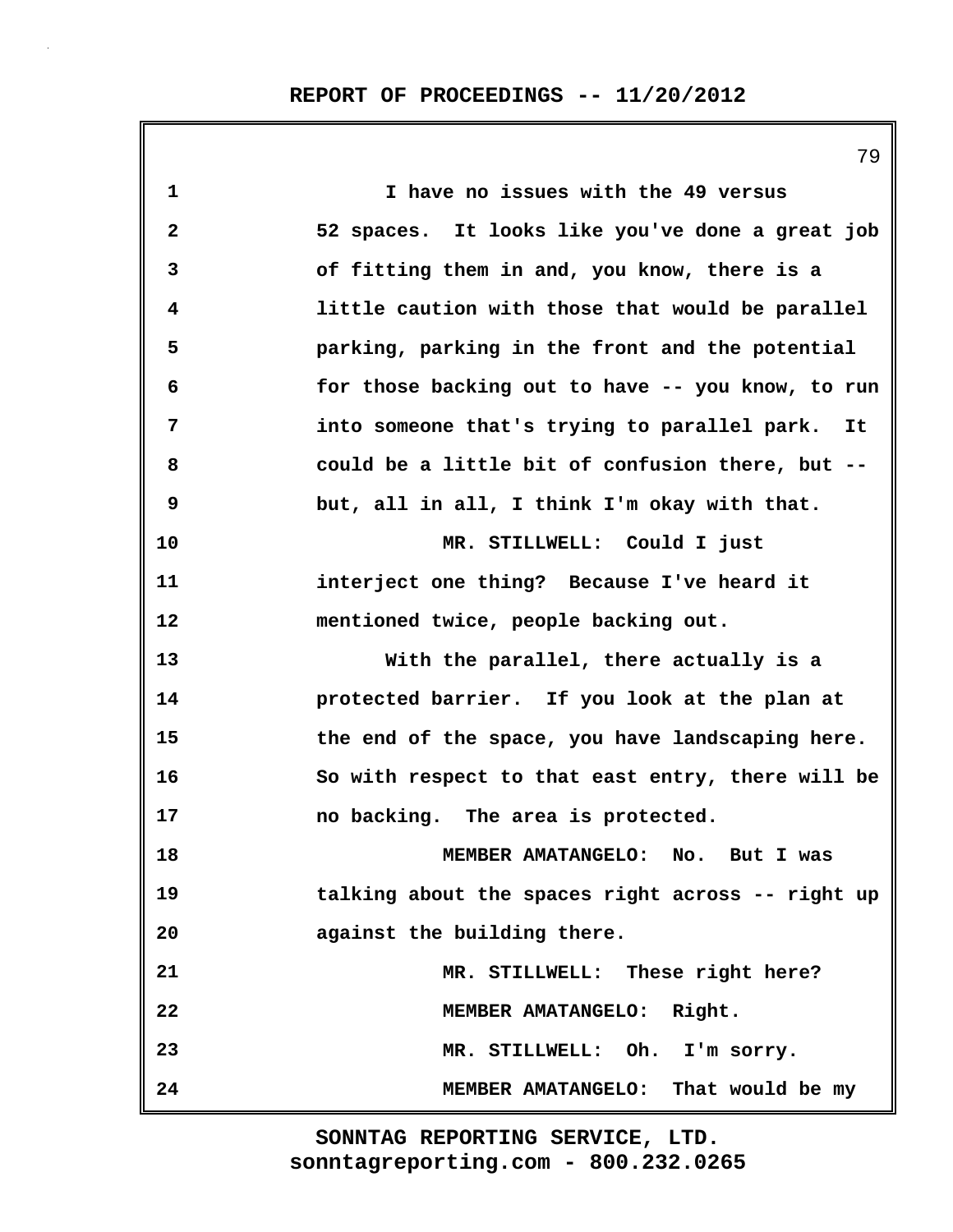|              | 80                                                |
|--------------|---------------------------------------------------|
| $\mathbf 1$  | only concern there.                               |
| $\mathbf{2}$ | I don't have an issue with the -- the green       |
| 3            | space setback from 10 to 5 feet on the south side |
| 4            | of the building. Again, I think there are         |
| 5            | alternatives.                                     |
| 6            | You know, there is a company in West              |
| 7            | Chicago called the Ball Horticultural Company,    |
| 8            | and they have cleverly put up a fence that is     |
| 9            | very unique. It's kind of like a box-type fence,  |
| 10           | although it's made out of wrought iron, I         |
| 11           | believe, and it -- it serves two purposes.        |
| 12           | One, it will help to -- to encourage the          |
| 13           | growth of, say, put a vine or an ivy or something |
| 14           | on it, but in addition to that, when nothing is   |
| 15           | going on, it's still a very unique and            |
| 16           | attractive-looking fencing so -- and it doesn't   |
| 17           | take up a lot of space and could very easily be   |
| 18           | put along that wall.                              |
| 19           | So there are a lot of different                   |
| 20           | alternatives, I think, Tim, to your point of what |
| 21           | you could do to take care of that wall there,     |
| 22           | and -- and I'm sure you will do that.             |
| 23           | The signage, going -- going from what you         |
| 24           | have now, I know it will feel like a loss if you  |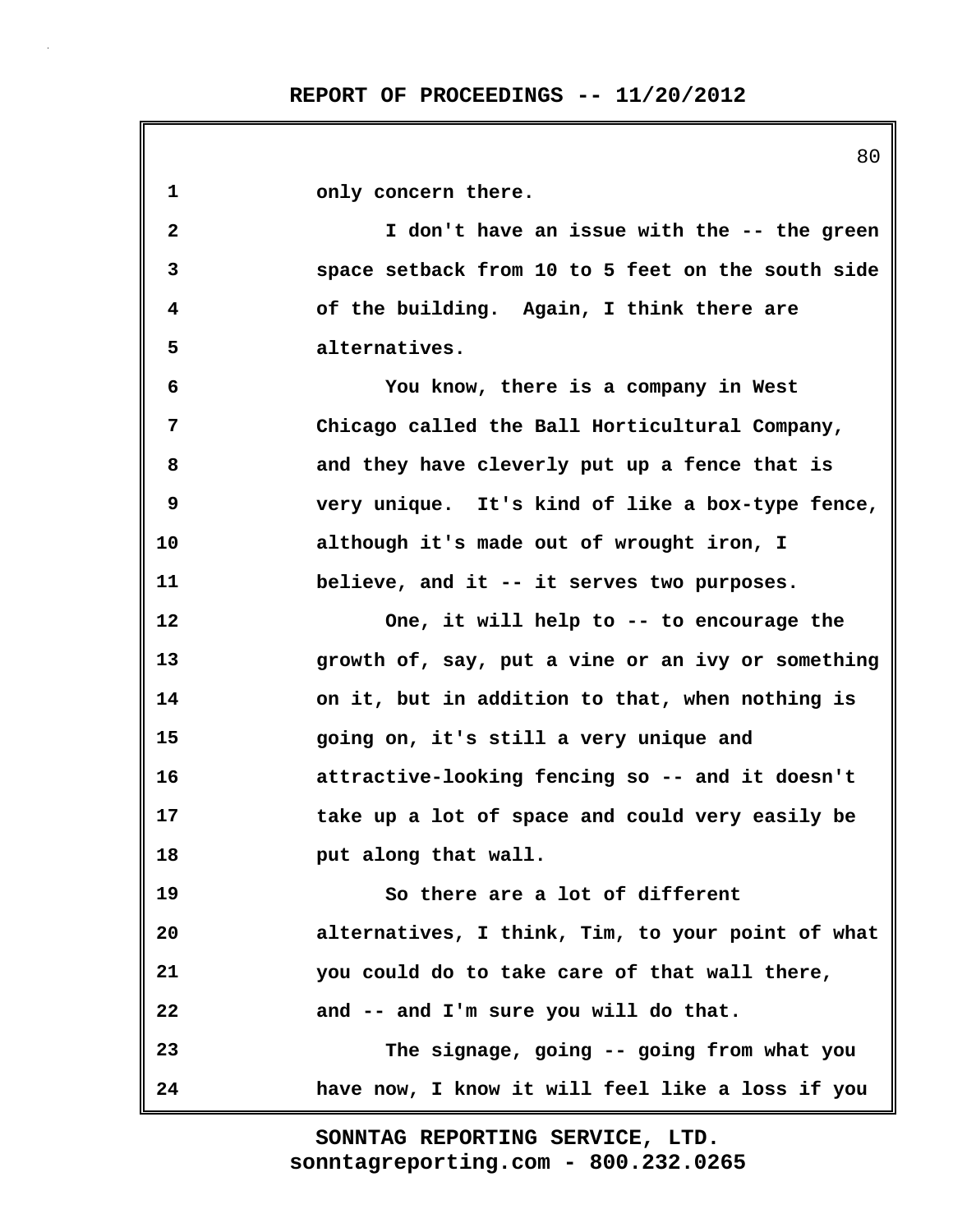| 1  | don't have equal to the number of signs that you   |
|----|----------------------------------------------------|
| 2  | have now. McDonald's is a very well-known name.    |
| 3  | The Golden Arches all by themselves will stand     |
| 4  | alone.                                             |
| 5  | My -- my concern is that, you know, we do          |
| 6  | right now say one. I might be willing to find a    |
| 7  | compromise at three with you, meeting you halfway, |
| 8  | but -- and -- and $I$ -- I applaud going from      |
| 9  | four curb cuts to two. That was well designed.     |
| 10 | I have to tell you there, pulling into that        |
| 11 | lot in days past, it's been, you know, which --    |
| 12 | which lot or which -- which driveway am I pulling  |
| 13 | into? And it was just very confusing, so -- but    |
| 14 | I do like the design, again, and I do like the     |
| 15 | way you've positioned it, and I look forward to    |
| 16 | seeing this go forward so thank you.               |
| 17 | MR. STILLWELL: Thank you.                          |
| 18 | CHAIRMAN WALLACE: All right.<br>Tom.               |
| 19 | MEMBER PRETZ: Can I just add                       |
| 20 | two comments?                                      |
| 21 | One was as it related to the signage, and I        |
| 22 | did understand the argument, and I do believe      |
| 23 | that the signage is attractive, but I do have --   |
| 24 | I would prefer to see less, so I would hope that   |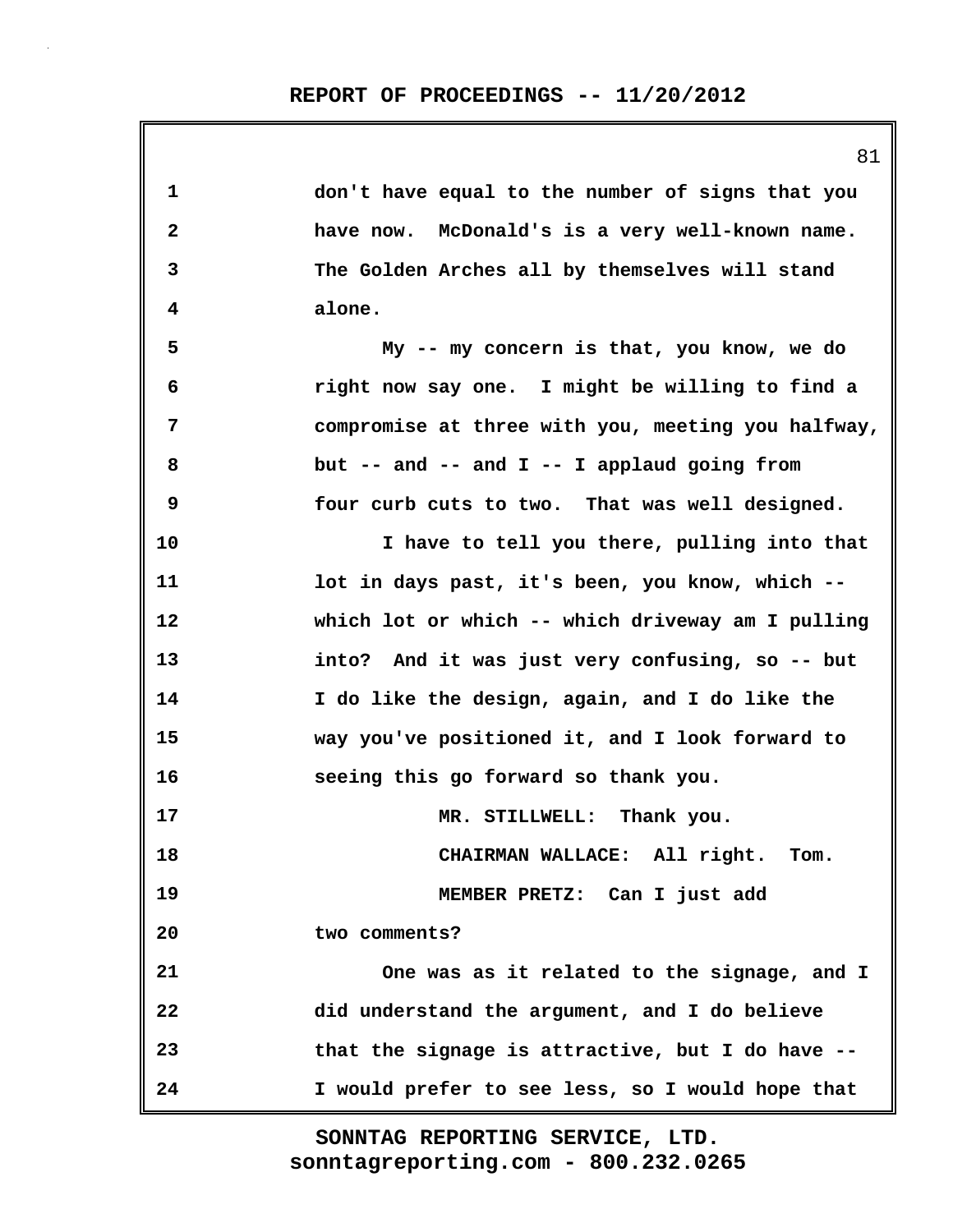**1 you would be able to consider that as you're 2 moving forward with that. 3 And the other thing is in relation to the 4 buffers. With the -- with the effort that you've 5 put in here in the -- the overall beauty, the 6 architecture and that, and the amount of money 7 that you're going to be putting into this, I 8 think it's in your best interest to help continue 9 the beautification of your entire property, which 10 would be the buffer areas and to put that effort 11 into there and -- and to come up with something 12 that is both attractive to the new building and 13 the property, as well as then provide that 14 separation between the property and the 15 neighbors, but the rest of it I'm fine with. 16 CHAIRMAN WALLACE: All right. 17 Thank you. 18 We like to kind of go through everything 19 because I think a lot of applicants, as we're 20 going through the presentation, only hear 21 negatives, but I just want to make sure that you 22 hear the -- you know, the positives, and even 23 though the majority of the time may be spent on 24 certain things, in general, we're happy with**

> **sonntagreporting.com - 800.232.0265 SONNTAG REPORTING SERVICE, LTD.**

82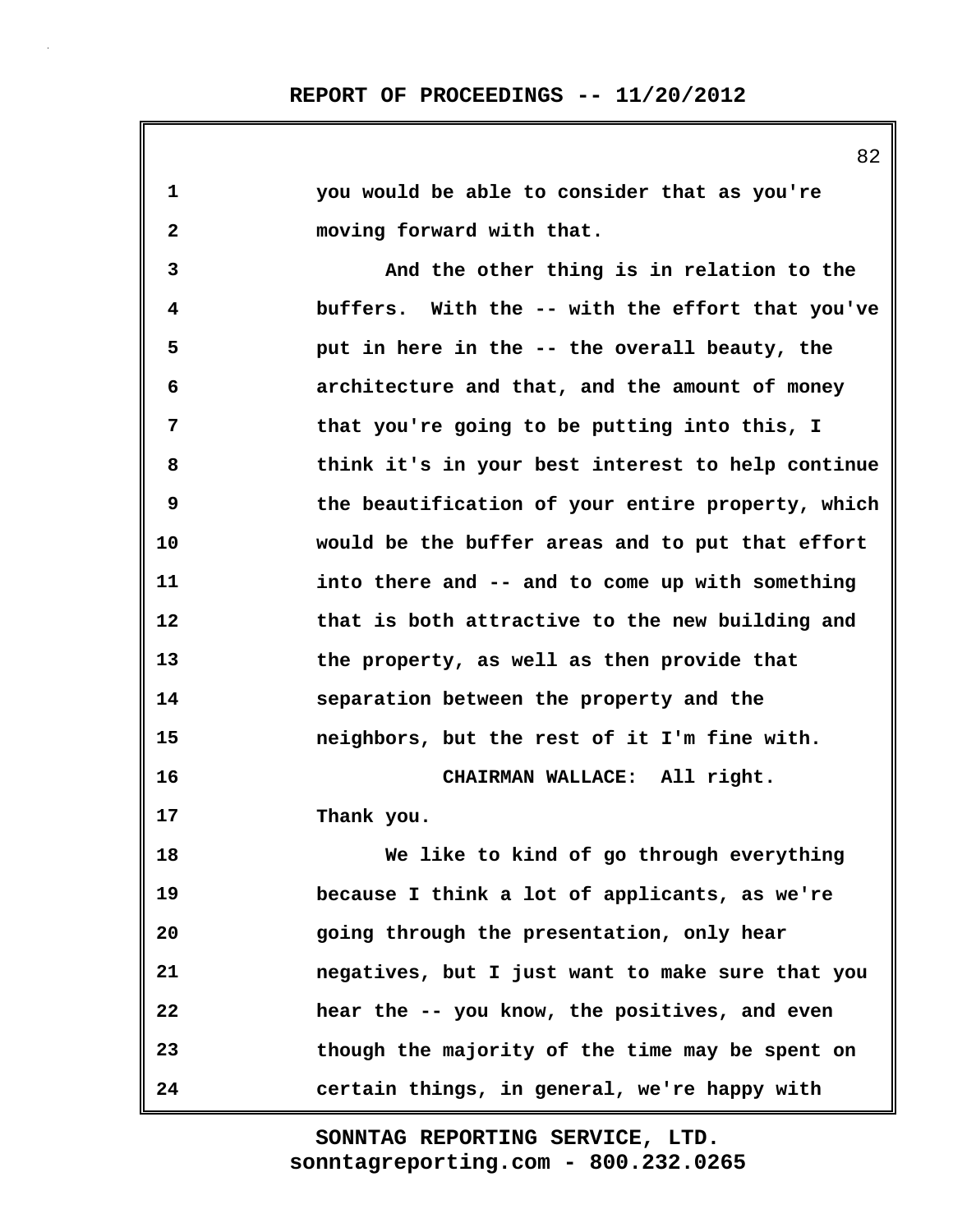| 1            | what's before us. I think that's what is being    |
|--------------|---------------------------------------------------|
| $\mathbf{2}$ | communicated here, and I certainly feel the same. |
| 3            | I don't -- my only concerns I've already          |
| 4            | voiced, which is regarding the landscape buffer,  |
| 5            | and I also agree with Tim regarding the south --  |
| 6            | the south side of the property.                   |
| 7            | The one other thing that I did want to make       |
| 8            | a comment on, though, was I know that there's     |
| 9            | another fast food establishment that recently     |
| 10           | came in through the approval process in town that |
| 11           | may be located near Lowe's, but one of the things |
| 12           | with their drive-through, it seems like maybe     |
| 13           | there's some conflicts that were not a hundred    |
| 14           | percent anticipated there because of parking on   |
| 15           | both sides of the entry into the drive-through,   |
| 16           | and that's one of the things, when you made the   |
| 17           | comment about the parallel parking on the site, I |
| 18           | may tend towards not having the parallel parking, |
| 19           | not for the reason of a conflict of people        |
| 20           | turning in, but, you know, when people are going  |
| 21           | into the drive-through, if there's only people    |
| 22           | parking on one side, it's less confusing than     |
| 23           | people parking on both sides and having to kind   |
| 24           | of shoot down the middle of it.                   |

83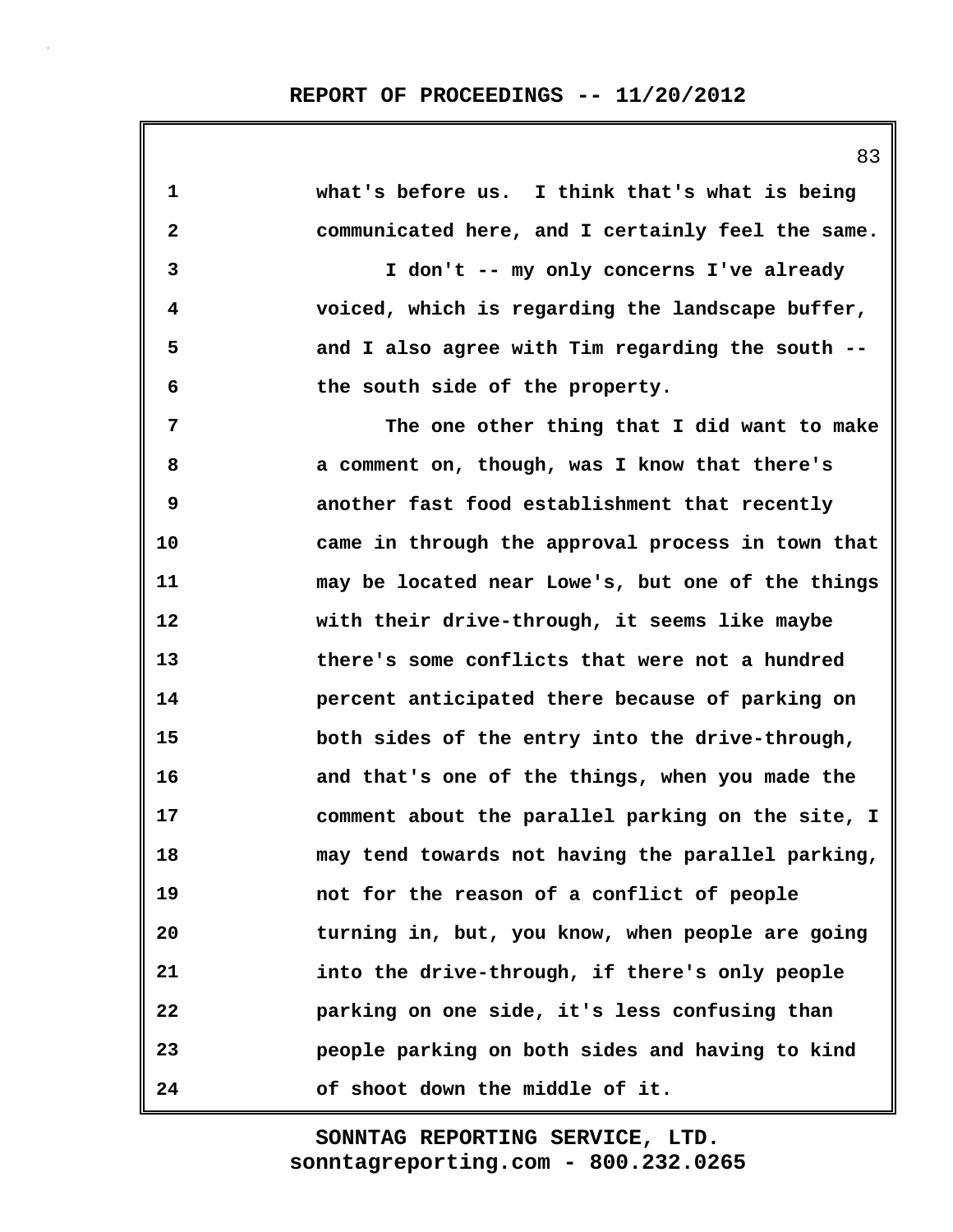|                         | 84                                                  |
|-------------------------|-----------------------------------------------------|
| $\mathbf 1$             | MR. STILLWELL: Let me just identify                 |
| $\overline{\mathbf{2}}$ | one thing, and Mr. Lardas just reminded me of this. |
| 3                       | Because that raised a question on that, we          |
| 4                       | would be willing to actually limit it to employee   |
| 5                       | parking. That would give that no movement for       |
| 6                       | several hours at a time per shift. That would       |
| 7                       | eliminate some of your concerns just voicing        |
| 8                       | relative to potential conflict with the             |
| 9                       | drive-through, and that would be beneficial.        |
| 10                      | We -- we normally find that about                   |
| 11                      | 70 percent -- we'll get into the details in the     |
| 12                      | preliminary presentation, but about 70 percent of   |
| 13                      | the -- of the employees -- staff -- per shift       |
| 14                      | bring vehicles, and it varies with different        |
| 15                      | stores and location and that type of thing.         |
| 16                      | So generally speaking, with an average              |
| 17                      | shift of about 15 --                                |
| 18                      | MR. LARDAS: 15.                                     |
| 19                      | MR. STILLWELL: -- 15 employees.                     |
| 20                      | MR. LARDAS: 15 is a good number.                    |
| 21                      | MR. STILLWELL: So you're shooting                   |
| 22                      | for 10 to 11 spaces for on-site employee parking.   |
| 23                      | So those five spaces, plus the two spaces back by   |
| 24                      | the trash corral, we would tend to focus in on      |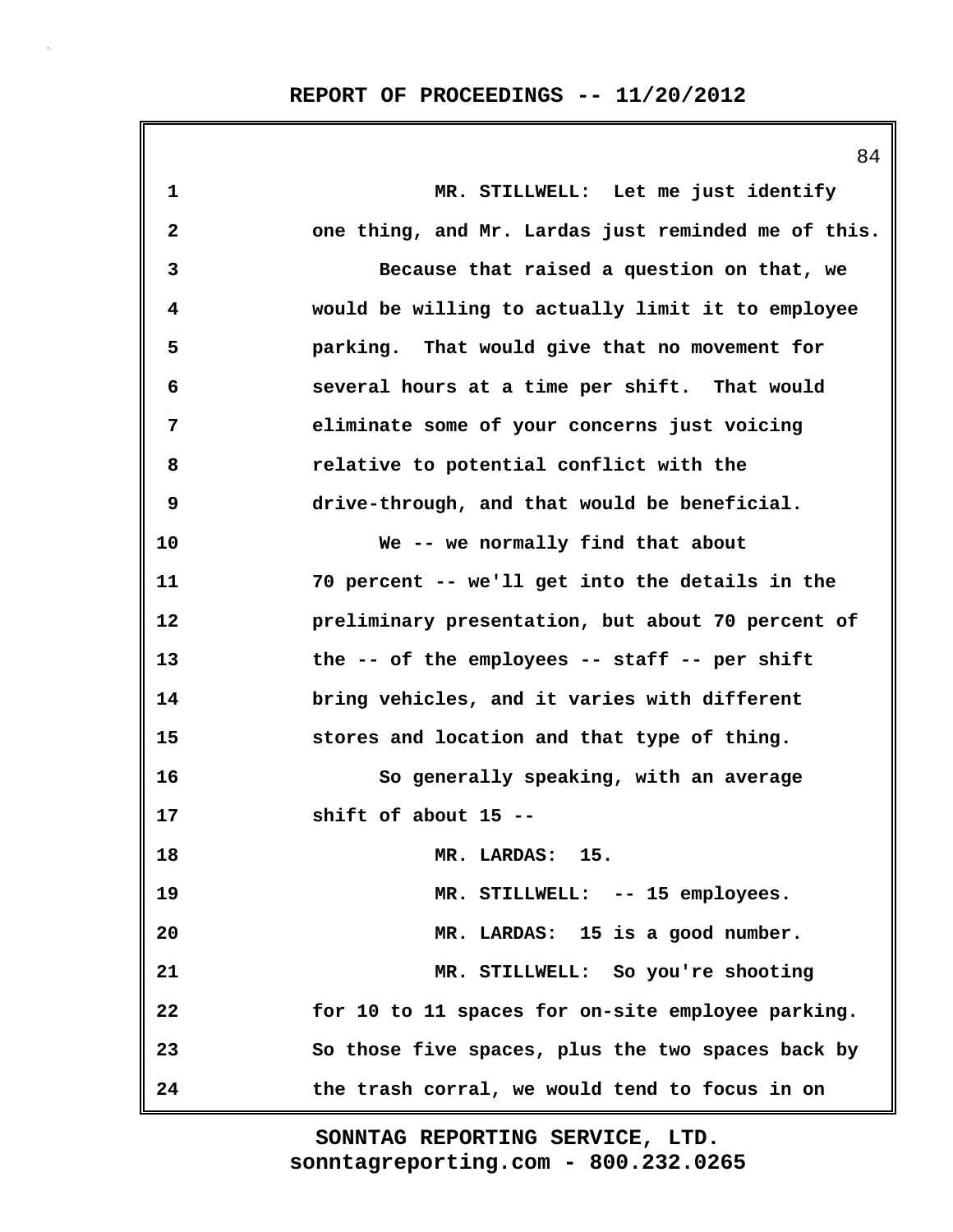|              | 85                                              |
|--------------|-------------------------------------------------|
| $\mathbf 1$  | employee parking because we know we're going to |
| $\mathbf{2}$ | need that anyway, and that allows for a more    |
| 3            | flexible utilization, and so it will resolve    |
| 4            | those conflicts.                                |
| 5            | CHAIRMAN WALLACE: Okay. All right.              |
| 6            | Then I think that's everything I have.          |
| 7            | Nothing else from staff?                        |
| 8            | MR. O'ROURKE: No.                               |
| 9            | CHAIRMAN WALLACE: All right. Then               |
| 10           | that concludes Item No. 5 on the agendas.       |
| 11           | And thank you, gentlemen.                       |
| 12           | MR. STILLWELL: Thank you.                       |
| 13           | CHAIRMAN WALLACE: We appreciate it.             |
| 14           | Good luck.                                      |
| 15           | MR. DEMCHINSKI: Thank you.                      |
| 16           | CHAIRMAN WALLACE: All right.                    |
| 17           | Item 4 on the agenda, then, is a public         |
| 18           | hearing. This is general amendments, City of    |
| 19           | St. Charles, to two chapters.                   |
| 20           | The first is Chapter 17.04,                     |
| 21           | "Administration," pertaining to Planned Unit    |
| 22           | Developments and deviations from Chapter 17.18, |
| 23           | "Inclusionary Housing," and Chapter 17.18,      |
| 24           | "Inclusionary Housing," pertaining to a         |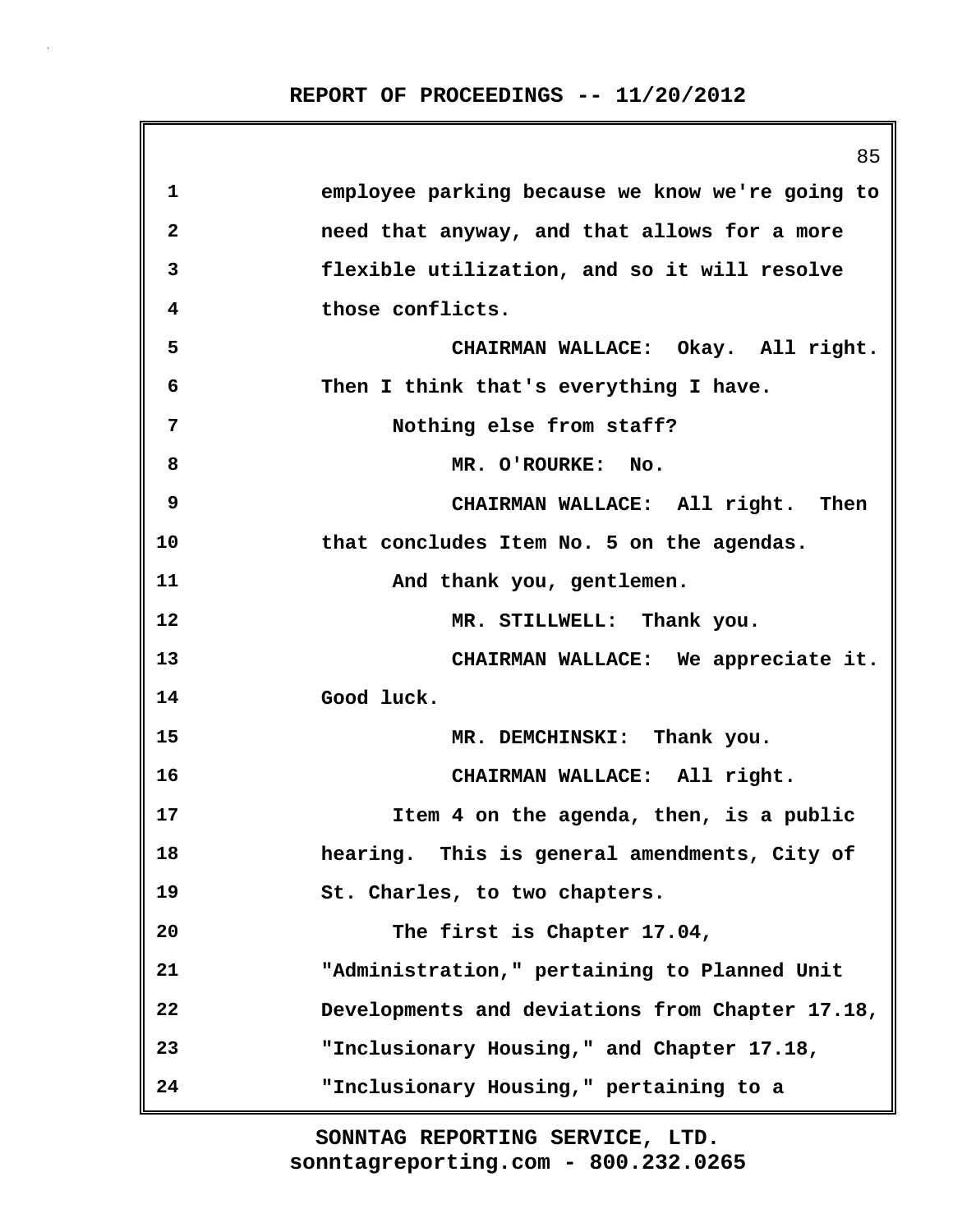86 **1 percentage of affordable units required to be 2 constructed as part of a residential development 3 and to create a process and requirements for an 4 alternative affordable housing plan. 5 This is a public hearing, and for those of 6 you who aren't familiar with our process, the 7 Plan Commission is charged by the City Council 8 to conduct public hearings for certain purposes, 9 one of which is this one, which is an amendment 10 to our Zoning Ordinance. 11 The Plan Commission conducts the public 12 hearing. Notice is sent out for this hearing, 13 and our purpose is to gather as much information 14 as we deem necessary in order to make a 15 recommendation to the City Council to either 16 approve or deny the application. 17 Tonight we actually have both the public 18 hearings as well as the action items on our 19 agenda, so what we will be doing tonight is, we 20 will be taking evidence in the form of written 21 and verbal evidence from the Applicant, which is 22 the City of St. Charles, as well as questions or 23 additional evidence from members of the public, 24 if necessary, and once we feel that we have**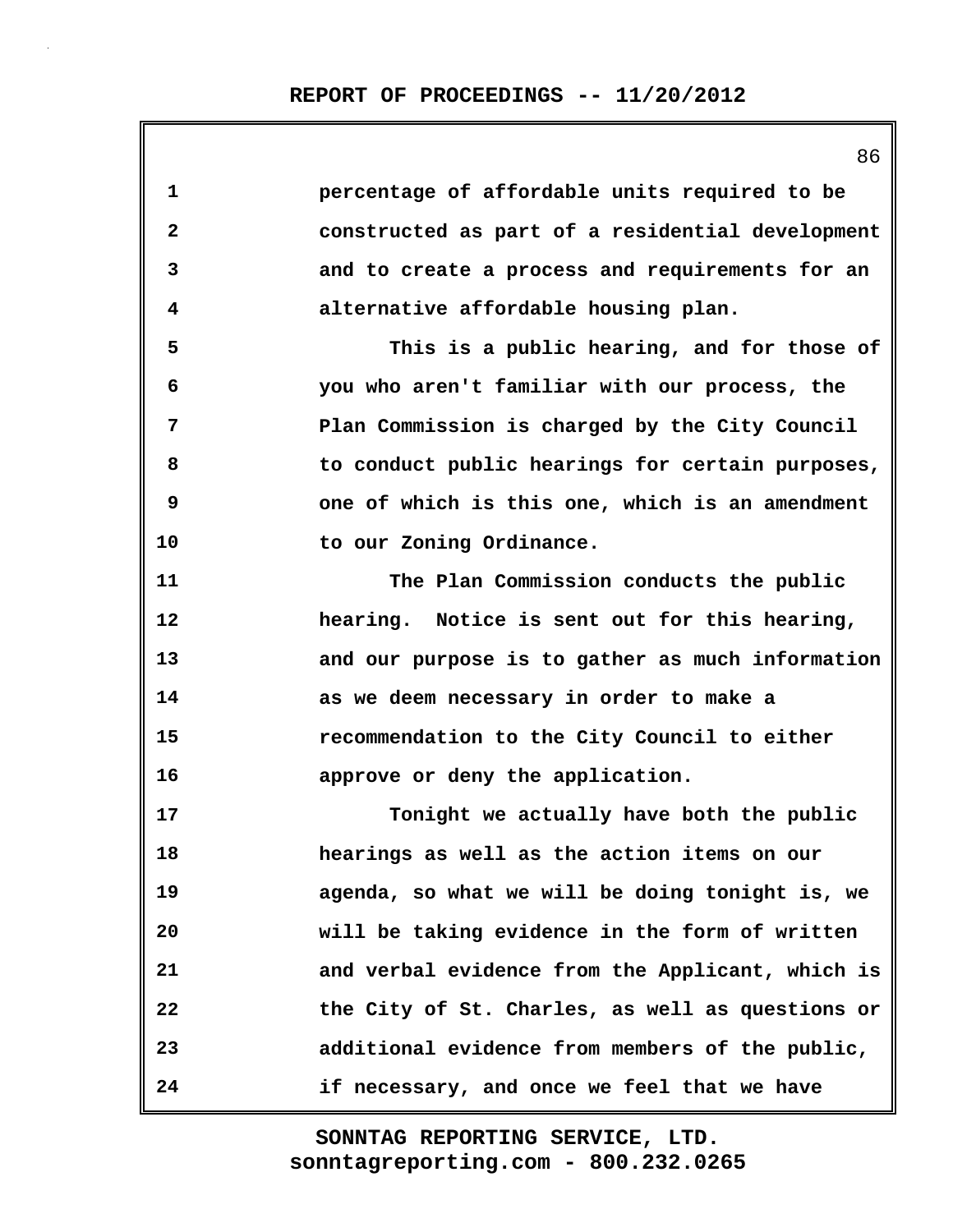|              | 87                                                |
|--------------|---------------------------------------------------|
| $\mathbf 1$  | enough evidence, there will be a motion to close  |
| $\mathbf{2}$ | the public hearing, at which time we will move on |
| 3            | to -- or if we don't feel we have enough          |
| 4            | evidence, we will continue the public hearing to  |
| 5            | another date in order to get that evidence.       |
| 6            | If we feel we have enough, then we will           |
| 7            | address the item for action and we will make a    |
| 8            | recommendation tonight to the City Council to     |
| 9            | either recommend or deny these applications.      |
| 10           | Does anyone have a question regarding the         |
| 11           | process?                                          |
| 12           | (No response.)                                    |
| 13           | CHAIRMAN WALLACE: Okay. All right.                |
| 14           | At this time I would ask anyone who intends to    |
| 15           | give testimony or ask any questions, that you     |
| 16           | raise your right hand and be sworn in.            |
| 17           | (One witness was thereupon duly                   |
| 18           | sworn.)                                           |
| 19           | CHAIRMAN WALLACE: Thank you.                      |
| 20           | And for anyone else, if you decide that           |
| 21           | you're going to ask questions or offer any        |
| 22           | testimony, I would ask that you let me know and I |
| 23           | will swear you in, and for anyone who wishes to   |
| 24           | speak, please approach the lectern and speak into |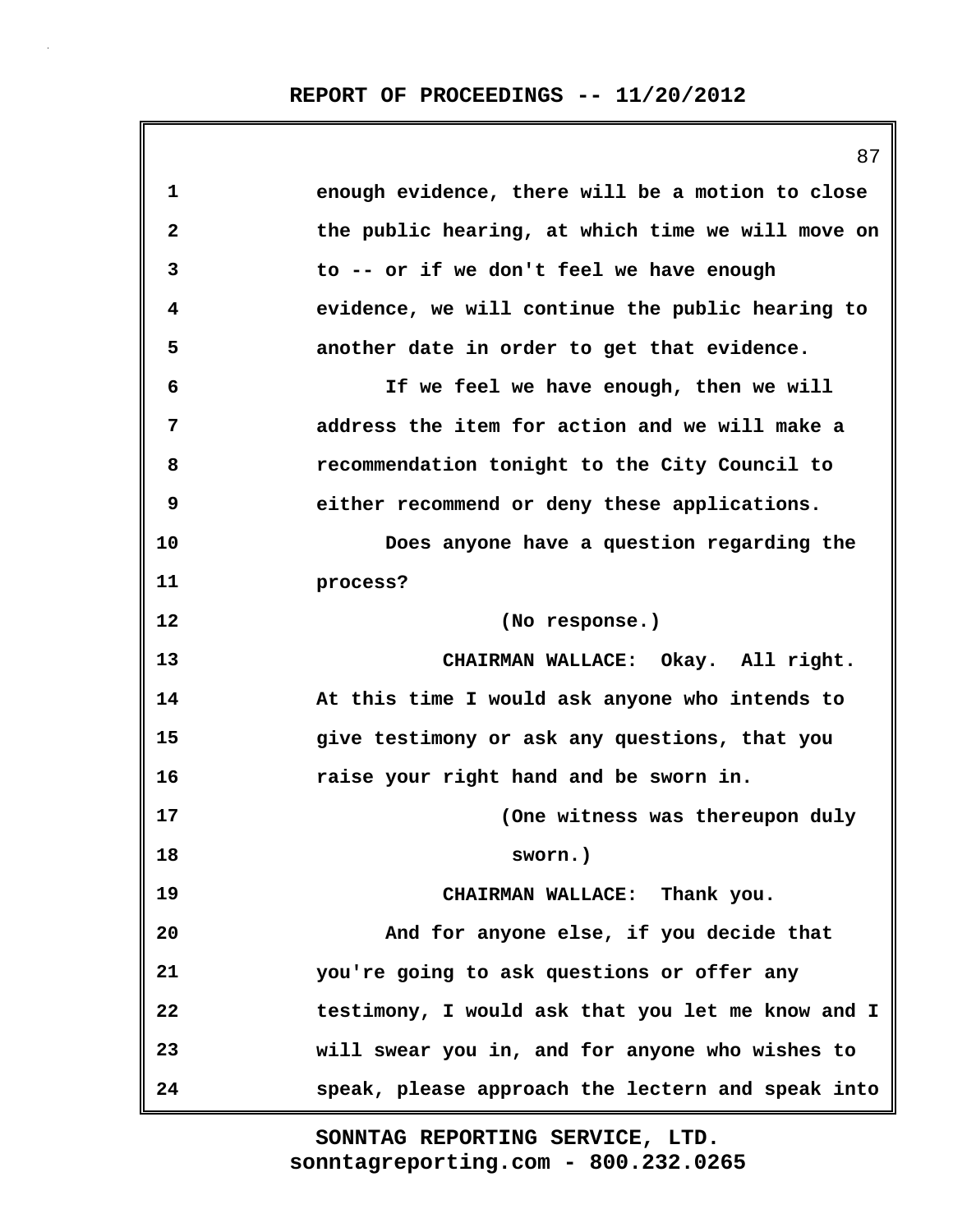|              | 88                                                |
|--------------|---------------------------------------------------|
| 1            | the microphone, state your full name, including   |
| $\mathbf{2}$ | the spelling of your last name for the record,    |
| 3            | and also state your address, and please just      |
| 4            | keep in mind that there is a Court Reporter       |
| 5            | that's here in the room, and so we can only have  |
| 6            | one person talking at a time. He's not that       |
| 7            | talented.                                         |
| 8            | You don't have to put that down.                  |
| 9            | So at this point in time, we will go ahead        |
| 10           | with the Applicant, and then, following that, we  |
| 11           | will continue with the rest of our procedure.     |
| 12           | Is the Applicant ready?                           |
| 13           | MR. O'ROURKE: I am.                               |
| 14           | CHAIRMAN WALLACE: All right. You                  |
| 15           | may proceed.                                      |
| 16           | MR. O'ROURKE: Thank you, Mr. Chairman.            |
| 17           | The City of St. Charles staff is bringing         |
| 18           | forward tonight a general amendment application   |
| 19           | basically to work around two chapters in the      |
| 20           | existing Zoning Ordinance; one for                |
| 21           | administration, more particularly as it involves  |
| 22           | PUDs and approval of the PUDs and, what can be    |
| 23           | varied through PUDs as specifically relates to    |
| 24           | the other chapter we're looking at variances for, |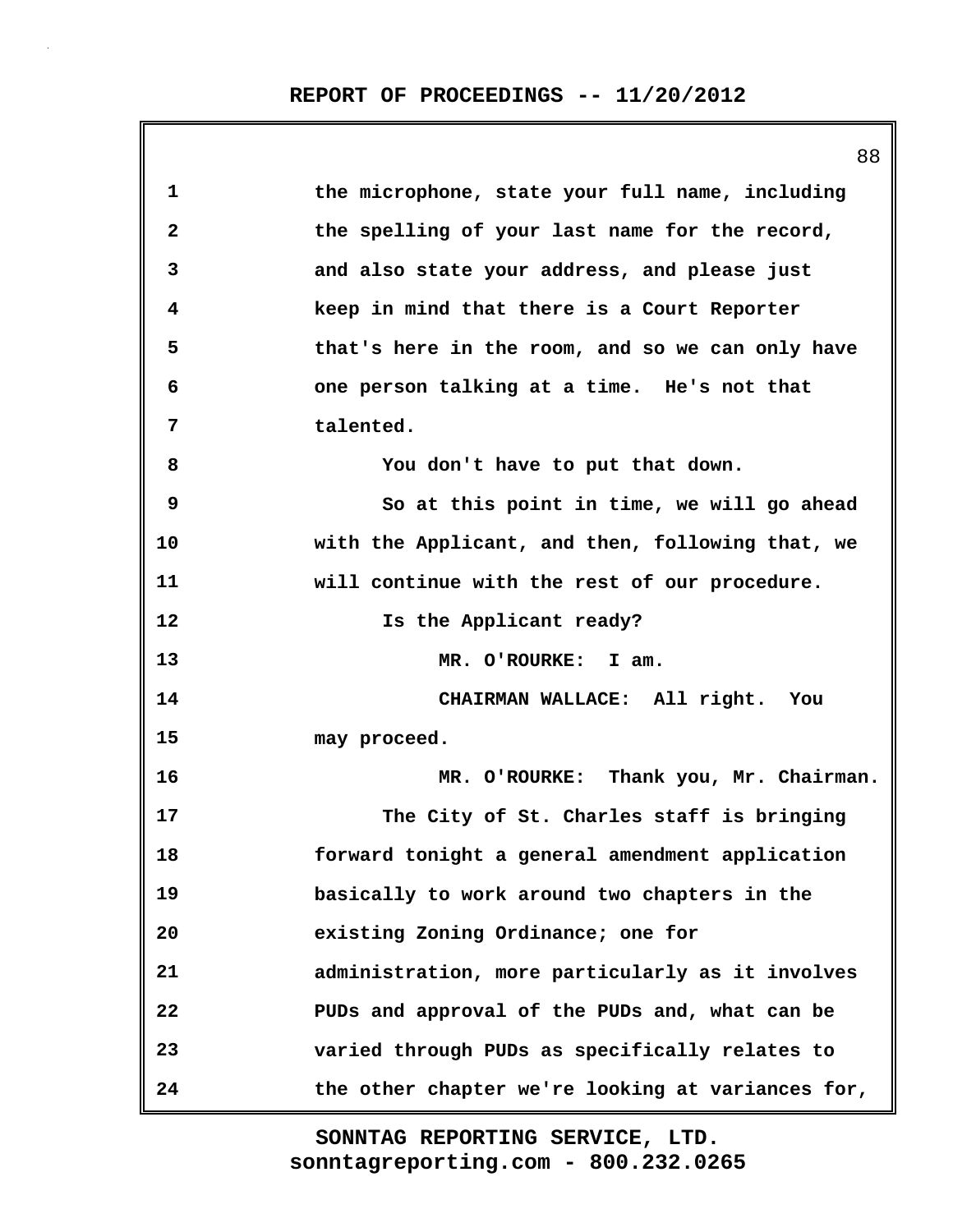| $\mathbf{1}$ | which is Chapter 17.18, "Inclusionary Housing,"   |
|--------------|---------------------------------------------------|
| $\mathbf{2}$ | inclusionary housing and our zoning Code.         |
| 3            | Just to provide a little bit of background        |
| 4            | on what's involved with this, the Housing         |
| 5            | Commission was formed in 2005.                    |
| 6            | After a few years of work and a lot of            |
| 7            | effort, they brought forward the inclusionary     |
| 8            | housing ordinance that was approved and adopted   |
| 9            | by the City Council in February 2008.             |
| 10           | What this ordinance does is basically             |
| 11           | requires, for all new residential developments,   |
| 12           | that a certain percent -- and that is based on    |
| 13           | size -- have to be considered affordable, and we  |
| 14           | use ISD, the Illinois Housing Development         |
| 15           | Authority's standards to establish what that      |
| 16           | affordable rate is, and so this ordinance has now |
| 17           | been on record for a few years, and since then we |
| 18           | have had a few sort of high-level residential     |
| 19           | development applications come forward, and they   |
| 20           | were both in PUDs. They were both proposing to    |
| 21           | utilize a PUD, I should say, and they both        |
| 22           | requested deviations through the PUD to not       |
| 23           | conform to the inclusionary housing, basically    |
| 24           | waiving the entirety of the requirement because   |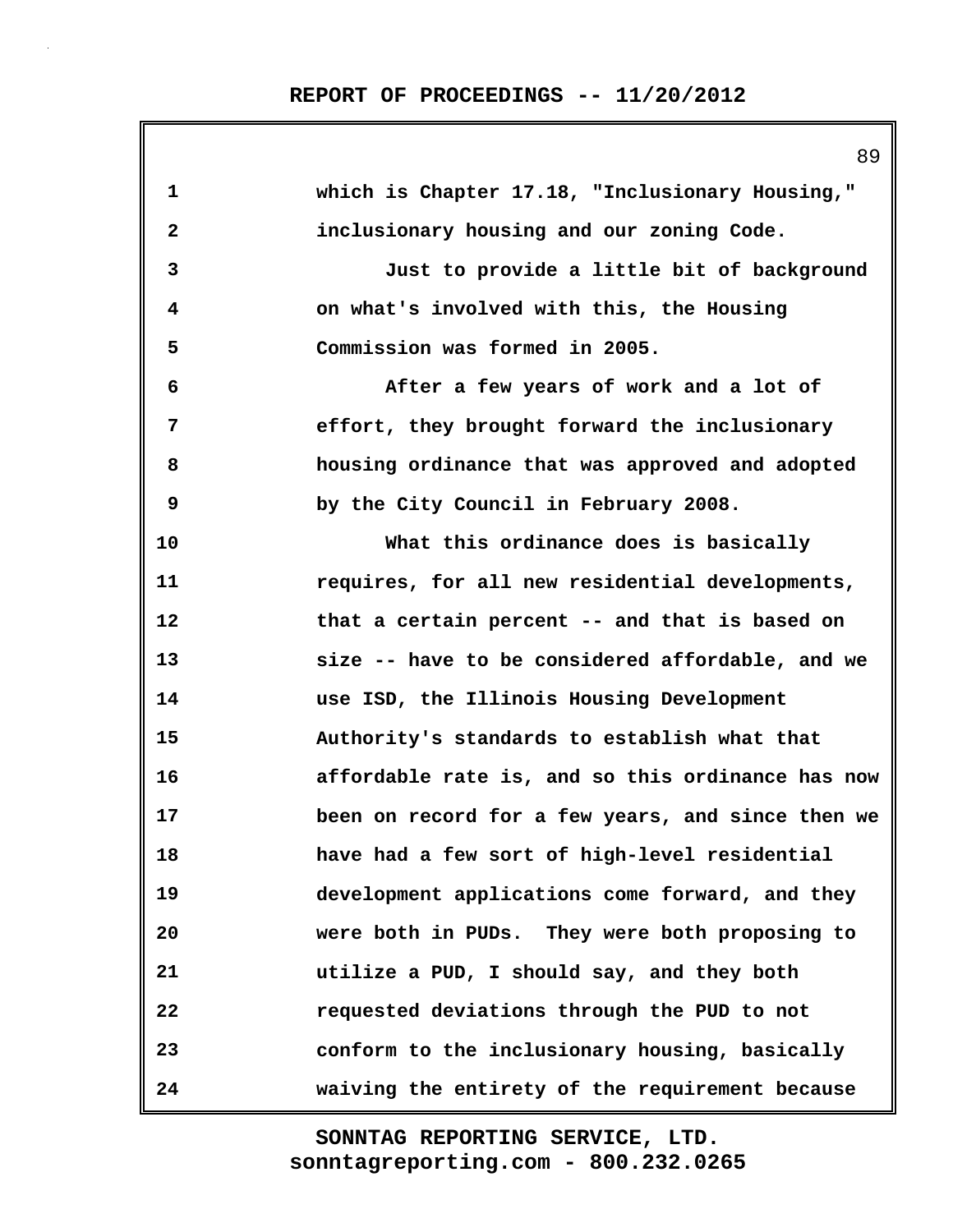| $\mathbf{1}$ | they thought that that's what they needed to do,  |
|--------------|---------------------------------------------------|
| $\mathbf{2}$ | and this is about a year to a year and a few      |
| 3            | months ago, and the Housing Commission responded  |
| 4            | to these developments as they were going through  |
| 5            | the process, and it kind of sparked a bit of a    |
| 6            | question on, "Well, these requests are coming in, |
| 7            | and what does that mean? And is the ordinance     |
| 8            | really properly equipped to address those when it |
| 9            | happens?"                                         |
| 10           | And after some evaluation we realized, you        |
| 11           | know, there probably is some items of this that   |
| 12           | have some merit, but we'd like to vet those out   |
| 13           | and maybe come up with something that makes it a  |
| 14           | little more usable in terms of the Zoning         |
| 15           | Ordinance.                                        |
| 16           | So after that effort we've come up with the       |
| 17           | ordinances that are being presented here tonight. |
| 18           | In particular, we talked about amending the       |
| 19           | Zoning Ordinance -- so this is the administration |
| 20           | chapter of the Zoning Ordinance -- to basically   |
| 21           | eliminate the inclusionary housing portion of the |
| 22           | Zoning Ordinance as being an ineligible deviation |
| 23           | for the PUD.                                      |
| 24           | When we examined it, particularly the             |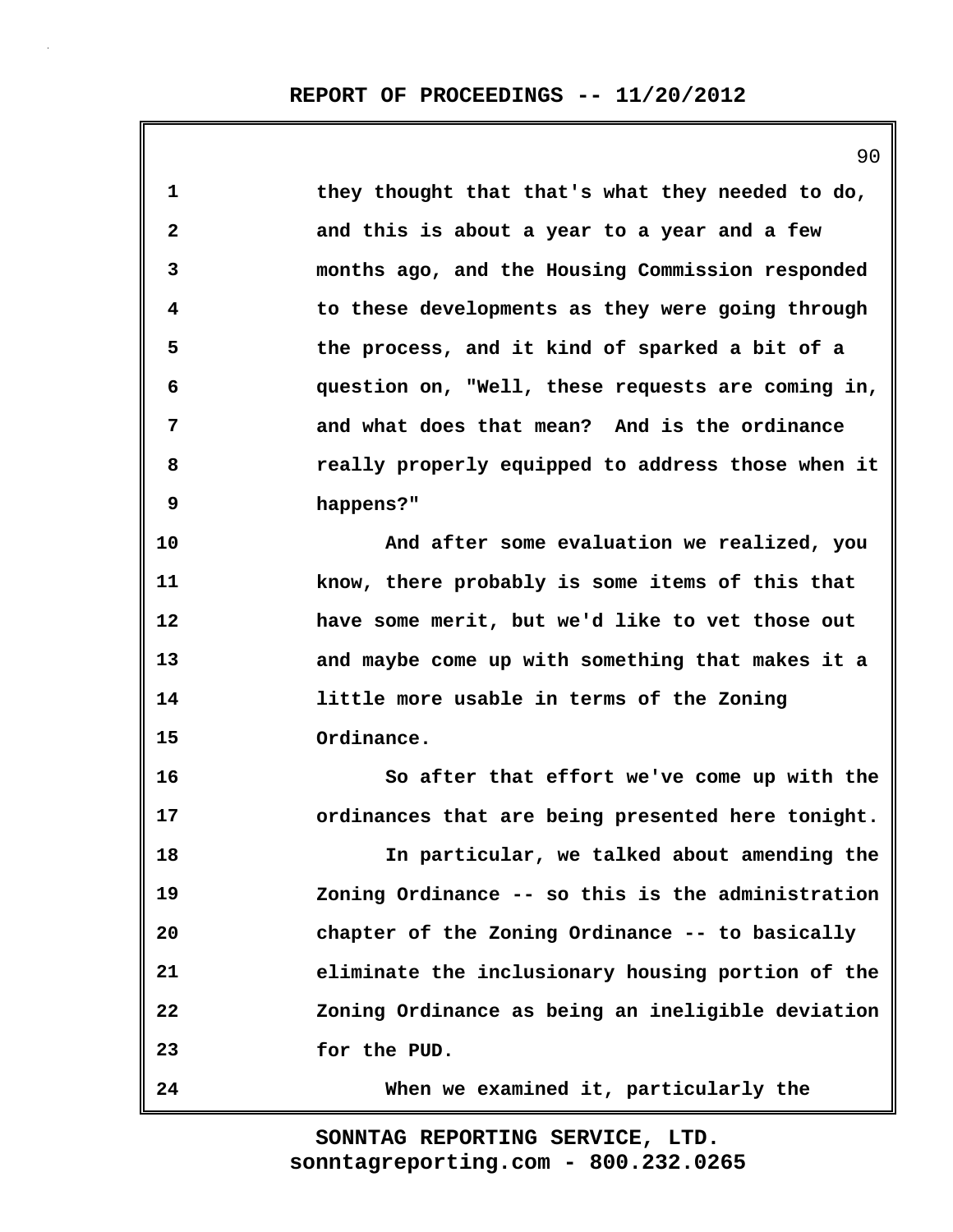| 1            | purposes of the PUD, I think one of them          |
|--------------|---------------------------------------------------|
| $\mathbf{2}$ | specifically says, "Are you providing affordable  |
| 3            | housing?"                                         |
| 4            | It's kind hard to weigh the deviation             |
| 5            | request for affordable housing against the fact   |
| 6            | that you're supposed to use that as a reason to   |
| 7            | establish a PUD, so that's one of the items we    |
| 8            | looked at.                                        |
| 9            | But, you know, I think the Housing                |
| 10           | Commission, through the discussions, really       |
| 11           | looked at this and said, "There are times when    |
| 12           | maybe that has some merit. You know, there are    |
| 13           | properties out there that are problems, and maybe |
| 14           | the financials or some other circumstances on     |
| 15           | those don't work out."                            |
| 16           | So rather than just saying, "Let's get rid        |
| 17           | of this and say it can't be deviated through the  |
| 18           | PUD," what the Housing Commission has done is     |
| 19           | come up with an alternative housing plan, so      |
| 20           | instead of the deviations through the PUD, they   |
| 21           | go through more of a set process that's           |
| 22           | specifically for housing and how affordable       |
| 23           | housing can impact through this whole process.    |
| 24           | And then, finally, what's come out of these       |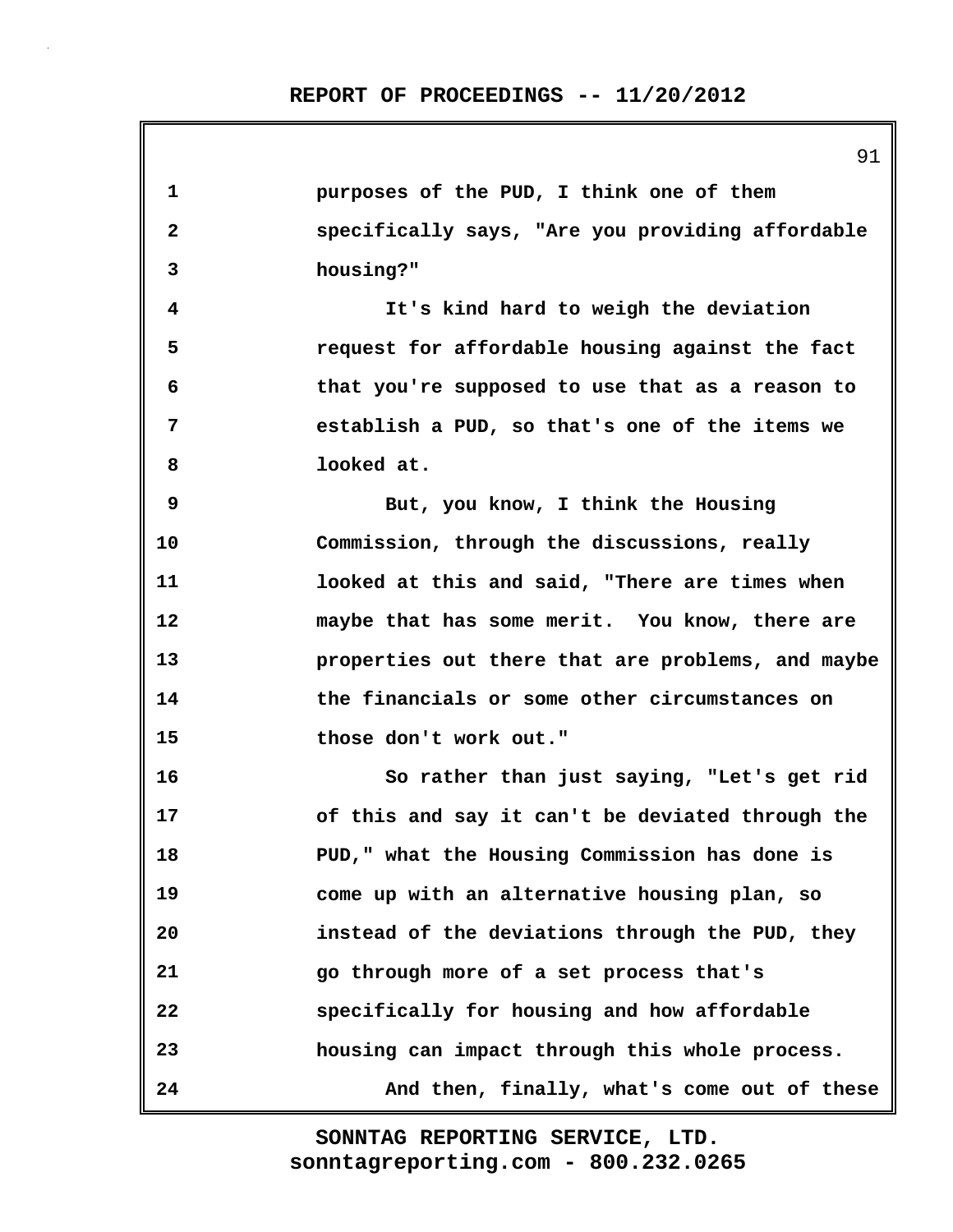|                         | ソム                                                |
|-------------------------|---------------------------------------------------|
| $\mathbf{1}$            | discussions between the Housing Commission and    |
| $\overline{\mathbf{c}}$ | also presenting this concept to the Planning and  |
| 3                       | Development Committee of the City Council, is     |
| 4                       | that there's been this idea of, you know, times   |
| 5                       | have changed since this has been put in place,    |
| 6                       | and now that there's kind of a need maybe to come |
| 7                       | up with some way to have the ordinance ebb and    |
| 8                       | flow with the market.                             |
| 9                       | So what we've also come up with is                |
| 10                      | something called the "sliding scale." I'll get    |
| 11                      | to a little more detail as we go through the      |
| 12                      | presentation.                                     |
| 13                      | So I think the first amendment is pretty          |
| 14                      | straightforward, and I detail these at a higher   |
| 15                      | level in the staff report, and it was just        |
| 16                      | distributed last week.                            |
| 17                      | Essentially we're just amending the               |
| 18                      | Ordinance to say, you know, "PUDs, you can vary   |
| 19                      | certain things through them" or -- excuse me --   |
| 20                      | "deviate from the Ordinance for certain           |
| 21                      | standards, but Chapter 17.18, "Inclusionary       |
| 22                      | Housing," not one of them.                        |
| 23                      | So it's pretty straightforward. It's just         |
| 24                      | not eligible for a PUD.                           |

 $\Omega$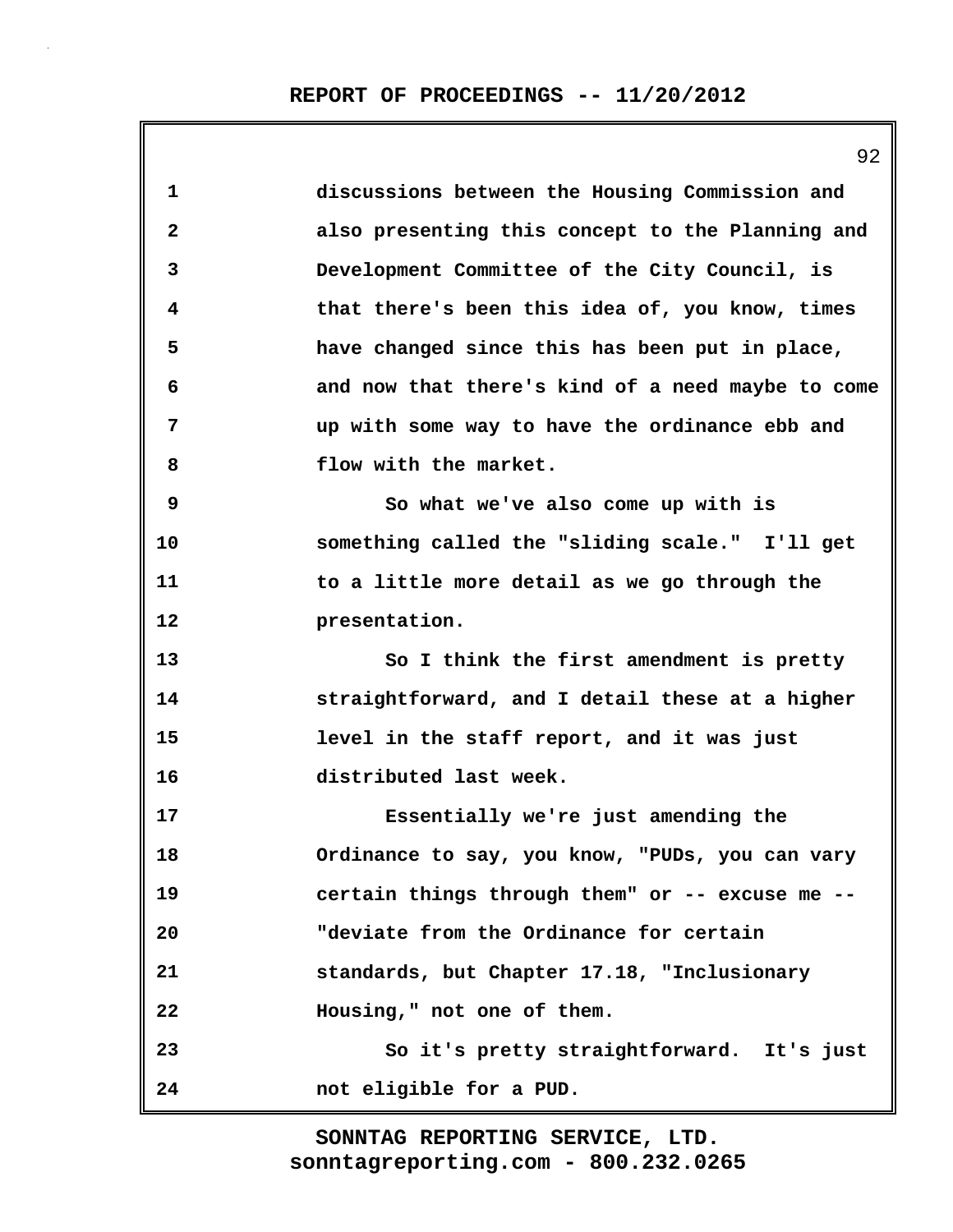**1 The next part is instead of that, we have 2 come up with this alternative housing process, 3 and, basically, what the Housing Commission tried 4 to do was come up with something that sort of 5 wove into the fabric of the existing Ordinance, 6 maybe come up with an alternative to any great 7 extent. We wanted to find something that really 8 kind of interacts with it. 9 So, basically, what -- what we've come up 10 with is, you have to have this alternative 11 housing plan in mind from Day 1. You know you 12 have a problem site. You come to us and first 13 thing you have to look at is, there's going to be 14 some criteria that are established in the 15 Ordinance. 16 You have to justify the fact that you can't 17 provide affordable housing, for whatever that 18 reason is, and the criteria that have been come 19 up with are, one is a financial hardship and 20 there's some costs that are out of the control of 21 the developer, so we're talking about blight or 22 environmental remediation, you know, outdated 23 buildings that have to be removed, something that 24 amounts to 10 percent of the total project cost,**

> **sonntagreporting.com - 800.232.0265 SONNTAG REPORTING SERVICE, LTD.**

93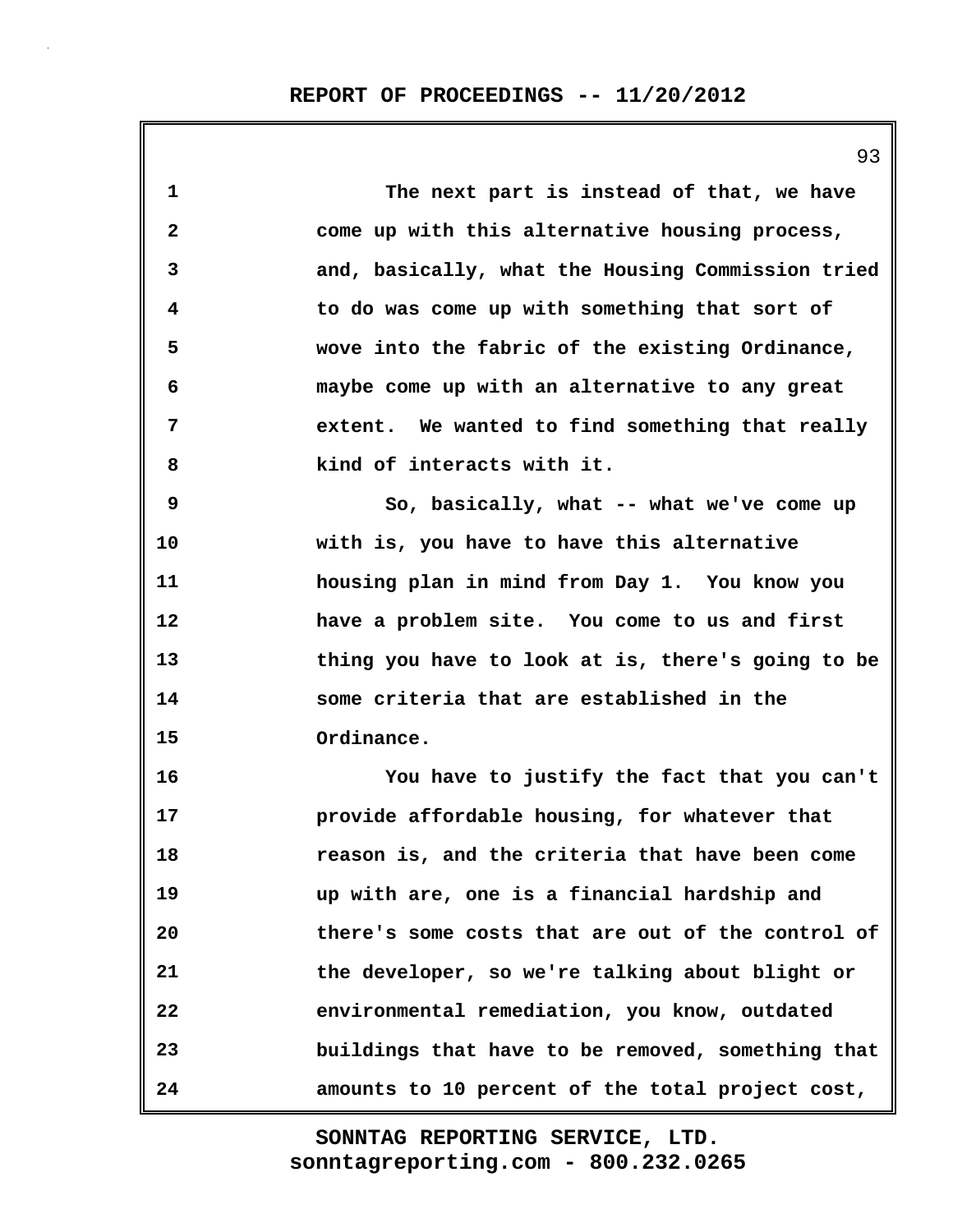94 **1 so something that's kind of clearly defined, and 2 it's easier to have to say -- you know, this 3 isn't somebody just coming into the city and 4 saying, "I don't want to do affordable housing." 5 There has to be a reason for it. 6 So that -- that's the first one. 7 The second one is that there's no density 8 bonus available. Part of the methodology of the 9 existing Ordinance is you provide affordable 10 units on-site. The Ordinance allows you or 11 permits you to go and build more units than the 12 underlying zoning district would allow. 13 There's times when that's not possible. 14 You know, maybe it's a very unique parcel with a 15 lot of steep slopes and just can't fit that many 16 houses on there, or there -- you know, there's 17 other situations. 18 Maybe there's a wetland on the site that 19 can't be developed on, so there's something 20 limiting you from going over the density that 21 would be allowed in the Zoning Ordinance, so 22 we -- so that's one of the ideas you can use. 23 There's some other alternative City policy 24 or goal that's been established that you're**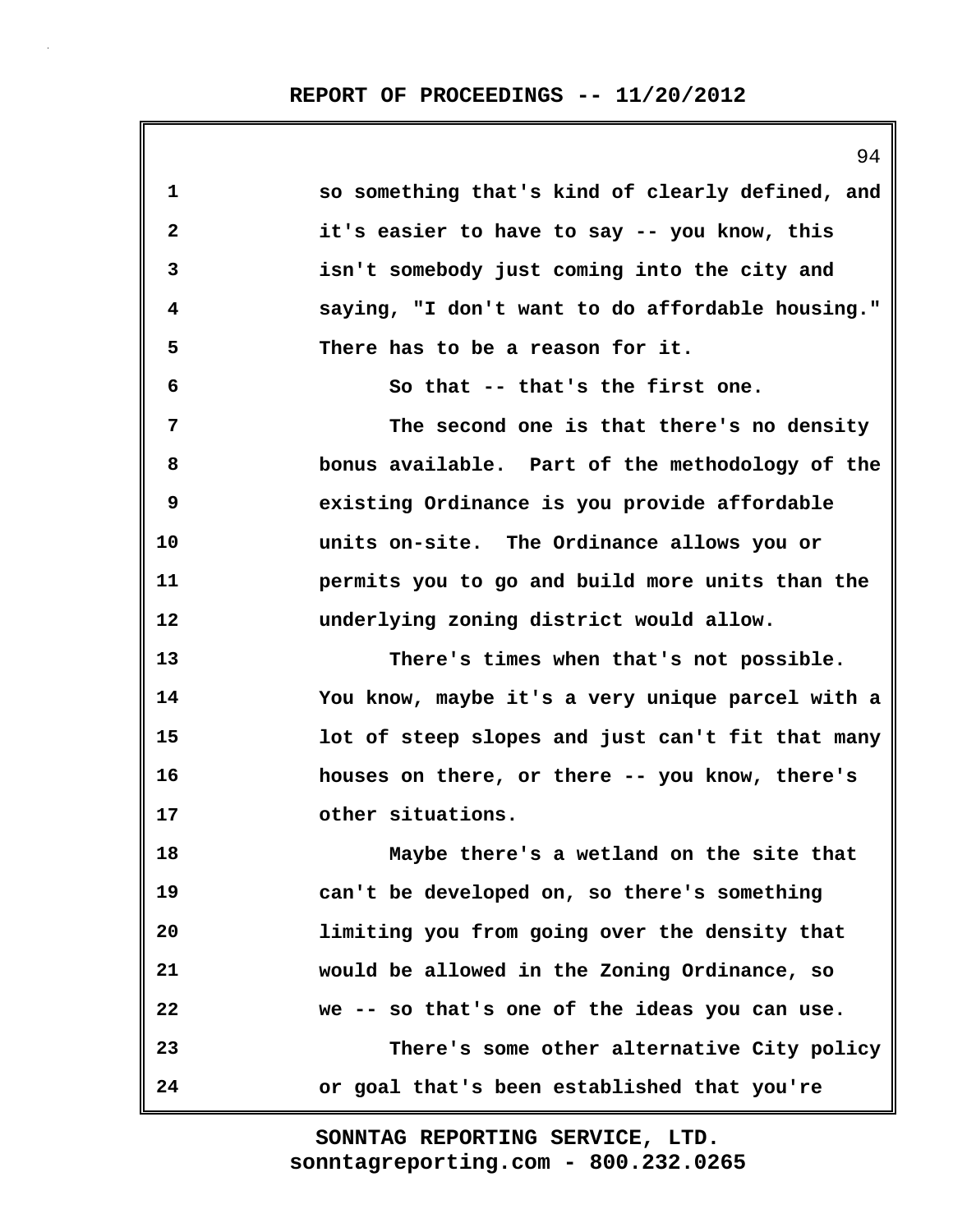| 1                       | trying to establish -- you know, work with, such  |
|-------------------------|---------------------------------------------------|
| $\overline{\mathbf{2}}$ | as a vacant or underutilized parcel.              |
| 3                       | And the fourth criteria that we came up           |
| 4                       | with, somehow you're doing something that's       |
| 5                       | better than the Ordinance. So instead of          |
| 6                       | providing rental units that are at 60 percent of  |
| 7                       | the area median income, maybe you're providing at |
| 8                       | You know, you might not be able to provide<br>40. |
| 9                       | all the units that you need to per the standard   |
| 10                      | of the Ordinance, but you're doing something      |
| 11                      | above and beyond the minimums of the ordinance,   |
| 12                      | so in this case you're providing, instead of      |
| 13                      | moderately affordable housing, very affordable    |
| 14                      | housing.                                          |
| 15                      | Do you have a question?                           |
| 16                      | VICE CHAIRMAN KESSLER: I don't quite              |
| 17                      | get that.                                         |
| 18                      | I understand you're providing homes that          |
| 19                      | are -- that are 40 percent median, 40 percent     |
| 20                      | median, but does that mean the whole project is   |
| 21                      | that, so you don't have to meet the inclusionary? |
| 22                      | I don't understand that.                          |
| 23                      | MR. O'ROURKE: It's not quite that                 |
| 24                      | specific.                                         |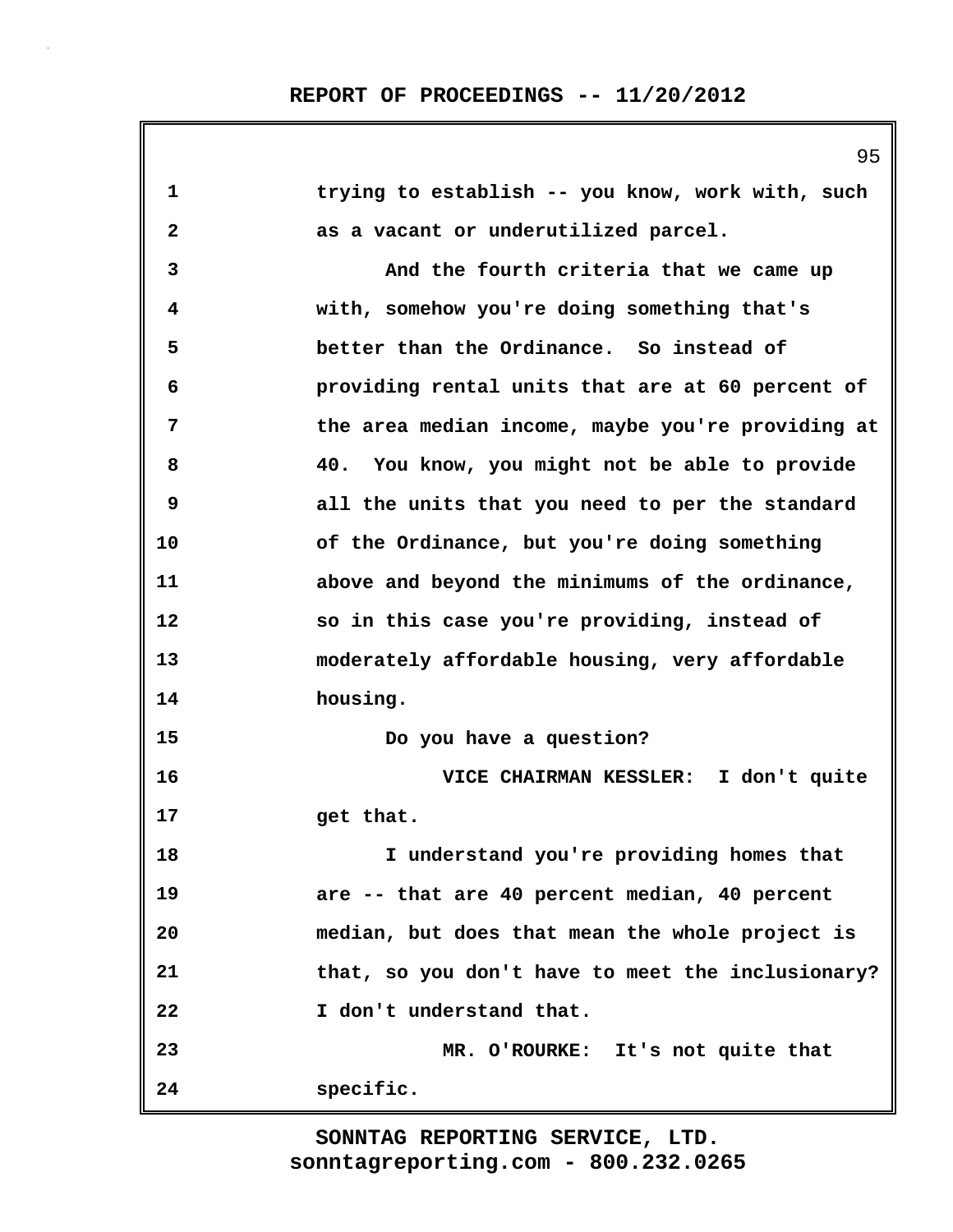|    | 96                                                 |
|----|----------------------------------------------------|
| 1  | It's -- it's one of the criteria that can          |
| 2  | be used to examine this alternative affordable     |
| 3  | house plan.                                        |
| 4  | VICE CHAIRMAN KESSLER: I don't                     |
| 5  | understand the criteria. Explain it to me.         |
| 6  | MR. O'ROURKE: Basically, right now,                |
| 7  | if you're doing a rental project --                |
| 8  | VICE CHAIRMAN KESSLER: Okay.                       |
| 9  | MR. O'ROURKE: -- the Ordinance would               |
| 10 | require you to build affordable units.             |
| 11 | VICE CHAIRMAN KESSLER: Okay.                       |
| 12 | MR. O'ROURKE: And that price point                 |
| 13 | is 60 percent of the area median income, and       |
| 14 | there's a formula that calculates what rent is     |
| 15 | affordable for that parcel.                        |
| 16 | We're saying what you -- you make it               |
| 17 | affordable to people who only are earning          |
| 18 | 40 percent of the area median income, and that is  |
| 19 | just an example. There could be other ways to do   |
| 20 | this. That's the one that -- that we examined.     |
| 21 | So, basically, instead of meeting the bare         |
| 22 | minimum of the Ordinance at 60 percent affordable, |
| 23 | meaning, to families that earn 60 percent of the   |
| 24 | area median income, that you're going to have      |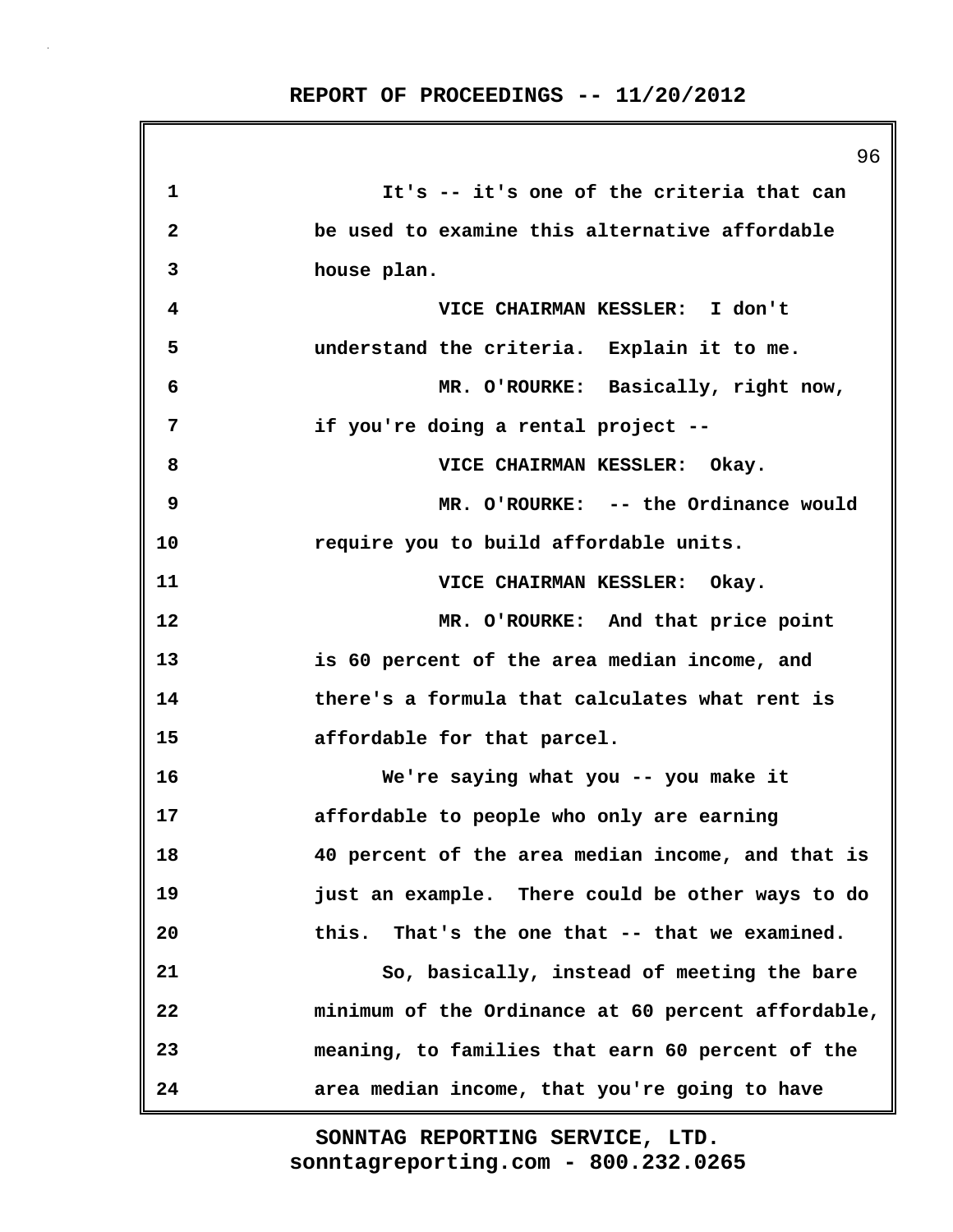97 **1 units that are affordable to people that earn 2 40 percent of the area median income so that -- 3 VICE CHAIRMAN KESSLER: But then you 4 have met the requirement. 5 MR. O'ROURKE: Well, you might not be 6 providing all the units. 7 VICE CHAIRMAN KESSLER: Oh, got you. 8 So that's what I didn't understand. Okay. I 9 understand. Go on. 10 MR. O'ROURKE: In addition to these 11 criterias, you actually -- it's going to be 12 required that the Applicant submit information 13 that proves what these hardships are. You know, 14 it's not really a face value, "We can't do it." 15 So our concept is that we've come up with 16 some specifics. You know, "Here's the items of 17 how the affordable housing will be identified, 18 and you have to tell us right up front what your 19 plan is to do that." 20 Instead of just saying, you know, "We'll go 21 out and we'll try to build some homes that are 22 affordable," you have to show us exactly what 23 you're planning to do. 24 So if you're going to go out and chase**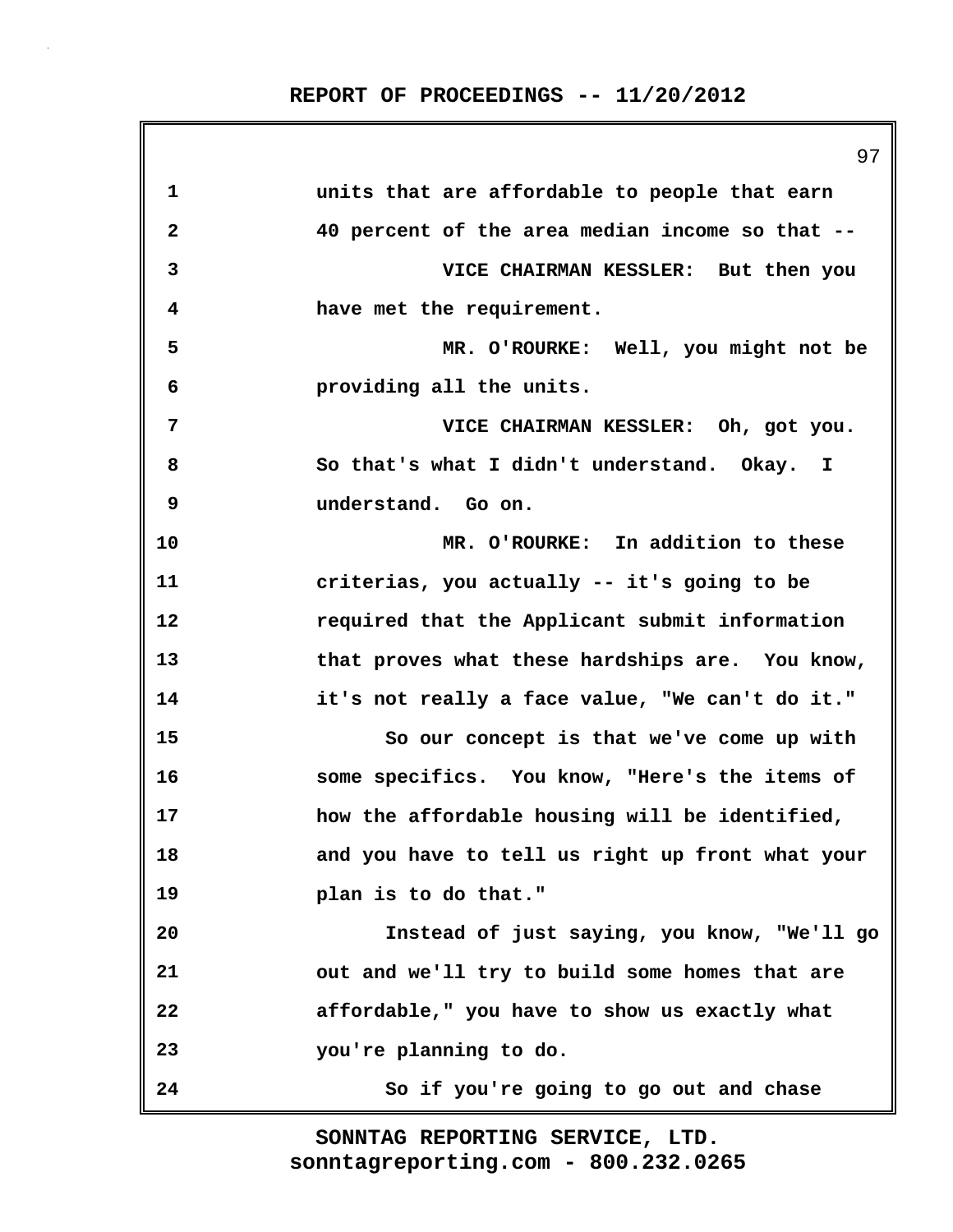| 1                       | grants, you know, from State and Federal agencies |
|-------------------------|---------------------------------------------------|
| $\overline{\mathbf{c}}$ | that provide funding to do affordable housing, we |
| 3                       | want to know what ones you're going to apply for, |
| 4                       | how you're going to do it, what your timetable    |
| 5                       | requires. You have to submit those to us up       |
| 6                       | front before the project even is taken through    |
| 7                       | the process.                                      |
| 8                       | You have -- so if you're going to do --           |
| 9                       | purchase off-site units, you have to give us some |
| 10                      | sort of indication of where these units are, how  |
| 11                      | many you're going to be able to purchase, how     |
| 12                      | you're going to rehab them and/or you can do a    |
| 13                      | combination of any of these or other -- you know, |
| 14                      | other items. But the point is we want to know up  |
| 15                      | front what you're doing and, you know, it's       |
| 16                      | not -- we -- the whole of this is that you have a |
| 17                      | well thought-out problem and you're coming up     |
| 18                      | with a well thought-out solution, and we want to  |
| 19                      | know that right from the get-go.                  |
| 20                      | More of these requirements are the front          |
| 21                      | end. You know, if somebody said they have a       |
| 22                      | financial hardship, the Housing Commission feels  |
| 23                      | "You should tell us what that is and prove it, so |
| 24                      | we want to see project pro formas, purchase price |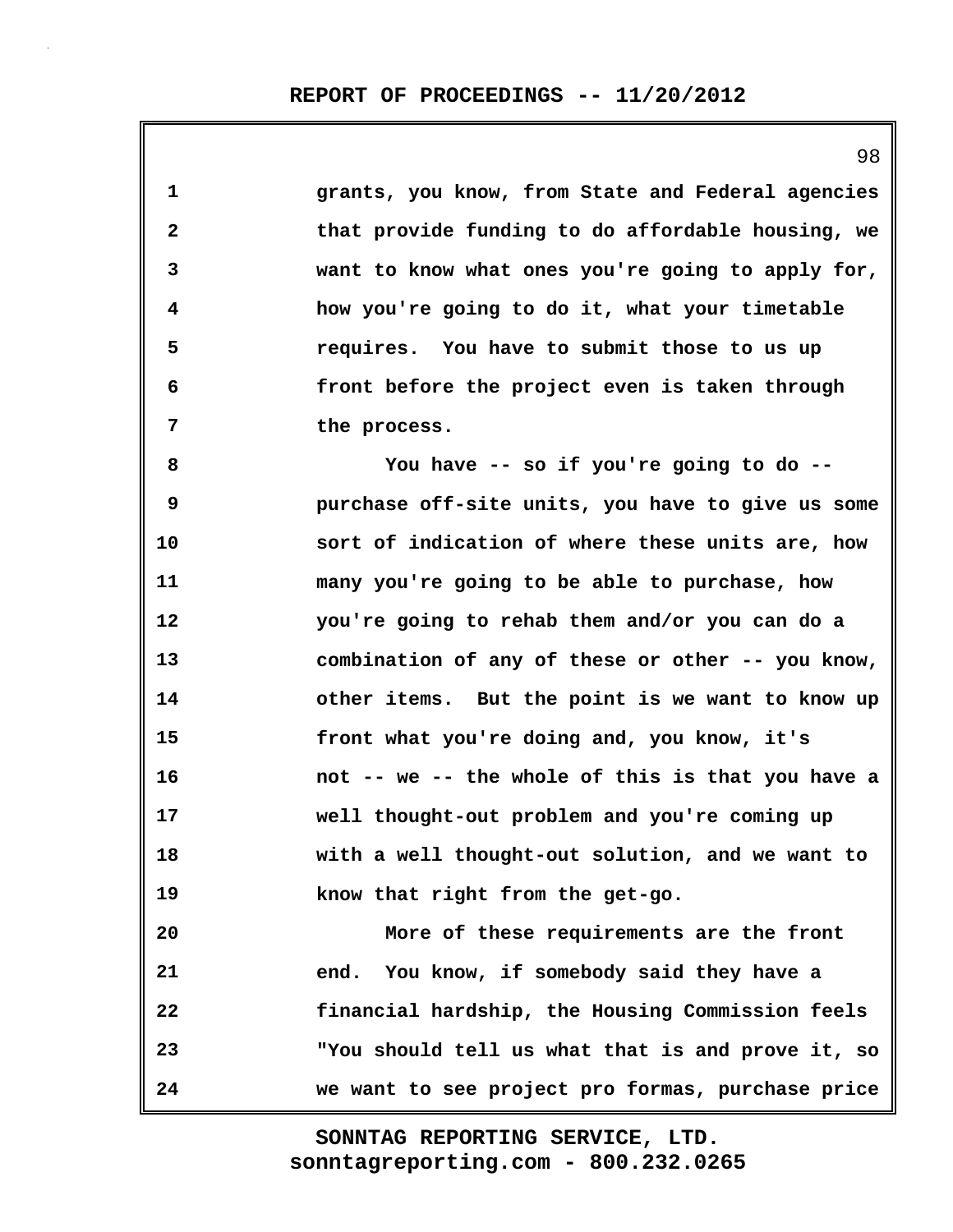**1 of the property. We want to know what these 2 financial hardships are and how much it's going 3 to cost to mitigate them," just so there's some 4 real numbers to kind of put together with this 5 request. 6 So, again, it's all about -- you know, 7 this -- this isn't a work around the Ordinance. 8 You have to have a legitimate problem and we are 9 trying to figure out what that is and the best 10 way to address it. 11 These are just kind of some more detail on 12 what the different funding sources are. I don't 13 think I need to go through all these. 14 If you do an alternative affordable housing 15 plan, if you choose to do external funding sources, 16 these are the items you have to go -- these are 17 the items that you have to give us. 18 So just to name a few, you have to show us 19 copies of the grant applications you'll be using. 20 If you're going to purchase resale and 21 resale off-site units at an affordable price, 22 show us where they are, what are the anticipated 23 costs of the renovations, the timing of purchase, 24 when you're going to be able to get them back on**

> **sonntagreporting.com - 800.232.0265 SONNTAG REPORTING SERVICE, LTD.**

99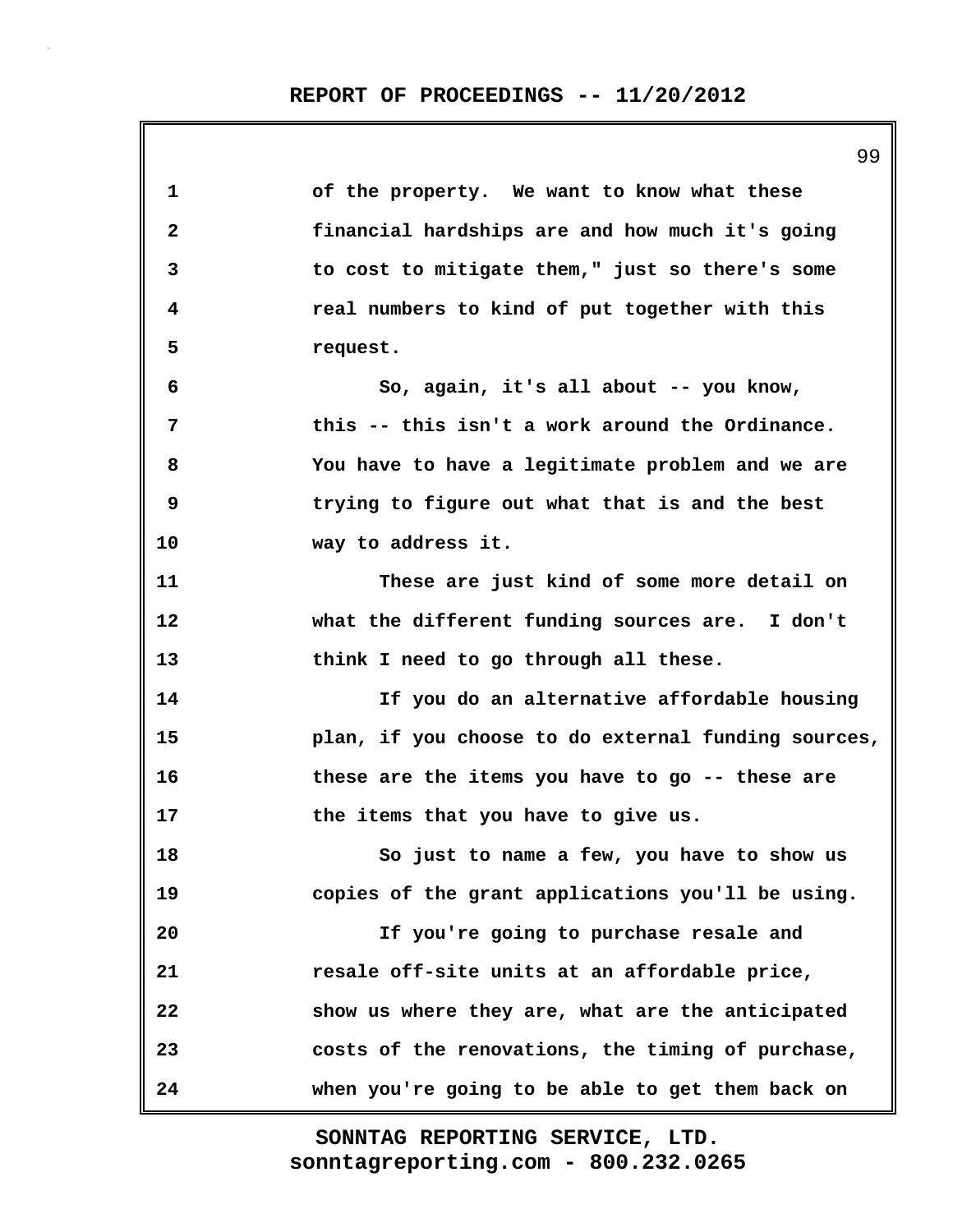| 1            | the market. You know, it's all this idea that we |
|--------------|--------------------------------------------------|
| $\mathbf{2}$ | want to know up front what your plan is.         |
| 3            | And then the final portion of the proposed       |
| 4            | amendment is what's called the "sliding scale."  |
| 5            | Just a refresher, for units or -- excuse         |
| 6            | me -- developments that are 10 units or less,    |
| 7            | 5 percent of that development is required to be  |
| 8            | affordable.                                      |
| 9            | You can pay 100 percent of this as a fee-in      |
| 10           | lieu-option, but typically with that many units, |
| 11           | you're not going to get -- your whole unit       |
| 12           | requirement isn't going to be one whole unit     |
| 13           | anyway. You'll be using a fraction, so we have a |
| 14           | per-unit fee-in-lieu-of that you can meet that   |
| 15           | requirement a hundred percent.                   |
| 16           | As we move up the scale and more units are       |
| 17           | required, as a development gets larger, and for  |
| 18           | the top two categories, you can only use         |
| 19           | 50 percent of your requirement, so there's no    |
| 20           | option to do completely no units on-site and pay |
| 21           | all fee in lieu.                                 |
| 22           | The sliding scale affects this. It's,            |
| 23           | basically, the concept, as proposed, is every    |
| 24           | year staff puts together an analysis that        |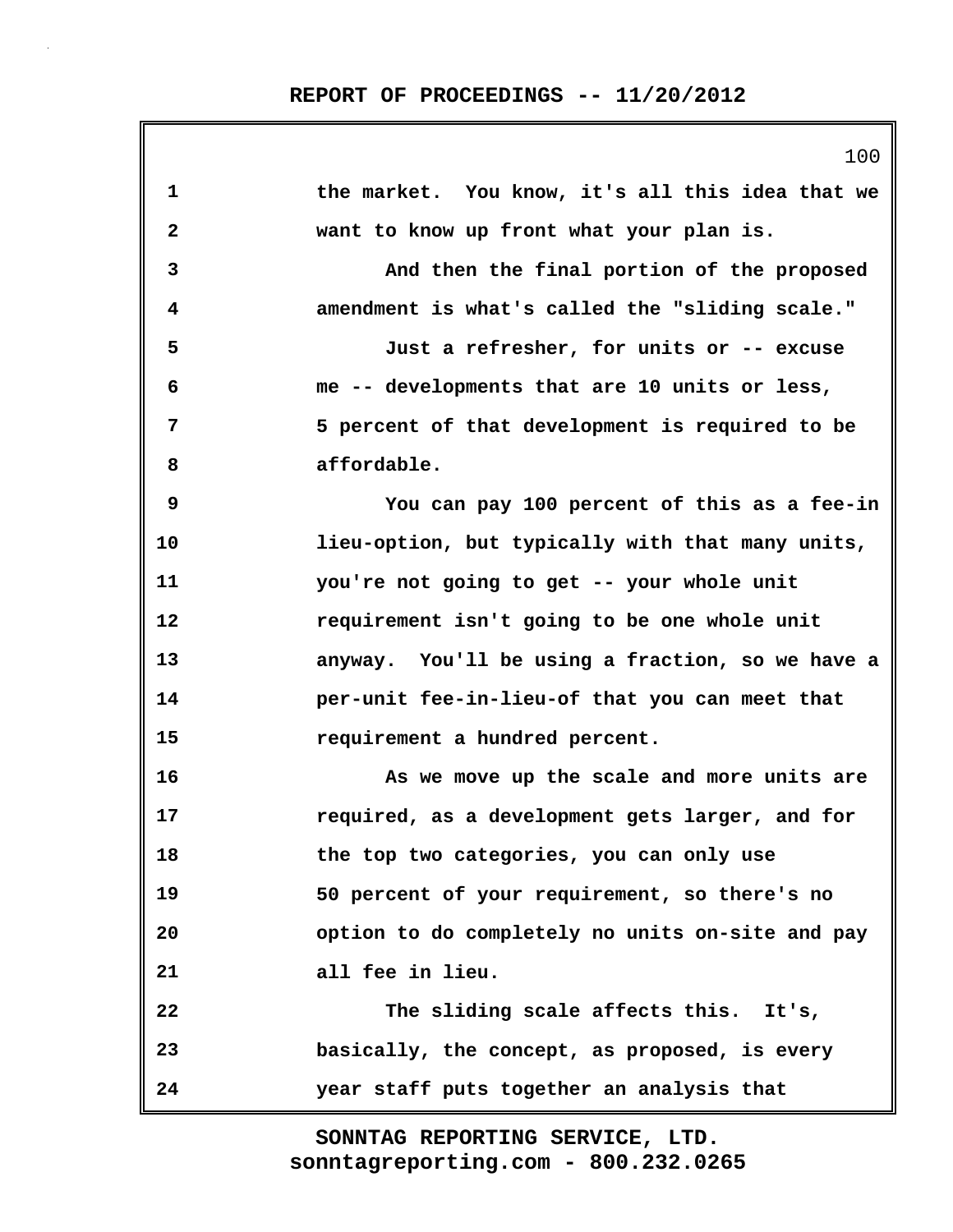| 1            | estimates where St. Charles is in terms of       |
|--------------|--------------------------------------------------|
| $\mathbf{2}$ | affordable housing in their housing stock, so    |
| 3            | there's a number out there: What are the homes'  |
| 4            | rent in St. Charles and what is that number?     |
| 5            | So if we have 10 percent, which is what the      |
| 6            | State would mandate, are we higher than that?    |
| 7            | Are we below that? That is an important number   |
| 8            | to know as we go through the process.            |
| 9            | So what we've come up with is -- you know,       |
| 10           | right now in the Ordinance there's a hard        |
| 11           | 25 percent. You know, the community development  |
| 12           | director can say, "All right. We have a lot of   |
| 13           | affordable housing. Something has happened in    |
| 14           | the market where one out of every four units in  |
| 15           | town is affordable. We're not sure if we need to |
| 16           | require new units be created because of this. We |
| 17           | have a lot."                                     |
| 18           | And then anything -- if we're not at             |
| 19           | 25 percent, you have to meet the ordinance.      |
| 20           | What this idea is, you know, there's a lot       |
| 21           | of area between 10 percent and 25 percent in the |
| 22           | real world and as the market ebbs and flows.     |
| 23           | What this concept is, for different levels       |
| 24           | of the City's housing stock, existing being      |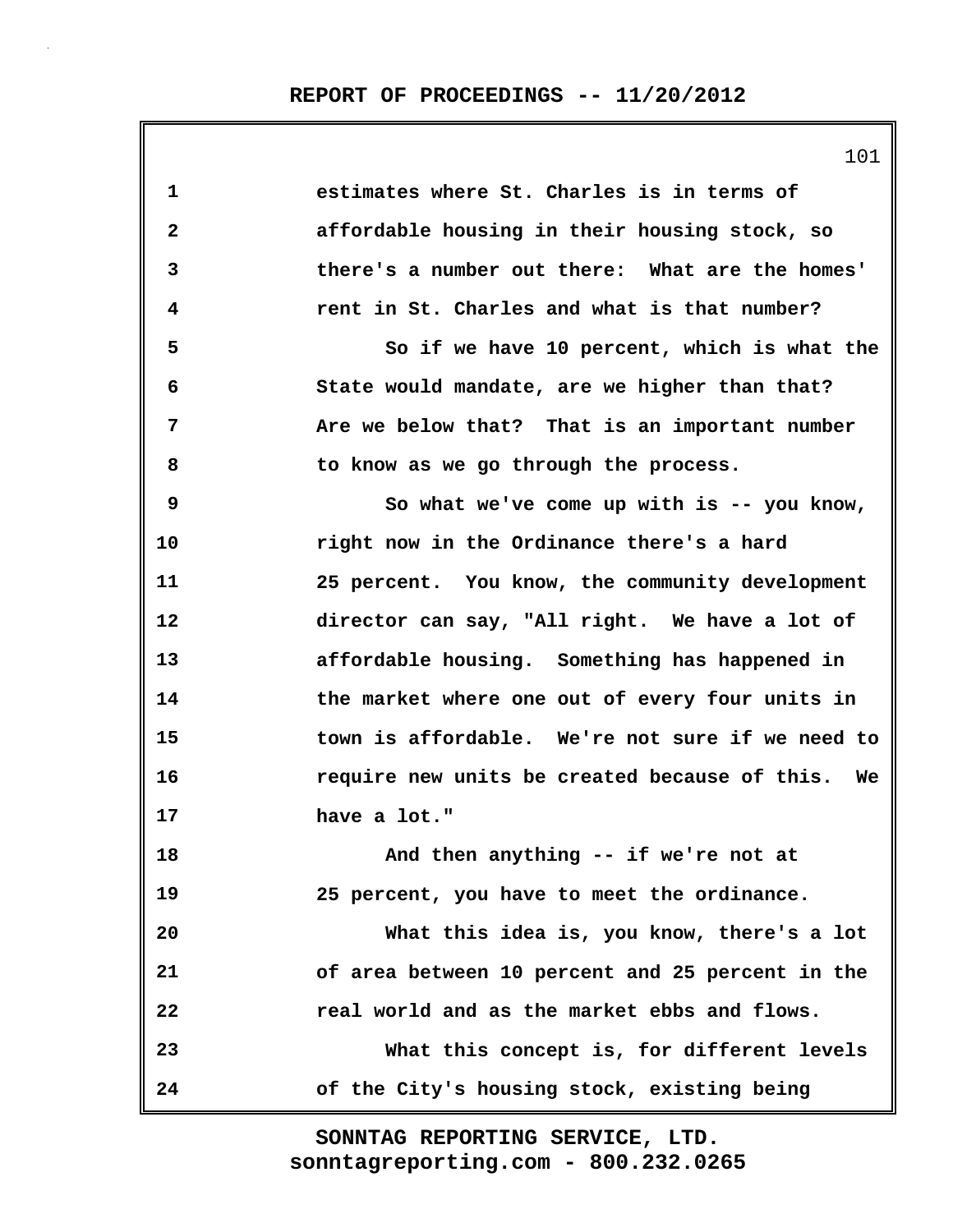| $\mathbf{1}$ | affordable, we've come up with kind of percentage  |
|--------------|----------------------------------------------------|
| $\mathbf{2}$ | requirements, so if the current housing stock of   |
| 3            | St. Charles that is considered affordable is       |
| 4            | 13.75 percent or less, you have to meet the        |
| 5            | Ordinance 100 percent, and as that total housing   |
| 6            | stock requirement increases, based on these        |
| 7            | categories, you would only have to meet 75 percent |
| 8            | of the requirements, so if you had 10 units,       |
| 9            | you'd only be required to meet 7 1/2 if the        |
| 10           | City's affordable housing stock is at 16 percent.  |
| 11           | And it would basically kind of scale back          |
| 12           | the requirement until that 25 percent number is    |
| 13           | ever reached, if it is ever reached, and then --   |
| 14           | then the Ordinance, just as it sits now, you       |
| 15           | know, the community development director could     |
| 16           | expand those requirements.                         |
| 17           | And this is also in your packet of                 |
| 18           | materials, but I put together these tables to      |
| 19           | just kind of highlight what all that means.        |
| 20           | So if, let's say, you have a medium-size           |
| 21           | development in an 11-to-49 unit area, and the      |
| 22           | City's housing stock is currently at 20 percent,   |
| 23           | so the normal requirement would have been, you     |
| 24           | know, you have to do 3 units on-site or -- excuse  |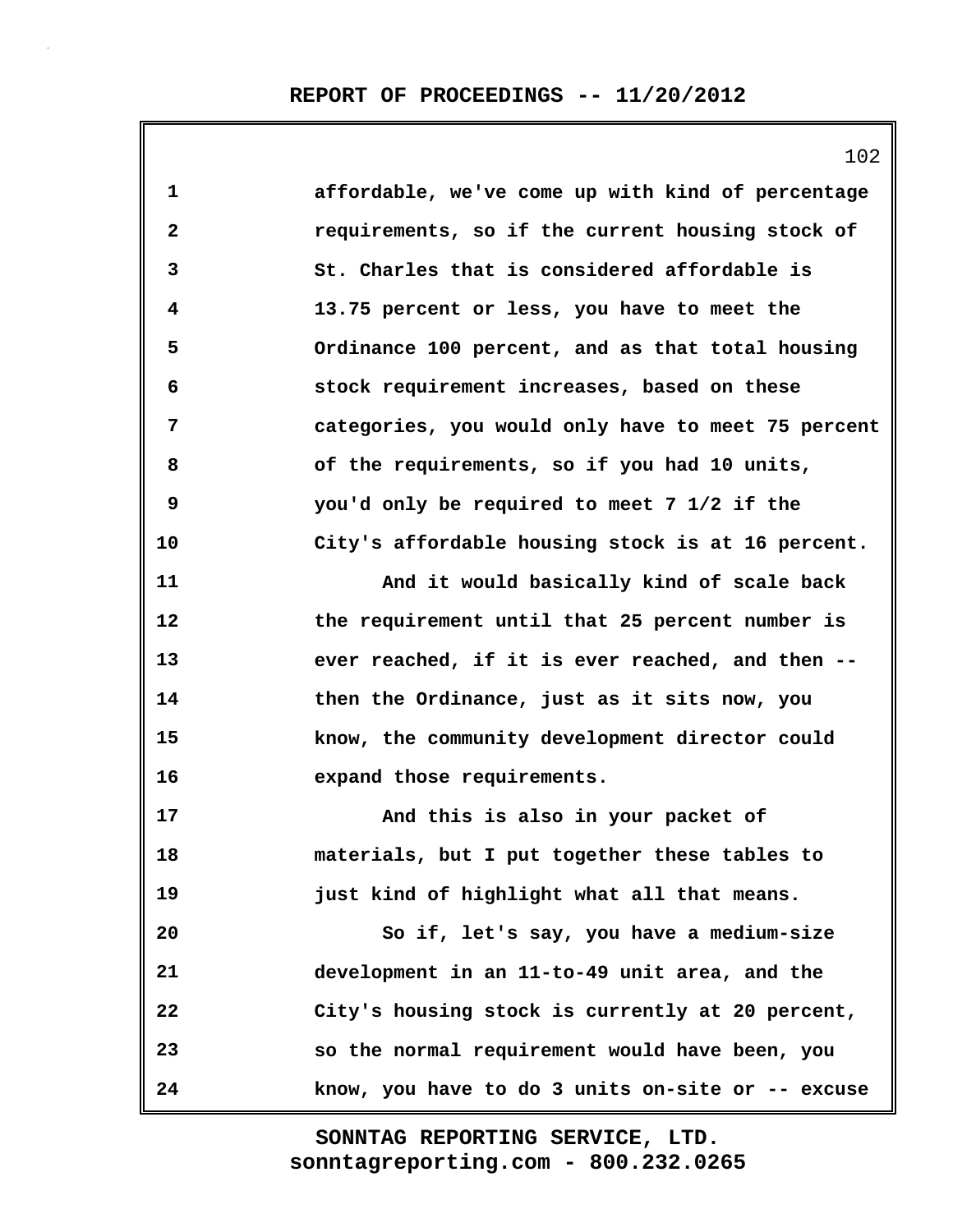**1 me -- a 30-unit development, you would have to do 2 10 percent of them as affordable. That would 3 have been three units. 4 If you come down here and we're at 5 16 affordable, that would reduce your unit 6 requirement to .3, and then this just kind of 7 goes through the whole process, so you could only 8 use half of that, being, you know, you have 9 on-site, et cetera, and it kind of works through 10 the math there. 11 So that's -- what we're trying to show is 12 that, as the percentage of St. Charles housing 13 stock increases on its own or through the 14 development of these affordable units, you know, 15 the need maybe isn't as great, so this is 16 designed to kind of add a little more flexibility 17 and create a little bit more of a tradeoff 18 between where the City's currently at and what 19 the Ordinance requires. 20 So that's -- that's the majority of the 21 concept there, and just -- I put this slide in 22 here just to show you where the report that staff 23 creates every year is at. 24 Right now we're currently at 18.01 percent,**

> **sonntagreporting.com - 800.232.0265 SONNTAG REPORTING SERVICE, LTD.**

103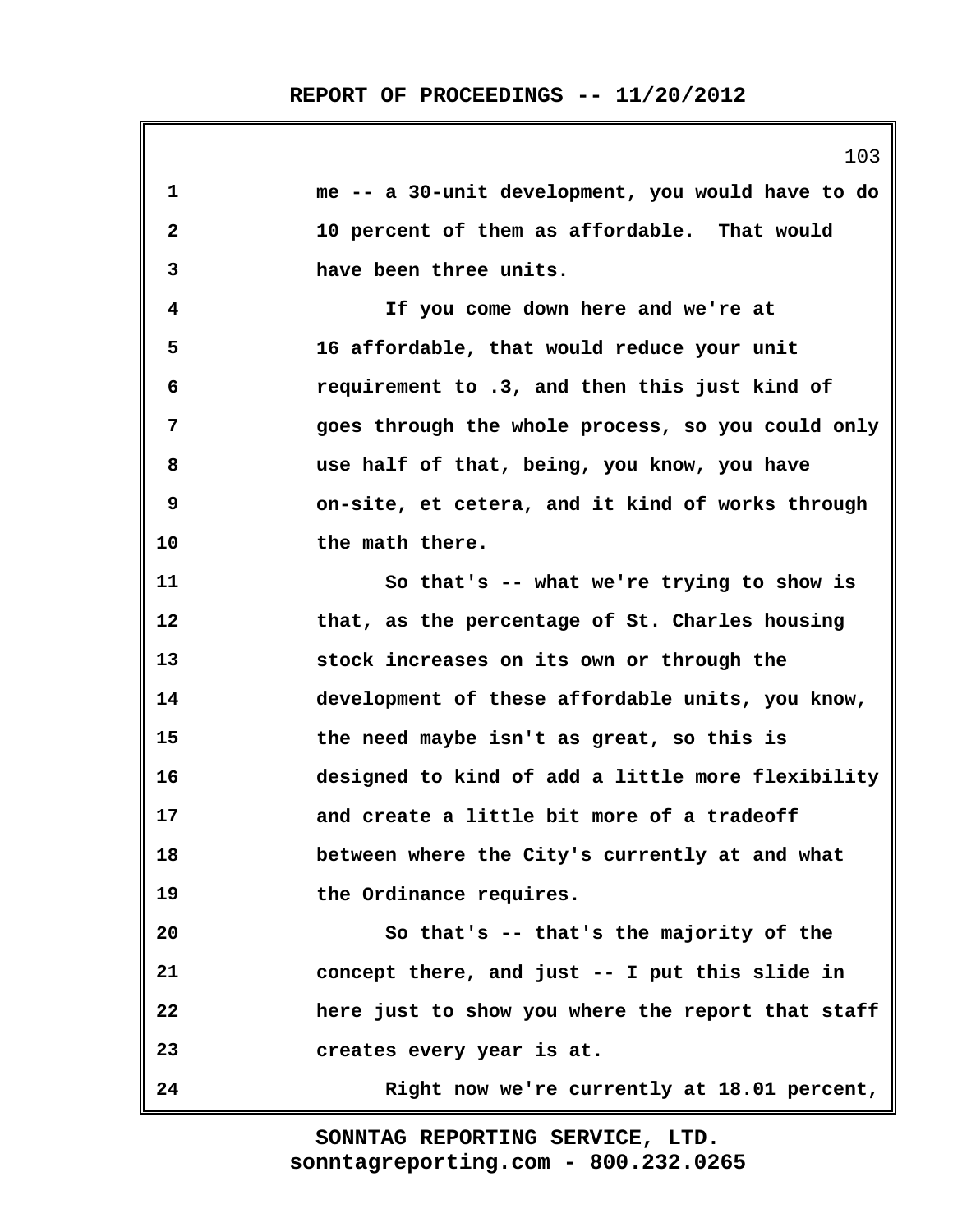**REPORT OF PROCEEDINGS -- 11/20/2012**

|              | 104                                               |
|--------------|---------------------------------------------------|
| 1            | and that really summarizes all the Ordinance      |
| $\mathbf{2}$ | amendments that staff is proposing this evening.  |
| 3            | I will take any questions and comments.           |
| 4            | And so there are members of the Housing           |
| 5            | Commission here in the audience, as well, if you  |
| 6            | have any questions.                               |
| 7            | VICE CHAIRMAN KESSLER: Don't we have              |
| 8            | a member on our Commission here?                  |
| 9            | MR. O'ROURKE: I'm sorry. I didn't                 |
| 10           | hear you.                                         |
| 11           | MEMBER HENNINGSON: (Indicating.)                  |
| 12           | VICE CHAIRMAN KESSLER: We have him                |
| 13           | right here.                                       |
| 14           | Yeah, I have a question.                          |
| 15           | First of all, it's a lot of math. Geez,           |
| 16           | it's a lot of math.                               |
| 17           | How do you administer that? I don't know          |
| 18           | how you guys do it.                               |
| 19           | MR. O'ROURKE: You should have been                |
| 20           | there when we wrote the amendment.                |
| 21           | VICE CHAIRMAN KESSLER: Well, see,                 |
| 22           | that was another one of my questions, and this is |
| 23           | somewhat procedural.                              |
| 24           | Why is this coming before us? If it has           |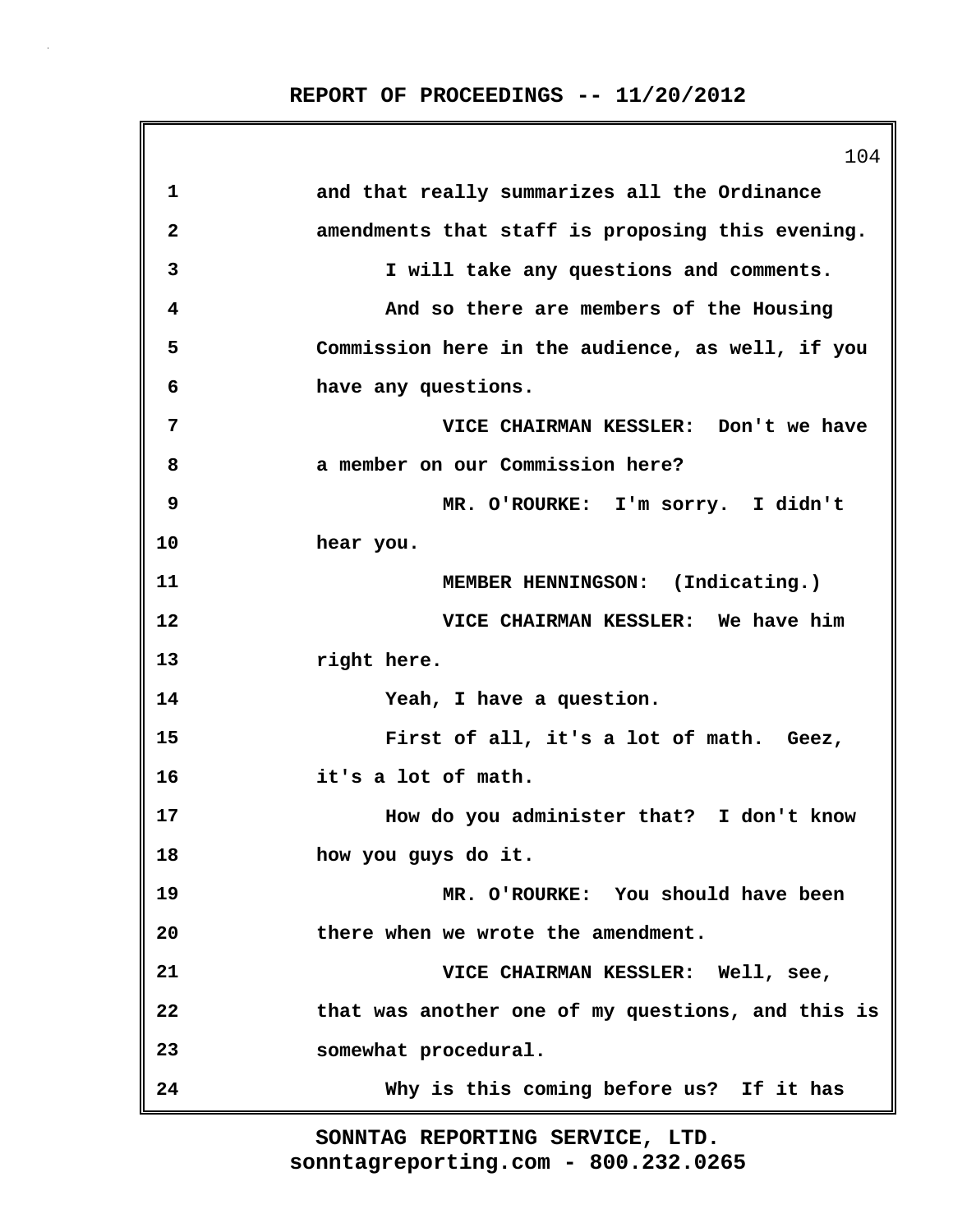| 1            | been -- if it has been hammered out and, you      |
|--------------|---------------------------------------------------|
| $\mathbf{2}$ | know -- well, it hasn't been totally agreed to,   |
| 3            | but, as you say, the Planning and Development     |
| 4            | Committee, which is the entire City Council, so   |
| 5            | everybody has already gotten together, figured    |
| 6            | out a plan here, and I just -- I'm curious why.   |
| 7            | MR. O'ROURKE: And I probably failed               |
| 8            | to mention that in my presentation.               |
| 9            | There has been joint meetings between the         |
| 10           | Housing Commission and the Planning and           |
| 11           | Development Committee, and part of the reason is  |
| 12           | that this was very conceptual in those meetings.  |
| 13           | You know, it wasn't put into a hard ordinance for |
| 14           | formal review, but the technical answer is, this  |
| 15           | is a requirement in the Zoning Ordinance, and it  |
| 16           | has to go through the required, you know, public  |
| 17           | hearing process and amendment process as any      |
| 18           | other general amendment would.                    |
| 19           | So, I mean, more than anything, it's to           |
| 20           | give you a chance, because you folks do look at   |
| 21           | the Zoning Ordinance, and that's the Plan         |
| 22           | Commission's -- you know, it's an ordinance that  |
| 23           | they refer to a lot, but it is also the duty of   |
| 24           | the Plan Commission to review these amendments.   |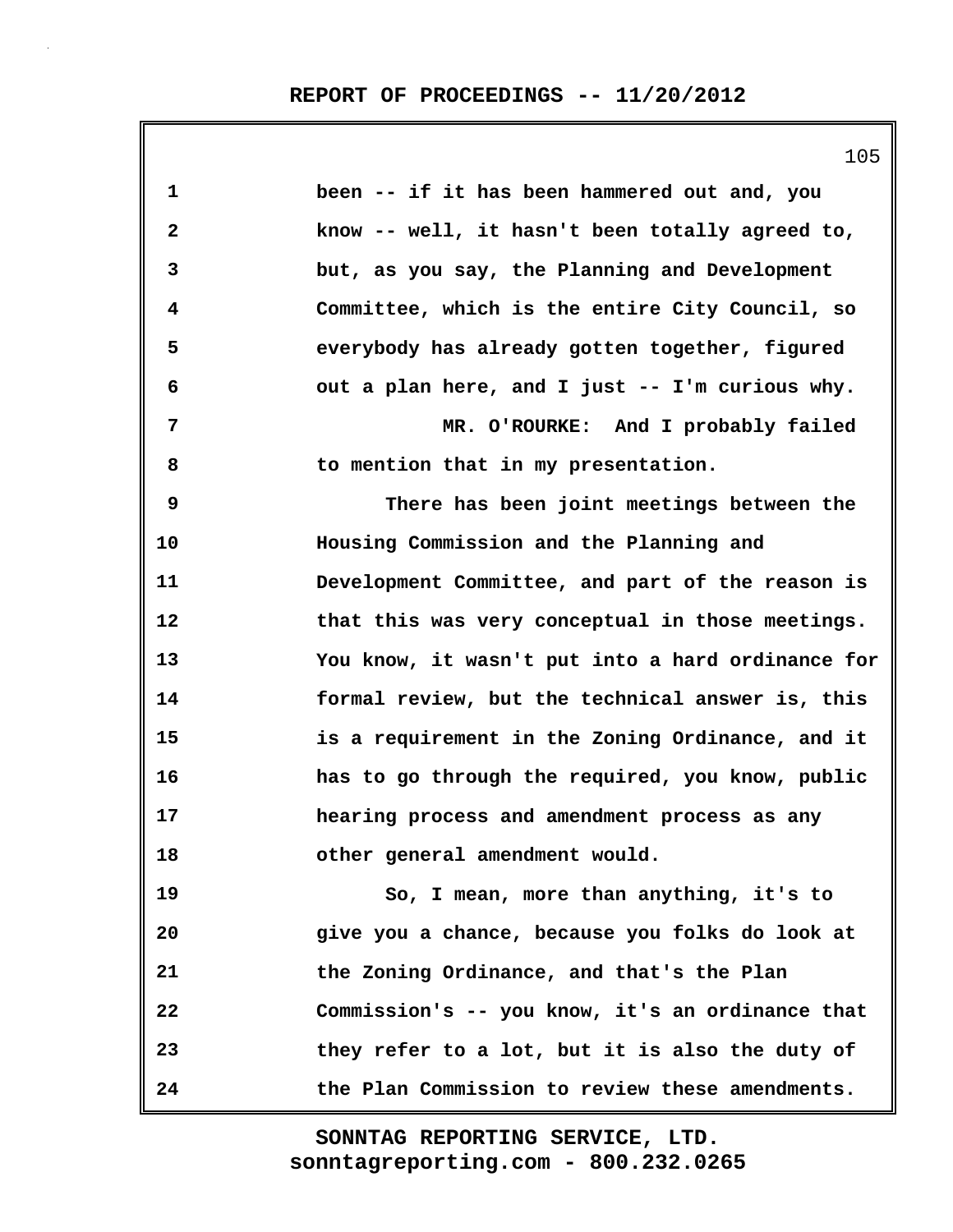106 **1 VICE CHAIRMAN KESSLER: Okay. What's 2 the likelihood of us coming back and saying, "Not 3 recommending"? It's probably slim to none but 4 regardless -- 5 MR. O'ROURKE: We definitely want to 6 hear any comments to make it better. 7 VICE CHAIRMAN KESSLER: I do have a 8 question, and at the very beginning you talked 9 about -- can you go to the very first? 10 MR. O'ROURKE: Sure. 11 VICE CHAIRMAN KESSLER: 10 percent. 12 MR. O'ROURKE: This? 13 VICE CHAIRMAN KESSLER: No. No. All 14 the way up. All the way. All the way. 15 MR. O'ROURKE: That? 16 VICE CHAIRMAN KESSLER: That 17 10 percent of the total project cost and purchase 18 price. 19 What exactly does that 10 percent mean? 20 What is that? 21 MR. O'ROURKE: Basically, if -- you 22 know, some of the -- from the development 23 proposals that have been reviewed, one of the 24 comments was, you know, "We have this extra cost**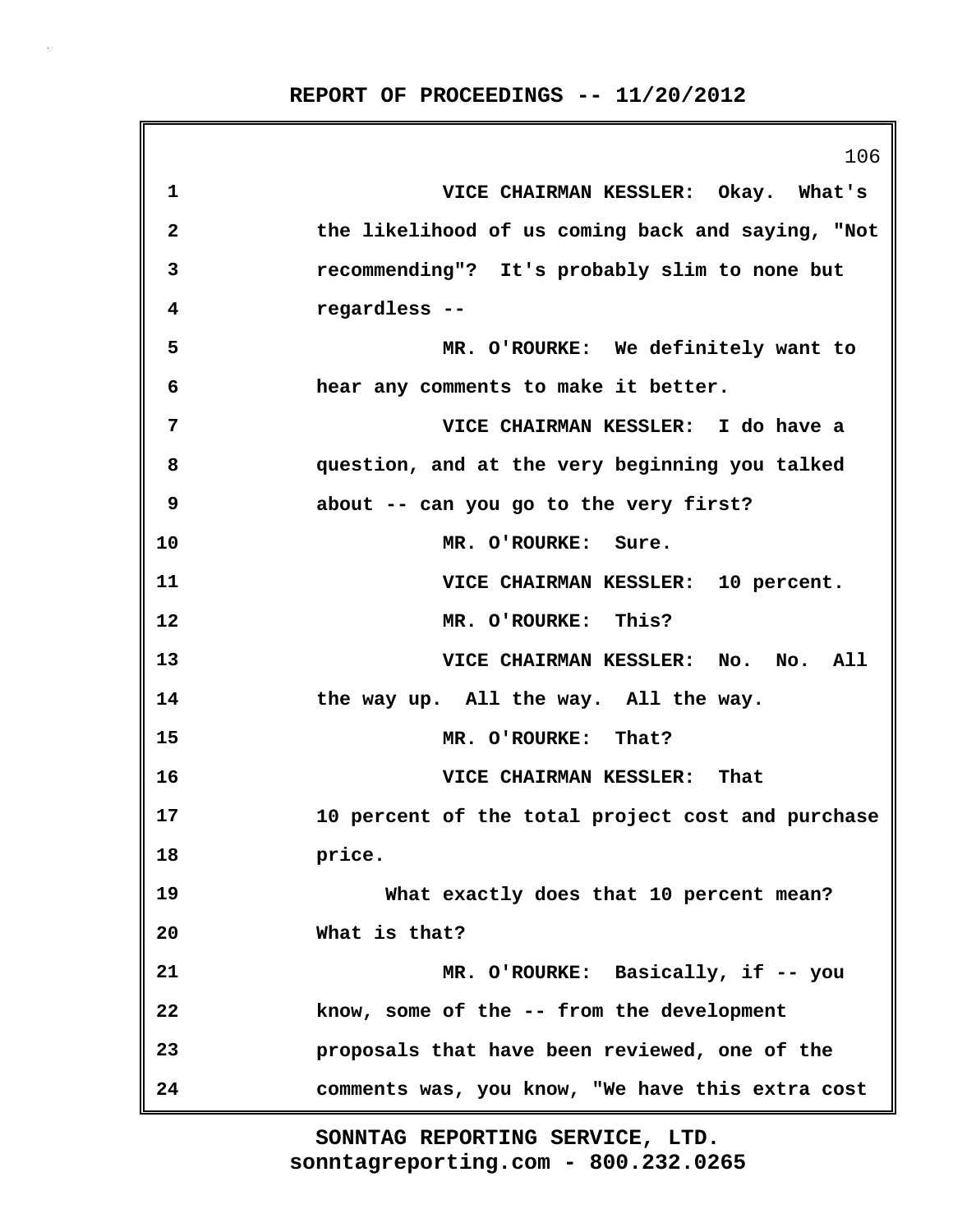|              | 107                                               |
|--------------|---------------------------------------------------|
| 1            | that we can't control ourselves, such as          |
| $\mathbf{2}$ | environmental remediation."                       |
| 3            | What this is is basically a hard number           |
| 4            | that says, you know, "If you have a financial     |
| 5            | hardship, whatever that might be, it has to be at |
| 6            | least 10 percent of the overall project cost of   |
| 7            | the project based on estimates."                  |
| 8            | VICE CHAIRMAN KESSLER: Okay. I want               |
| 9            | to know what the "10 percent of the project cost  |
| 10           | and purchase price" means.                        |
| 11           | Does that mean you paid, you know, a              |
| 12           | million dollars for the property, and that        |
| 13           | project is estimated at \$2 million, so it's      |
| 14           | 10 percent of \$3 million?                        |
| 15           | MR. O'ROURKE: Yes.                                |
| 16           | VICE CHAIRMAN KESSLER: That's what                |
| 17           | you're saying?                                    |
| 18           | MR. O'ROURKE: The financial hardship              |
| 19           | would have to be equivalent to 10 percent of that |
| 20           | \$3 million.                                      |
| 21           | VICE CHAIRMAN KESSLER: It would have              |
| 22           | to be equivalent to 10 percent of the total       |
| 23           | project cost plus the purchase price of the       |
| 24           | property?                                         |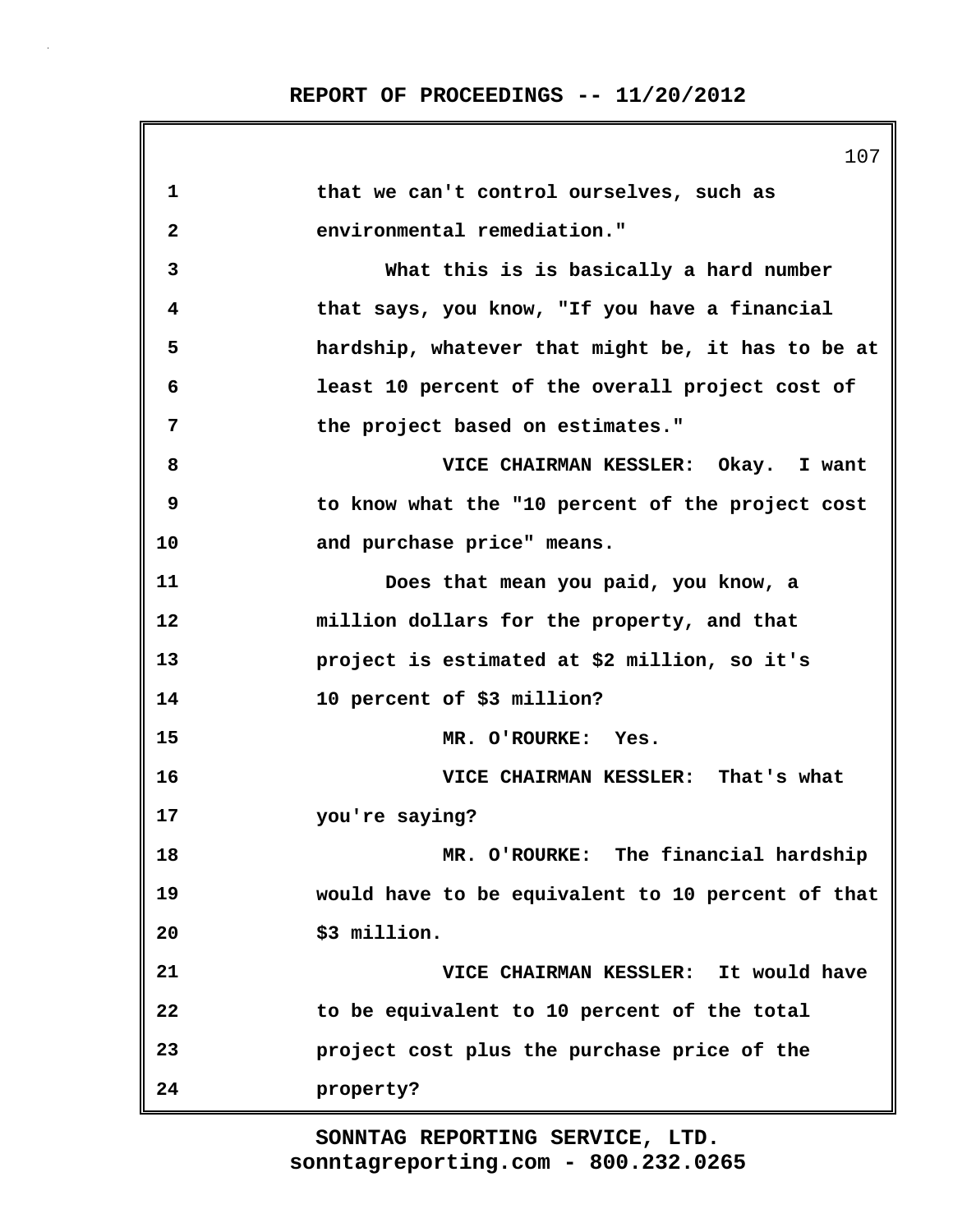108 **1 MR. O'ROURKE: Well, the purchase 2 price would be included in the part of that total 3 project cost. 4 VICE CHAIRMAN KESSLER: Well, you 5 don't say that. You say "Total project cost and 6 purchase price." That's two things. 7 MR. O'ROURKE: Yeah. 8 VICE CHAIRMAN KESSLER: Which is -- 9 MR. O'ROURKE: This -- this was kind 10 of a bigger discussion at the Housing Commission 11 level, so I wanted to make sure I highlighted 12 that the cost of the land does -- is being 13 incorporated into that 10 percent. It's not 14 being left out. 15 VICE CHAIRMAN KESSLER: Okay. 16 MR. O'ROURKE: That was kind of a 17 matter of discussion at one point. 18 VICE CHAIRMAN KESSLER: Then to -- 19 and I think what you put together here really 20 keeps the teeth in it, and I'm actually glad to 21 see it because I was -- I was more than a little 22 put out by an Applicant who was here recently who 23 blithely decided that they didn't want anything 24 to do with inclusionary housing, and it's their**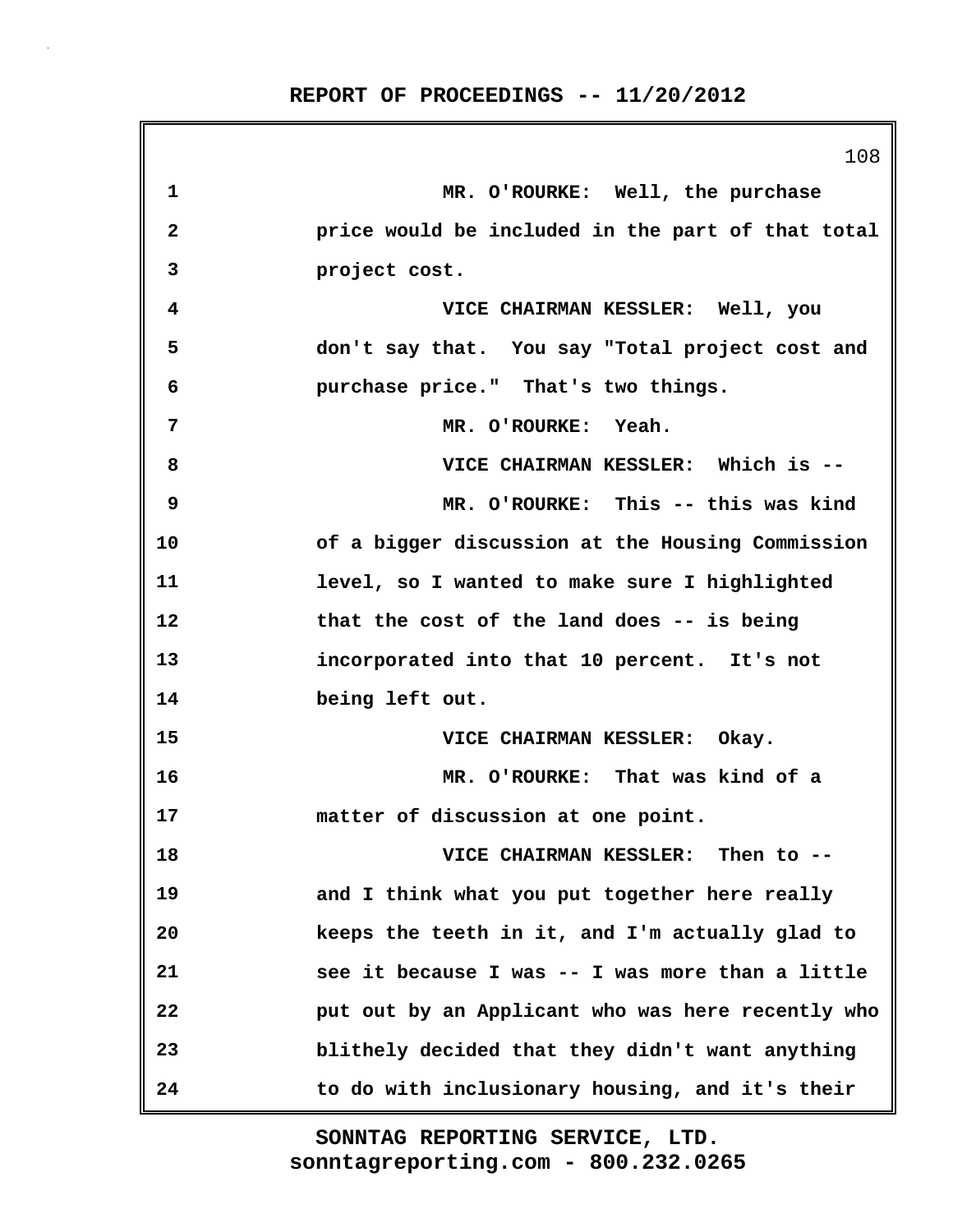|              | 109                                                 |
|--------------|-----------------------------------------------------|
| 1            | right not to want to do that, but then they need    |
| $\mathbf{2}$ | to go and get the Ordinance changed. They can't     |
| 3            | just say no, so this does address that.             |
| 4            | I would say that I think that 10 percent of         |
| 5            | the total project cost plus the purchase price --   |
| 6            | which are two different things to me -- but is      |
| 7            | low. I think that, you know, to -- in               |
| 8            | construction, 10 percent of the total cost in       |
| 9            | unexpected -- 10 percent of unexpected costs is     |
| 10           | not uncommon. It's a pretty common thing.           |
| 11           | MR. O'ROURKE: Sure.                                 |
| 12           | VICE CHAIRMAN KESSLER: So to save                   |
| 13           | 10 percent, people could easily say, "Well, I       |
| 14           | don't have to do it."                               |
| 15           | I think it should be higher.                        |
| 16           | MR. O'ROURKE: I think they do have                  |
| 17           | to -- there's a couple points, that they still do   |
| 18           | have to go through this whole plan process being    |
| 19           | proposed to prove that that's what their hardship   |
| 20           | is, and I can just state that was an item that      |
| 21           | was talked about a lot. It was discussed a lot      |
| 22           | at the Housing Commission level, and I think the    |
| 23           | conclusion that was basically formed is, at that    |
| 24           | 10 percent level is really close to where you're -- |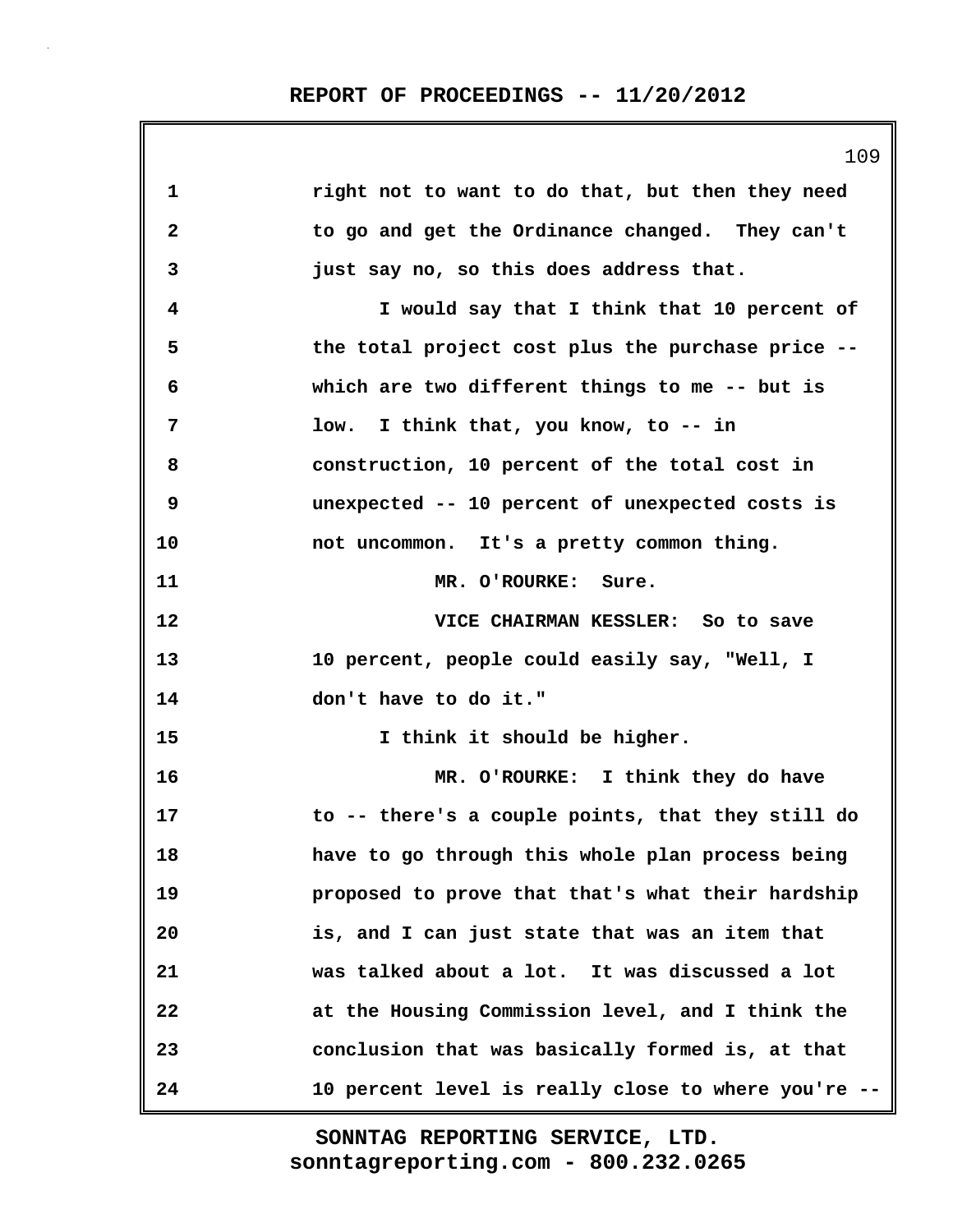|              | 110                                                |
|--------------|----------------------------------------------------|
| $\mathbf 1$  | you're not hedging. You know, there's no margin    |
| $\mathbf{2}$ | for error in the development anymore, and that --  |
| 3            | that's the point to where your -- your profits     |
| 4            | and your margins are probably almost depleted,     |
| 5            | and that's why the number was chosen. You know,    |
| 6            | there's no failsafe for the developer at that      |
| 7            | point to make a profit was the rationale that was  |
| 8            | discussed.                                         |
| 9            | VICE CHAIRMAN KESSLER: Well, I'm in                |
| 10           | construction and I don't agree with that. I        |
| 11           | think it should be higher in large projects,       |
| 12           | though, so I would still think it should be        |
| 13           | higher.                                            |
| 14           | But I really I think you've done a lot of          |
| 15           | nice work here. I do think there's an awful lot    |
| 16           | of matters for you guys to keep track of so you're |
| 17           | good.                                              |
| 18           | That's all I have.                                 |
| 19           | CHAIRMAN WALLACE: All right. Any                   |
| 20           | other questions from Plan Commissioners?           |
| 21           | (No response.)                                     |
| 22           | CHAIRMAN WALLACE: Okay. Any                        |
| 23           | questions from members of the audience?            |
| 24           | UNIDENTIFIED SPEAKER: Woo-hoo.                     |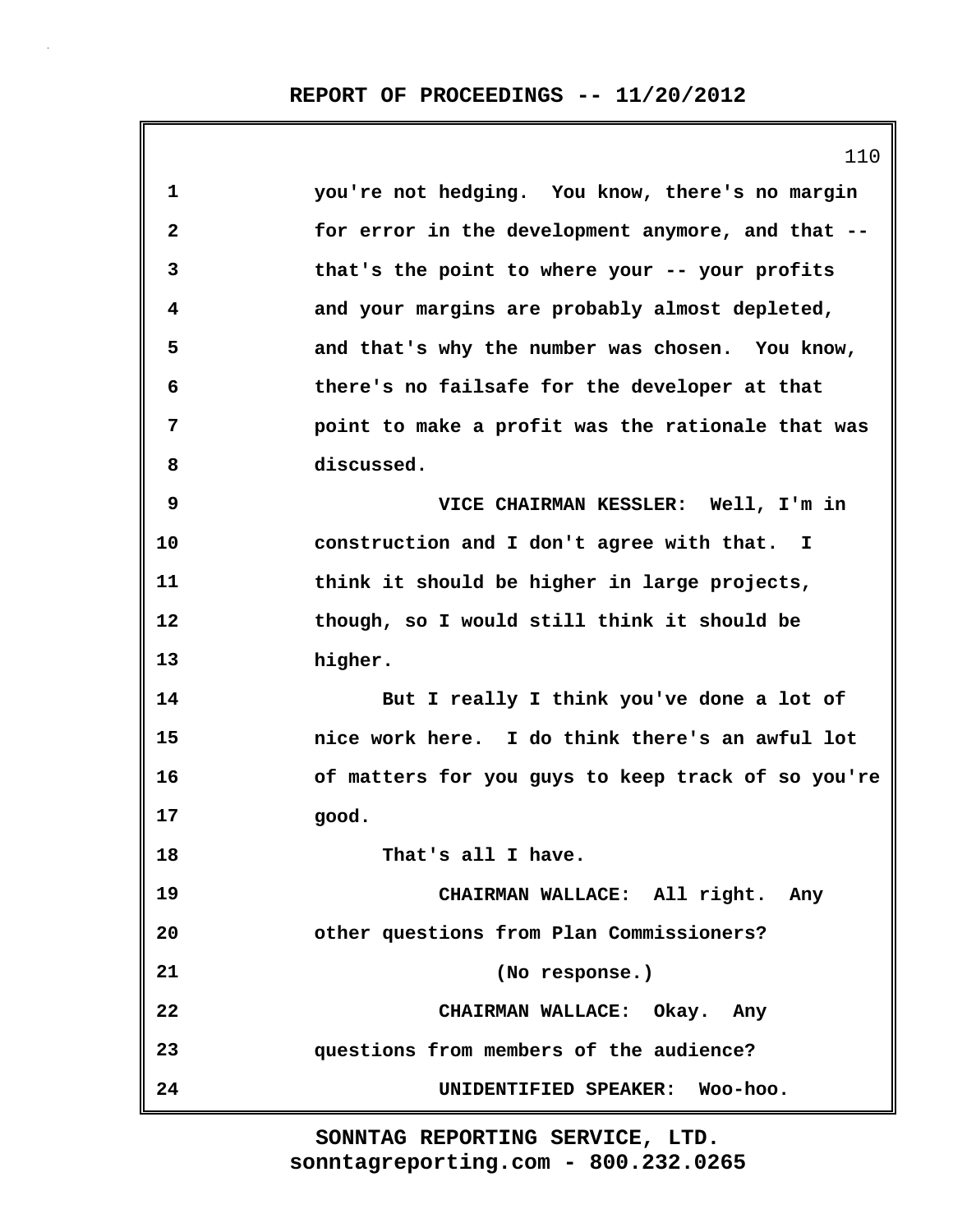|              | 111                                        |
|--------------|--------------------------------------------|
| 1            | CHAIRMAN WALLACE: All right. Any           |
| $\mathbf{2}$ | other comments or testimony to be offered? |
| 3            | (No response.)                             |
| 4            | CHAIRMAN WALLACE: Anything further         |
| 5            | from the Plan Commission?                  |
| 6            | (No response.)                             |
| 7            | CHAIRMAN WALLACE: Any rebuttal from        |
| 8            | the Applicant?                             |
| 9            | MR. O'ROURKE: No.                          |
| 10           | CHAIRMAN WALLACE: Is there a motion        |
| 11           | to close the public hearing?               |
| 12           | MEMBER AMATANGELO: So moved.               |
| 13           | VICE CHAIRMAN KESSLER: Second.             |
| 14           | CHAIRMAN WALLACE: All right. It's          |
| 15           | been moved and second.                     |
| 16           | Any discussion on that motion?             |
| 17           | (No response.)                             |
| 18           | CHAIRMAN WALLACE: Seeing none, Tim?        |
| 19           | VICE CHAIRMAN KESSLER: Amatangelo?         |
| 20           | MEMBER AMATANGELO: Yes.                    |
| 21           | VICE CHAIRMAN KESSLER: Henningson?         |
| 22           | MEMBER HENNINGSON: Yes.                    |
| 23           | VICE CHAIRMAN KESSLER: Wallace?            |
| 24           | CHAIRMAN WALLACE: Yes.                     |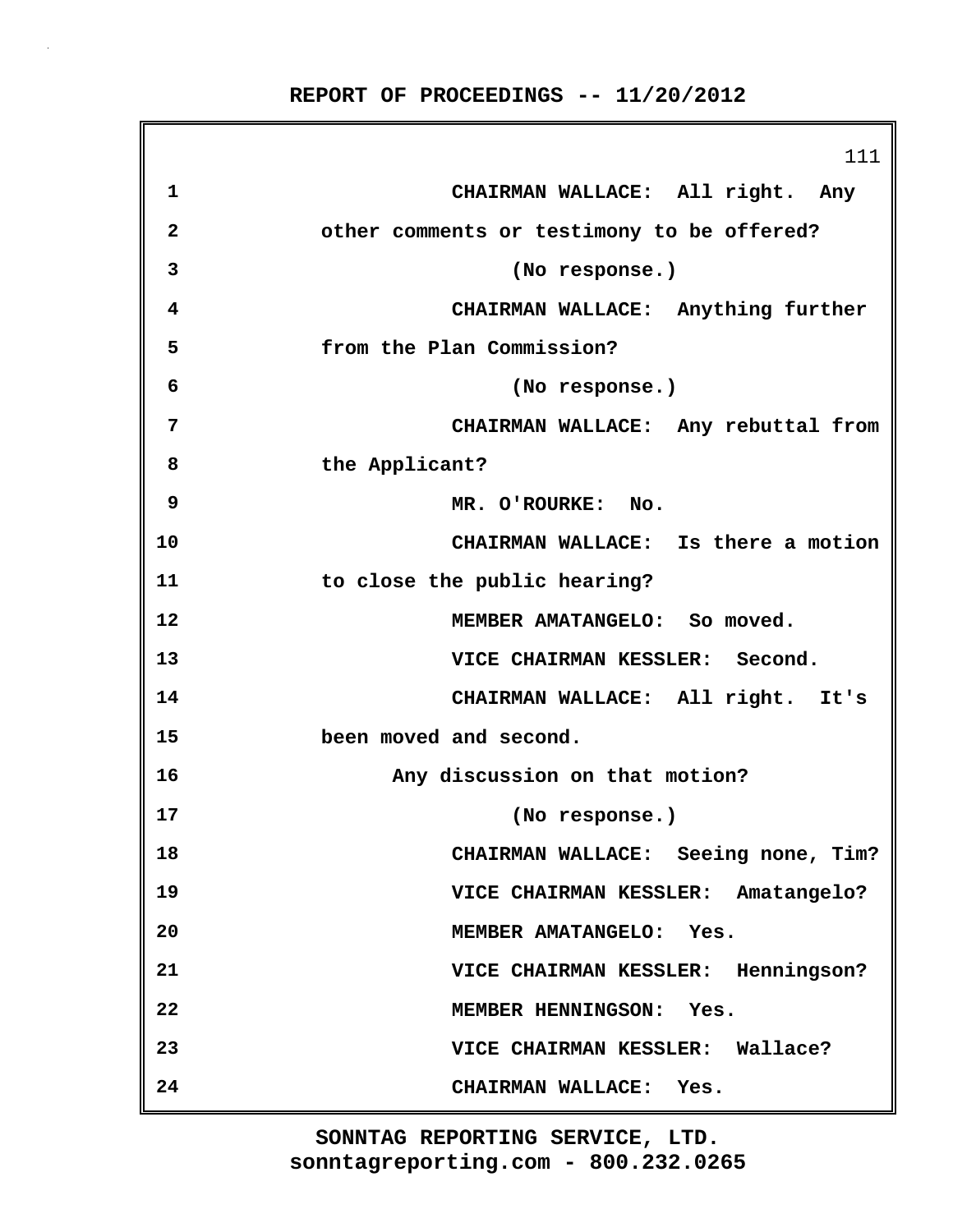|              | 112                                                |
|--------------|----------------------------------------------------|
| 1            | VICE CHAIRMAN KESSLER: Kessler, yes.               |
| $\mathbf{2}$ | CHAIRMAN WALLACE: All right. This                  |
| 3            | public hearing is now closed.                      |
| 4            | Which moves us on to Item No. 6 on the             |
| 5            | agenda, general amendment, the City of             |
| 6            | St. Charles, Chapter 17.04, Chapter 17.18.         |
| 7            | Do we have any motion in regards to -- is          |
| 8            | it -- yes, it's all contained as one application   |
| 9            | logistically; correct?                             |
| 10           | MR. O'ROURKE: That's correct.                      |
| 11           | CHAIRMAN WALLACE: Okay. Is there                   |
| 12           | any motion? The Chair would entertain a motion     |
| 13           | for approval of the application.                   |
| 14           | Just make it easy.                                 |
| 15           | VICE CHAIRMAN KESSLER: Well, I know.               |
| 16           | But they have to come back and talk to -- I        |
| 17           | think -- well, no, I'm not going to make a motion. |
| 18           | CHAIRMAN WALLACE: Okay. All right.                 |
| 19           | Well, the Chair will entertain any motion.         |
| 20           | VICE CHAIRMAN KESSLER: Well -- well,               |
| 21           | let me put it this way: I think this has come to   |
| 22           | us and you're -- you're looking for a              |
| 23           | recommendation based on the way it's written       |
| 24           | right now?                                         |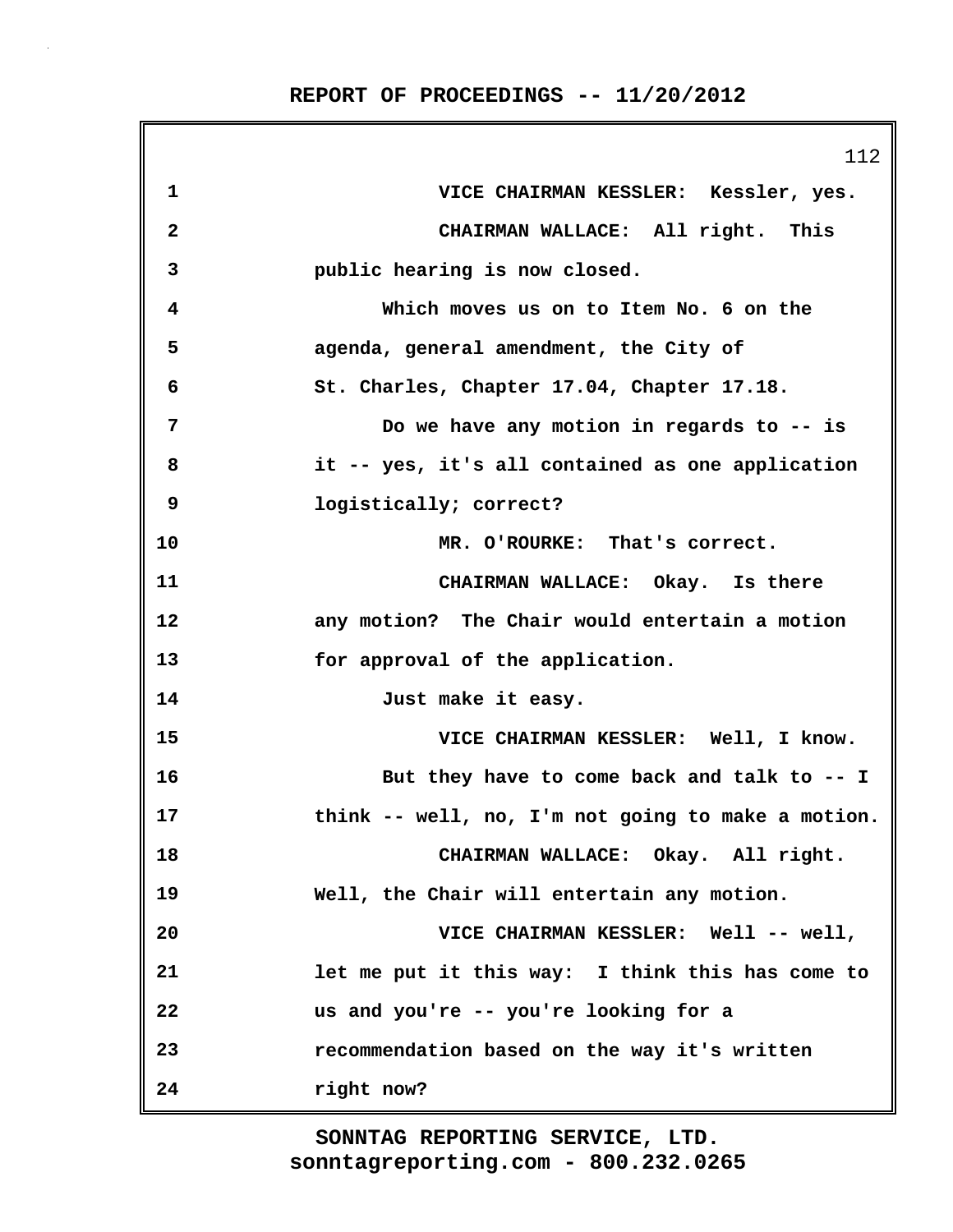|                         | 113                                                 |
|-------------------------|-----------------------------------------------------|
| 1                       | MR. O'ROURKE: That's correct.                       |
| $\overline{\mathbf{c}}$ | VICE CHAIRMAN KESSLER: Okay.                        |
| 3                       | MR. O'ROURKE: Unless you have any                   |
| 4                       | comments or modifications that you would like.      |
| 5                       | VICE CHAIRMAN KESSLER: I'd like to                  |
| 6                       | have that 10 percent changed because I think it's   |
| 7                       | really easy for that -- a -- for a developer or a   |
| 8                       | contractor to come to you and say, "I have a        |
| 9                       | 15 percent remediation cost," and there's nothing   |
| 10                      | that they can prove or disprove to you.             |
| 11                      | MR. O'ROURKE: I would just state                    |
| 12                      | that, I mean, part of it is they have to prove      |
| 13                      | it. They have to give us their pro formas and       |
| 14                      | they have to -- they have to show us their          |
| 15                      | numbers ahead of time and they have to justify      |
| 16                      | that number to us. I mean, that's part of what's    |
| 17                      | being proposed.                                     |
| 18                      | VICE CHAIRMAN KESSLER: But, I                       |
| 19                      | guess -- I guess I'm not making myself -- I'm not   |
| 20                      | making myself clear.                                |
| 21                      | When -- when a developer puts together a            |
| 22                      | pro forma, it's based on estimates, and there are   |
| 23                      | no hard costs until the project has been completed, |
| 24                      | and so to rely on a pro forma that says             |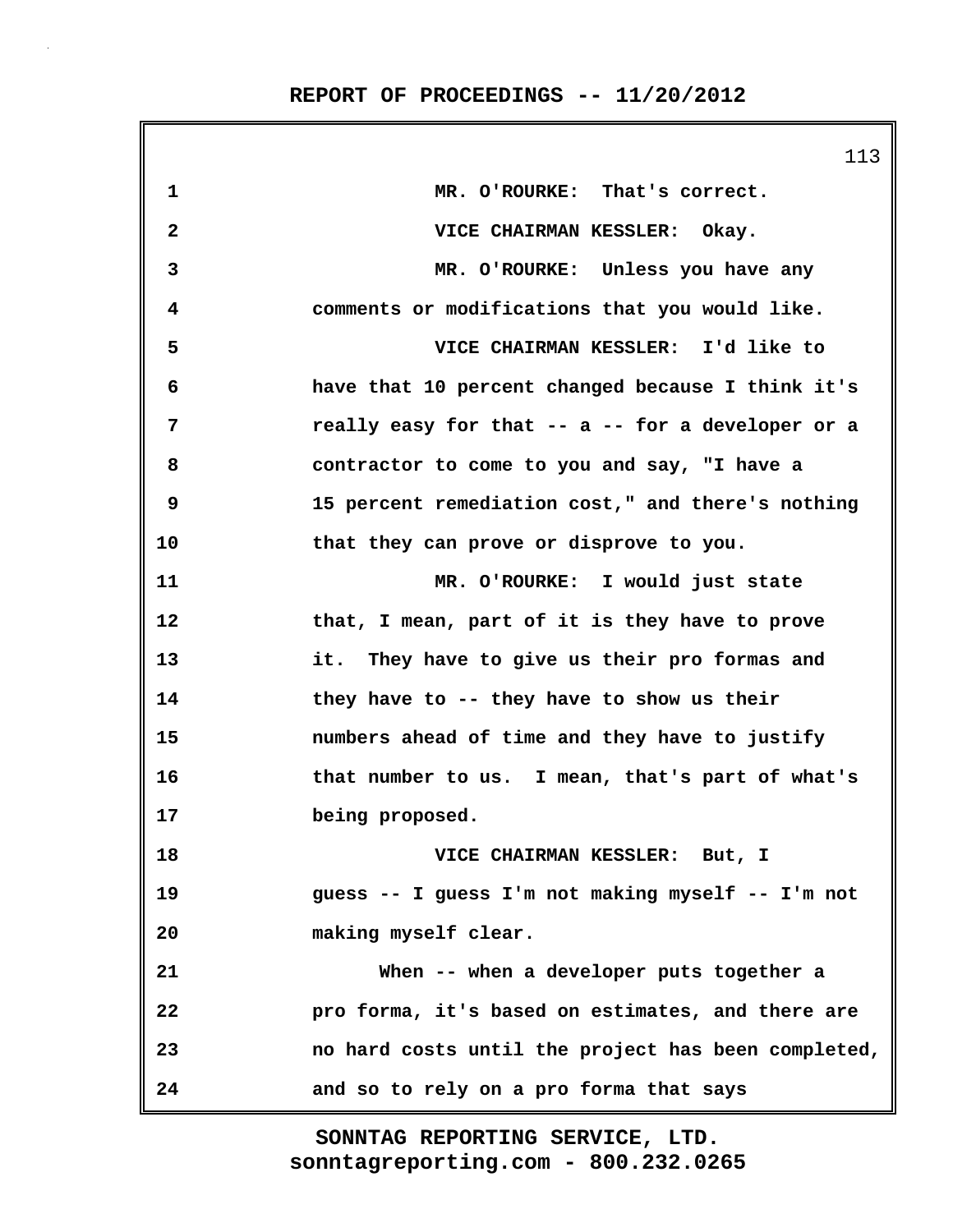114

| 1            | "10 percent of my cost is being eaten up by         |
|--------------|-----------------------------------------------------|
| $\mathbf{2}$ | remediation," or something else, that's easy to do. |
| 3            | It's a lot less easy to come up with a pro          |
| 4            | forma that says, "20 percent of my costs are        |
| 5            | being eaten up by one of these criteria" that you   |
| 6            | laid out, and, I mean, I just -- I know how this    |
| 7            | business works and that's how it works.             |
| 8            | MR. O'ROURKE: I do know that the                    |
| 9            | Housing Commission shares that concern. There       |
| 10           | was a lot of deliberation back and forth on that    |
| 11           | number, and, I mean, I will say the development     |
| 12           | community was represented at the Housing            |
| 13           | Commission. The representative was actually         |
| 14           | there, and I think that they thought that this      |
| 15           | number was pretty accurate where it was.            |
| 16           | I mean, they really -- it was originally            |
| 17           | proposed by staff at 15 percent, and the Housing    |
| 18           | Commission said that they felt that was a little    |
| 19           | too high. I mean, they collectively, as a group,    |
| 20           | that it came out that way. I would just offer       |
| 21           | that.                                               |
| 22           | VICE CHAIRMAN KESSLER: Okay.                        |
| 23           | CHAIRMAN WALLACE: Well, would you                   |
| 24           | like to make a motion?                              |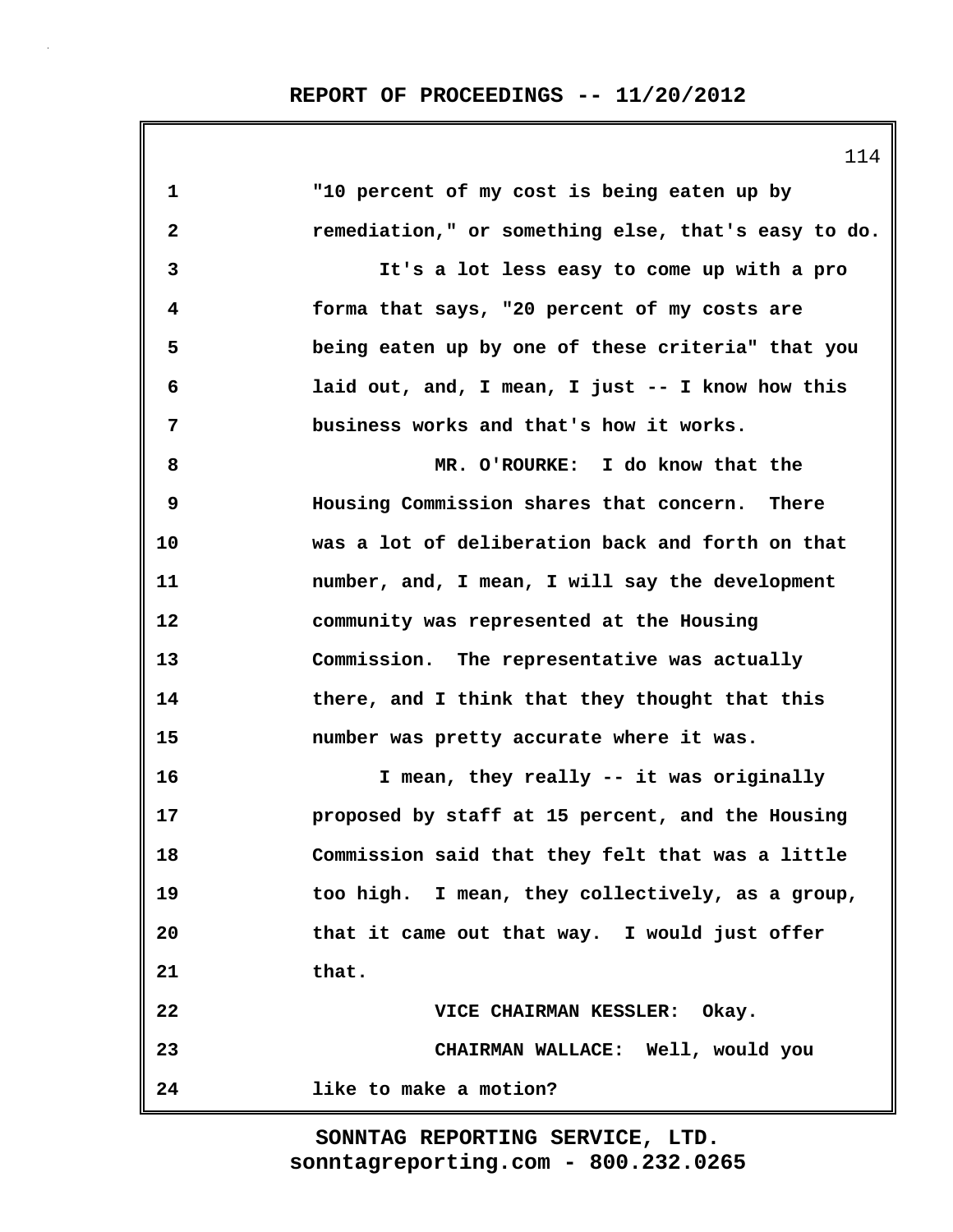115 **1 VICE CHAIRMAN KESSLER: Yeah. I 2 would -- I would make a motion to recommend, with 3 the exception of increasing the percentage of 4 identified additional cost from 10 to 15 percent. 5 CHAIRMAN WALLACE: So the -- I just 6 want to make sure I'm clear. 7 VICE CHAIRMAN KESSLER: Yes. Clear 8 it up for me. 9 CHAIRMAN WALLACE: The motion that's 10 on the table would be a recommendation for 11 approval of the application conditioned upon 12 modification of the proposed wording from 13 "10 percent" to "15 percent" in the section 14 relating to -- tell me. 15 MR. O'ROURKE: Financial hardship. 16 CHAIRMAN WALLACE: -- financial 17 hardship. 18 Is that clear? Is that clear? 19 VICE CHAIRMAN KESSLER: Yes. I'm 20 clear. 21 CHAIRMAN WALLACE: Okay. And is that 22 accurate? 23 VICE CHAIRMAN KESSLER: That's 24 accurate.**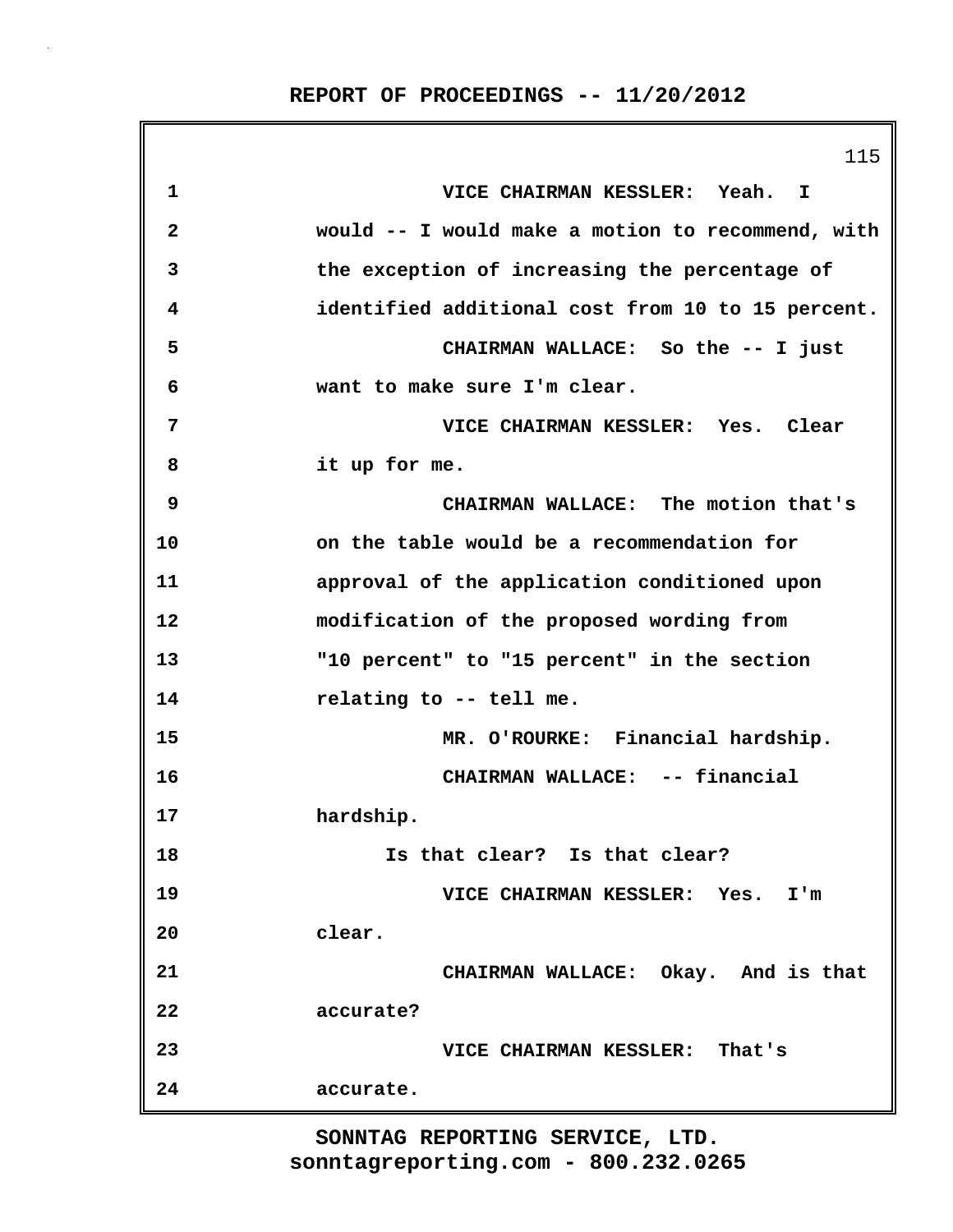ſ

|              | 116                                                |
|--------------|----------------------------------------------------|
| 1            | CHAIRMAN WALLACE: Is there a second                |
| $\mathbf{2}$ | to that motion?                                    |
| 3            | (No response.)                                     |
| 4            | CHAIRMAN WALLACE: I'll second the                  |
| 5            | motion.                                            |
| 6            | All right. So the motion has been moved            |
| 7            | and seconded.                                      |
| 8            | Is there discussion on the motion?                 |
| 9            | MEMBER HENNINGSON: You know, I sat                 |
| 10           | in on the Housing Commission meetings regarding    |
| 11           | this, and they were pretty set on 10 percent, and  |
| 12           | there is plenty of experience on that Commission,  |
| 13           | and I think we should follow -- follow their lead. |
| 14           | Matt's already described it, but, I mean,          |
| 15           | 10 percent was the number, and I can tell you      |
| 16           | there were some long discussions.                  |
| 17           | John Hall is a member of the Housing               |
| 18           | Commission. Tom Hanson is a member of the          |
| 19           | Housing Commission. Cindy Holler, who is a         |
| 20           | developer, is a member of the Commission, so I     |
| 21           | would like to go with their numbers.               |
| 22           | Cindy, do you have any comments about this?        |
| 23           | THE COURT REPORTER: Your name,                     |
| 24           | please? Could you give me your name? Could you --  |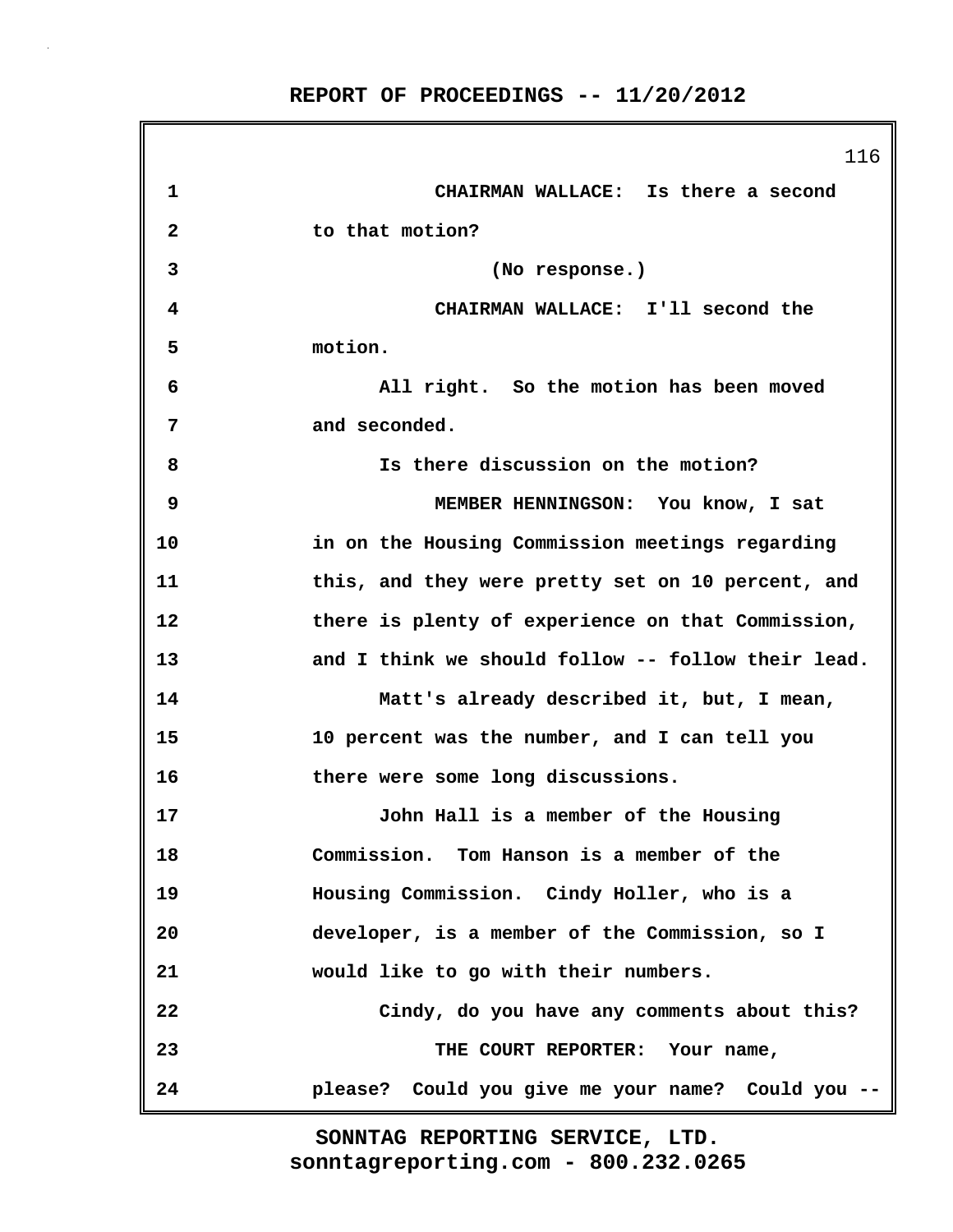|    | 117                                              |
|----|--------------------------------------------------|
| 1  | CHAIRMAN WALLACE: If you wouldn't                |
| 2  | mind just stating your name and spelling your    |
| 3  | last name.                                       |
| 4  | MS. HOLLER: Cindy Holler, H-o-1-1-e-r.           |
| 5  | Just let me clarify.                             |
| 6  | So the comment is that we want to create         |
| 7  | the hardship -- make it a little higher,         |
| 8  | 15 percent? You have to prove there's a          |
| 9  | 15 percent hardship before we start to make --   |
| 10 | MR. O'ROURKE: Before they can apply,             |
| 11 | show they have no alternative to --              |
| 12 | MS. HOLLER: We're at 10 percent now.             |
| 13 | Well, you know, $I$ -- I don't -- I don't        |
| 14 | really know. I'm trying to -- I don't know that  |
| 15 | I was in the meeting when the 10 percent, but I  |
| 16 | will tell you that, you know, the whole          |
| 17 | Commission was there.                            |
| 18 | I would agree with Kurt that the folks are       |
| 19 | really experienced people on that Commission.    |
| 20 | Typically a builder's profit on a                |
| 21 | development is around 15 percent, if I'm         |
| 22 | recalling now the conversation right, and that's |
| 23 | kind of where we came in.                        |
| 24 | If they went up to 15 percent, they would        |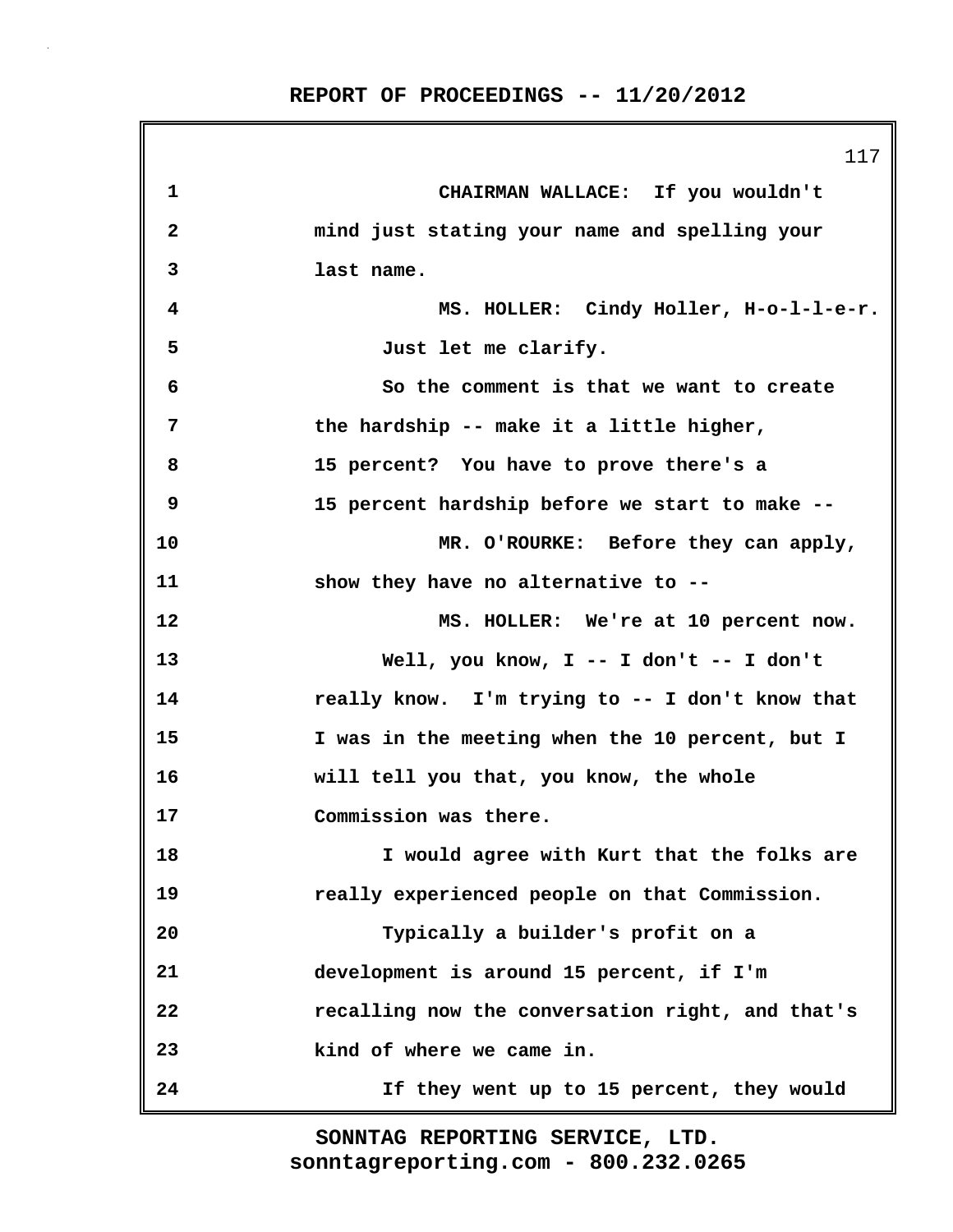|              | 118                                               |
|--------------|---------------------------------------------------|
| 1            | be basically at a point where there would be no   |
| $\mathbf{2}$ | profit at all; right?                             |
| 3            | MR. O'ROURKE: That's right.                       |
| 4            | MS. HOLLER: At 10 percent they're                 |
| 5            | going to make a little bit of money but still     |
| 6            | it's going to hurt, so I guess that would be my   |
| 7            | comments in terms of responding to it.            |
| 8            | I'm not sure you would even get a developer       |
| 9            | to do the work of coming before the Commission or |
| 10           | applying if they were at 15 percent hardship.     |
| 11           | They would probably walk away all together and    |
| 12           | just say, "Why would I even go through a public   |
| 13           | process?"                                         |
| 14           | So I think that sounds right, Curt.               |
| 15           | MEMBER HENNINGSON: Yes, it does.                  |
| 16           | MS. HOLLER: And among the Commission              |
| 17           | members, I think that was where the number is.    |
| 18           | MEMBER HENNINGSON: Right. That's                  |
| 19           | how I remember it, and it was discussed on a      |
| 20           | couple of different -- during a couple of         |
| 21           | different meetings so --                          |
| 22           | CHAIRMAN WALLACE: All right.                      |
| 23           | VICE CHAIRMAN KESSLER: Well, I hear               |
| 24           | that whole discussion went through the City       |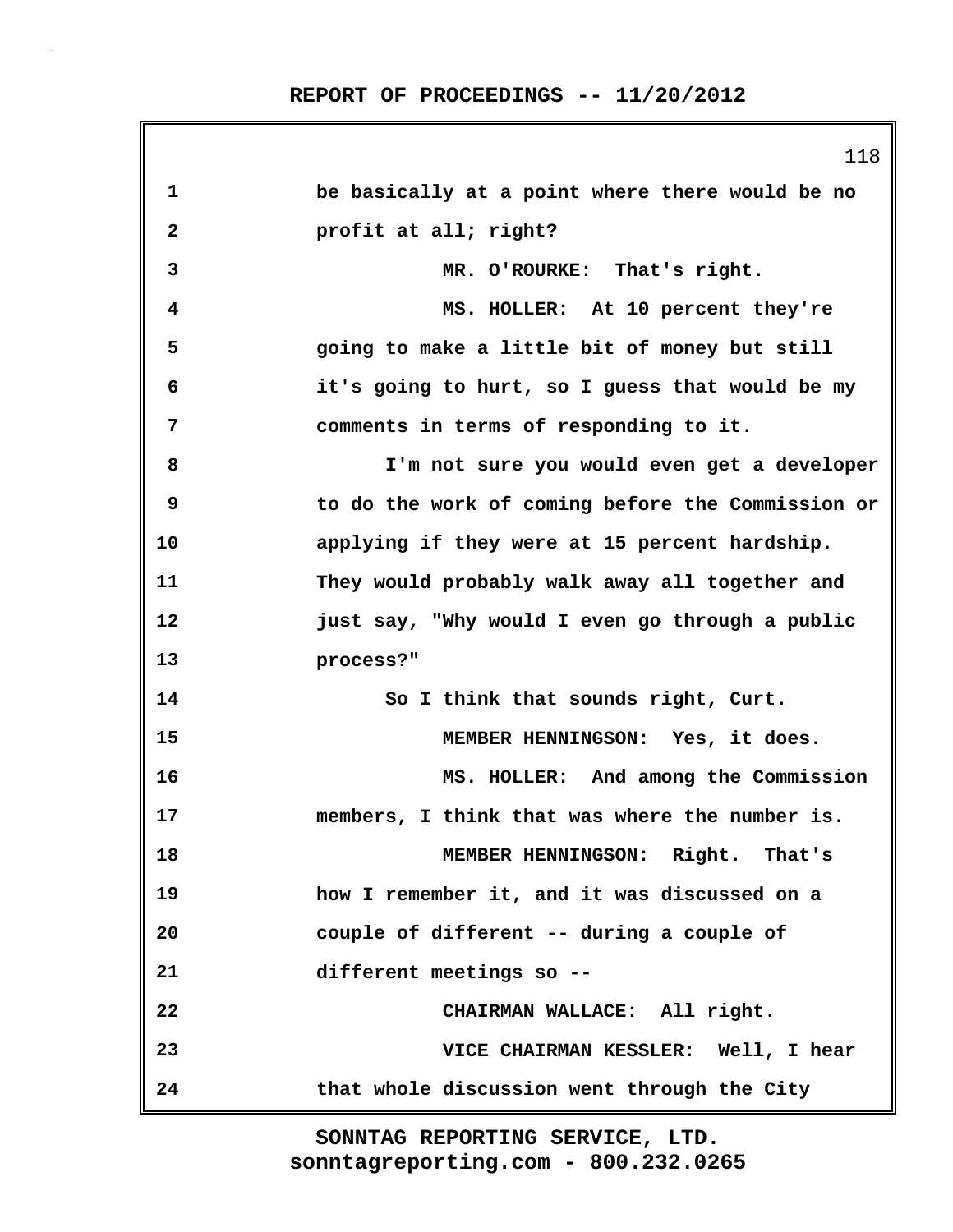|              | 119                                               |
|--------------|---------------------------------------------------|
| 1            | Council and the Housing Commission before it came |
| $\mathbf{2}$ | here, so I guess $I - - I - -$                    |
| 3            | MEMBER HENNINGSON: We met with the                |
| 4            | Housing Commission and the Planning and           |
| 5            | Development Committee.                            |
| 6            | VICE CHAIRMAN KESSLER: Which is the               |
| 7            | City Council.                                     |
| 8            | MEMBER HENNINGSON: Yes.                           |
| 9            | VICE CHAIRMAN KESSLER: Right.                     |
| 10           | MEMBER HENNINGSON: We met once for                |
| 11           | probably 50 minutes, and this kind of thing was   |
| 12           | not -- this was not discussed.                    |
| 13           | VICE CHAIRMAN KESSLER: Oh.                        |
| 14           | MR. O'ROURKE: But this was presented              |
| 15           | at a Planning and Development Committee meeting   |
| 16           | by staff in this form to them just for comments.  |
| 17           | MEMBER HENNINGSON: I'm sorry.                     |
| 18           | MR. O'ROURKE: That's where the                    |
| 19           | sliding scale -- actually, what the genesis of    |
| 20           | that idea was at that meeting, so they have seen  |
| 21           | these facts, but they didn't discuss it at great  |
| 22           | length.                                           |
| 23           | <b>MEMBER HENNINGSON:</b><br>Yes.                 |
| 24           | The major thing that was discussed was            |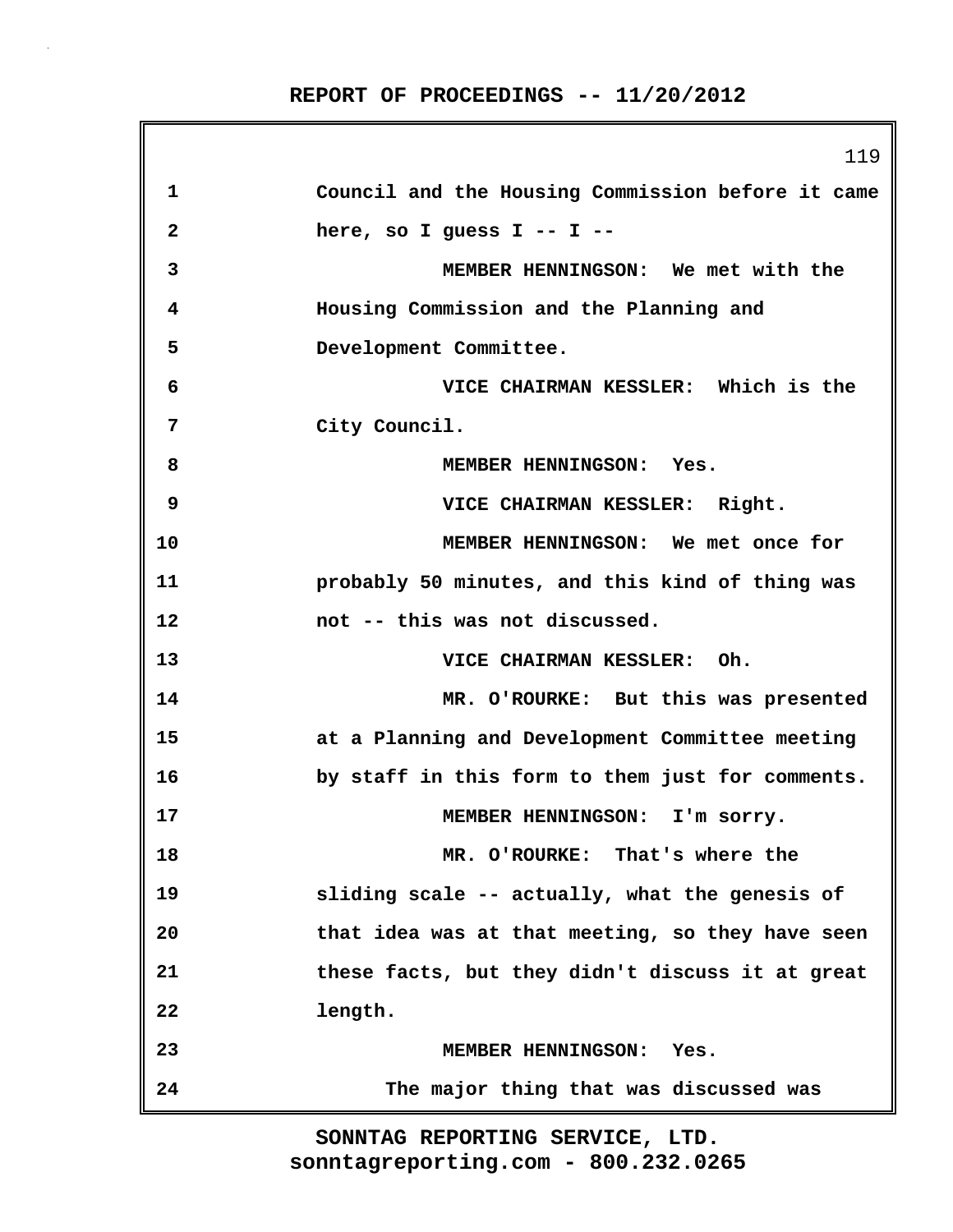120 **1 this sliding scale, but the 10 percent issue I 2 don't believe was. 3 MR. O'ROURKE: That was something 4 from staff they saw. 5 CHAIRMAN WALLACE: All right. 6 Further discussion? 7 (No response.) 8 CHAIRMAN WALLACE: All right. 9 MEMBER HENNINGSON: I would -- you 10 know, I'd like to support it as is, as proposed. 11 VICE CHAIRMAN KESSLER: Do you want 12 to amend the motion? 13 CHAIRMAN WALLACE: There's a motion 14 on the table. 15 MEMBER HENNINGSON: Do you want to 16 change the motion? 17 CHAIRMAN WALLACE: I would prefer to 18 vote on the motion. 19 MEMBER AMATANGELO: Okay. Let's vote. 20 VICE CHAIRMAN KESSLER: Okay. 21 CHAIRMAN WALLACE: So, Tim. 22 VICE CHAIRMAN KESSLER: Okay. 23 Amatangelo? 24 MEMBER AMATANGELO: No.**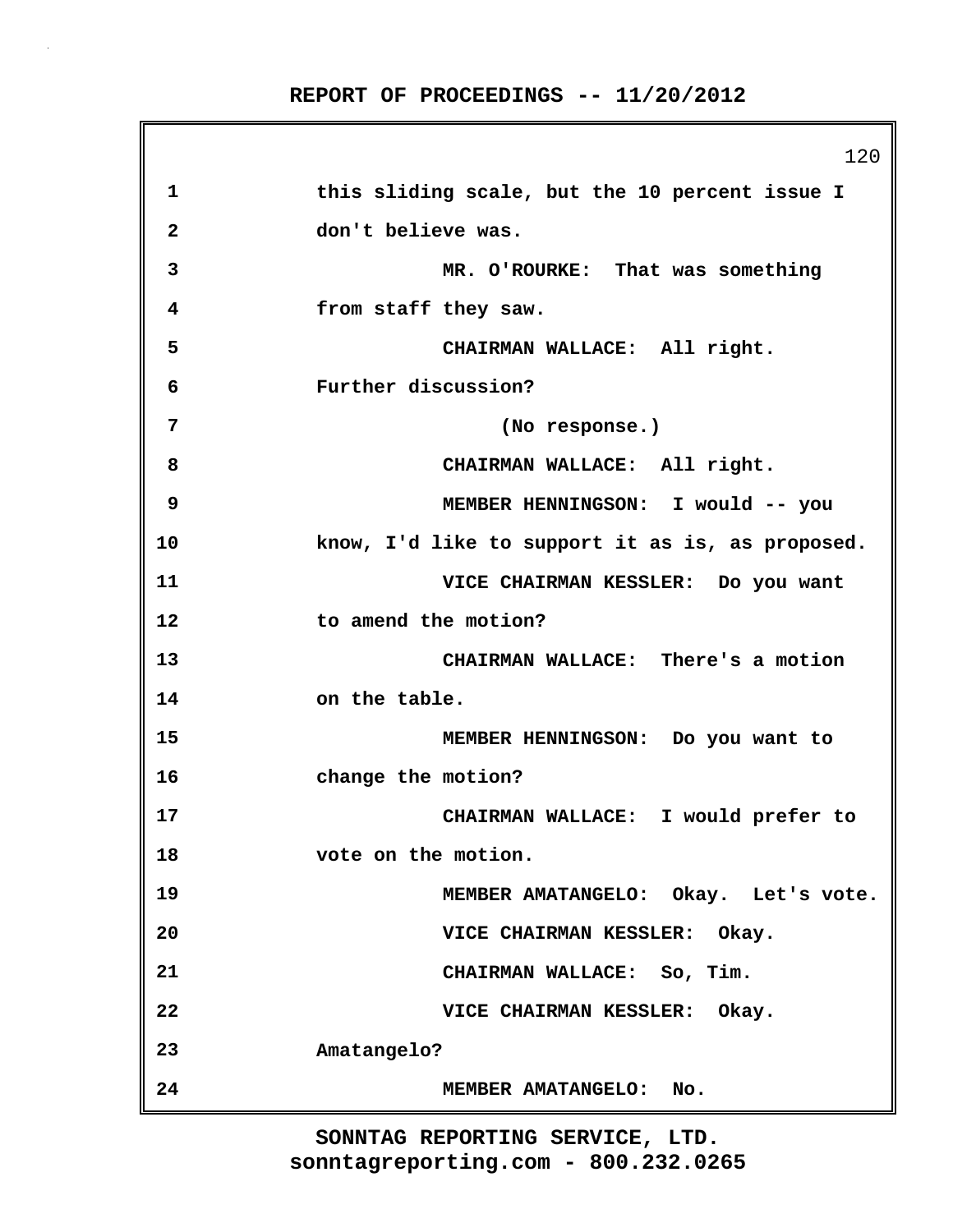121 **1 VICE CHAIRMAN KESSLER: Henningson? 2 MEMBER HENNINGSON: No, because of 3 the fact that it is 15 percent. 4 VICE CHAIRMAN KESSLER: Okay. 5 Wallace? 6 CHAIRMAN WALLACE: Yes. 7 VICE CHAIRMAN KESSLER: Kessler, yes. 8 CHAIRMAN WALLACE: The motion does 9 not pass. 10 So would you like to propose a new motion? 11 Or anyone? 12 MEMBER HENNINGSON: Yes, to recommend 13 approval as is. 14 CHAIRMAN WALLACE: Okay. So the 15 motion is to recommend the City Council approve 16 the application for general amendment as -- as 17 presented in the application? 18 MEMBER AMATANGELO: Second. 19 MEMBER HENNINGSON: Thank you, Todd, 20 far much better than I did. 21 CHAIRMAN WALLACE: It wasn't what I 22 was thinking about but way to go. 23 And, Sue, did you second that? 24 MEMBER AMATANGELO: Yes, I did.**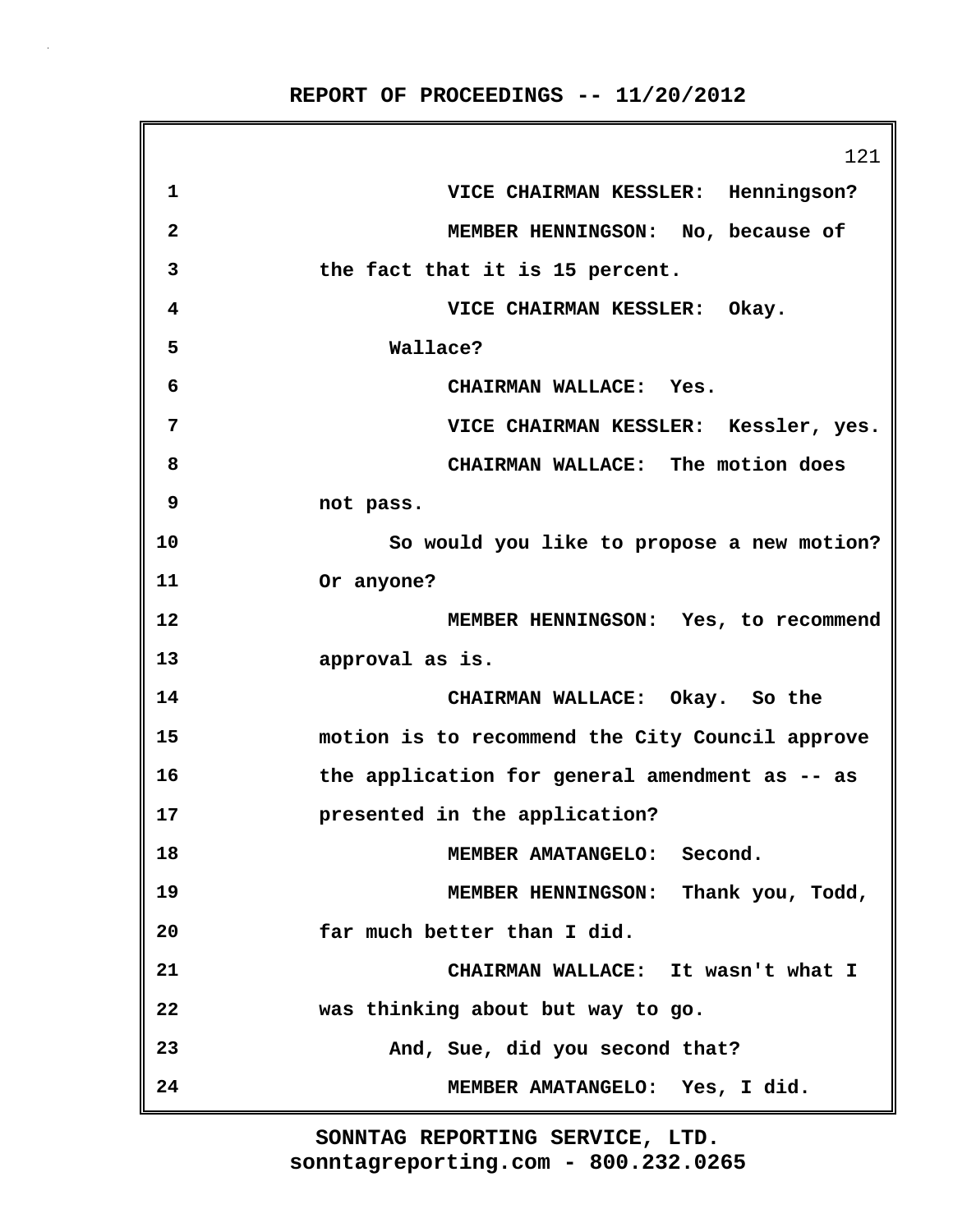122 **1 CHAIRMAN WALLACE: All right. It's 2 been moved and seconded. 3 Discussion? 4 (No response.) 5 CHAIRMAN WALLACE: Okay. 6 VICE CHAIRMAN KESSLER: Amatangelo? 7 MEMBER AMATANGELO: Yes. 8 VICE CHAIRMAN KESSLER: Henningson? 9 MEMBER HENNINGSON: Yes. 10 VICE CHAIRMAN KESSLER: Wallace? 11 CHAIRMAN WALLACE: Yes. 12 VICE CHAIRMAN KESSLER: Kessler, no. 13 CHAIRMAN WALLACE: All right. That 14 motion passes three-to-one, and that concludes 15 Item No. 6 on our agendas. Thank you. 16 Thank you, ladies. 17 MS. HOLLER: You're welcome. 18 CHAIRMAN WALLACE: Item 7 on the 19 agenda is an update on the Comprehensive Plan 20 Project. 21 It this just on here just to say that 22 there's an open house? 23 MR. COLBY: Yes. 24 And, also, just to inform the Commission**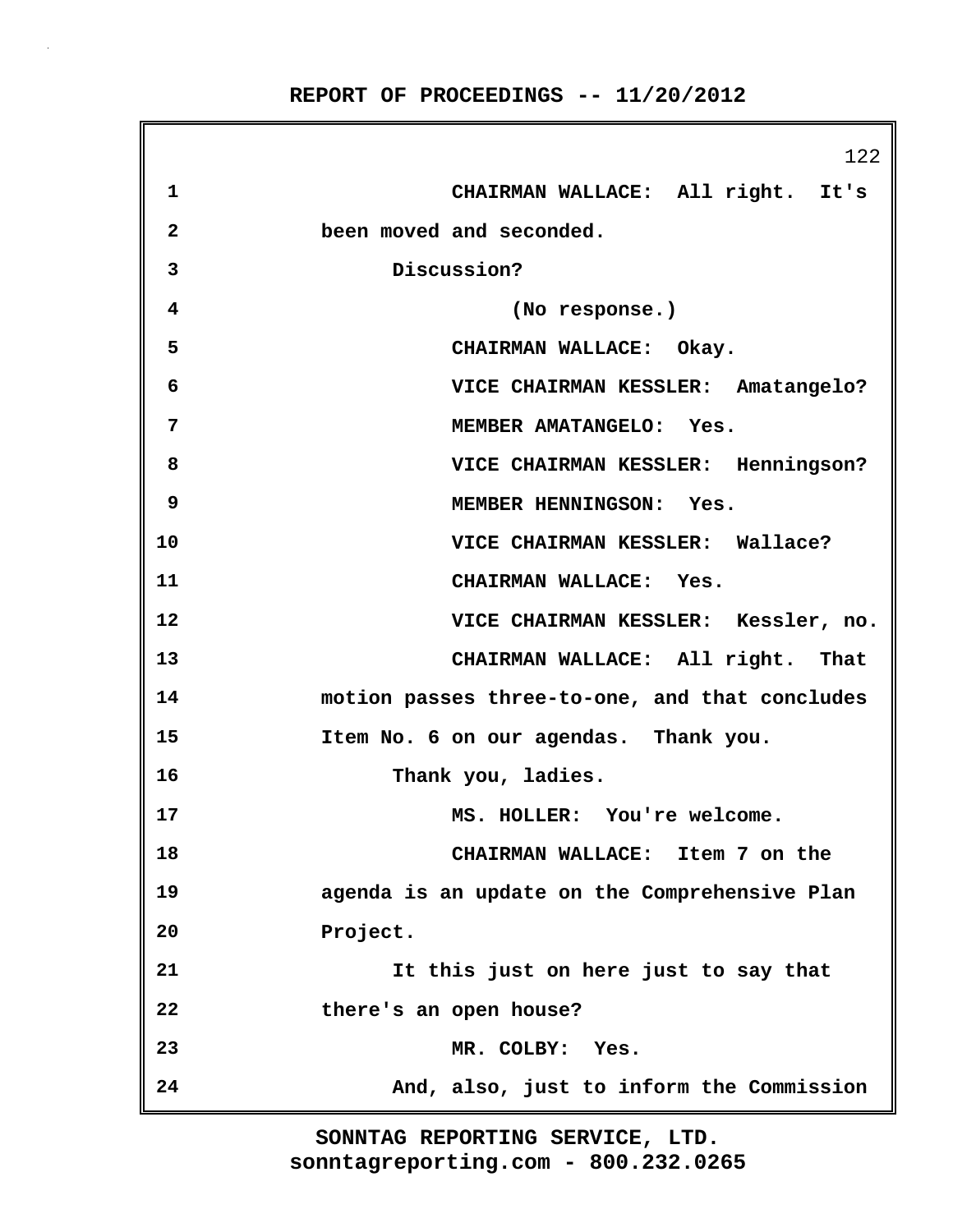|              | 123                                               |
|--------------|---------------------------------------------------|
| 1            | that the Comprehensive Plan draft will likely be  |
| $\mathbf{2}$ | before you for review and recommendation in       |
| 3            | January.                                          |
| 4            | CHAIRMAN WALLACE: Okay.                           |
| 5            | MR. COLBY: So if you are available                |
| 6            | next Wednesday to attend the open house, it would |
| 7            | be a good opportunity to see where things are at  |
| 8            | at this point.                                    |
| 9            | We expect that there will be an updated           |
| 10           | draft posted right before that open house at the  |
| 11           | Web site, but you can also read it there.         |
| 12           | If the Plan Commission wants any kind of          |
| 13           | background information on the project and the     |
| 14           | process we have gone through or in terms of, you  |
| 15           | know, the Comprehensive Plan, what its function   |
| 16           | is, what the Plan Commission does, we are         |
| 17           | available, as staff, to provide you with any kind |
| 18           | of information, just have an informal discussion  |
| 19           | about it before we formally consider the          |
| 20           | document.                                         |
| 21           | We can do that so we can sort of get some         |
| 22           | of those discussions out of the way since there's |
| 23           | a lot of information to be presented in the       |
| 24           | actual plan document, so we can certainly have    |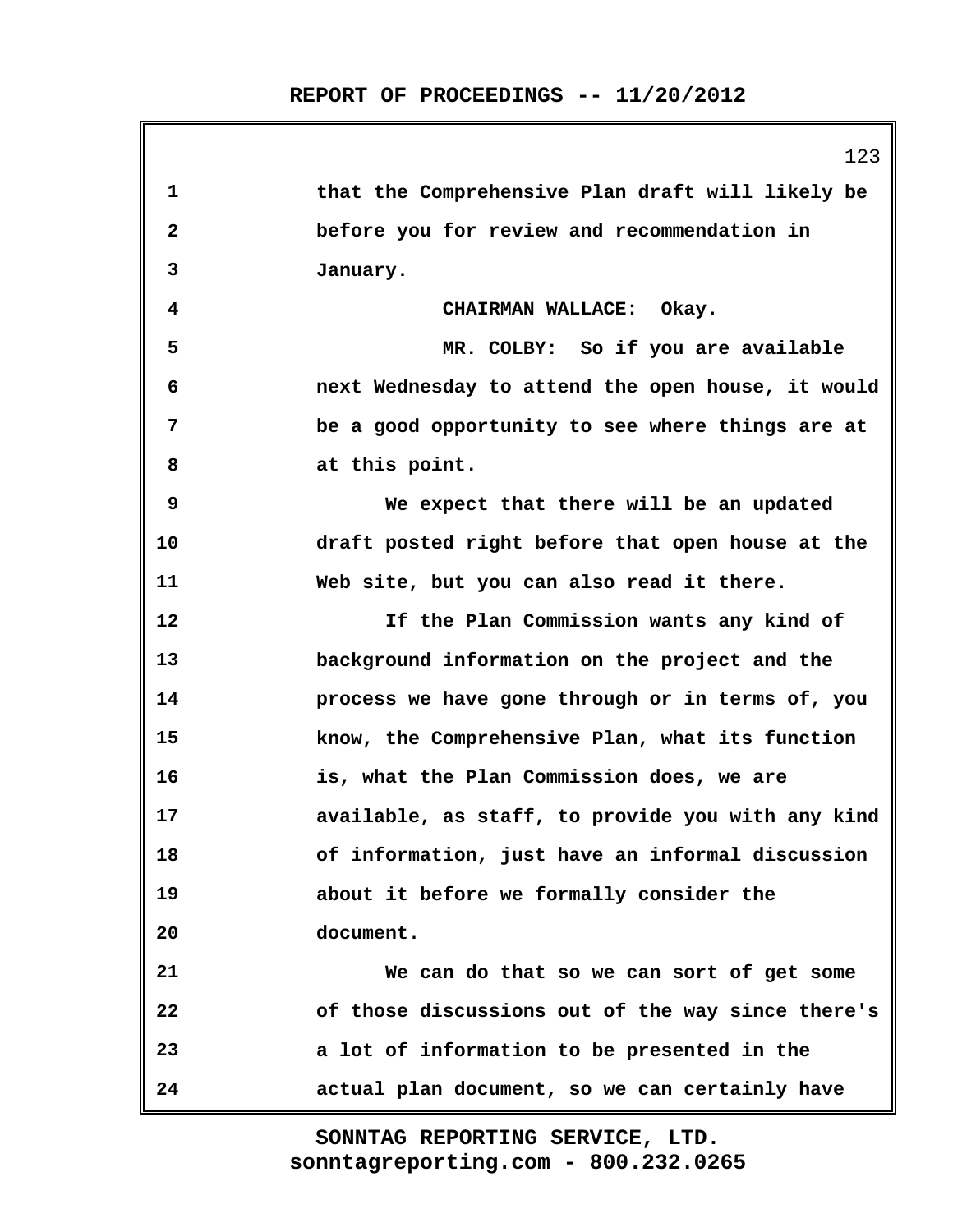|              | 124                                                |
|--------------|----------------------------------------------------|
| 1            | some preliminary discussion before that. I think   |
| $\mathbf{2}$ | that would be beneficial.                          |
| 3            | Or if there's any individual members that          |
| 4            | want to meet and just sort of go through some of   |
| 5            | the basics of, you know, what's up for             |
| 6            | consideration, we are available for that, as well. |
| 7            | VICE CHAIRMAN KESSLER: What is the                 |
| 8            | location of the open house?                        |
| 9            | MR. COLBY: It will be right here.                  |
| 10           | CHAIRMAN WALLACE: Okay.                            |
| 11           | MR. COLBY: From 6:00 to 7:30.                      |
| 12           | CHAIRMAN WALLACE: All right.                       |
| 13           | MR. COLBY: But I think what I'll do                |
| 14           | is, our next meeting, which is December the 4th,   |
| 15           | I'll just have an item on there for us to discuss  |
| 16           | the project, and if Commission members have        |
| 17           | topics they want to bring up, let me know          |
| 18           | beforehand and we can discuss it then.             |
| 19           | CHAIRMAN WALLACE: All right.                       |
| 20           | Thank you.                                         |
| 21           | Next upcoming meetings, December 4th,              |
| 22           | January 8th, January 22nd.                         |
| 23           | I'm assuming that the December 4th -- are          |
| 24           | there items other than that?                       |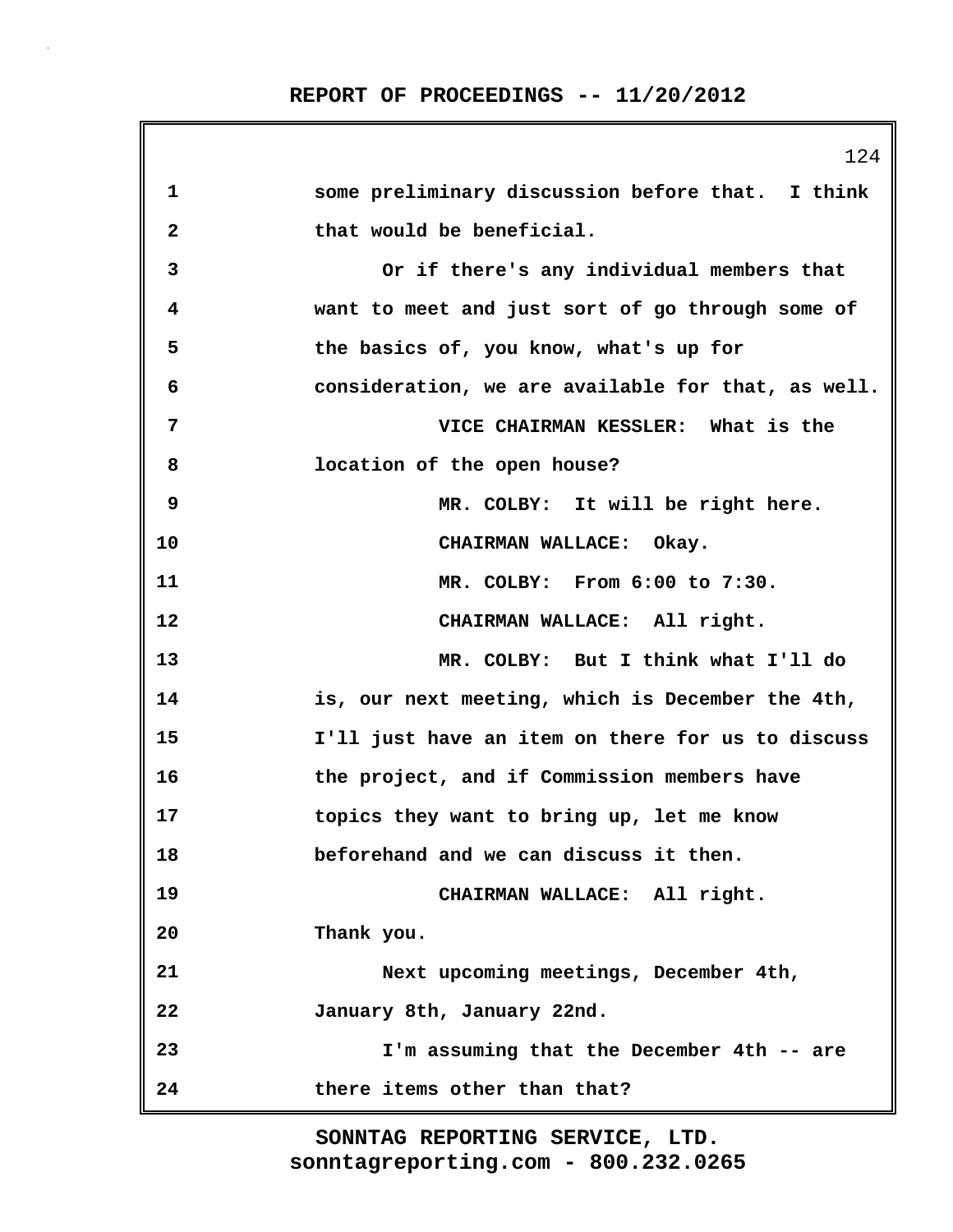|              | 125                                               |
|--------------|---------------------------------------------------|
| 1            | MR. COLBY: Yes.                                   |
| $\mathbf{2}$ | CHAIRMAN WALLACE: Okay.                           |
| 3            | January 8th, do we have any idea of how --        |
| 4            | MR. COLBY: January 8th is likely the              |
| 5            | first meeting to consider the plan.               |
| 6            | CHAIRMAN WALLACE: Got it. Okay.                   |
| 7            | MR. COLBY: We did -- one thing on                 |
| 8            | that.                                             |
| 9            | There was an application for development          |
| 10           | that came in just today that, of course, we would |
| 11           | like to get on the agenda.                        |
| 12           | Typically the Plan Commission cancels that        |
| 13           | second meeting which this year would be the 18th. |
| 14           | We just -- I don't think there's enough review    |
| 15           | time to get them here by the 4th.                 |
| 16           | We are wondering if you anticipated being         |
| 17           | able to have that meeting or if you even want to  |
| 18           | reschedule that meeting.                          |
| 19           | If everybody's out of town --                     |
| 20           | CHAIRMAN WALLACE: Which one?                      |
| 21           | MR. O'ROURKE: December 18th.                      |
| 22           | MR. COLBY: It's typically during the              |
| 23           | week of Christmas anyway. This year, it's not.    |
| 24           | VICE CHAIRMAN KESSLER: It's a week                |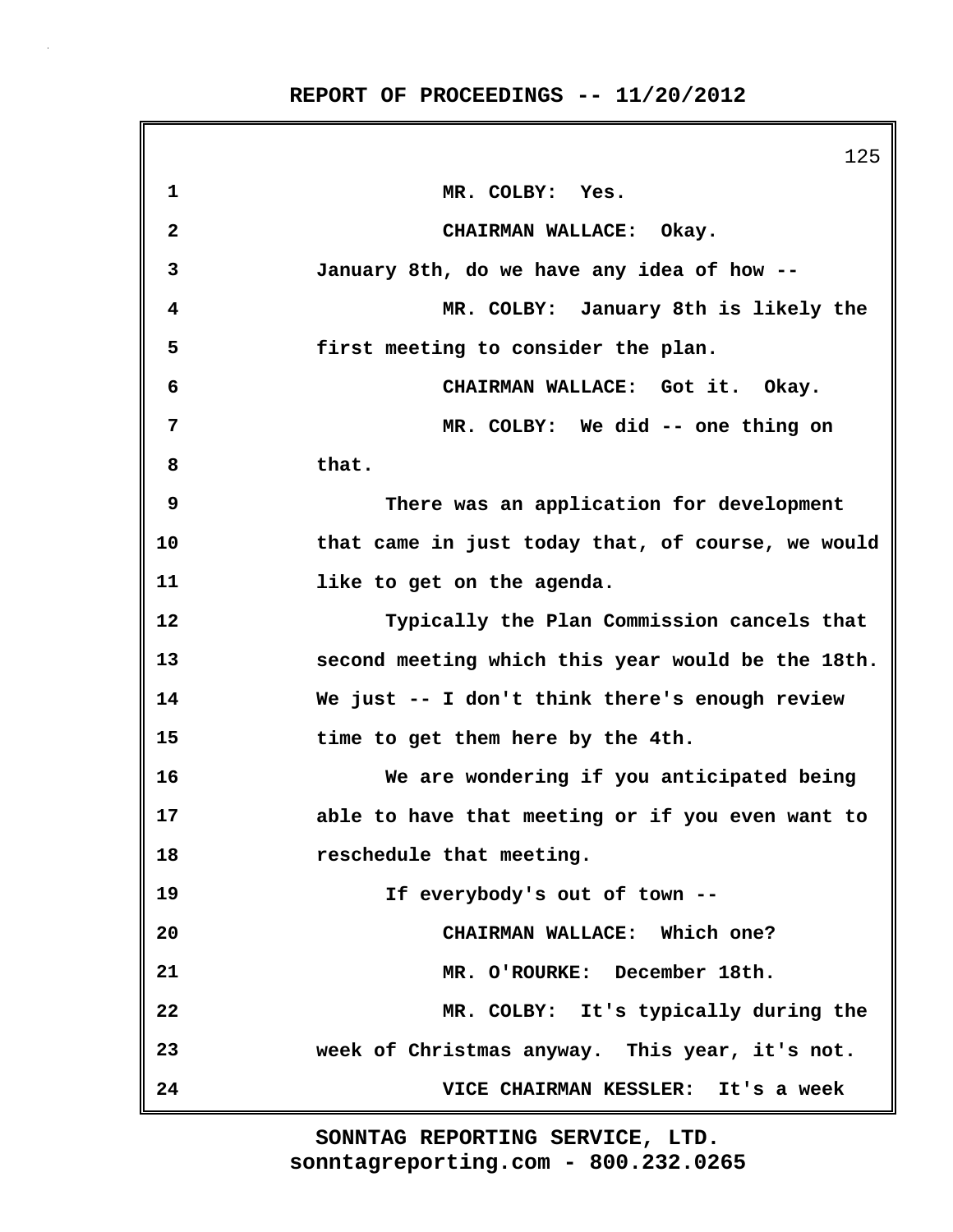|              | 126                                          |
|--------------|----------------------------------------------|
| 1            | early.                                       |
| $\mathbf{2}$ | MR. O'ROURKE: It's a week early.             |
| 3            | MEMBER AMATANGELO: I'm gone.                 |
| 4            | MR. O'ROURKE: You're gone.                   |
| 5            | CHAIRMAN WALLACE: Well, I mean, I'm          |
| 6            | available kind of.                           |
| 7            | VICE CHAIRMAN KESSLER: I am, too. I          |
| 8            | have no problem with it.                     |
| 9            | MR. COLBY: Okay. We'll make sure we          |
| 10           | have a quorum before we schedule anything.   |
| 11           | CHAIRMAN WALLACE: All right. You're          |
| 12           | going to be somewhere warm?                  |
| 13           | MEMBER AMATANGELO: It wasn't on the          |
| 14           | schedule so I planned accordingly.           |
| 15           | CHAIRMAN WALLACE: It's on my                 |
| 16           | calendar. It was scheduled, I think, at the  |
| 17           | beginning of the year.                       |
| 18           | MR. COLBY: I don't think it was              |
| 19           | because we never had the --                  |
| 20           | CHAIRMAN WALLACE: It's on my                 |
| 21           | calendar so it had to be on some schedule. I |
| 22           | don't know.                                  |
| 23           | MR. COLBY: I don't believe it's on           |
| 24           | the official schedule.                       |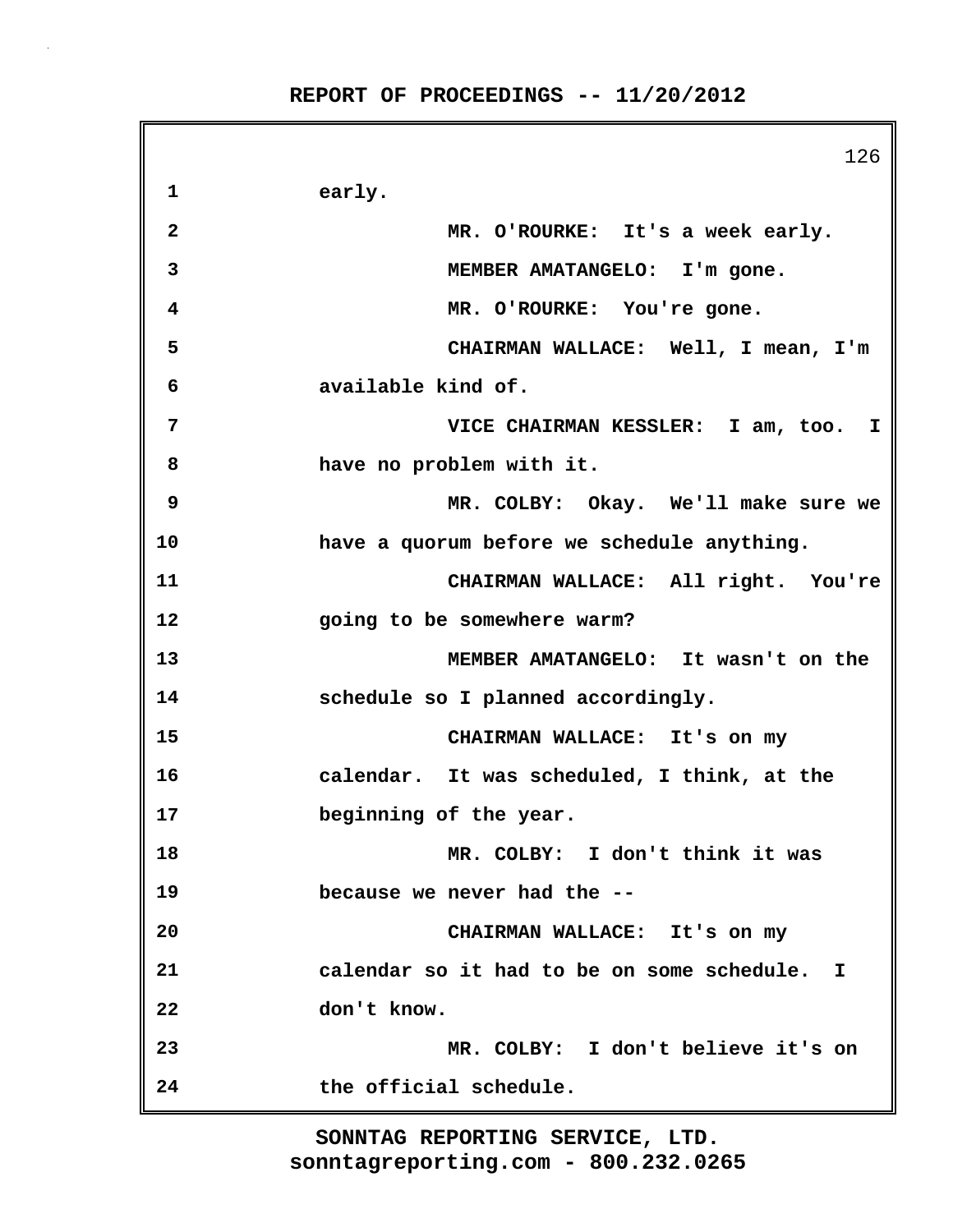|              | 127                                             |
|--------------|-------------------------------------------------|
| 1            | MEMBER HENNINGSON: Sue, maybe you               |
| $\mathbf{2}$ | can take your computer along and use Skype.     |
| 3            | MEMBER AMATANGELO: I'd be glad to.              |
| 4            | It would be very cool.                          |
| 5            | MR. COLBY: You cannot do that,                  |
| 6            | actually. When we looked into that --           |
| 7            | CHAIRMAN WALLACE: Oh, whatever.                 |
| 8            | MR. COLBY: -- the Comprehensive Plan            |
| 9            | Task Force has to have an established policy to |
| 10           | have people --                                  |
| 11           | CHAIRMAN WALLACE: Jim Martin did it             |
| 12           | in the hospital.                                |
| 13           | MR. COLBY: That was before the                  |
| 14           | current version of the Open Meetings Act.       |
| 15           | CHAIRMAN WALLACE: What if she                   |
| 16           | doesn't constitute a quorum?                    |
| 17           | MR. COLBY: She's not supposed to                |
| 18           | participate.                                    |
| 19           | MEMBER HENNINGSON: I couldn't even              |
| 20           | call in?                                        |
| 21           | CHAIRMAN WALLACE: You can watch.                |
| 22           | MR. COLBY: You could listen.                    |
| 23           | MEMBER AMATANGELO: Phone a friend.              |
| 24           | CHAIRMAN WALLACE: All right.                    |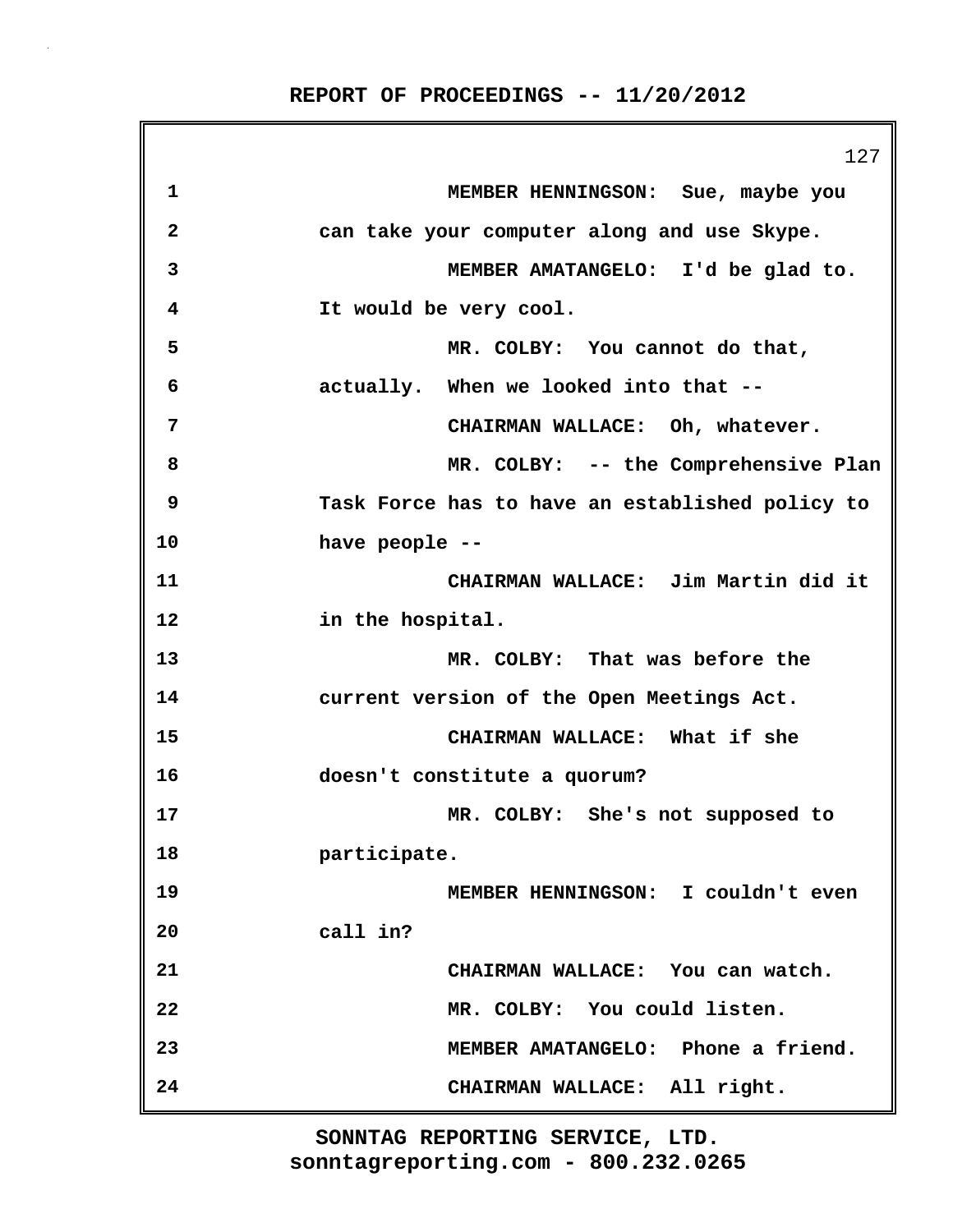**1 Anyway, any additional business for Plan 2 Commission members? 3 (No response.) 4 CHAIRMAN WALLACE: Staff? 5 (No response.) 6 CHAIRMAN WALLACE: Citizenry? 7 (No response.) 8 VICE CHAIRMAN KESSLER: I make a 9 motion. Oh, I'm sorry. 10 MEMBER AMATANGELO: I wish you all a 11 happy Thanksgiving. 12 VICE CHAIRMAN KESSLER: Oh. 13 CHAIRMAN WALLACE: Thanks to you. 14 All right. Item 10, adjournment. 15 VICE CHAIRMAN KESSLER: So moved. 16 CHAIRMAN WALLACE: Second? 17 MEMBER AMATANGELO: Second. 18 CHAIRMAN WALLACE: All in favor? 19 (The ayes were thereupon heard.) 20 CHAIRMAN WALLACE: Opposed? 21 (No response.) 22 CHAIRMAN WALLACE: This meeting of**

**REPORT OF PROCEEDINGS -- 11/20/2012**

128

**sonntagreporting.com - 800.232.0265 SONNTAG REPORTING SERVICE, LTD.**

**23 the St. Charles Plan Commission is adjourned at**

**24 9:13 p.m.**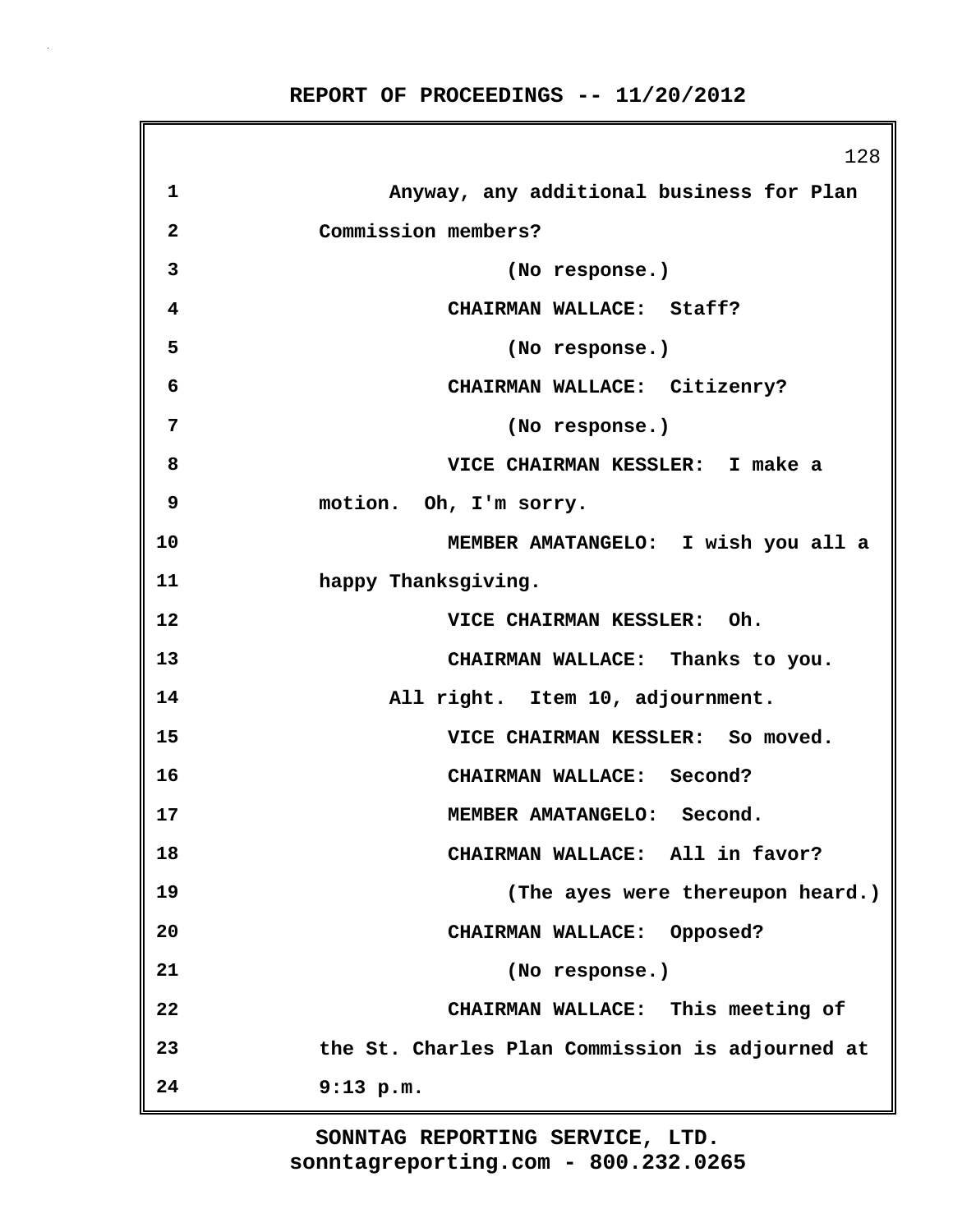